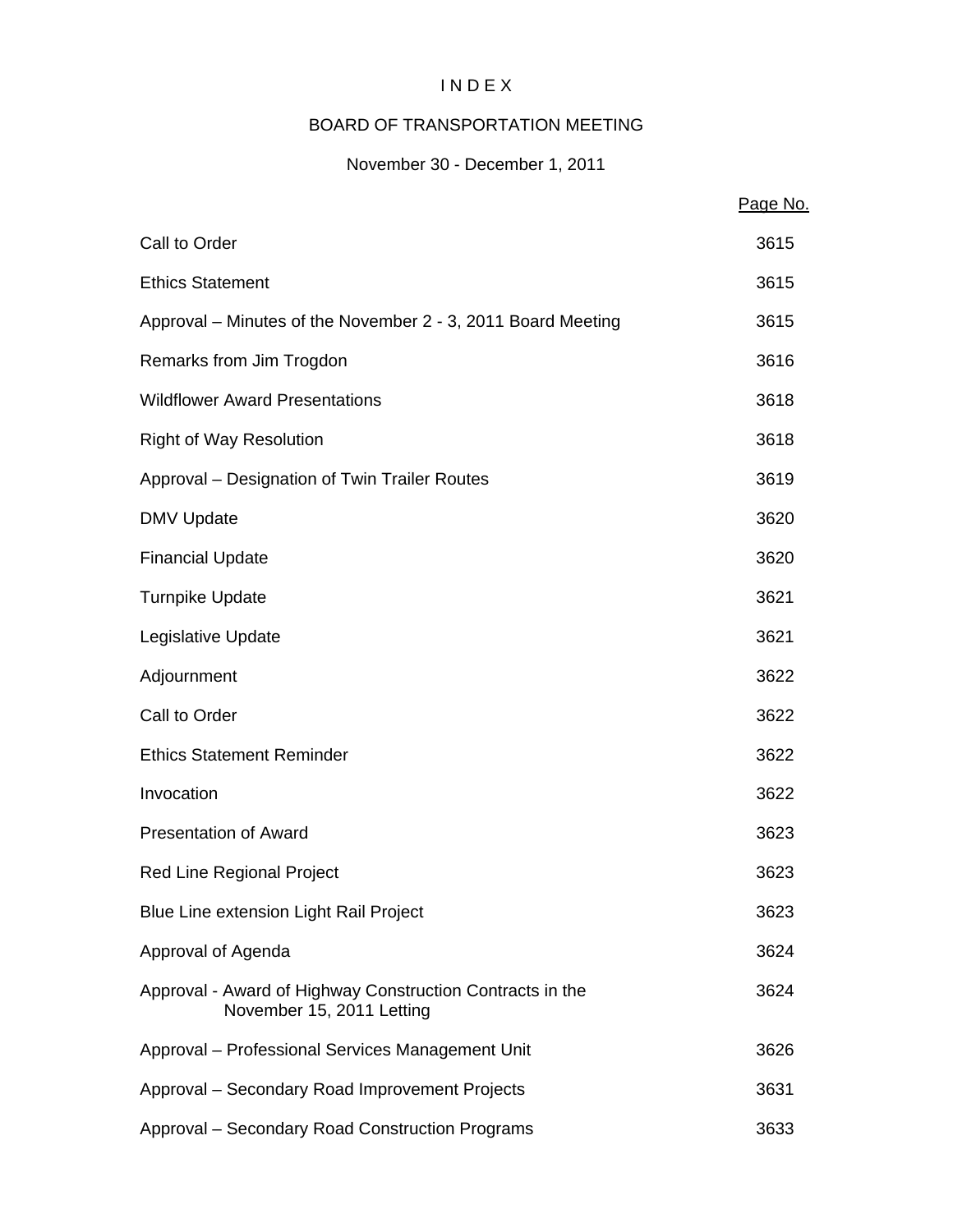| Approval – Additions, Abandonments, and Road Name Changes<br>to State Secondary Road System                | 3634 |
|------------------------------------------------------------------------------------------------------------|------|
| Approval - Division-wide Small Construction, Statewide<br>Contingency, Public Access, Economic Development | 3636 |
| Approval - Public Transportation                                                                           | 3638 |
| Approval - Rail                                                                                            | 3640 |
| Approval – Specific State Funds for Construction Projects                                                  | 3643 |
| Approval - Specific North Carolina Trust Funds                                                             | 3645 |
| Approval - Funds for Specific Spot Safety Improvement Projects                                             | 3647 |
| Approval - Funds for Specific Federal-Aid Projects                                                         | 3648 |
| Approval – Revisions to the 2009-2015 and 2012-2020 STIP                                                   | 3665 |
| Approval – Municipal and Special Agreements                                                                | 3678 |
| Approval – Preliminary Right of Way Plans                                                                  | 3691 |
| Approval – Final Right of Way Plans                                                                        | 3693 |
| Approval – Revisions of Final Right of Way Plans                                                           | 3696 |
| Approval - Conveyance of Highway Right of Way Residues                                                     | 3697 |
| Approval – Conveyance of Surplus Highway Right of Way                                                      | 3698 |
| <b>Approval - Permanent Utility Easement</b>                                                               | 3699 |
| Approval – Acquisition of Structure Partially Outside the Right of Way                                     | 3699 |
| Approval – Advance Acquisition of Highway Right of Way                                                     | 3700 |
| Approval – Supplemental Allocations of Highway Maintenance<br>Appropriations - FY 2011-2012                | 3702 |
| Approval - Nash County Comprehensive Transportation Plan                                                   | 3715 |
| <b>Committee Reports</b>                                                                                   | 3715 |
| Approval – Resolution for Jeff Gordon                                                                      | 3716 |
| Approval - Resolution for Horace B. Phillips                                                               | 3717 |
| Approval – Resolution for Patrolman W. H. Hogan and<br>Police Chief C. B. Taylor                           | 3718 |
| Approval – Resolution for F. Donald Rohrbaugh                                                              | 3719 |
| Adjournment                                                                                                | 3720 |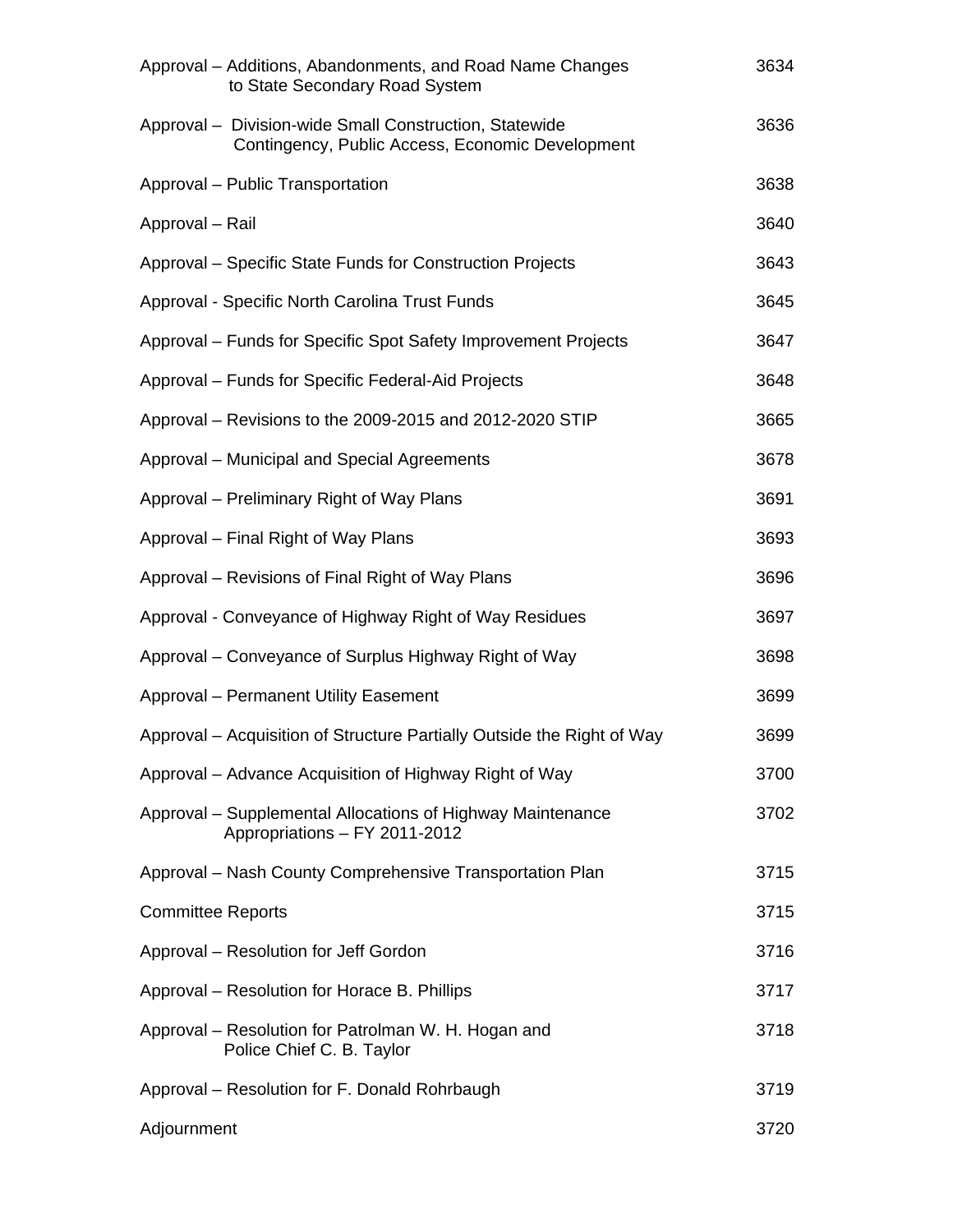#### **Board of Transportation Meeting**

**November 30 – December 1, 2011** 

#### **Call to Order**

Chairman Collier called the meeting of the Board of Transportation to order at 12:49 p.m. Wednesday, November 30, 2011 in Raleigh, North Carolina with the following members present:

Wood, Overholt, Alford, Sloane, Tulloss, Watts, Grannis, Fox, Wall, Burns, Womble, Perkins, Collett, Proffitt and Burrell

Members McNairy, Szlosberg-Landis and Halsey were absent.

#### **Ethics Statement**

Chairman Collier read the Ethics Statement advising any Board Member that may have

a conflict of interest or appearance of conflict to abstain from participation in that particular item

and to file the proper paper work with the Secretary to the Board.

## **Approval – Minutes of the November 2 – 3, 2011 Board Meeting**

The minutes of the November 2 - 3, 2011 Board of Transportation meeting were unanimously approved upon a motion by Board Member Wall, which was seconded by Board Member Collett.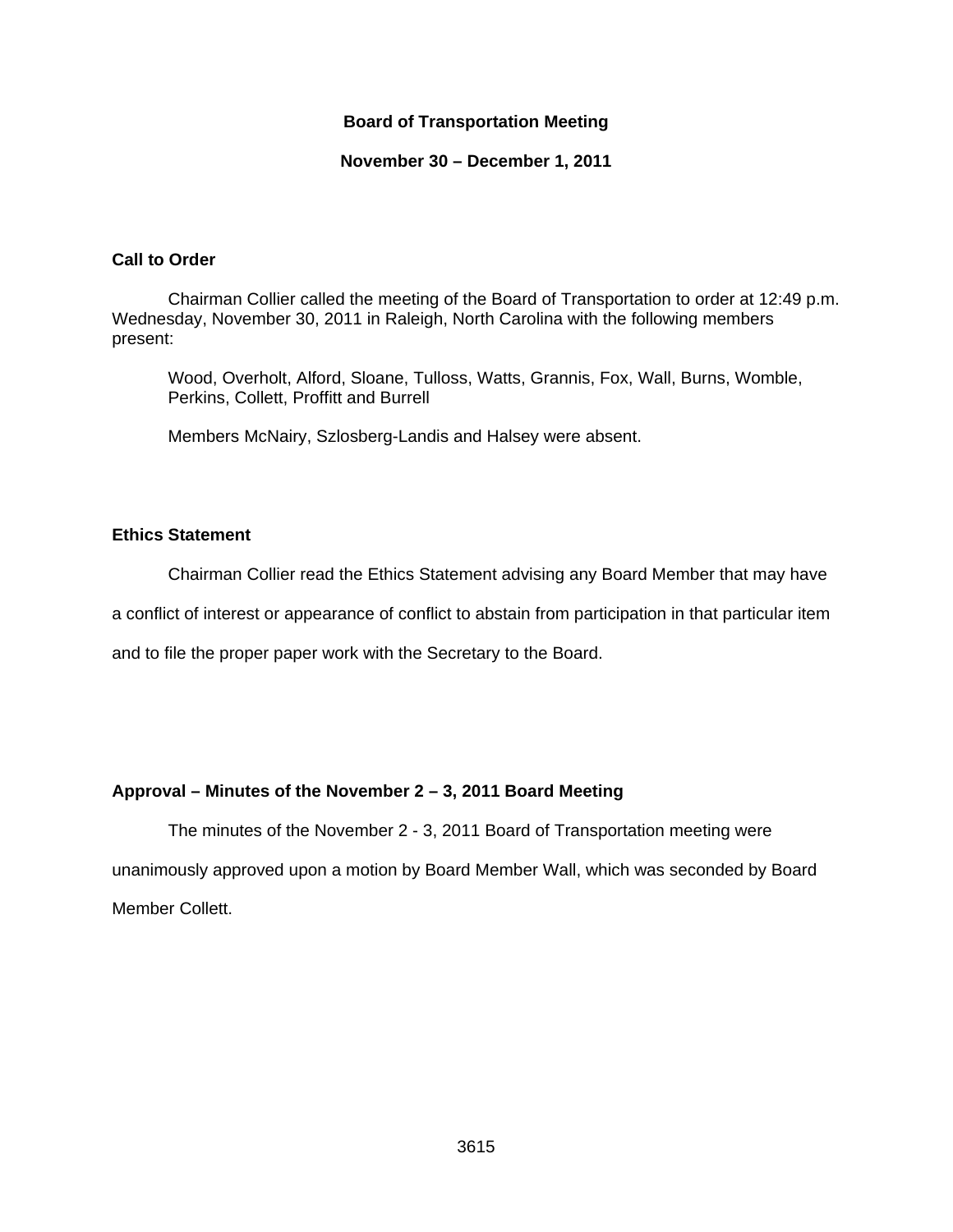#### **Remarks from Jim Trogdon**

 Chief Operating Officer Jim Trogdon welcomed everyone to Raleigh. He shared information regarding our new public service announcement that is running in 72 theaters around the state. It targets 16 to 25 year olds with a powerful message about distracted driving and what it can do. It started running just before Thanksgiving at PG-13 and R-rated movies and will continue through December 29<sup>th</sup>.

 Mr. Trogdon announced that DOT is closer to a decision on long-term solutions for N.C. 12 on the Outer Banks. Public workshops are being held to discuss the design options for each of the areas that Hurricane Irene breached in August. DOT's Merger Team will meet later in December to talk about the feedback from those meetings and information from engineering and science experts. Hopefully a recommendation will be given to the Governor sometime in January.

 Mr. Trogdon informed the Board the design-build contract for the Monroe Connector/Bypass had been signed. He stated that with bond sales last month, DOT has nearly completed the financing for the Monroe Connector/Bypass in Union and Mecklenburg Counties. We hope to open this toll road by 2015. There is one more GARVEE bond sale in December, and then we will have all the financing in place.

 Mr. Trogdon informed the Board that Deputy Secretary for Transit Paul Morris and others in the department have been meeting with community leaders in the Charlotte region about the proposed "Red Line" commuter rail between Charlotte and Lake Norman. The project sponsors are requesting the state cover 25 percent of the cost and that Charlotte Area Transit System cover another 25 percent. The remainder could come from private-sector funding. We think shifting this line from commuters-only to a project benefiting both passengers and freight could help generate that funding. DOT is actually presenting a detailed funding and financing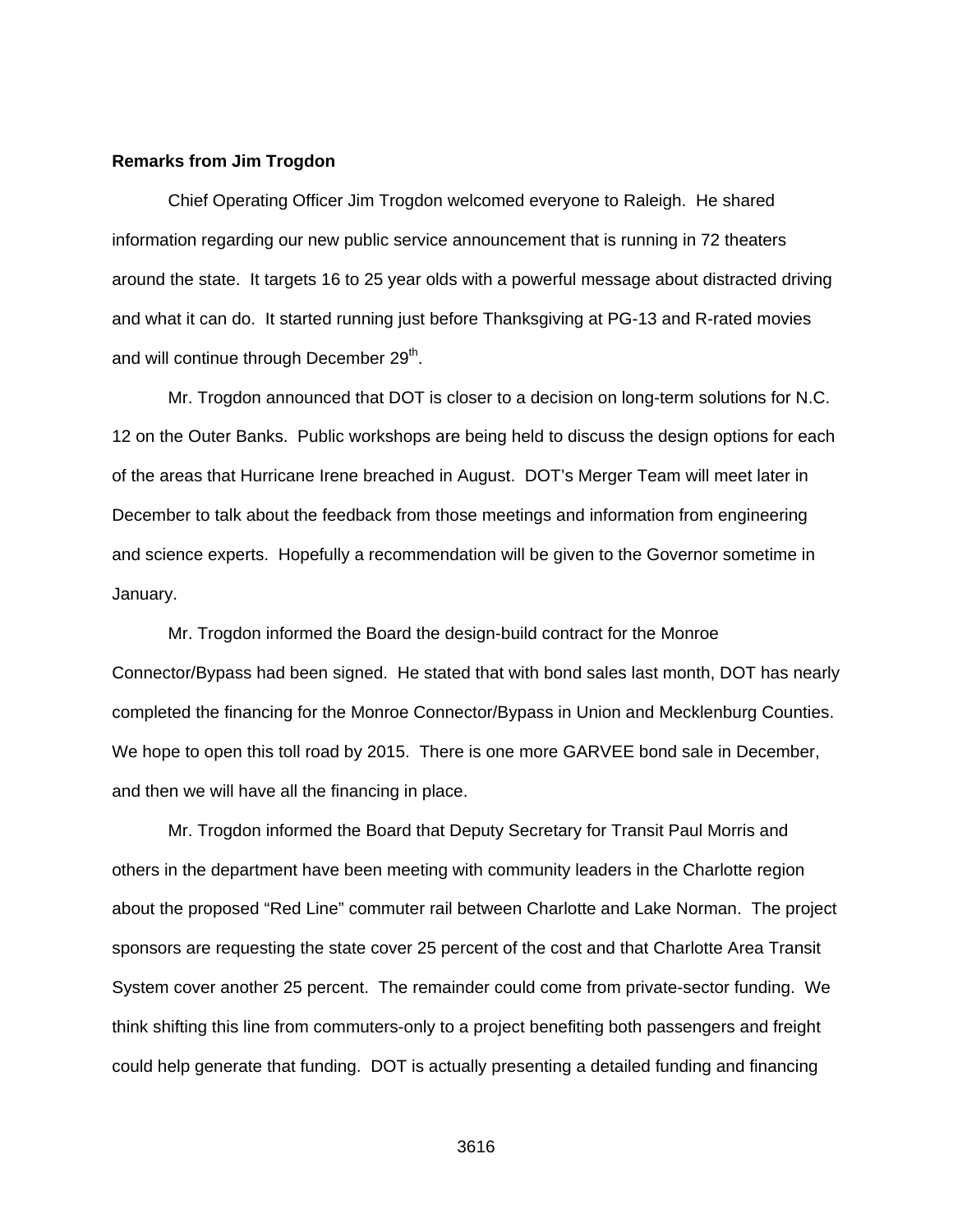plan today to the Metropolitan Transit Commission. We will have more news regarding this next month.

 Secretary Conti and his wife, Betsy, dedicated the new Sound Class vessel on our ferry fleet. The *Motor Vessel Swan Quarter* moves 25 percent faster that our existing Sound Class boats and can carry 50 vehicles and 300 passengers on each trip. This vessel will be used on the Pamlico Sound routes from Swan Quarter and Cedar Island to Ocracoke. This boat also meets the Americans with Disabilities Act and has an elevator that can carry 13 people.

 Mr. Trogdon expressed his appreciation to the Ferry Division in their efforts after Hurricane Irene. They started even before the storm, putting two ferries in position for a Stumpy Point-to-Rodanthe emergency run, and helped evacuate people as Irene approached. After the storm, repairs were needed at some locations and then these folks, who suffered damage at their own homes, started up runs to transport emergency personnel, goods and materials.

 Mr. Trogdon announced that Harold Thomas had been named the new ferry director. Mr. Thomas has been assistant director of operations and comes into this new job with 17 years of leadership, management and maritime experience. Mr. Trogdon also shared a story of a recent ferry rescue. Someone reported seeing what appeared to be a kite boarder in distress near the Minnesott Beach ferry terminal. As the Motor Vessel Stanford White got closer to the terminal, the crew spotted one person running along the beach and someone on a kite board on the river. Despite 20-knot winds, Able Bodied Seaman Matthew Nelson and Ordinary Seaman Bryce Langdale launched a rescue boat. They reached and rescued the kite boarder. He had gotten tangled in a line attached to his board.

 Mr. Trogdon announced the department will be soliciting transportation candidate projects for the Mobility Fund beginning December 1, 2011 through February 29, 2012. This will be an opportunity for all the local governments, MPOs, RPOs, transportation groups, to solicit their ideas on projects that are either currently in the program or projects they believe should be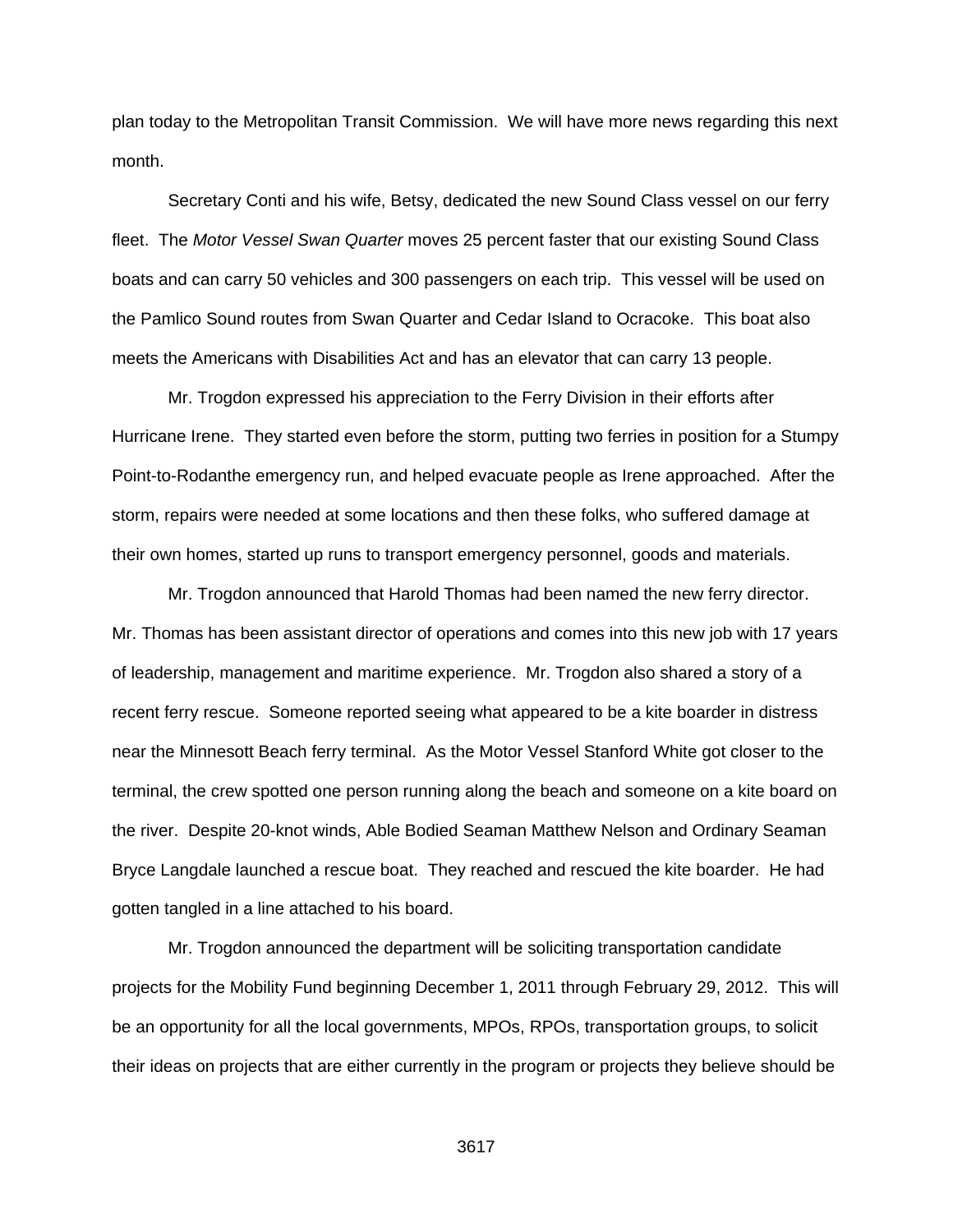considered for Mobility Fund consideration. DOT is looking forward to getting back as many candidate projects as we can to move this program forward.

#### **Wildflower Award Presentations**

Chief Operating Officer Jim Trogdon introduced the Judy Barnes, Garden Club President, Pat Caswell, Chair of the Roadside Development Committee and Don Lee, NCDOT State Roadside Environmental Engineer. Mr. Lee announced the winners of the various awards which were presented by Ms. Barnes and Ms. Caswell. The winner of the W.D. Johnson Daylily award was Division 14. The Best Regional in the East was Division 6, Best Central was Division 5, Best Western was Division 11. The Best Overall Wildflower Award went to Division 1.

#### **Approval – Right of Way Resolution**

Director of Right of Way, Virgil Pridemore, presented the Board with the following information:

 During the course of right of way acquisition, the preliminary right of way plans may necessitate the acquisition of a portion of buildings or structures located within the right of way of projects;

 Currently, where it is necessary for the acquisition of a portion of said buildings or structures located within the right of way projects, upon the recommendation of the Manager of the Right of Way Unit and affidavits of independent real estate appraisers, the Board will approve the acquisition of the buildings or structures in their entirety, along with the right to enter upon the surrounding lands for the purpose of removing the buildings or structures.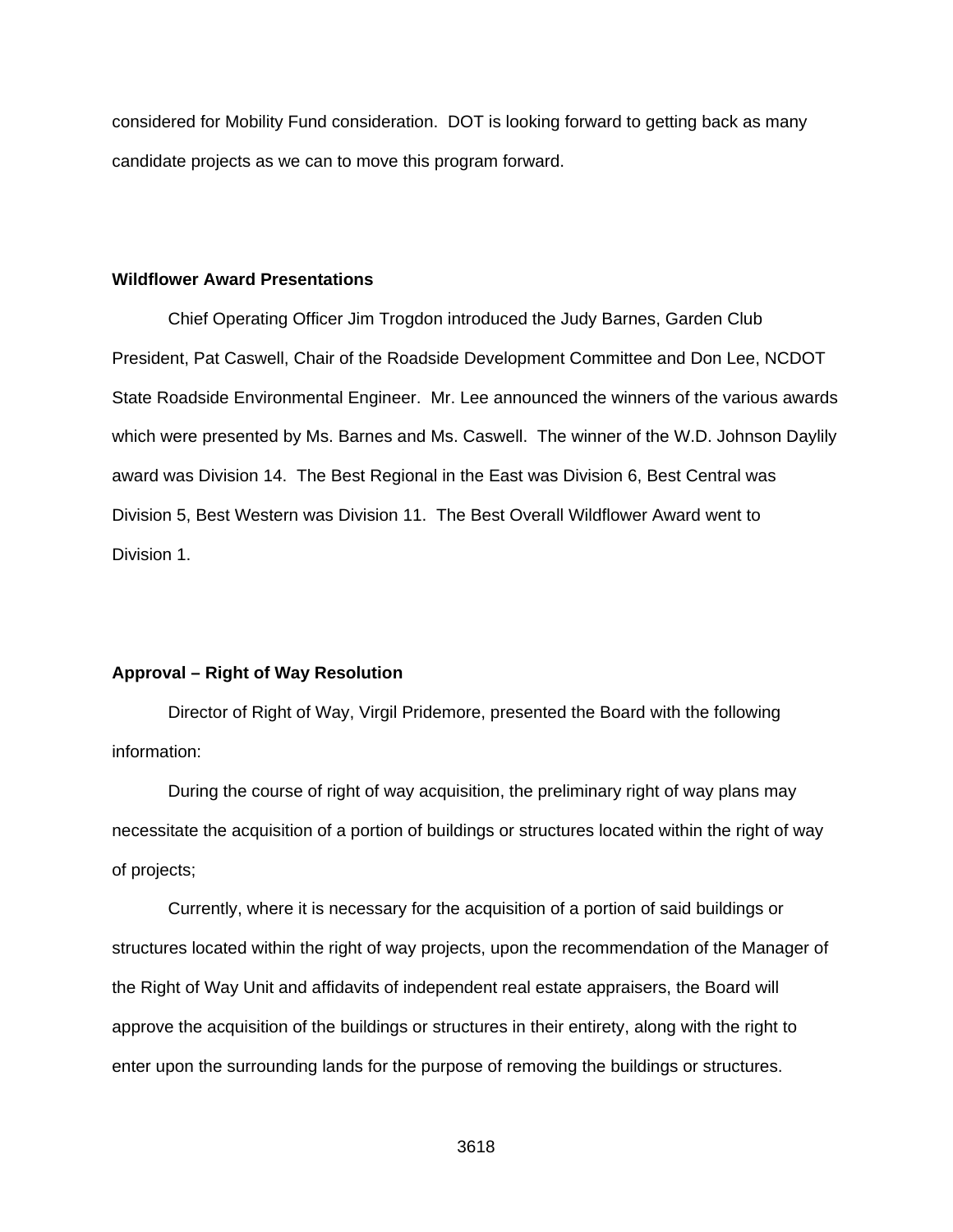It is hereby ordained that the approval of preliminary right of way plans by the Board shall include the approval of the acquisition, in their entirety, of any buildings or structures partially located within the right of way, along with the right to enter upon the surrounding lands for the purpose of removing the buildings or structures; provided the Department secures an affidavit of an independent real estate appraiser that the partial taking will substantially destroy the economic value or utility of the building or structure and (i) that an economy in the expenditure of public funds will be promoted thereby; or (ii) that it is not feasible to cut off a portion of the building without destroying the entire building; or (iii) that the convenience, safety or improvement of the transportation project will be promoted thereby;

 This action shall also apply retroactively to all projects previously authorized by the Board of Transportation.

 The resolution was approved upon a motion made by Board Member Overholt, which was seconded by Board Member Wall.

Chairman Collier and Board Member Collett abstained from voting.

#### **Approval – Designation of Twin Trailer Routes**

State Traffic Engineer, Kevin Lacy, presented information to the Board regarding the designation of twin trailer routes.

 Upon a motion by Board Member Burns, which was seconded by Board Member Overholt and opposed by Board Member Grannis, the following was approved:

- Designation of Twin Trailer Trucks on US 64 between US 15/501 in Pittsboro, Chatham County, and US 1 in Cary, Wake County.
- Designation of Twin Trailer Trucks on NC 147 between I-85 and SR 2028 (T.W. Alexander Drive) in Durham, Durham County.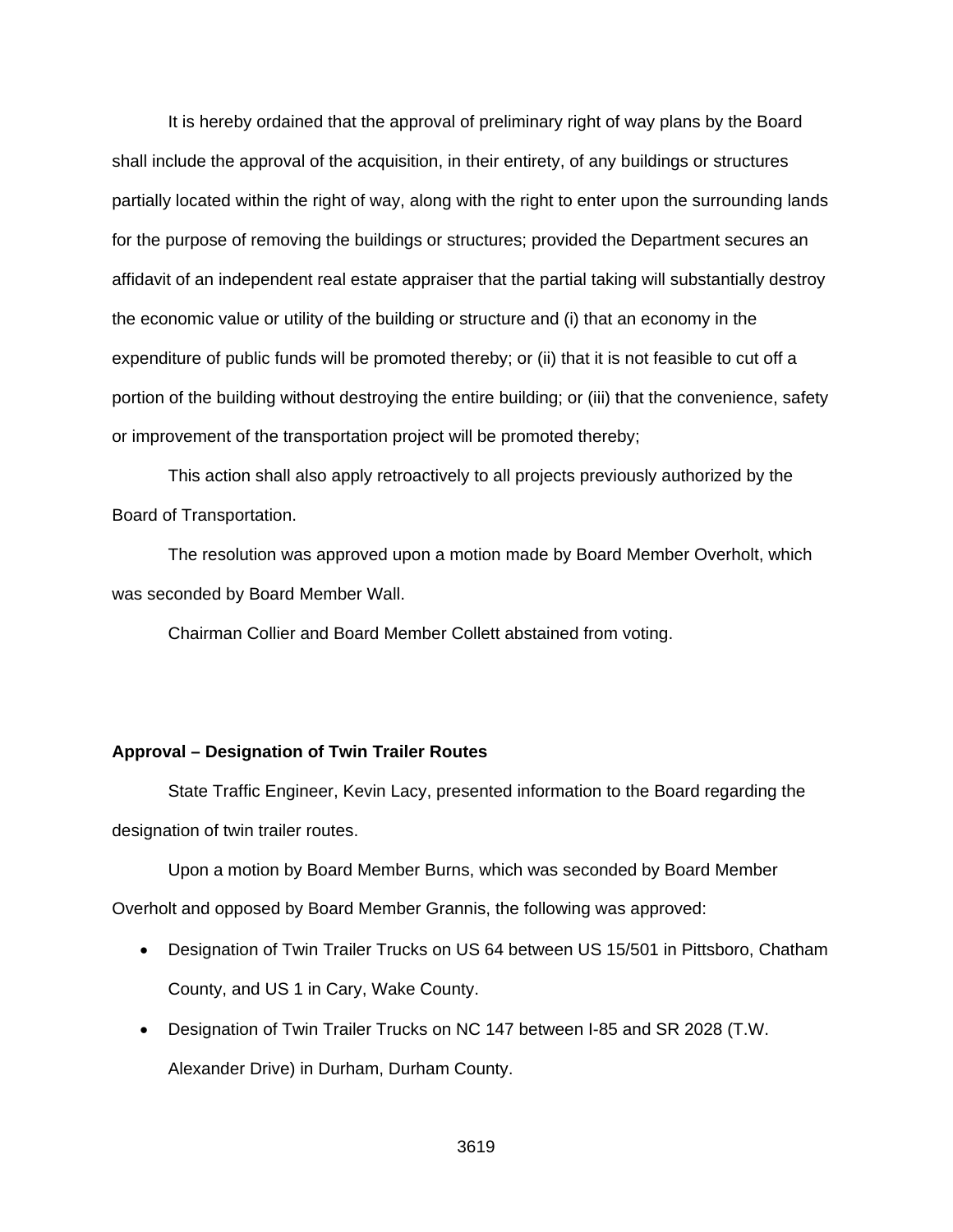Designation of Twin Trailer Trucks on NC 540 counterclockwise between Interstate 40 and US 62/264 in Durham, Johnston, and Wake Counties. 39.7 miles (STIP Projects: R-2635, R-2721, R-2828, and R-2829).

#### **DMV Update**

Deputy Commissioner Johanna Reese provided an update to the Board. She discussed the next generation driver's license system. DMV is struggling with the vendor at this time on the interpretation of contract language; however, they feel the end product will be good. They are continuing to work with Fort Bragg in locating a place on post for a driver license and vehicle registration office. They are currently looking at a place on the old Pope Air Base. Mrs. Reese also discussed vehicle property tax collection. This will take place at the point of vehicle registration beginning on July 1, 2013. She also mentioned the new special plate format. Currently 6 groups have approved their design. Also, DMV is working with the Turnpike Authority and is playing a large role in the effort of the first new toll road opening. They are making sure the license plate recognition system is working properly for the people that do not have transponders.

#### **Financial Update**

Mark Foster, Chief Financial Officer, provided the Board with a financial update. Mr. Foster stated the revenues and expenditures are running slightly behind from last year. Gas tax collections are running a bit behind budget but project expenditures are up about 13 percent. Cash still remains strong.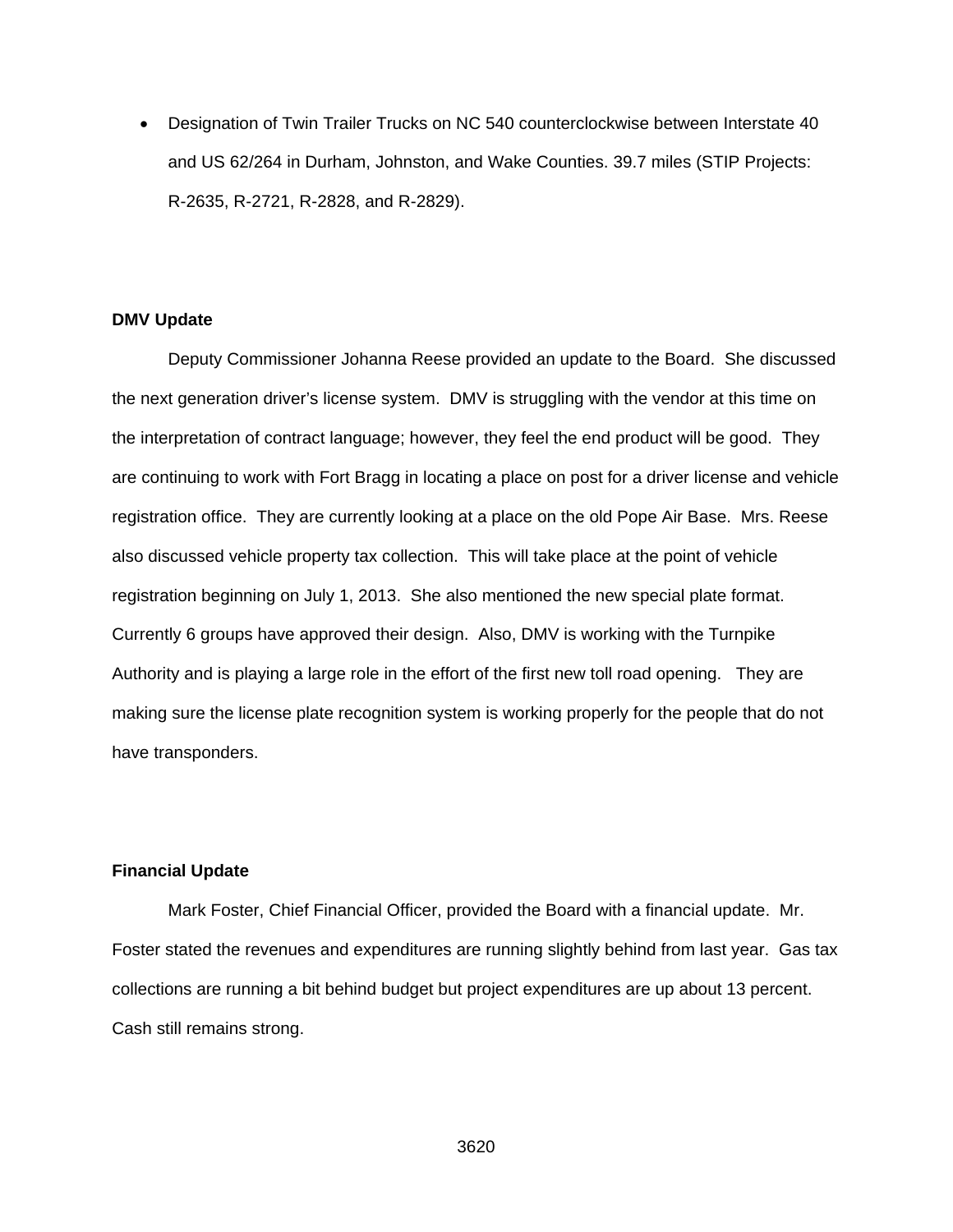#### **Turnpike Update**

J. R. Fenske, Turnpike Authority Interoperability Manager, presented information to the Board regarding the Tolling Evolution. She discussed payment options; current toll programs do not allow for full national interoperability; changes the definition of "violator" dramatically; sharing current customer or violator information and cooperation with motor vehicle administrators. Ms. Fenske also discussed the East Coast deployments and interoperability, as well as Mid-West deployments and West Coast deployments.

#### **Legislative Update**

Chief Operating Officer Jim Trogdon provided a brief legislative update to the Board. Mr. Trogdon informed the Board that DOT received a minimal amount of advance notice that a bill to cap the gas tax was being drafted just before the holidays. The total impact for a 6 month cap of the gas tax would be \$64M. If a proportional cut across all programs, \$47M will come out of the Division of Highways, \$5M out of Municipal Roads, \$5M out of DMV, \$1.2M additional reduction in Ferry Budget and \$5M in DOT Administrative Budget reduction. DOT would have a reduced program on what we currently have programmed in the budget that was just agreed to last summer. It would also reduce at least 400 miles of resurfacing, 72 bridges, and other impacts. It could also cost an additional 400 – 500 positions lost. The recommendation from the Department at this time is that capping the motor fuels tax at this time is not the strategy to help with transportation. We do not anticipate the Senate will take this up, in its current form, until possibly the spring.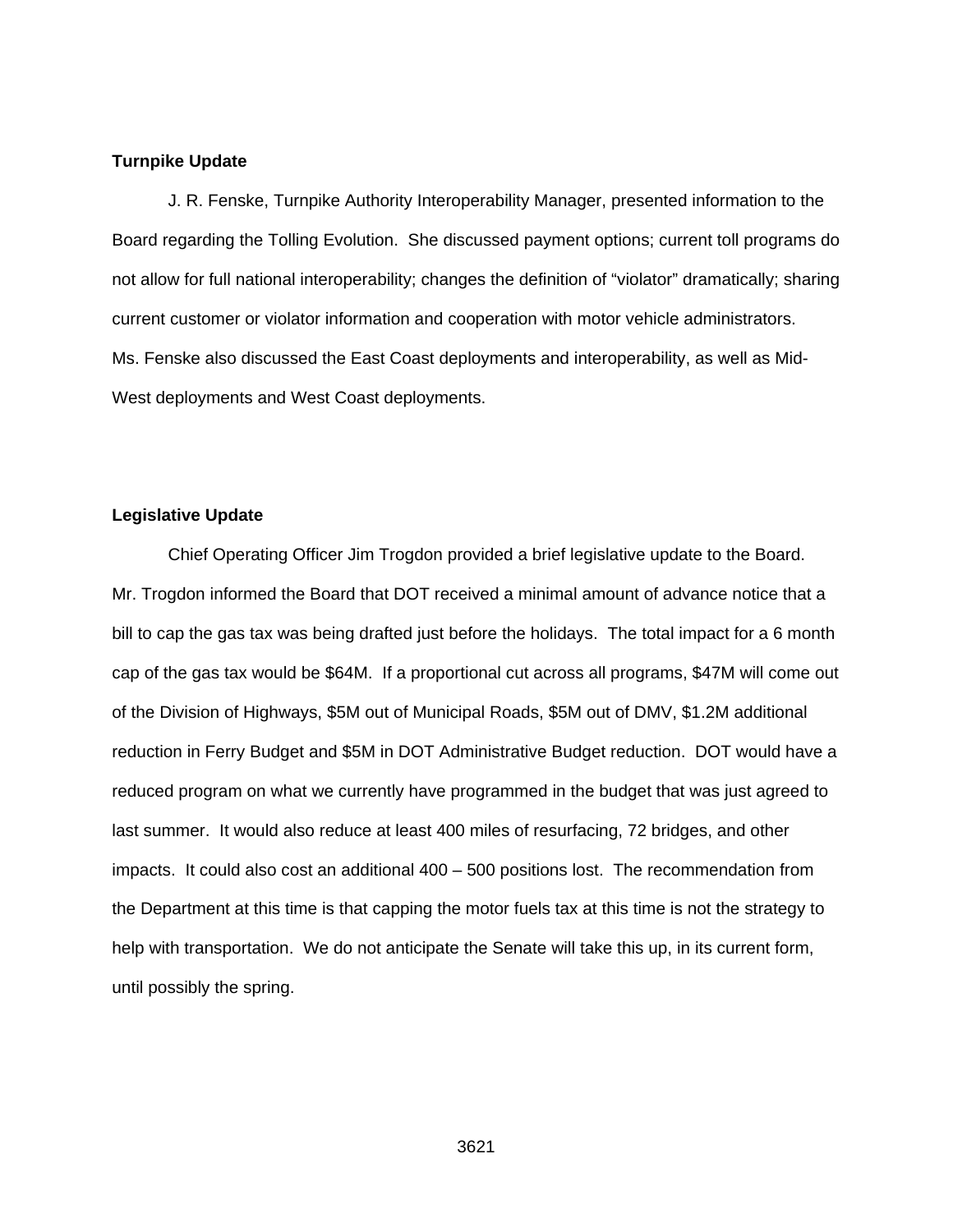#### **Adjournment**

The meeting was adjourned at 2:14 p.m.

#### **Call to Order**

Chairman Collier called the meeting of the Board of Transportation to order at 11:01 a.m. Thursday, December 1, 2011 in Raleigh, North Carolina with the following members present:

Wood, Overholt, Sloane, Tulloss, Watts, Grannis, Fox, Burns, Womble, Collett, and Proffitt.

Members Wall and Perkins participated via conference call.

Members Alford, Burrell, Halsey, McNairy, Szlosberg-Landis were absent.

## **Ethics Statement Reminder**

 Chairman Collier reminded the Board of the Ethics Statement that was read on Wednesday advising any Board Member that may have a conflict of interest or appearance of conflict to abstain from participation in that particular item and to file the proper paper work with the Secretary to the Board.

#### **Invocation**

The invocation was offered by Board Member Proffitt.

## **Presentation of Award**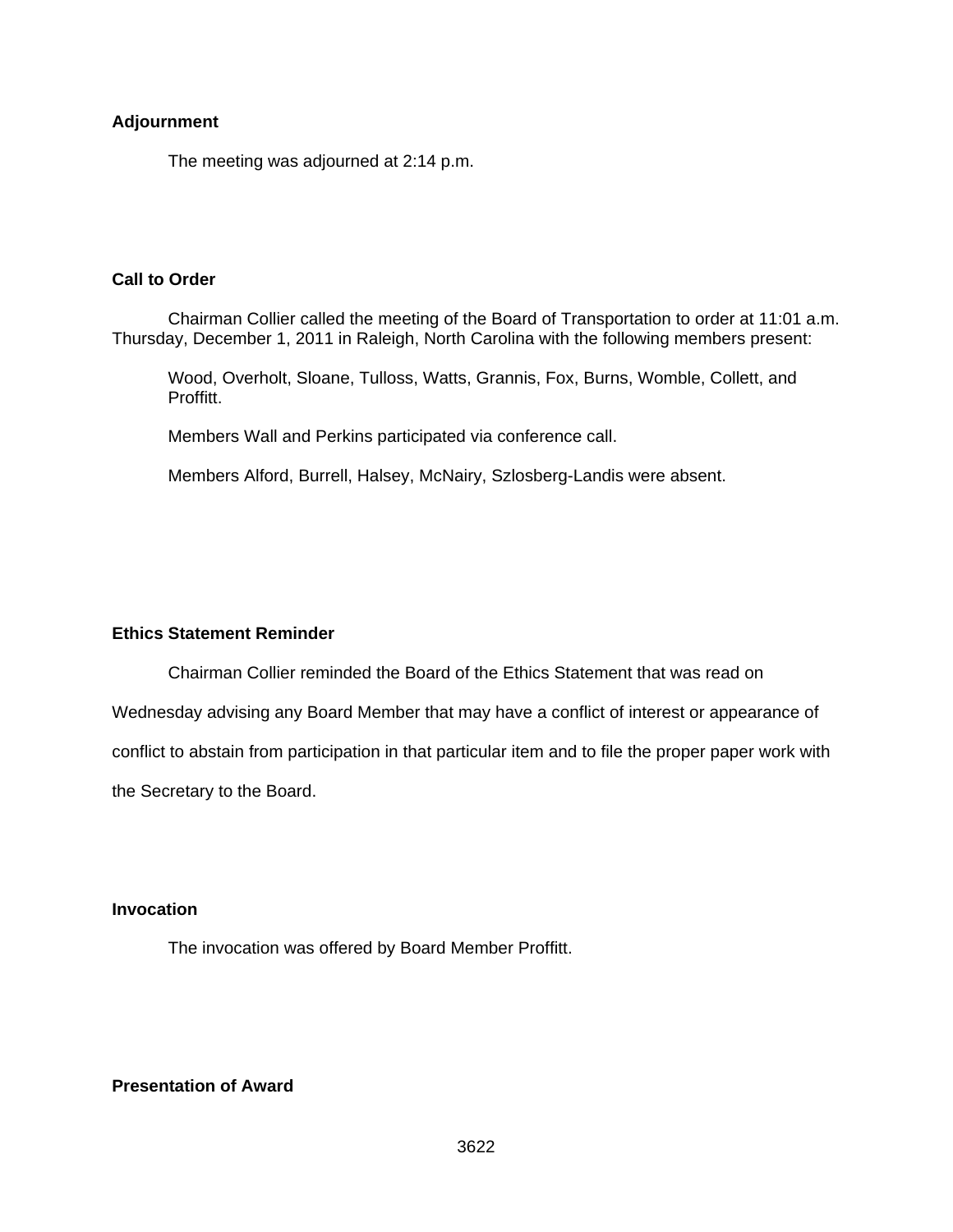Chief Operating Officer Jim Trogdon welcomed Chairman of the RDU Authority Terry Yeargan, Board Member Rob Teer, Michael Weeks, Kim Frazier and the New Executive Director Mike Landguth. He then shared information about Mr. John Brantley and the work he has accomplished over the years at RDU. Mr. Brantley was then presented with an award naming him Captain of First Flight.

#### **Red Line Regional Project**

Deputy Secretary of Transit Paul Morris presented information to the Board regarding the Red Line Regional Project. The Red Line Rail project is an initiative to upgrade an existing 25-mile section of the Norfolk Southern Railroad "O" Line in the North Corridor of the Charlotte metropolitan area of North Carolina, running from Charlotte to Mooresville. In order to advance both regional transportation mobility and economic development goals, the Red Line is currently envisioned as a dual-benefit rail system which would serve both freight and commuter traffic. This dual-benefit system would be integrated with transit-(TOD) and freight-oriented development (FOD) at strategic locations throughout the corridor.

#### **Blue Line Extension Light Rail Project**

CATS Chief Executive Officer Carolyn Flowers presented information to the Board regarding the Blue Line Extension Light Rail Project. She thanked the state and Board for their ongoing financial partnership in growing and sustaining mobility options and economic development in the Charlotte region. The LYNX Blue Line Extension Light Rail Project is a 9.4 mile light rail extension from Center City to campus of UNC-Charlotte. It will offer a congestion free commute and is only 22 minutes from Center City to UNC-Charlotte. The final cost will be set by the Federal Transit Administration following a Risk Assessment study which is scheduled for completion in February 2012. The funding partners are Federal Transit Administration,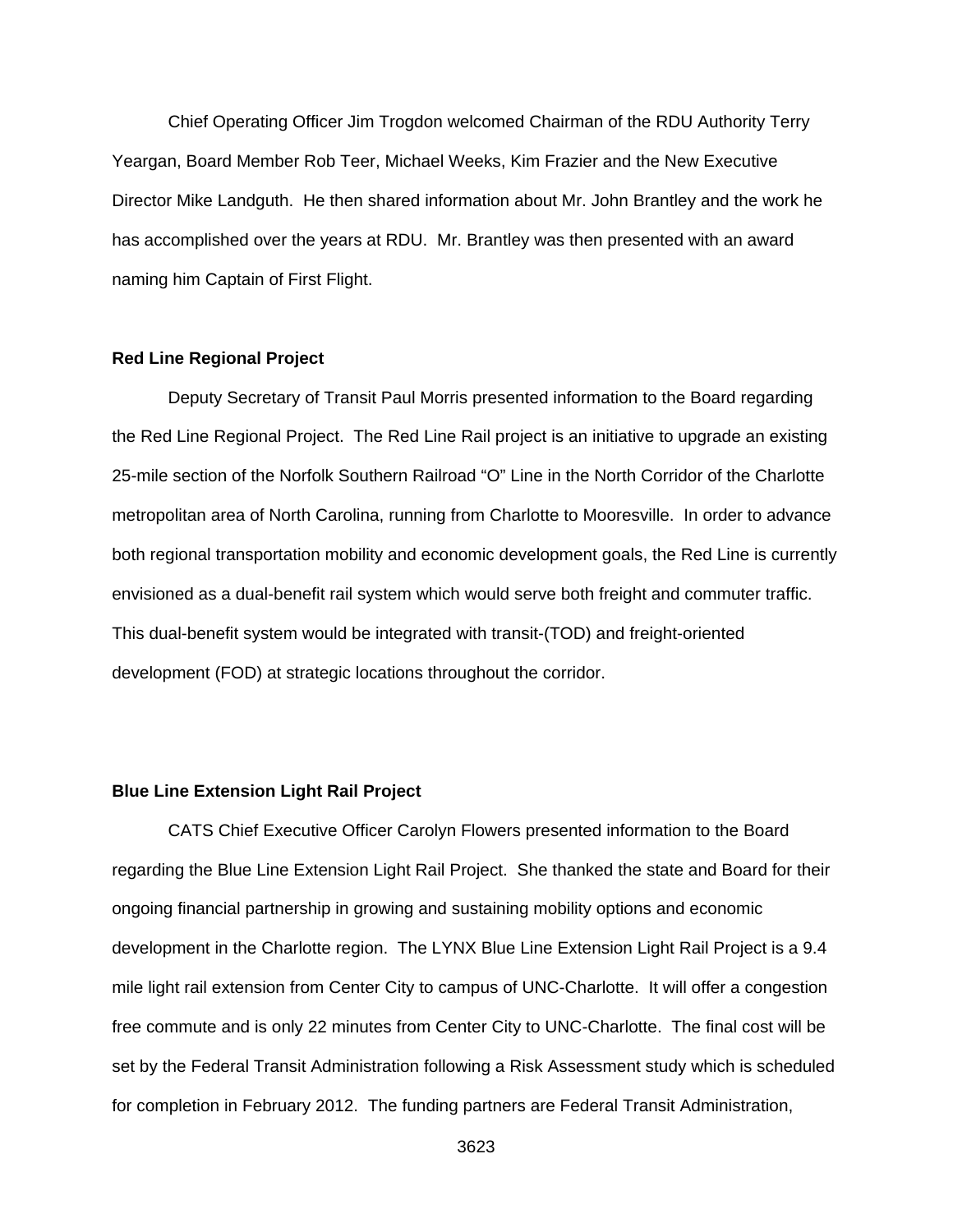NCDOT and the City of Charlotte/CATS. NCDOT has already committed \$12.5 million to the BLE project.

Ms. Flowers requested the Board approve a State Full Funding Grant Agreement and authorize the Secretary of Transportation to execute the State Full Funding Grant Agreement with the City of Charlotte. The request was unanimously approved upon a motion by Board Member Proffitt, which was seconded by Board Member Overholt.

#### **Approval of Agenda**

 A motion was made by Board Member Womble, seconded by Board Member Proffitt to approve the agenda items with corrections and handouts, excluding agenda items C,D,E,H and L, as they are consent items and require no Board action.

#### **Approval – Award of Highway Construction Contracts in the November 15, 2011 Letting**

All bids were awarded by the Secretary to the low bidder on all projects except for Project C202862 in Orange County and Project C202585 in Watauga/Caldwell Counties. Action is being delayed for these two projects to allow additional time for the Good Faith Effort appeal process. Once resolved, staff will make a recommendation to the Secretary.

Board Member Overholt abstained from voting on Project C202855 in Anson County.

| C <sub>202731</sub><br>33752.3.1<br>GREENE,<br><b>LENOIR</b><br>B-4533 | S. T. WOOTEN CORPORATION<br>WILSON, NC | \$561,550.01 |
|------------------------------------------------------------------------|----------------------------------------|--------------|
| C <sub>202726</sub><br>33665.3.1<br><b>WILSON</b><br>B-4328            | S. T. WOOTEN CORPORATION<br>WILSON, NC | \$691,496.18 |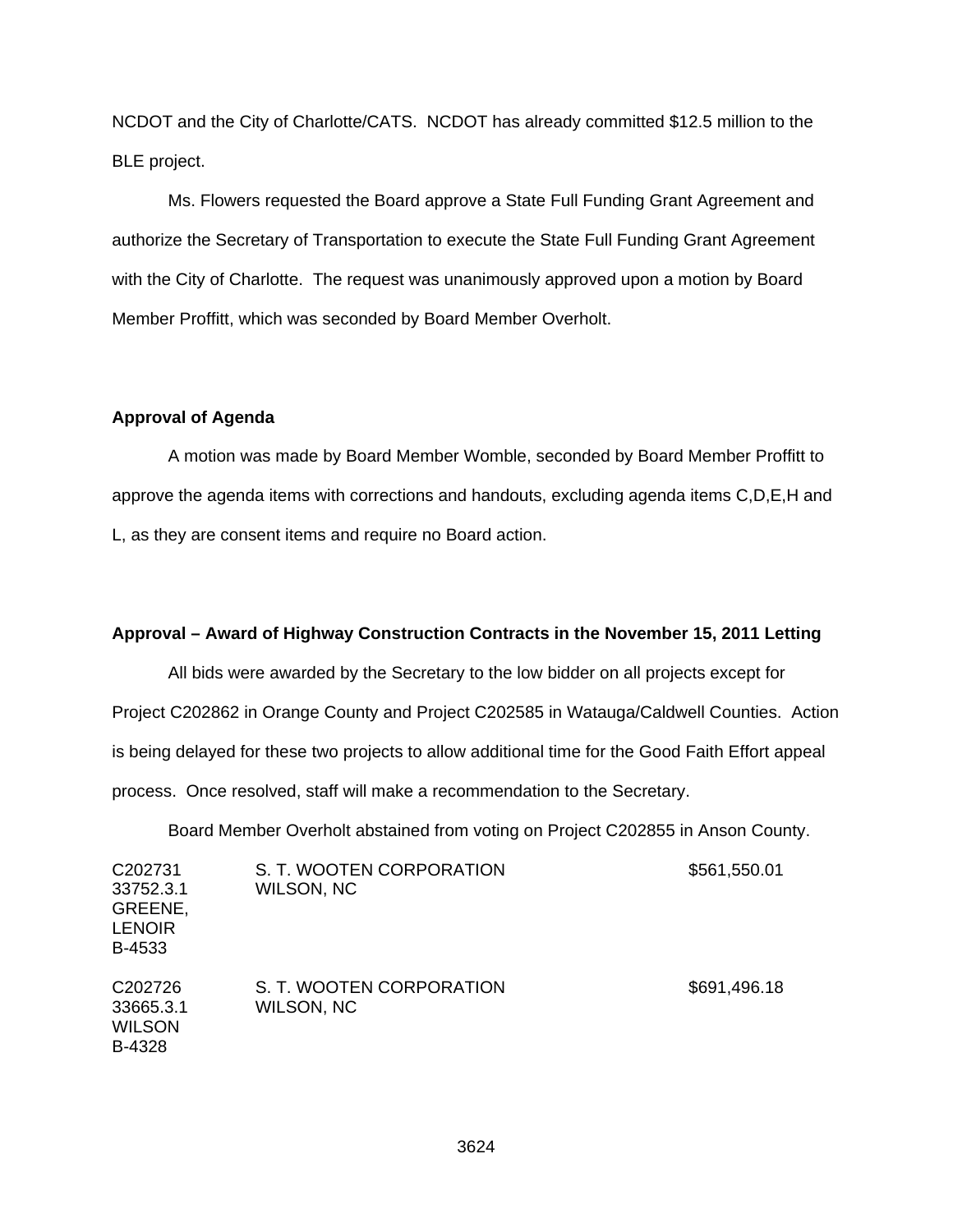| C202734<br>33828.3.1<br><b>WAYNE</b><br>B-4673                                                              | <b>FSC II LLC</b><br>DBA FRED SMITH COMPANY<br><b>RALEIGH, NC</b>               | \$649,000.00   |
|-------------------------------------------------------------------------------------------------------------|---------------------------------------------------------------------------------|----------------|
| C202864<br>39878,<br>5CR.20391.11<br><b>GRANVILLE</b>                                                       | BARRETT, IRVIN & JORDAN CONTRACTORS, INC.<br>DURHAM, NC                         | \$2,779,299.48 |
| C202860<br>5C.093056,<br>5C.093058,<br>5CR.20931.11<br><b>WARREN</b>                                        | S. T. WOOTEN CORPORATION<br><b>WILSON, NC</b>                                   | \$3,272,771.52 |
| C202857<br>5CR.20731.11<br><b>PERSON</b>                                                                    | BARRETT, IRVIN & JORDAN CONTRACTORS, INC.<br>DURHAM, NC                         | \$2,453,978.51 |
| C202861<br>6CR.10261.73,<br>6CR.10431.73,<br>6CR.20261.73,<br>6CR.20431.73<br>CUMBERLAND,<br><b>HARNETT</b> | JOHNSON BORTHERS UTILITY & PAVING<br>COMPANY, INC.<br>LILLINGTON, NC            | \$9,612,481.20 |
| C202856<br>7CR.10791.36,<br>7CR.20791.36<br><b>ROCKINGHAM</b>                                               | APAC-ATLANTIC, INC.<br><b>THOMPSON ARTHUR DIVISION</b><br><b>GREENSBORO, NC</b> | \$2,365,924.78 |
| C202735<br>38473.3.1<br><b>DAVIDSON</b><br>B-4694                                                           | R. E. BURNS & SONS CO., INC.<br>STATESVILLE, NC                                 | \$568,444.87   |
| C202855<br>10CR.10041.36,<br>10CR.10041.37,<br>10CR.10041.38<br><b>ANSON</b>                                | <b>BARNHILL CONTRACTING COMPANY</b><br>TARBORO, NC                              | \$1,376,995.71 |
| C202858<br>12CR.10231.10,<br>12CR.20231.13                                                                  | ASPHALT PAVING OF SHELBY, INC<br>SHELBY, NC                                     | \$5,815,429.80 |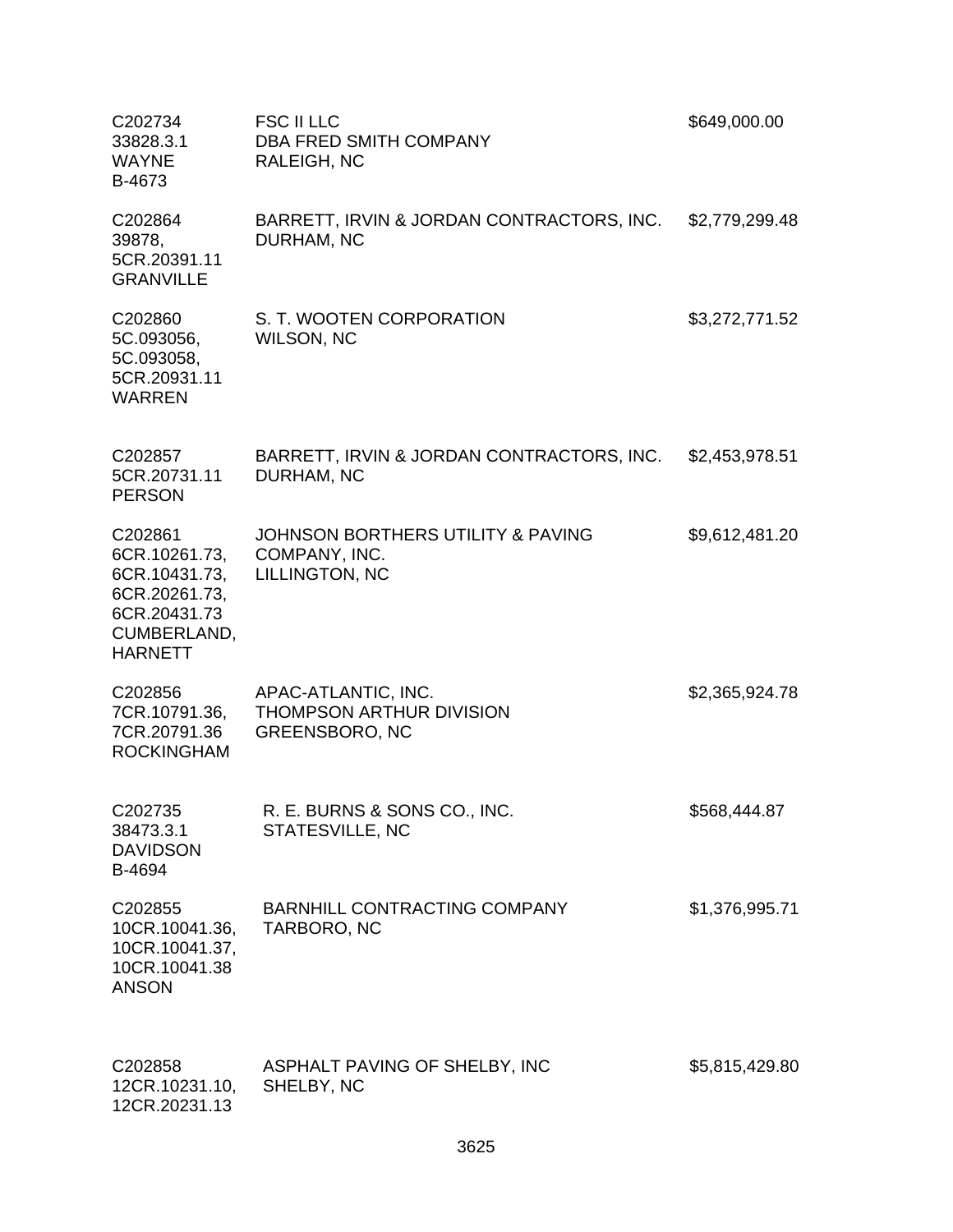CLEVELAND

C202863 12CR.20361.16 GASTON BLYTHE CONSTRUCTION, INC. CHARLOTTE, NC

\$1,990,002.82

# **Approval – Professional Services Management Unit**

#### **Asset Management**

The following are supplemental contracts to previous contracts approved by the Board with the same engineering firms. These supplemental contracts were necessary due to approved additional work that was unknown at the inception and is required of the firms to complete the projects. Our staff has completed the actions in accordance with the policies and procedures adopted by the Board on May 7, 2009. These are for information only.

## **STATEWIDE**

| (1) | Firm:<br><b>Original Engineering Fee:</b><br>Previous Supplemental Fee:<br><b>Supplemental Fee:</b>                             | Florence & Hutcheson, Raleigh, NC<br>\$1,000,000.00<br>\$3,500,000.00<br>\$500,000.00             |             |
|-----|---------------------------------------------------------------------------------------------------------------------------------|---------------------------------------------------------------------------------------------------|-------------|
|     | <b>SPSF Utilization:</b>                                                                                                        | Falcon Engineering, Inc.<br>10%                                                                   | \$50,000.00 |
|     | SPSF/DBE/WBE Utilization:                                                                                                       | <b>SEPI Engineering Group</b><br>10%                                                              | \$50,000.00 |
|     | <b>SPSF/DBE/MBE Utilization:</b>                                                                                                | <b>Simpson Engineers</b><br>5%                                                                    | \$25,000.00 |
| (2) | Firm:<br><b>Original Engineering Fee:</b><br>Previous Supplemental Fee:<br>Supplemental Fee<br><b>SPSF/DBE/WBE Utilization:</b> | SEPI Engineering Group, Raleigh, NC<br>\$1,000,000.00<br>\$2,500,000.00<br>\$1,500,000.00<br>100% |             |
| (3) | Firm:<br><b>Original Engineering Fee:</b><br>Previous Supplemental Fee:<br><b>Supplemental Fee:</b>                             | STV/Ralph Whitehead Associates, Charlotte, NC<br>\$1,000,000.00<br>\$2,500,000.00<br>\$500,000.00 |             |
|     | SPSF/DBE/WBE Utilization:                                                                                                       | <b>Wetherill Engineering</b><br>5%                                                                | \$25,000.00 |
|     | SPSF/DBE/WBE Utilization:                                                                                                       | <b>SEPI Engineering Group</b><br>5%                                                               | \$25,000.00 |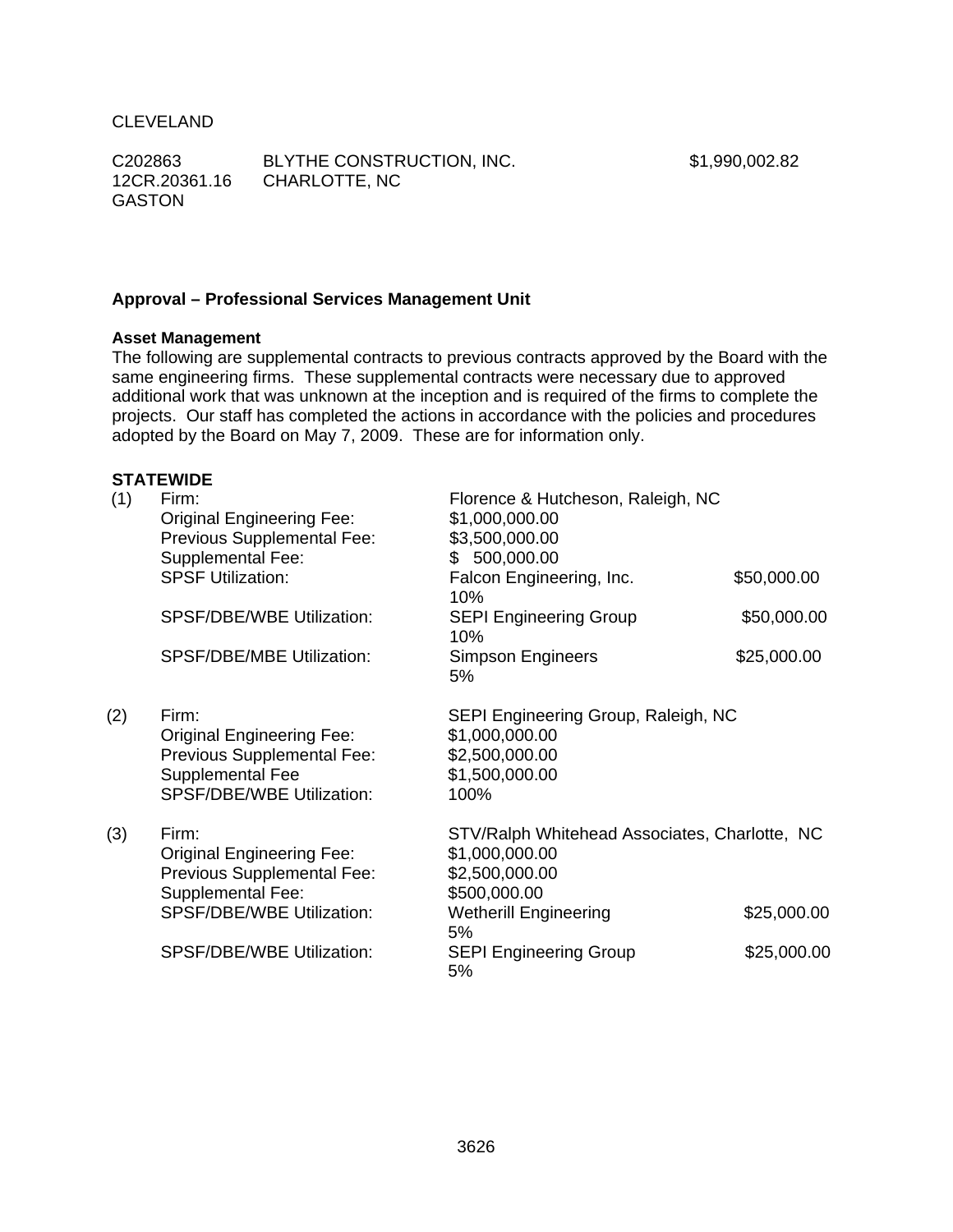| (4) | Firm:                            | Vaughn & Melton, Asheville, NC      |              |
|-----|----------------------------------|-------------------------------------|--------------|
|     | <b>Original Engineering Fee:</b> | \$1,000,000.00                      |              |
|     | Previous Supplemental Fee:       | \$6,500,000.00                      |              |
|     | Supplemental Fee:                | \$1,500,000.00                      |              |
|     | <b>SPSF/DBE Utilization:</b>     | <b>MI Engineering</b>               | \$45,000.00  |
|     |                                  | 3%                                  |              |
|     | <b>SPSF/DBE/WBE Utilization:</b> | <b>Wetherill Engineering</b><br>10% | \$150,000.00 |

#### **Asset Management – Structures Management**

After careful evaluation of the workload and schedules of the work that can be accomplished by our staff, it was determined necessary to employ private firms for the following projects to support the Structures Management Unit. Our staff has completed the actions for employing private firms in accordance with the policies and procedures adopted by the Board on May 7, 2009. These are for information only.

#### **Division 14**

| (5) | Project                            | 34599.1.1 (R-4047) Haywood County             |
|-----|------------------------------------|-----------------------------------------------|
|     |                                    | NC 209 from US 19-23-74 (Great Smoky          |
|     |                                    | Mountains Expressway) to SR 1523 (Old Clyde   |
|     |                                    | Road) at Lake Junaluska                       |
|     | <b>Estimated Construction Cost</b> | \$15,100,000.00                               |
|     | Firm                               | Stewart Engineering, Inc., Raleigh, NC        |
|     | Scope of Work:                     | Structure Design - Bridge on Norfolk Southern |
|     |                                    | Railroad over NC 209 (Crabtree Road)          |
|     | <b>Maximum Engineering Fee:</b>    | \$223,944.43                                  |
|     | <b>SPSF Utilization:</b>           | $0\%$                                         |
|     |                                    |                                               |

**STATEWIDE** (scanning of horizontal and vertical structure clearances)

- (6) Firm: CH Engineering, Raleigh, NC Maximum Engineering Fee: \$500,000.00 SPSF/DBE/WBE Utilization: 100%
- (7) Firm: Firm: ESP Associates, Charlotte, NC<br>Maximum Engineering Fee: \$1,000,000.00 Maximum Engineering Fee: SPSF Utilization: 0%
- (8) Firm: McKim and Creed, Raleigh, NC Maximum Engineering Fee: \$1,000,000.00 SPSF Utilization: 0%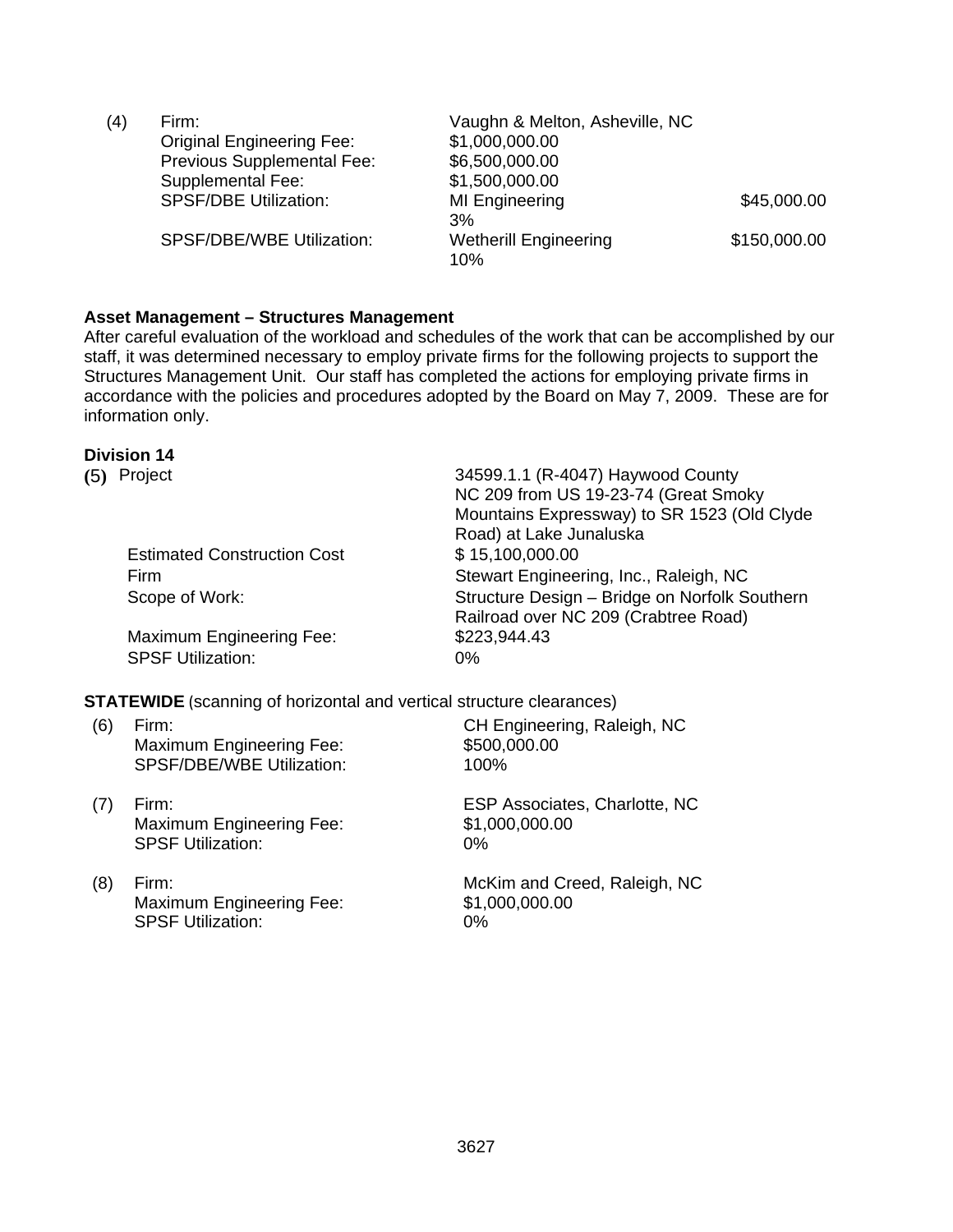## **Preconstruction - Right of Way**

After careful evaluation of the workload and schedules of the work that can be accomplished by our staff, it was determined necessary to employ private firms to perform asbestos inspections, abatement, and structure clearings for our Department to obligate available funds. Our staff was authorized to proceed with the actions required to employ private firms in accordance with the rules and regulations adopted by the Board on May 7, 2009. These are for information only.

#### **STATEWIDE**

Engineering Fee: \$1,000,000.00 SPSF/DBE Utilization: 100%

Engineering Fee: \$1,000,000.00 SPSF Utilization: 0%

- Engineering Fee: \$1,000,000.00 SPSF Utilization: 0%
- 

 Engineering Fee: \$ 1,000,000.00 DBE/MBE Utilization: 100%

- Engineering Fee: \$1,000,000.00<br>SPSF Utilization: \$2,000,000.00 SPSF Utilization:
- 

 Engineering Fee: \$1,000,000.00 SPSF Utilization: 0%

- Engineering Fee: \$1,000,000.00 SPSF/DBE/WBE Utilization: 100%
- 

 Engineering Fee: \$1,000,000.00 SPSF Utilization: 0%

(9) Firm: A1 Consulting Group, Inc., Morrisville, NC

(10) Firm: Abatement Technologies and Construction Solutions, LLC, Tobaccoville, NC

(11) Firm: Allied Contract Group, LLC, Charlotte, NC

(12) Firm: Clement Construction Corporation, Winston-Salem, NC

(13) Firm: Enpuricon, Inc., Apex, NC

(14) Firm: Environmental Holdings Group, LLC, Charlotte, NC

(15) Firm: Get the Lead Out, LLC, Charlotte, NC

(16) Firm: NCM Demolition & Remediation, LP, Charlotte, NC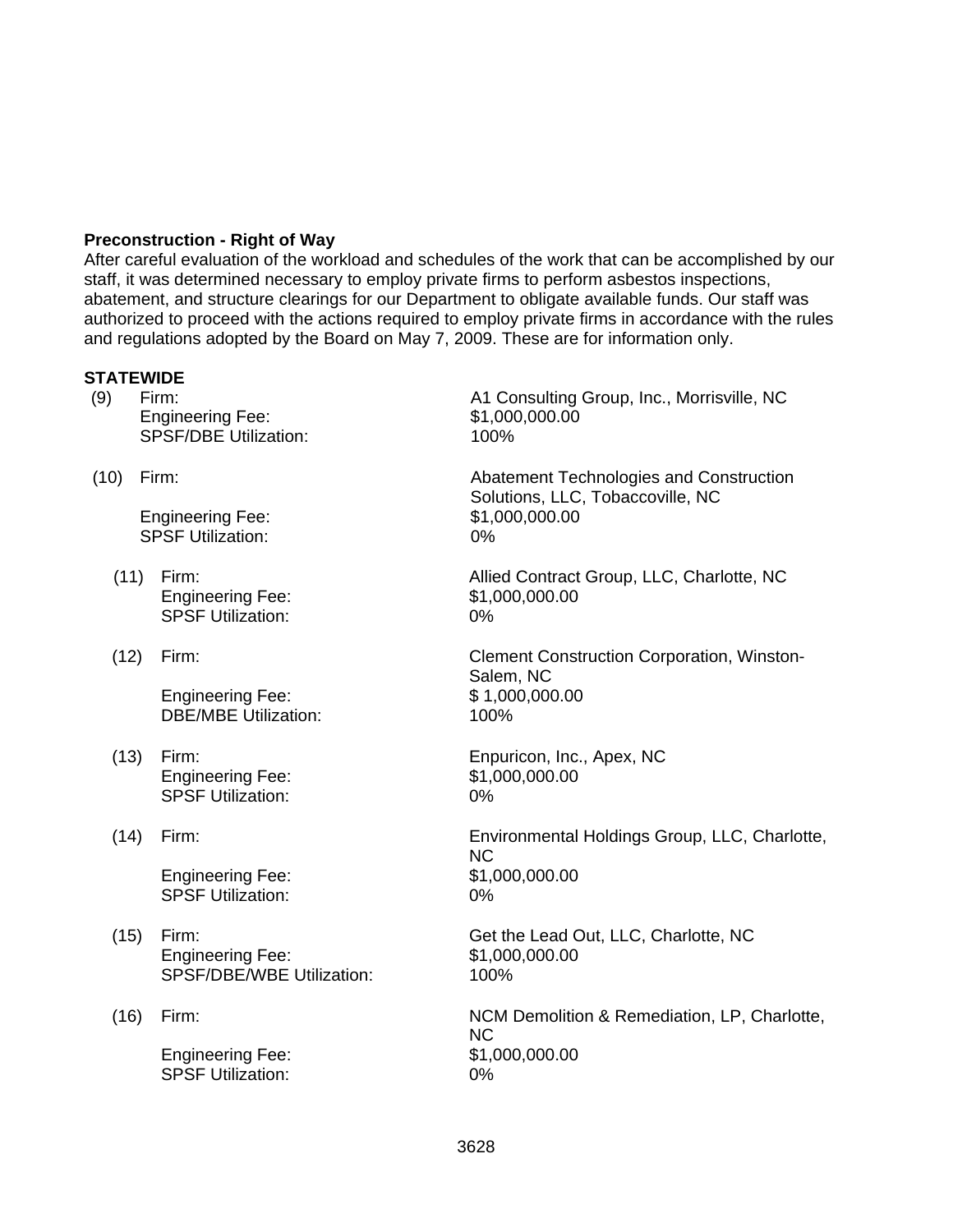Engineering Fee: \$1,000,000.00 SPSF Utilization: 0%

 Engineering Fee: \$1,000,000.00 SPSF DBE Utilization: 100%

(17) Firm: Webb-Harrell Construction Service Corp., Rural Hall, NC

(18) Firm: WW Trucking & Demolition Services, LLC, Winston-Salem, NC

#### **Preconstruction – Roadway Design**

The following is a supplemental contract to a previous contract approved by the Board with the same engineering firm. This supplemental contract was necessary due to approved additional work that was unknown at the inception and is required of the firm to complete the project. Our staff has completed the actions in accordance with the policies and procedures adopted by the Board on May 7, 2009. This is for information only.

#### **DIVISION 2**

| (19) | Project:                            | 35781.1.2 (U-3315) Pitt County                      |
|------|-------------------------------------|-----------------------------------------------------|
|      |                                     | Stantonsburg Road - Tenth Street Connector          |
|      |                                     | from Memorial Drive to SR 1702 (Evans Street) in    |
|      |                                     | Greenville                                          |
|      | Scope of Work:                      | Roadway Design, Transportation Management           |
|      |                                     | Plans, Streetscape Design, Signal Design and        |
|      |                                     | <b>Signal Cable Routing</b>                         |
|      | <b>Estimated Construction Cost:</b> | \$19,600,000.00                                     |
|      | Firm:                               | Kimley-Horn and Associates, Inc., Raleigh, NC       |
|      | <b>Original Engineering Fee:</b>    | \$576,697.12                                        |
|      | Supplemental Fee:                   | \$232,475.70                                        |
|      | <b>Supplemental Work:</b>           | Additional Roadway Design and adding                |
|      |                                     | <b>Transportation Management Plans, Streetscape</b> |
|      |                                     | Design, Signal Design and Signal Cable Routing      |
|      | <b>SPSF Utilization:</b>            | $0\%$                                               |
|      |                                     |                                                     |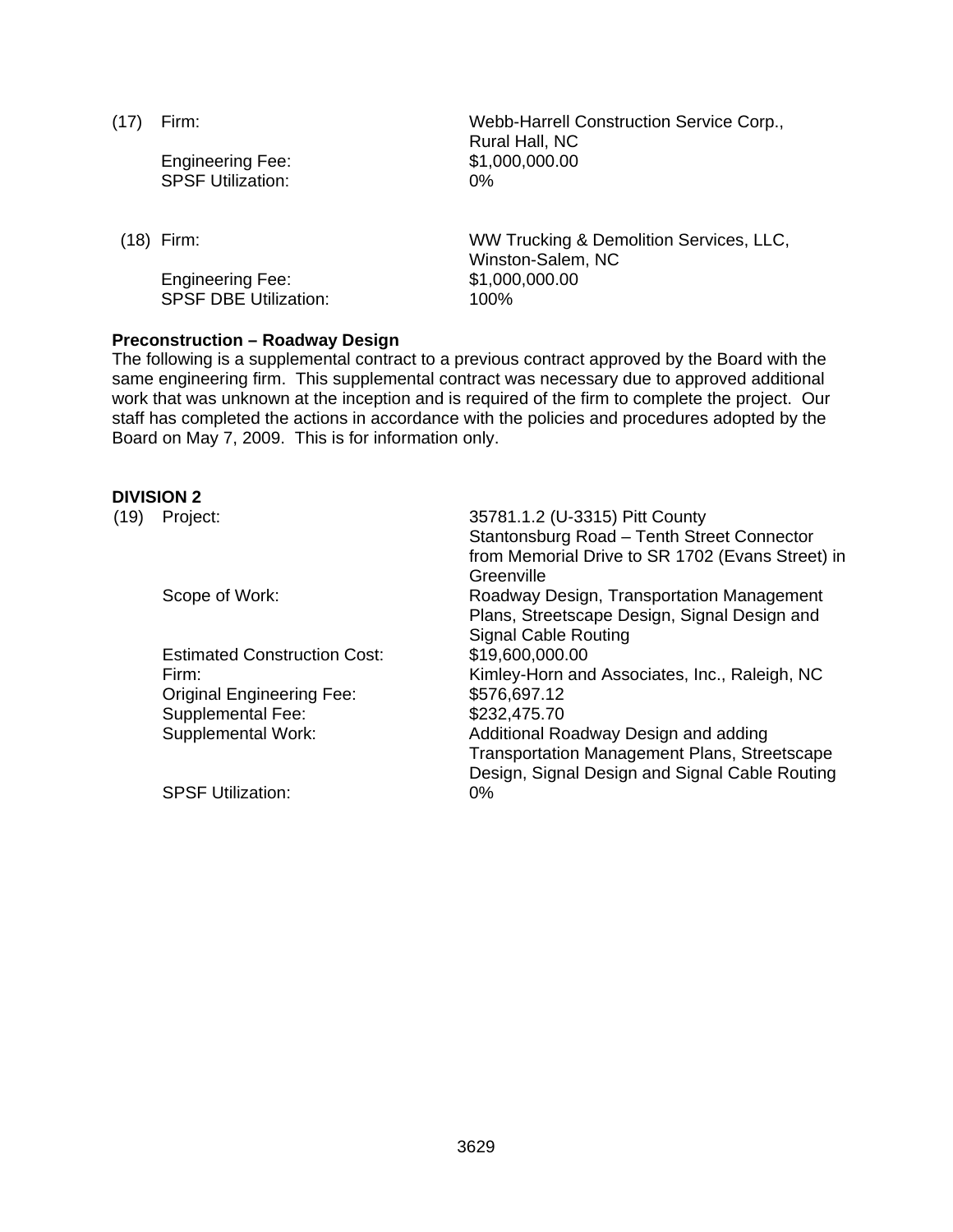## **Transit - Rail**

After careful evaluation of the workload and schedules of the work that can be accomplished by our staff, it was determined necessary to employ a private firm for the design of the following project to support the Rail Division. Our staff has completed the actions for employing private firms in accordance with the policies and procedures adopted by the Board on May 7, 2009. These are for information only.

## **DIVISION 9**

| (20) | Project:                            | <b>ARRA High Speed Intercity Passenger Rail</b>                                                                                             |             |
|------|-------------------------------------|---------------------------------------------------------------------------------------------------------------------------------------------|-------------|
|      |                                     | Program<br>52000.1STR05T1B (P-5206B) Rowan County                                                                                           |             |
|      |                                     | <b>Reid to North Kannapolis</b>                                                                                                             |             |
|      | <b>Estimated Construction Cost:</b> | \$3,400,000.00                                                                                                                              |             |
|      | Firm:                               | STV/Ralph Whitehead Associates, Inc., Charlotte,<br>NC.                                                                                     |             |
|      | Scope of Work:                      | Roadbed & Track Design, Roadway, Hydraulic<br>Designs; Utility Coordination; Geotechnical<br>Investigations, Traffic Management, and Signal |             |
|      |                                     | Design                                                                                                                                      |             |
|      | <b>Maximum Engineering Fee:</b>     | \$692,081.48                                                                                                                                |             |
|      | <b>SPSF Utilization:</b>            | Sungate Design Group<br>12%                                                                                                                 | \$81,697.64 |
|      | <b>SPSF/DBE/WBE Utilization</b>     | <b>SEPI Engineering Group</b><br>3%                                                                                                         | \$2,303.32  |
|      | SPSF/DBE/WBE Utilization            | <b>Utility Coordination Consultants</b><br>1%                                                                                               | \$5,866.42  |
|      | <b>SPSF Utilization</b>             | Hinde Engineering<br>1%                                                                                                                     | \$7,053.77  |
|      |                                     |                                                                                                                                             |             |

#### **Technical Services – Location and Surveys**

The following are supplemental contracts to previous contracts approved by the Board with the same engineering firms. These supplemental contracts were necessary due to approved additional work that was unknown at the inception and is required of the firms to complete the projects. Our staff has completed the actions in accordance with the policies and procedures adopted by the Board on May 7, 2009. This is for information only.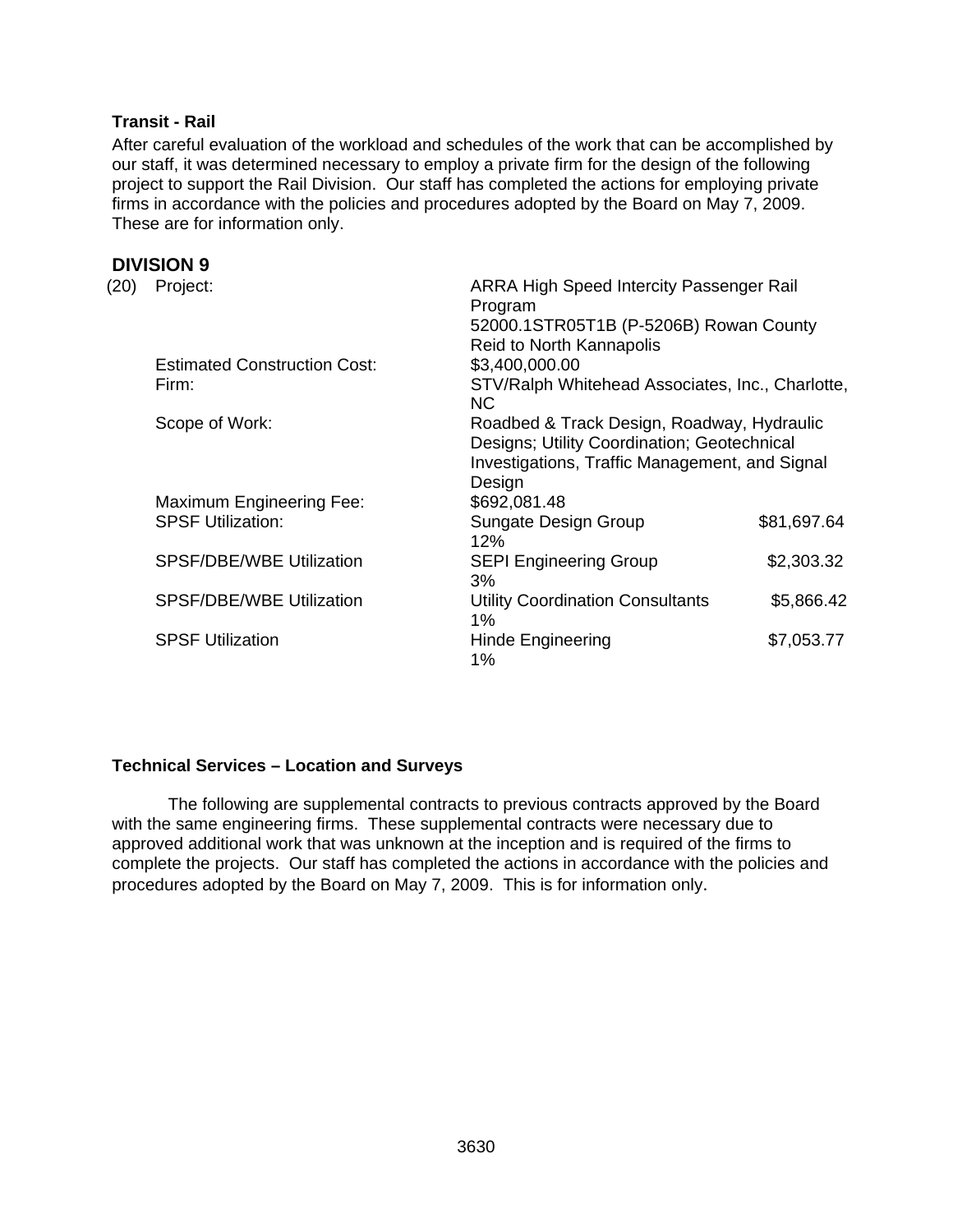# **STATEWIDE**

| (21) | Firm:<br><b>Original Engineering Fee:</b><br><b>Supplemental Fee:</b><br><b>SPSF Utilization:</b> | ESP Associates, PA, Raleigh, NC<br>\$2,000,000.00<br>\$1,000,000.00<br>0%              |
|------|---------------------------------------------------------------------------------------------------|----------------------------------------------------------------------------------------|
| (22) | Firm:<br><b>Original Engineering Fee:</b><br>Supplemental Fee:<br><b>SPSF Utilization:</b>        | McKim and Creed, Raleigh, NC<br>\$1,500,000.00<br>500,000.00<br>SS.<br>0%              |
| (23) | Firm:<br><b>Original Engineering Fee:</b><br>Supplemental Fee:<br><b>SPSF Utilitzation:</b>       | Stantec Consulting Services, Inc., Raleigh, NC<br>\$2,000,000.00<br>\$500,000.00<br>0% |
| (24) | Firm:<br><b>Original Engineering Fee:</b><br>Supplemental Fee:<br><b>SPSF Utilization:</b>        | TGS Engineers, Cary, NC<br>\$1,500,000.00<br>\$500,000.00<br>100%                      |

# **Approval – Secondary Road Improvement Projects**

The Board concurred with the staff recommendations and delegated authority to the

Secretary to award the following:

| <b>Highway Fund</b> |                            |                   |                                                                                                                                            |               |
|---------------------|----------------------------|-------------------|--------------------------------------------------------------------------------------------------------------------------------------------|---------------|
| County              | SR No.                     | Length<br>(Miles) | <b>Description</b>                                                                                                                         | <b>Amount</b> |
| Martin<br>Div. 1    | SR 1103<br>Lee Road        | 2.50              | Pavement Strengthening from SR 1106<br>to SR 1100.<br>WBS 1C.058057                                                                        | \$240,000.00  |
| Craven<br>Div. 2    | SR 1111<br>Thurman<br>Road | 0.70              | Widening and Strengthening from End<br>of 20 Ft. Section to SR 1111.<br>Increase Funds.<br>WBS 2C.025060                                   | \$160,000.00  |
| Wilkes<br>Div. 11   | Various                    |                   | Countywide surveys, right of way<br>signatures and preliminary engineering<br>and other improvements.<br>Increase Funds.<br>WBS 11C.097028 | \$150,000.00  |
| Wilkes<br>Div. 11   | Various                    |                   | Increase funds to continue<br>maintenance.<br>WBS 11C.097026                                                                               | \$20,000.00   |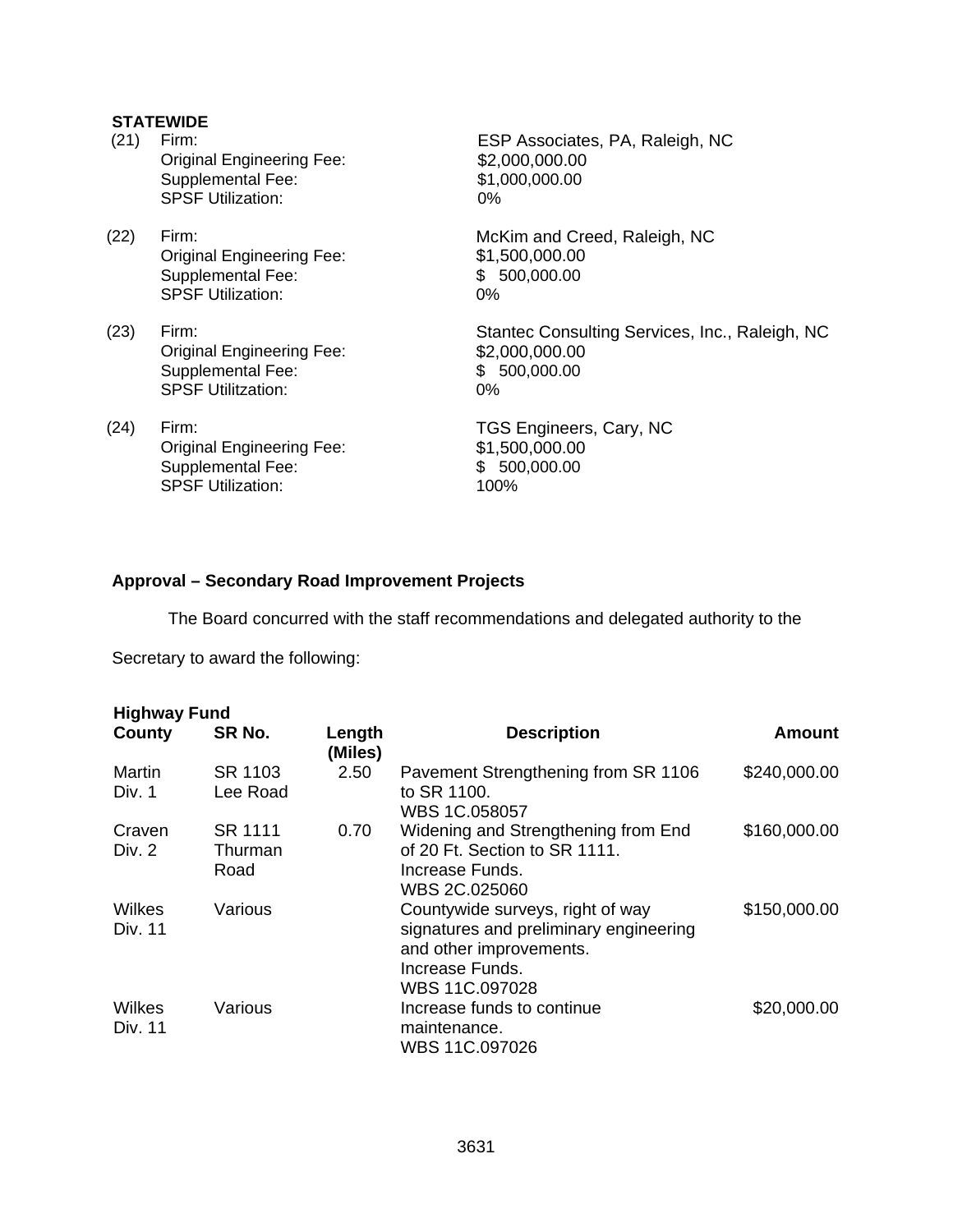# **Deletions**

| County        | SR No.                | Length<br>(Miles) | Reason                                 |              |
|---------------|-----------------------|-------------------|----------------------------------------|--------------|
| Davie         | SR 1420               |                   | G, D, B & P from SR 1411 to SR 1419.   | \$149,798.26 |
| Div. 9        | Murchison<br>Road     |                   | Unavailable right of way.<br>9C.030053 |              |
| Davie         | SR 1627               |                   | G, D, B & P from NC 801 to Dead End.   | \$54,792.26  |
| Div. 9        | Carter Road           |                   | Unavailable right of way.<br>9C.030054 |              |
| Davie         | SR 1625               |                   | G, D, B & P from NC 801 to Dead End.   | \$584.47     |
| Div. 9        | <b>Bowden</b><br>Road |                   | Unavailable right of way.<br>9C.030056 |              |
| Forsyth       | SR 2689               |                   | G, D, B & P from EOP to Dead End.      | \$45,954.78  |
| Div. 9        | Leonard<br>Farm Road  |                   | Unavailable right of way.<br>9C.034072 |              |
| <b>Stokes</b> | SR 1491               |                   | G, D, B & P from NC 8 to SR 1496.      | \$105,000.00 |
| Div. 9        | Clyde Amos<br>Road    |                   | Unavailable right of way.<br>9C.085107 |              |
| <b>Stokes</b> | SR 1145               |                   | G, D, B & P from SR 1143 to Dead End.  | \$112,000.00 |
| Div. 9        | Robert<br>Kellam Road |                   | Unavailable right of way.<br>9C.085106 |              |
| <b>Stokes</b> | SR 1516               |                   | G, D, B & P from NC 66 to SR 1504.     | \$30,000.00  |
| Div. 9        | <b>Old</b>            |                   | Unavailable right of way.              |              |
|               | Lynchburg<br>Road     |                   | 9C.085101                              |              |
| <b>Stokes</b> | SR 1415               |                   | G, D, B & P.                           | \$699,649.06 |
| Div. 9        | Deer Road             |                   | Unavailable right of way.<br>9C.085095 |              |

# **Closings**

| <b>Division</b> | County        | <b>WBS Element</b> | <b>Road Name/Number</b>             | <b>Amount</b> |
|-----------------|---------------|--------------------|-------------------------------------|---------------|
| Div. 9          | Forsyth       | 9C.034080          | SR 3386<br>Nading Ferry Road        | \$10,347.09   |
| Div. 9          | Forsyth       | 9C.034079          | SR 1624<br>Kreger Farm Road         | \$7,570.10    |
| Div. 9          | Forsyth       | 9C.034078          | SR 1996<br>Crim Road                | \$23,320.28   |
| Div. 9          | Forsyth       | 9C.034085          | SR 1978<br>Eaton Road               | \$5,600.48    |
| Div. 9          | <b>Stokes</b> | 9C.085105          | SR 1722<br><b>Hickory Fork Road</b> | \$18,786.90   |
| Div. 9          | <b>Stokes</b> | 9C.085087          | SR 1695<br>Dodgetown Road           | \$17,382.76   |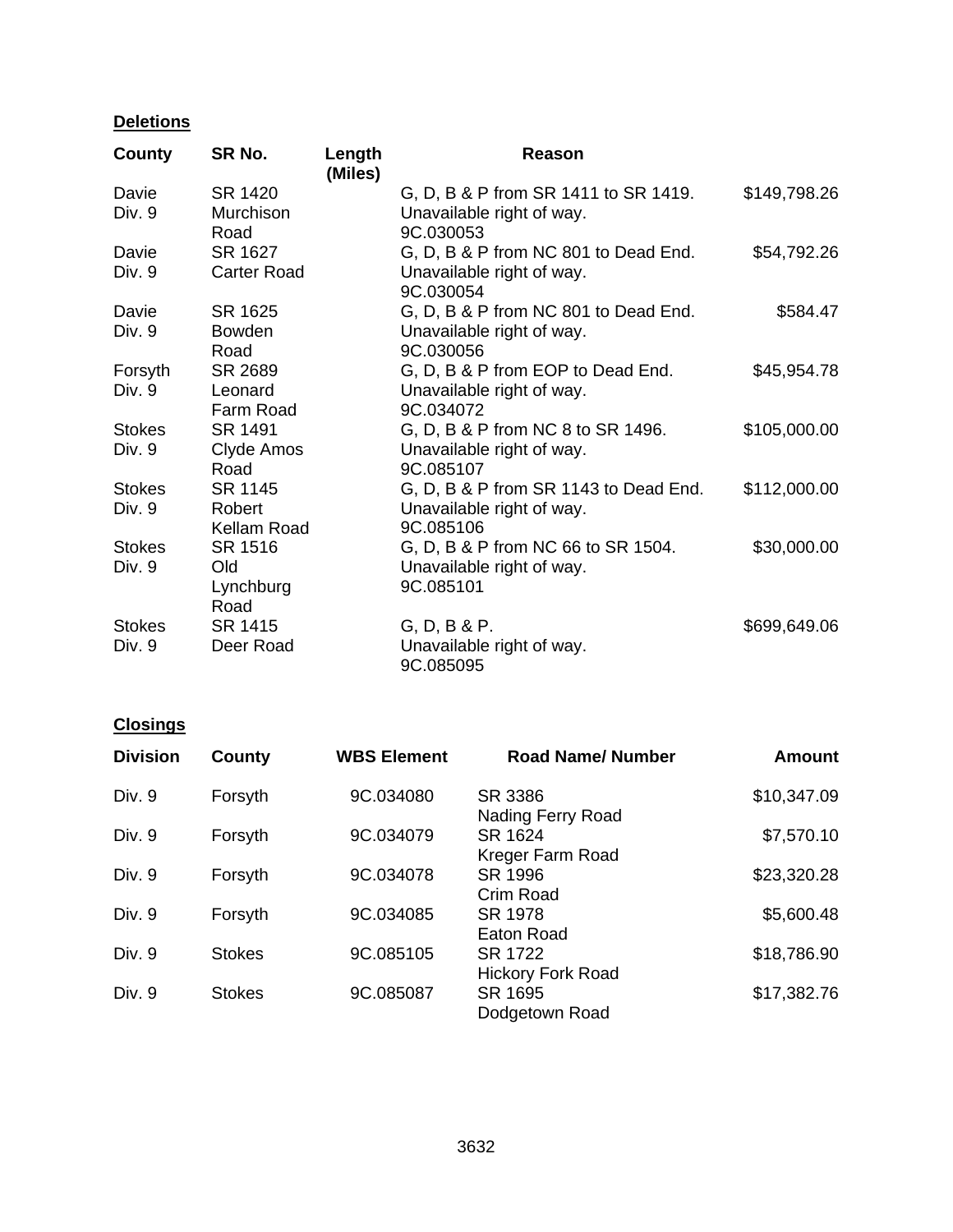# **Approval – Secondary Road Construction Programs**

Pursuant to the recommendation of the Secondary Roads Office, the Board concurred

with the staff recommendations and delegated authority to the Secretary to approve Secondary

Road Construction Programs for the following counties:

Listed below for approval are counties for which Secondary Road Construction Programs, along with resolutions from County Commissioners, have been received:

| FY 2011/12               |                |
|--------------------------|----------------|
| <b>Division 1</b>        |                |
| <b>Bertie County</b>     | \$728,619.28   |
|                          |                |
| <b>Division 13</b>       |                |
| <b>Buncombe County</b>   | \$1,676,541.00 |
| <b>Burke County</b>      | \$1,066,903.42 |
| <b>Madison County</b>    | \$812,294.00   |
| <b>McDowell County</b>   | \$686,048.96   |
| <b>Mitchell County</b>   | \$368,601.40   |
| <b>Rutherford County</b> | \$1,409,499.57 |
| <b>Yancey County</b>     | \$455,575.00   |
|                          |                |
|                          |                |
| Total                    | \$7,204,082.63 |

**Total Amount Programmed** 

A copy of this agenda item is made a part of the record of this meeting and filed as an

addendum to Minute Book 27.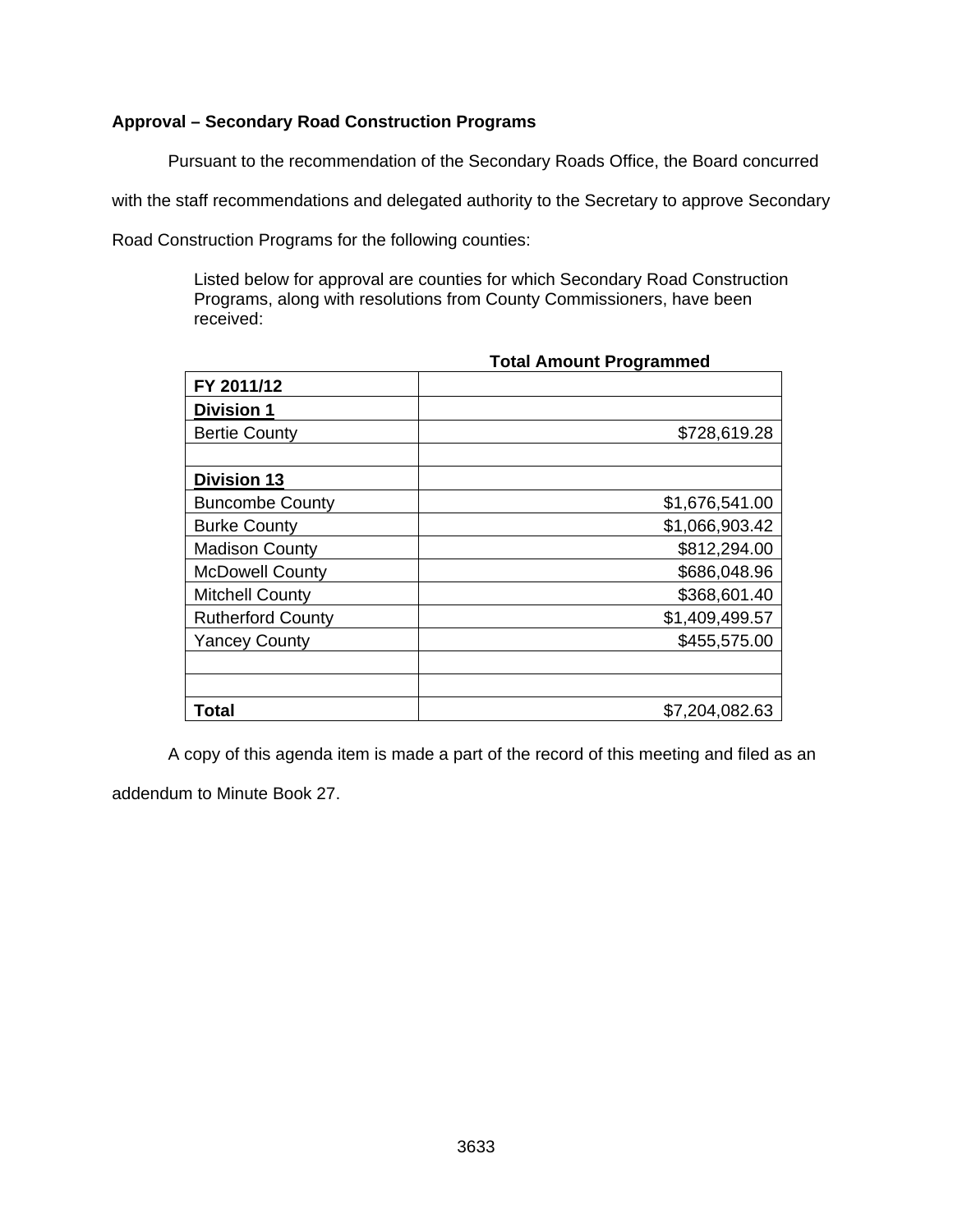# **Approval – Additions, Abandonments, and Road Name Changes to State Secondary Road System**

A motion was made by Board Member Womble, which was seconded by Board Member

Proffitt, to approve the following proposed additions and abandonments to the State Secondary

Road System:

## **Road Additions:**

| County                       | Pet. No. | Length<br>(Miles)                            | <b>Description</b>                                                                                                                                                                            | Date of<br>Report |
|------------------------------|----------|----------------------------------------------|-----------------------------------------------------------------------------------------------------------------------------------------------------------------------------------------------|-------------------|
| <b>Division 3</b><br>Onslow  | 49868    | 0.25<br>0.04<br>0.04                         | <b>Winchester Estates Subdivision</b><br><b>Waverly Way</b><br><b>Gradton Court</b><br><b>Brigham Court</b>                                                                                   | 10/12/11          |
| Sampson                      | 49869    | 0.04<br>0.04<br>0.05<br>0.25                 | <b>Killington Place Subdivision</b><br>Aspen Way<br><b>Keystone Court</b><br><b>Breckenridge Place</b><br><b>Killington Place Drive</b>                                                       | 9/20/11           |
| <b>Division 4</b><br>Halifax | 49870    | 0.34                                         | <b>Colonial Ridge Subdivision</b><br><b>Patriot Drive</b>                                                                                                                                     | 2/1/10            |
| Halifax                      | 49871    | 0.25<br>0.25                                 | <b>Halifax Industrial Park</b><br>Pelican Parkway, SR 1753 Ext.<br>Industrial Drive, SR 1746 Ext.                                                                                             | 2/15/11           |
| Halifax                      | 49872    | 0.13                                         | <b>Deer Run Subdivision</b><br><b>Natures Trail Drive</b>                                                                                                                                     | 12/6/10           |
| Johnston                     | 49873    | 0.21                                         | <b>Three Sisters Subdivision</b><br><b>Three Sisters Drive</b>                                                                                                                                | 8/18/11           |
| Johnston                     | 49874    | 0.11                                         | <b>Neuse Villa Subdivision</b><br>Alecia Court                                                                                                                                                | 5/26/11           |
| <b>Division 5</b><br>Wake    | 49875    | 0.46<br>0.26<br>0.24<br>0.09<br>0.14<br>0.19 | <b>Bartons Creek Bluff Subdivision</b><br>North Hawthorne Way, SR 4227 Ext.<br>Sunnystone Way. SR 4688 Ext.<br>Kinleys Way<br><b>Bartons Bluff Court</b><br><b>Ventry Court</b><br>Dray Court | 9/30/11           |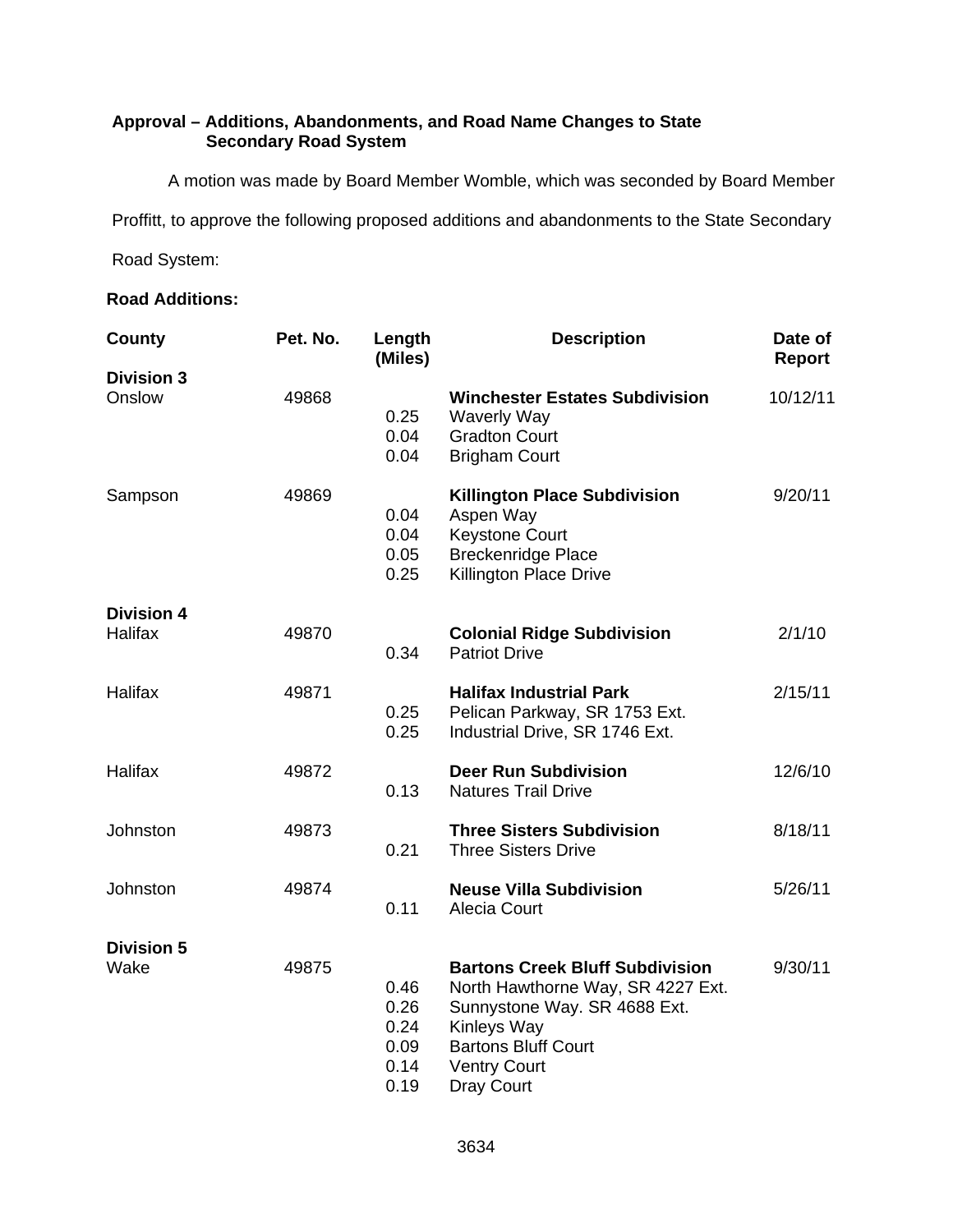| <b>Division 6</b><br>Cumberland | 49876 | 0.11         | <b>Hunters Ridge</b><br>Foxcroft Drive, SR 2553 Ext.                                         | 10/11/11 |
|---------------------------------|-------|--------------|----------------------------------------------------------------------------------------------|----------|
| <b>Division 7</b><br>Rockingham | 49877 | 0.27         | <b>Olde Ironworks Subdivision</b><br><b>Battle Creek Court</b>                               | 4/20/11  |
| <b>Division 8</b><br>Hoke       | 49878 | 0.11         | <b>Clover Meadow Subdivision</b><br><b>Sandspur Court</b>                                    | 10/10/11 |
| Randolph                        | 49879 | 0.42         | <b>Emerald Estates Subdivision</b><br><b>Emerald Drive</b>                                   | 9/22/11  |
| Richmond                        | 49880 | 0.11         | <b>Bermuda Meadows Subdivision</b><br>Peace Drive                                            | 10/12/11 |
| <b>Division 9</b><br>Forsyth    | 49881 | 0.13         | <b>Twin Country Estates Subdivision</b><br>Rhine Road, SR 4407 Ext.                          | 10/24/11 |
| Forsyth                         | 49882 | 0.26<br>0.12 | <b>Spring Hollow Subdivision</b><br><b>Spring Hollow Drive</b><br><b>Spring Hollow Court</b> | 10/18/11 |
| Rowan                           | 49883 | 0.22         | <b>Shady Creek Subdivision</b><br>Long Creek Lane                                            | 9/13/11  |
| <b>Division 14</b><br>Cherokee  | 49884 | 0.68         | <b>Nottley River Road</b>                                                                    | 10/24/11 |

## **Road Abandonments:**

| County                       | Pet. No. | Length<br>(Miles) | <b>Description</b>                         | Date of<br><b>Report</b> |
|------------------------------|----------|-------------------|--------------------------------------------|--------------------------|
| <b>Division 4</b><br>Halifax | 49885    | 0.01              | Portion of SR 1318<br><b>Terrapin Road</b> | 11/23/10                 |
| Halifax                      | 49886    | 0.18              | SR 1753<br><b>Alliance Drive</b>           | 2/16/11                  |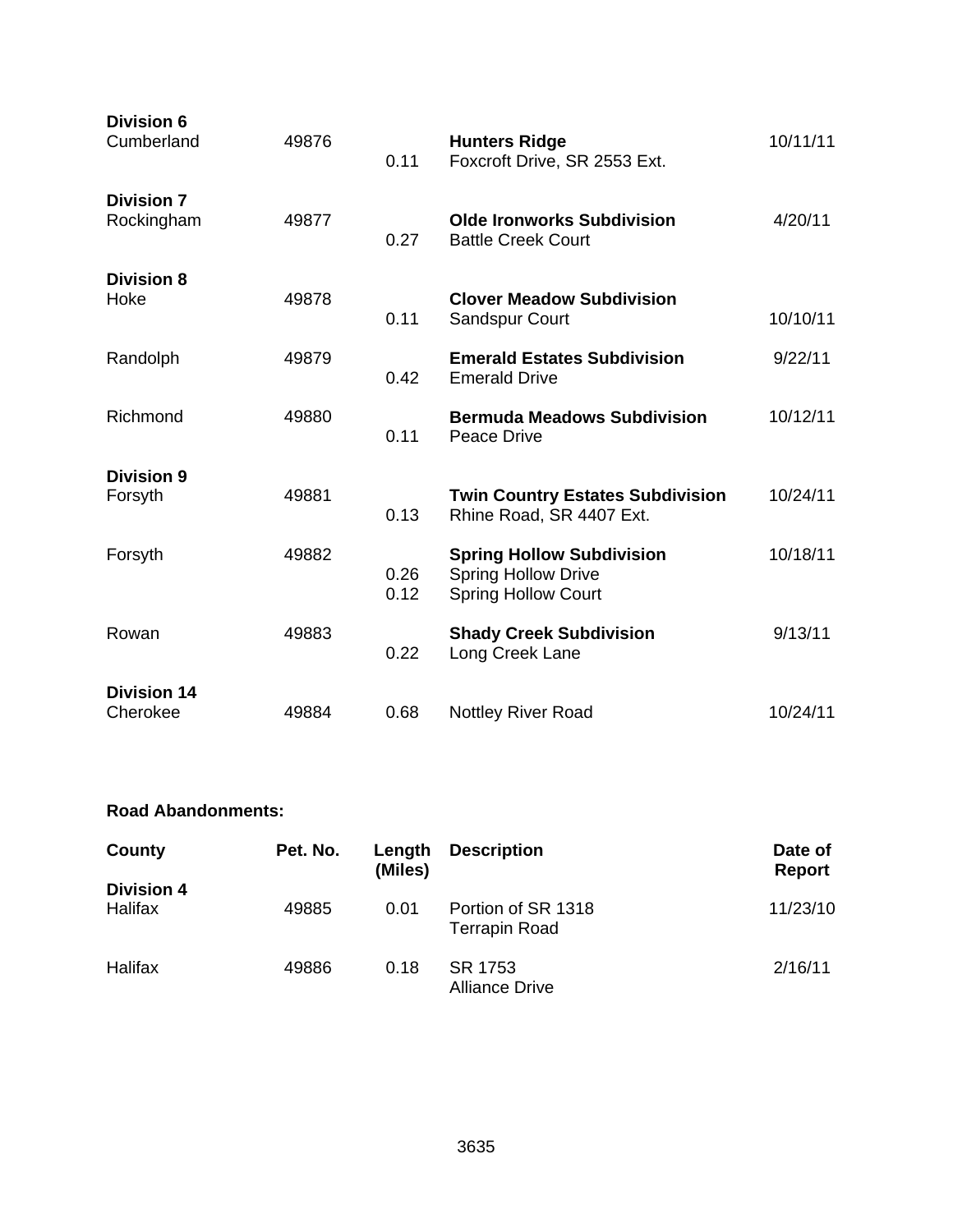| <b>Division 5</b><br>Wake             | 49887 | 0.58 | Portion of SR 3007<br><b>Hillsborough Street</b>     | 11/15/11 |
|---------------------------------------|-------|------|------------------------------------------------------|----------|
| <b>Division 7</b><br>Rockingham       | 49888 | 0.08 | Portion of SR 1170<br><b>Price-Galloway Street</b>   | 8/25/11  |
| <b>Division 12</b><br>Cleveland       | 49889 | 0.04 | Portion of SR 1528<br>Largo Drive                    | 10/10/11 |
| Lincoln                               | 49890 | 0.07 | Portion of SR 1754<br><b>Golf Course Drive South</b> | 10/6/11  |
| <b>Division 13</b><br><b>Buncombe</b> | 49891 | 0.04 | SR 2768 and Bridge # 240                             | 10/10/11 |

## **Approval – Division-wide Small Construction, Statewide Contingency, Public Access, Economic Development**

The Board concurred with the staff recommendations and delegated authority to the

Secretary to award the following:

| County               | <b>Description</b>                                                                                                                                                                  | <b>Type</b>                         | Amount                |
|----------------------|-------------------------------------------------------------------------------------------------------------------------------------------------------------------------------------|-------------------------------------|-----------------------|
| Northampton<br>Div 1 | Design, Grade, Drain, Base, and Pave<br>Industrial Access Road within Commerce Park,<br>off SR 1200 (Lebanon Church Road), 1.8 miles<br>north of NC 46, to serve new Enviva LP Wood | <b>Public Access</b><br>Contingency | \$60,000<br>\$100,000 |
|                      | <b>Pellet Mill and other Properties</b><br><b>WBS 43479</b>                                                                                                                         | <b>TOTAL</b>                        | \$160,000             |
| Edgecombe            | Tarboro – Installation of Tarboro Historic                                                                                                                                          | Small                               |                       |
| Div 4                | District signing on US 64 for the US 258 (Exit)<br>485) interchange<br><b>WBS 62001</b>                                                                                             | Construction                        | \$5,000               |
|                      |                                                                                                                                                                                     | <b>TOTAL</b>                        | \$5,000               |
| Alamance<br>Div 7    | Install approximately 200 If of guardrail and 2<br>end treatments on the N side of SR 1149<br>(Huffman Mill Rd) between SR 1145 (Pond Rd)                                           | Small<br>Construction               | \$11,000              |
|                      | and SR 1150 (Harris Rd) 0.2 miles W of Bridge<br>#172<br>WBS 43440                                                                                                                  | <b>TOTAL</b>                        | \$11,000              |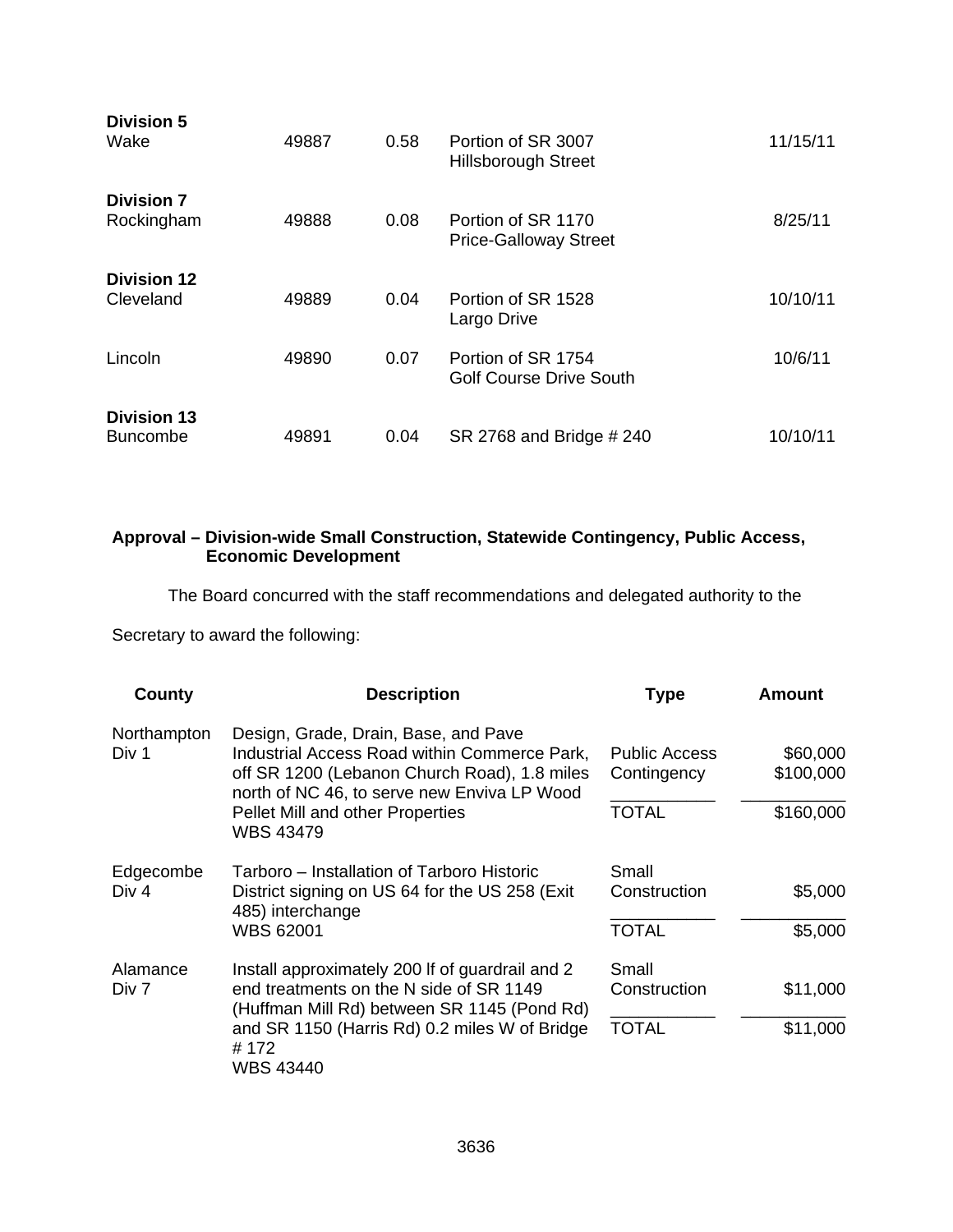| Randolph<br>Div 8     | Install a temporary fully actuated traffic signal<br>located at the intersection of US 311 at SR<br>1524 (Beckerdite Rd)<br>WBS 43439             | Contingency<br><b>TOTAL</b>          | \$380,000<br>\$380,000     |
|-----------------------|---------------------------------------------------------------------------------------------------------------------------------------------------|--------------------------------------|----------------------------|
| Mecklenburg<br>Div 10 | Charlotte - Construction of school bus<br>driveway and stabilize bus parking lot at Croft<br><b>Community School</b><br><b>WBS 43256</b>          | <b>Public Access</b><br><b>TOTAL</b> | \$20,967.41<br>\$20,967.41 |
| Union<br>Div 10       | Monroe – Construction of bus parking lot and<br>access drive for new Rock Rest Elementary<br>located @ 814 Pageland Monroe Rd<br><b>WBS 43272</b> | <b>Public Access</b><br><b>TOTAL</b> | \$31,251<br>\$31,251       |

#### **Deletions:**

Pitt County, Division 2 – WBS 41653 was established (09/07) to widen existing pavement to provide a continuous turn lane from SR 1171 (Cooper Street) to SR 1130 (Vernon White Rd); pavement leveling and strengthening. Reduce funds and delete; unavailable right of way.

Mecklenburg County, Division 10 – WBS 42151 was established (06/08) to realign intersection of SR 2464 (Odell School Rd) and SR 2467 (Mallard Creek Rd) and to install a left turn lane on SR 2467 (Mallard Creek Rd). Reduce funds and close; Minor interim improvements completed; intersection was realigned and shifted as part of the I-485 design/build project currently under construction.

| Summary: | <b>Number of Projects</b>            | 6 |              |
|----------|--------------------------------------|---|--------------|
|          | <b>Number of Divisions</b>           | 5 |              |
|          | <b>Small Construction Commitment</b> |   | \$16,000.00  |
|          | <b>Public Access Commitment</b>      |   | \$112,218.41 |
|          | <b>Contingency Commitment</b>        |   | \$480,000.00 |
|          | <b>TOTAL</b>                         |   | \$608,218.41 |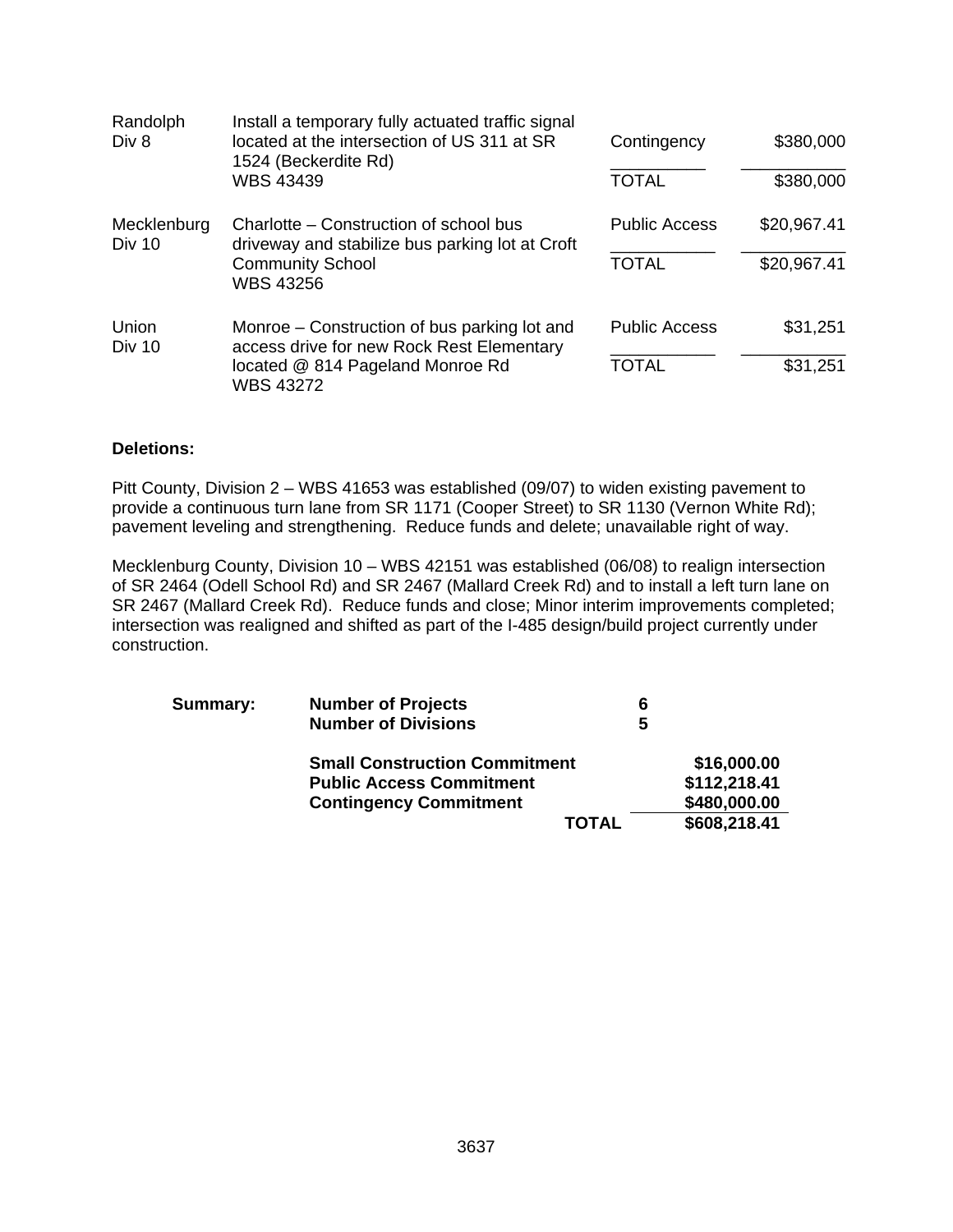## **Approval – Public Transportation**

A motion was made by Board Member Womble, which was seconded by Board Member

Proffitt, to approve the following:

## **Bus and Bus Facilities Program**

#### **Divisions 5 and 7**

Project No. The **Research Triangle Regional Public Transportation**  12-04- 0039 **Authority** (operating as Triangle Transit) received approval for a Federal Transit Administration Section 5309 Capital Gran Program. The grant provides for replacement of four 30' replacement buses, one 40' expansion bus and two 30' expansion buses. Triangle Transit will provide a local match and requests 10% State match for the grant. The recommended effective date for reimbursement of eligible costs is July 1, 2011 to coincide with the period of performance authorized by the Federal Transit.

\$694,693 Total \$555,970 Federal \$69,496 State \$69,497 Local

#### **RESOLUTION AUTHORIZING THE SECRETARY OF TRANSPORTATION TO ENTER INTO A STATE FULL FUNDING GRANT AGREEMENT WITH THE CITY OF CHARLOTTE FOR CHARLOTTE'S BLUE LINE EXTENSION (FIXED GUIDEWAY) LIGHT RAIL PROJECT**

 WHEREAS, G.S. 136-44.20 authorizes the Secretary of Transportation to enter into a State Full Funding Grant Agreement (SFFGA) for fixed guideway projects;

 WHEREAS, the Department recognizes the importance of New Start (rail transit) projects in the Metrolina region and their impact to the region's transportation network;

 WHEREAS, the Department has been a key partner in growing and sustaining transit in the region, including its financial support of the LYNX Blue Line, the state's first light rail line (fixed guideway project);

 WHEREAS, the project sponsor, the City of Charlotte, has developed a plan to extend the LYNX Blue Line approximately 9.4 miles from Uptown Charlotte, the region's central business district, Northeast to the campus of the University of North Carolina at Charlotte;

 WHEREAS, the Federal Transit Administration (FTA) approved the LYNX Blue Line Extension Project's entry into preliminary engineering in November 2007 and the Project anticipates completion of the National Environmental Policy Act process and the issuance of a Record of Decision in December 2011, with revenue service planned to begin in the year 2017;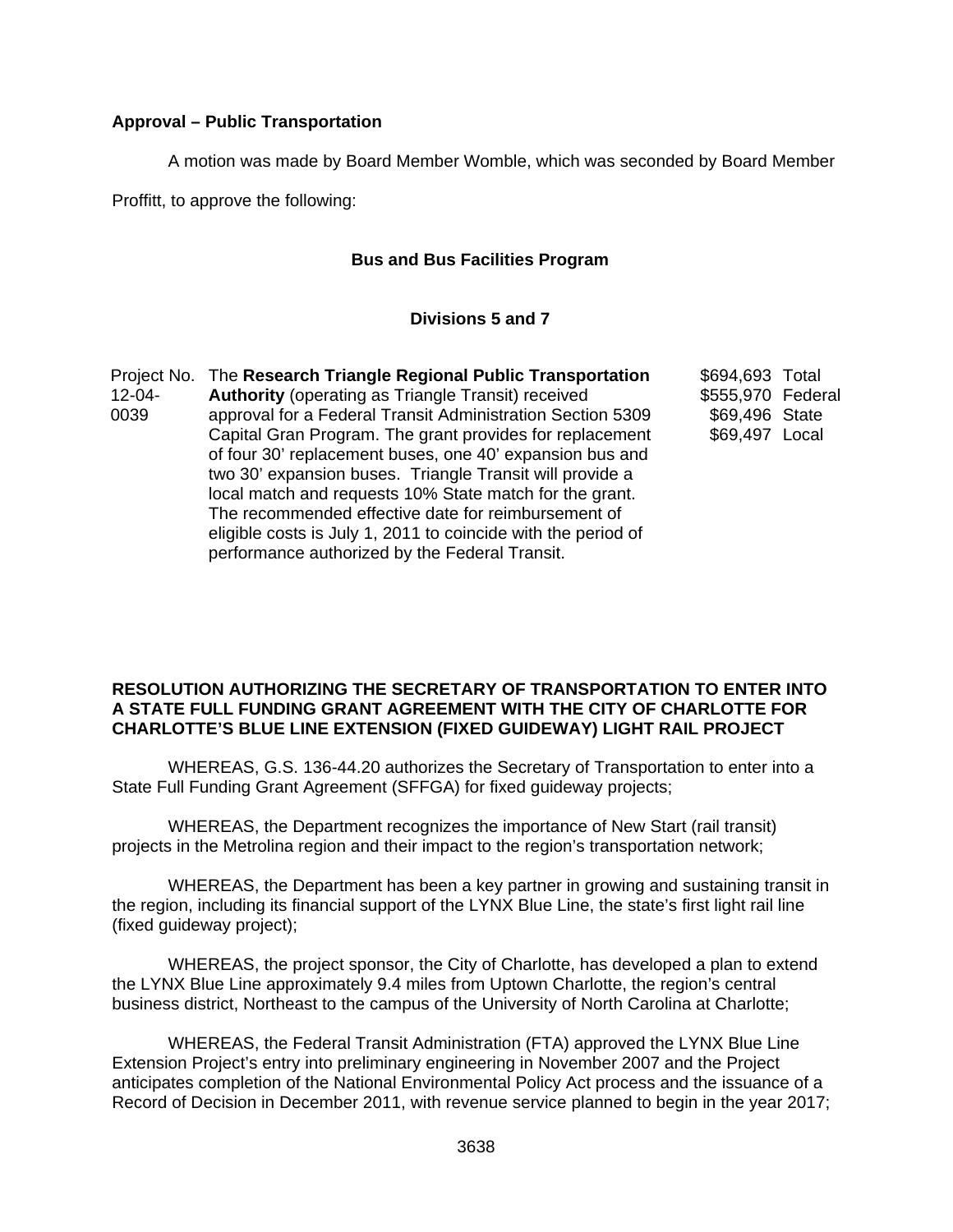WHEREAS, the state will provide funding for the Project in accordance with the terms and provisions in the State Full Funding Grant Agreement (SFFGA), subject to appropriations by the General Assembly;

 WHEREAS, the Board of Transportation on July 7, 2011 approved the City of Charlotte's request for a LETTER OF COMMITMENT from the Secretary of Transportation for 25% of the project cost of the Blue Line Extension Project and the Secretary of Transportation issued said letter on July 20, 2011. The projected cost for the project in the year of expenditure is \$1.069 billion with a 25% state share of \$267.4 million.

 WHEREAS, the initial SFFGA may be amended upon execution of the Federal FFGA and may also be amended for changes to the Project Schedule or Project Budget to reflect the final Project Cost.

THEREFORE BE IT RESOLVED, IN CONSIDERATION OF THE FOREGOING, AS FOLLOWS:

 The Board of Transportation hereby approves and authorizes the Secretary of Transportation to execute the SFFGA with the City of Charlotte for the LYNX Blue Line Extension (fixed guideway) Project, providing up to 25% of the projected cost, subject to appropriations.

Item I – 1 Summary 2 Projects Federal Funds Administered by NCDOT: \$0 external state:  $$69,496$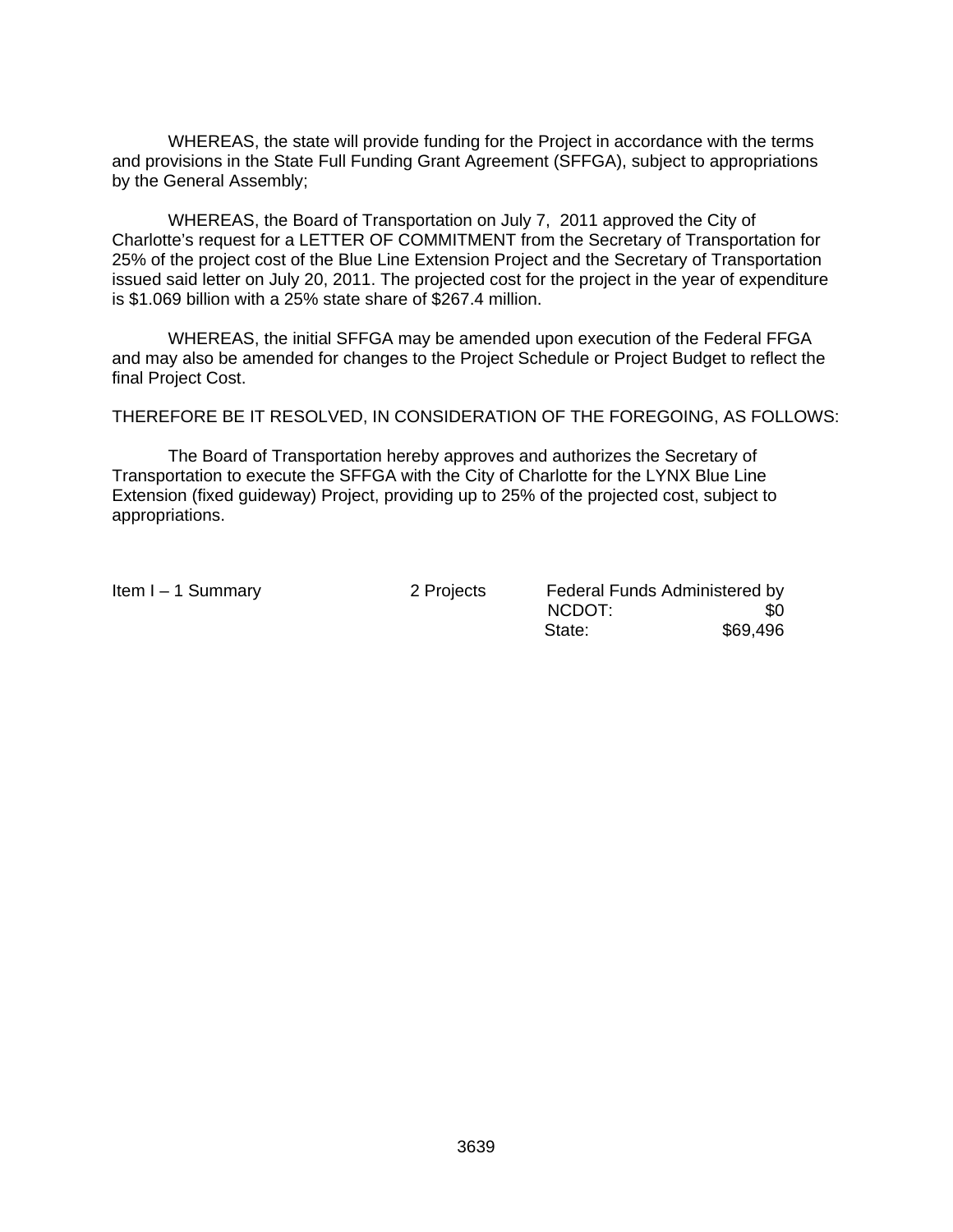# **Approval – Rail Program**

A motion was made by Board Member Womble, which was seconded by Board Member

Proffitt, to approve the following:

# **Rail Program**

|    | <b>Town/County</b> |                                                                                                                                                                                                                                                                                                                                                                                                                                                                                                                                                            | <b>Estimated Cost</b> |
|----|--------------------|------------------------------------------------------------------------------------------------------------------------------------------------------------------------------------------------------------------------------------------------------------------------------------------------------------------------------------------------------------------------------------------------------------------------------------------------------------------------------------------------------------------------------------------------------------|-----------------------|
|    | <b>Division</b>    | <b>Project Description</b>                                                                                                                                                                                                                                                                                                                                                                                                                                                                                                                                 |                       |
| 1. | Statewide          | State Rail funds are needed for the operating costs for<br>the Carolinian and Piedmont for the period ending June<br>30, 2012. The funds will cover a portion of the Piedmont<br>mechanical contract, repair parts, maintenance<br>materials, and rolling stock insurance costs. WBS 32162<br>and 43413                                                                                                                                                                                                                                                    | \$2,720,000           |
| 2. | Statewide          | Additional State Rail funds are needed for the passenger<br>train administration, salaries, and expenses to cover the<br>period ending June 30, 2012. WBS 32217                                                                                                                                                                                                                                                                                                                                                                                            | \$265,000             |
| 3. | Statewide          | Additional State Rail funds are needed for marketing and<br>promotion of the Division's passenger train program<br>including salaries, expenses and advertising costs to<br>cover the period ending June 30, 2012. WBS 32218                                                                                                                                                                                                                                                                                                                               | \$250,000             |
| 4. | Statewide          | Additional State Rail funds are needed for expenses<br>associated with supporting the operation of the<br>Carolinian and Piedmont passenger trains from Raleigh<br>to Charlotte to cover the period ending June 30, 2012.<br>These expenses include fuel, facility and equipment<br>maintenance costs, utilities at the Capital Yard Rail<br>Mechanical facility, and preliminary engineering<br>expenses associated with locomotive rebuilds and<br>passenger car refurbishments. WBS 32220                                                               | \$900,000             |
| 5. | Statewide          | Additional State Rail funds are needed for the<br>Department's share of administrative and operating costs<br>including telephone expenses, lease of building, and<br>requirements for updated telephone equipment and/or<br>computer equipment and hardware for the NC Tourism<br>and Transportation Information Center for this fiscal year.<br>The Center supports the 1-800-BYTRAIN for passenger<br>train information and fulfillment services. The Center<br>operates as a partnership with the Departments of<br>Commerce and Correction. WBS 32227 | \$45,000              |
| 6. | Statewide          | Additional State Rail funds are needed for professional<br>services required to provide mechanical engineering,<br>design and drafting services for the Rail Division<br>Operations & Facilities Branch for the period ending June<br>30, 2012. WBS 32228                                                                                                                                                                                                                                                                                                  | \$250,000             |
| 7. | Statewide          | Additional State Rail funds are needed for station<br>operating costs including shared maintenance costs,                                                                                                                                                                                                                                                                                                                                                                                                                                                  | \$250,000             |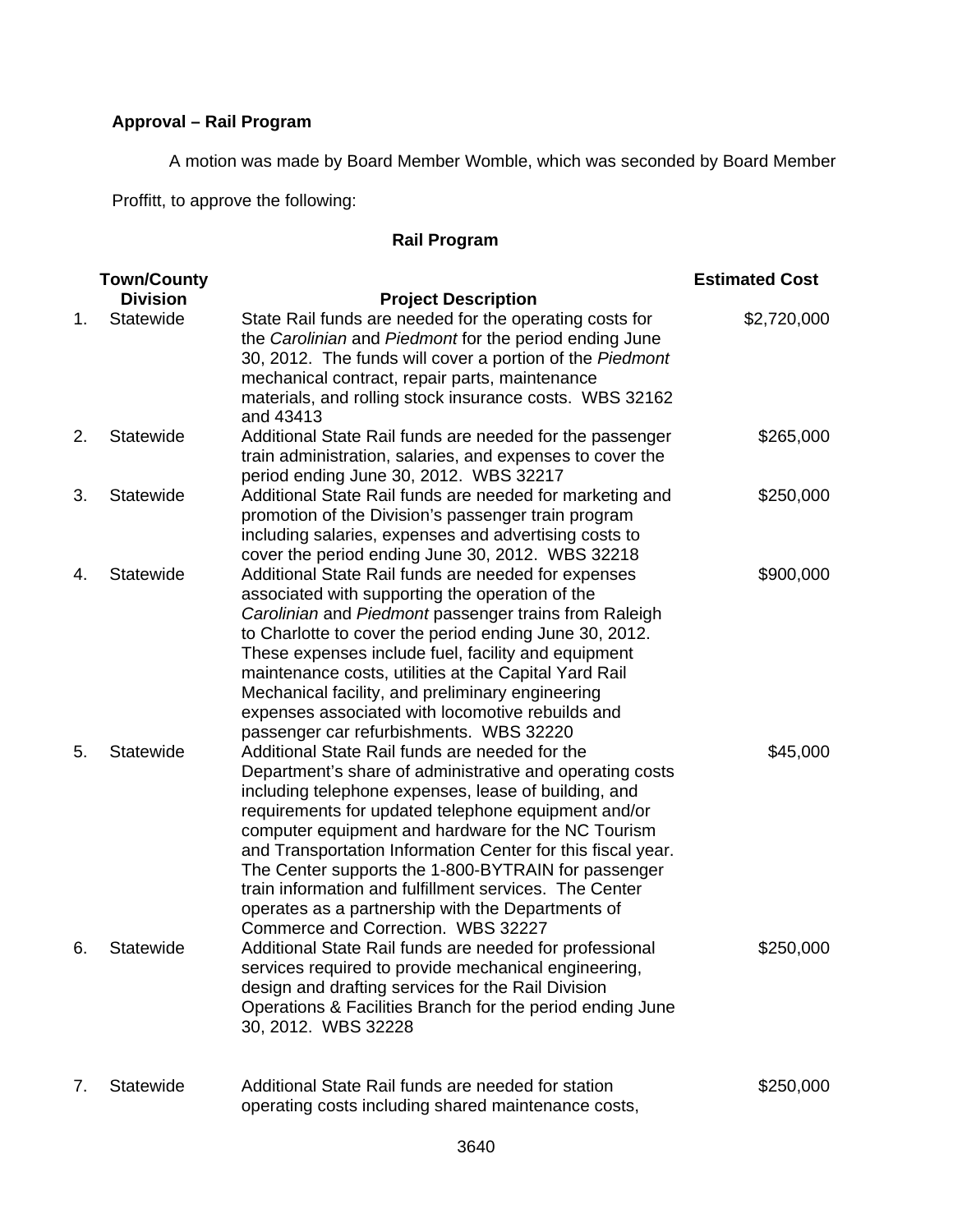|     |                                                                                       | station attendants, telephone expenses and leases for<br>this fiscal year. Station attendants are provided 7 days<br>per week to meet all passenger trains at non-Amtrak<br>staffed stations, which includes Kannapolis, Salisbury,<br>High Point, Burlington, and Selma. WBS 37676                                                                                                                                                                                                                                                                            |           |
|-----|---------------------------------------------------------------------------------------|----------------------------------------------------------------------------------------------------------------------------------------------------------------------------------------------------------------------------------------------------------------------------------------------------------------------------------------------------------------------------------------------------------------------------------------------------------------------------------------------------------------------------------------------------------------|-----------|
| 8.  | Statewide                                                                             | Additional State Rail funds are needed for Rail Division<br>administrative salaries and expenses including cost<br>associated with the NCDOT Business System<br>Improvement Project (BSIP) to cover the period ending<br>June 30, 2012.                                                                                                                                                                                                                                                                                                                        | \$470,000 |
| 9.  | Statewide                                                                             | Additional State Rail funds are needed for Rail<br>intermodal and environmental engineer salaries and<br>statewide environmental and feasibility studies for the<br>period ending June 30, 2012. WBS 42000                                                                                                                                                                                                                                                                                                                                                     | \$150,000 |
|     | 10. Statewide                                                                         | Additional State Rail funds are needed for Rail<br>Environmental and Planning Branch administration,<br>travel expenses, and supplies for the period ending June<br>30, 2012. WBS 42001                                                                                                                                                                                                                                                                                                                                                                        | \$10,000  |
|     | 11. Statewide                                                                         | Additional State Rail funds are needed for Rail Corridor<br>Management and Maintenance for the period ending<br>June 30, 2012. DOT owns approximately 100 miles of<br>corridors in 10 locations in addition to 11 city blocks in<br>Charlotte. These program costs include administrative<br>costs, crossing repairs and maintenance; signage,<br>inspection, vegetation and erosion control, and<br>encroachments management. WBS 32276                                                                                                                       | \$250,000 |
|     | 12. Aberdeen<br>Carolina &<br>Western<br>Railway<br>(ACWR)<br>Moore County<br>Y-4808B | As per our State Maintained Road/Railroad Crossing<br>Closure Procedures, Chappell Road Crossing (SR-<br>1148) (Crossing No. 466 255K, MP ACWR 34.05) was<br>evaluated for crossing consolidation by a diagnostic team<br>made of Rail Division and Highway Division 8 engineers.<br>Public involvement activities were held on January 22,<br>2009, to receive input regarding the proposed<br>consolidation project. As a result, Highway Division 8<br>and the Rail Division have determined that this crossing<br>closure should remain open at this time. |           |
| 13. | Winston-Salem<br>Forsyth County<br>Division 9                                         | After careful consideration of safety for motorists and<br>train crews and impact to property owners, staff<br>recommends that the Board of Transportation approve<br>leaving the Chappell Road Crossing (SR-1148) (Crossing<br>No. 466 255K, MP ACWR 34.05).<br>Additional State Rail funds are needed for the Winston-<br>Salem Connector, the public transit service between<br>Winston-Salem and High Point to connect with Amtrak                                                                                                                         | \$150,000 |
|     |                                                                                       | passenger trains for 3 daily round trips. WBS 39385                                                                                                                                                                                                                                                                                                                                                                                                                                                                                                            |           |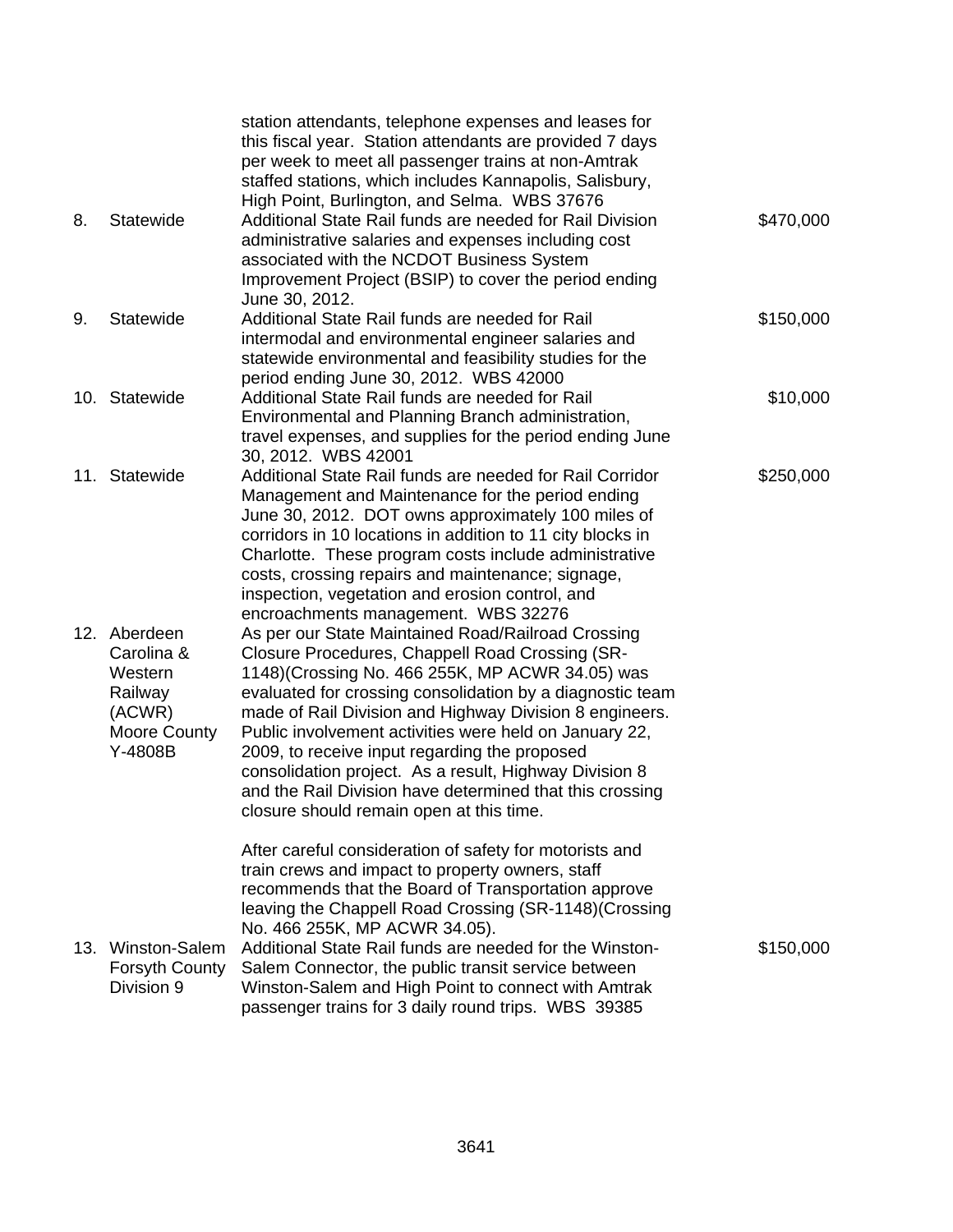14. Norfolk Southern Railway Company (NSR) Stokes County Y-4809E

As per our State Maintained Road/Railroad Crossing Closure Procedures, Brickyard Road Crossing (SR-1911)(Crossing No. 470 170P, MP R 103.1) was evaluated for crossing consolidation by a diagnostic team made of Rail Division and Highway Division 9 engineers. Public involvement activities were held on June 24, 2010, to receive input regarding the proposed consolidation project. As a result, Highway Division 9 and the Rail Division staff have determined that this crossing closure will not have any adverse impact on traffic because this is a low volume, redundant crossing.

The proposed project will be as follows: permanent closure and removal of the Brickyard Road (SR-1911) atgrade crossing and construction of a hammerhead turnaround on the north side of the tracks. These improvements will enhance traffic safety in the area.

NSR has agreed to reimburse the Department \$4,000 toward the cost of barricading and signing the crossing at closure.

After careful consideration of safety for motorists and train crews and impact to property owners, staff recommends that the Board of Transportation approve continuation of the necessary procedures for closure of the Brickyard Road Crossing (SR-1911)(Crossing No. 470 170P, MP R 103.1).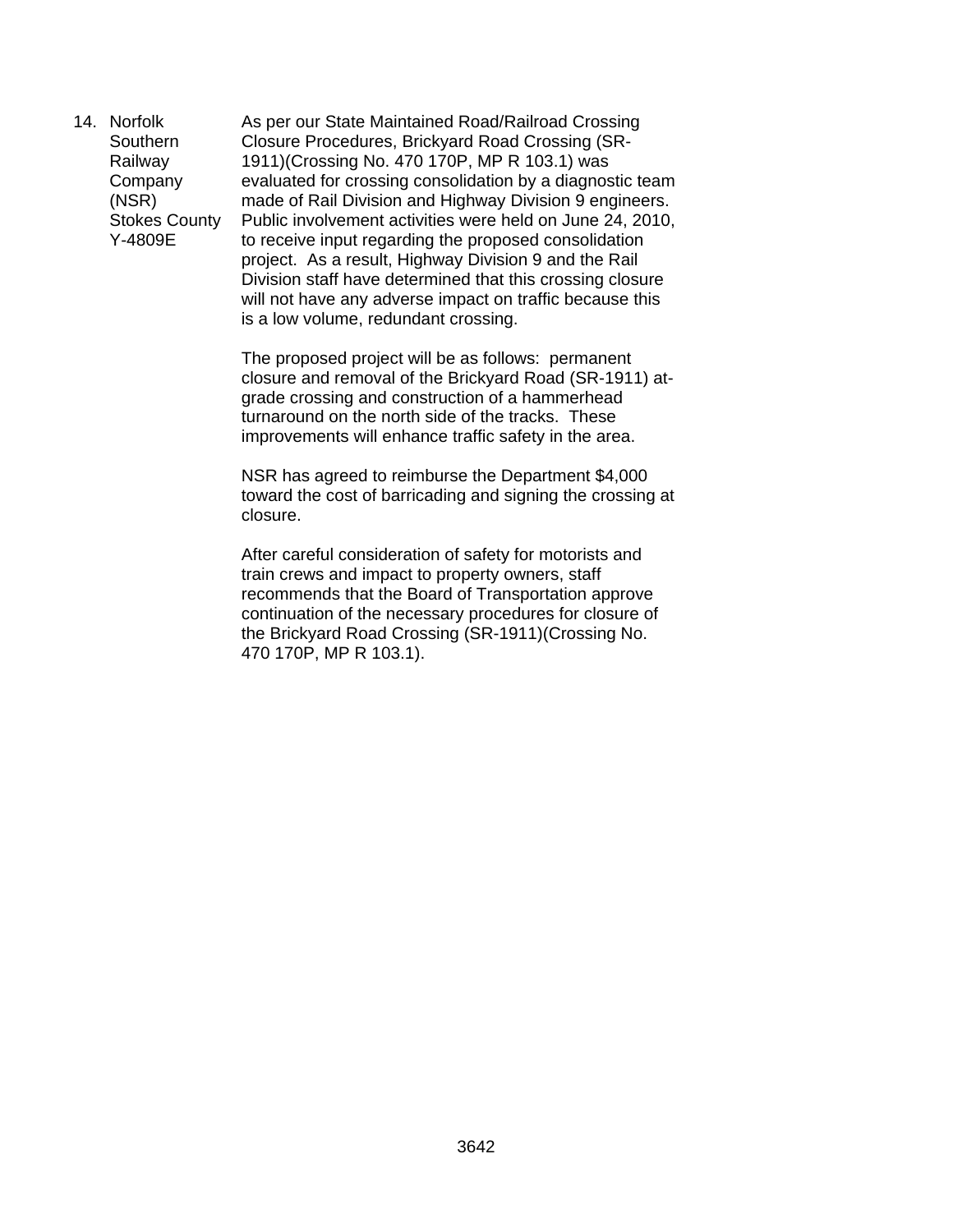| 15. | Divisions 7, 8, 9<br>and 10<br>Wake, Durham,<br>Alamance,<br>Guilford,                                                                       | This first amendment with NSR, NCRR and Amtrak<br>supplements the Definitive Services Outcome Agreement<br>(DSOA), executed among NSR, NCRR, Amtrak and<br>NCDOT on March 21, 2011.                                                                                                                |
|-----|----------------------------------------------------------------------------------------------------------------------------------------------|----------------------------------------------------------------------------------------------------------------------------------------------------------------------------------------------------------------------------------------------------------------------------------------------------|
|     | Davidson,<br>Rowan,<br>Cabarrus, and<br>Mecklenburg<br><b>Counties North</b><br>Carolina<br>Railroad                                         | This amendment provides for the number of "Additional<br>Frequencies" as permitted and defined according to the<br>DSOA for the intercity passenger service operating<br>between Charlotte and Raleigh and other destinations<br>between Charlotte and Raleigh including Greensboro-<br>Charlotte. |
|     | Company<br>(NCRR) Norfolk<br>Southern<br>Railway<br>Company<br>(NSR) and the<br>National<br>Railroad<br>Passenger<br>Corporation<br>(Amtrak) | The Secretary is authorized to execute the amendment<br>in accord with Passenger Infrastructure and Investment<br>of Act of 2008 (PRIIA) and the American Recovery and<br>Reinvestment Act of 2009 (ARRA).                                                                                         |

# **Approval – Specific State Funds for Construction Projects**

A motion was made by Board Member Womble, which was seconded by Board Member

Proffitt, to approve the following:

| Town/<br>County<br><b>Division</b>  | <b>Project</b><br><b>Description</b>                                                                                                                                                                                                                                                          | <b>Estimated</b><br>Cost |
|-------------------------------------|-----------------------------------------------------------------------------------------------------------------------------------------------------------------------------------------------------------------------------------------------------------------------------------------------|--------------------------|
| Northampton Co.<br>Div. 1<br>R-5519 | Project WBS 45535.1.1<br>SR 1200 (Lebanon Church Road), Widen, strengthen and<br>upgrade roadway to accommodate truck traffic to<br>the<br>Northampton County Industrial Park. Initial funds are requested<br>for preliminary engineering. This is an <b>Economic Development</b><br>project. | \$10,000.00              |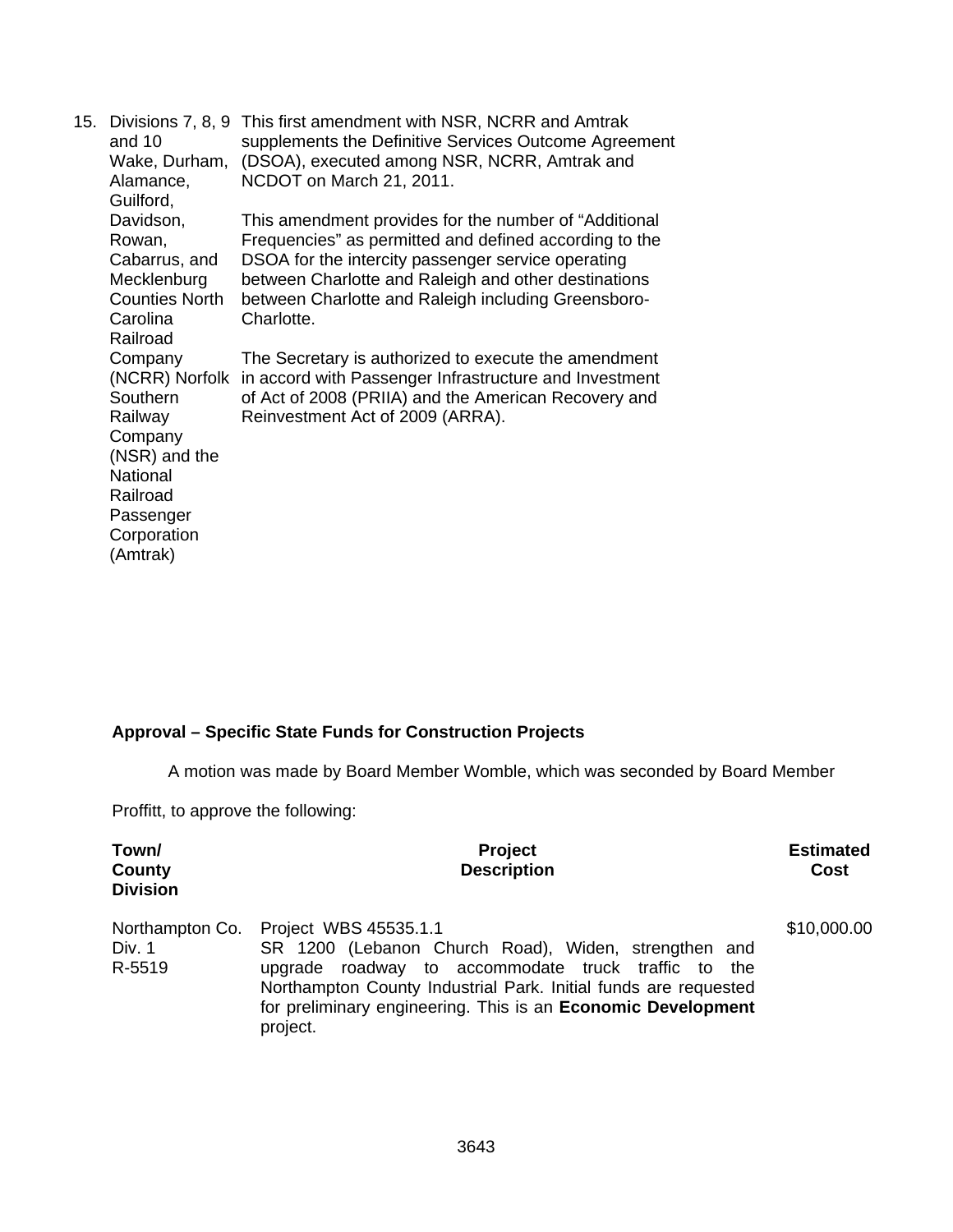| Granville -<br>Vance Cos.<br>Div. $5$<br>R-5520 | Project WBS 45536.1.1<br>US 158 Bypass, SR 1521 (Tabbs Creek Road) north of US 158<br>to SR 1524 (West Tom Parham Road) and SR 1521 to west of<br>I-85 and Granville North HUB Site access road. Initial funds are<br>requested for preliminary engineering. This is an <b>Economic</b><br>Development project.                                    | \$500,000.00   |
|-------------------------------------------------|----------------------------------------------------------------------------------------------------------------------------------------------------------------------------------------------------------------------------------------------------------------------------------------------------------------------------------------------------|----------------|
| Caldwell Co.<br>Div. 11<br>U-5204               | Project WBS 45328.3.1<br>New 2-lane facility on new location from SR 1751 (Grace Chapel<br>Road) to SR 1764 (New Farm Road) in Hickory, 1.230 miles.<br>Initial funds are requested for construction based on the latest<br>estimate from the 12-month Tentative Letting List published<br>October 12, 2011.                                       | \$7,300,000.00 |
| Webster /<br>Jackson Co.<br>Div. 14<br>R-5000   | Project WBS 41156.1.1<br>New route from NC 116 to NC 107. \$924,934.00 has previously<br>been approved for preliminary engineering. Additional funds are<br>needed to cover expenditures that have or will exceed the<br>previously authorized budget.                                                                                             | \$171,000.00   |
| Macon - Swain<br>Cos.<br>Div. 14<br>R-4440      | Project WBS 35597.1.1<br>SR 1364 - SR 1114 (Needmore Road) from SR 1369 (Byrd<br>Road) in Macon County to the existing pavement in Swain<br>County. \$1,585,530.00 has previously been approved for<br>preliminary engineering. Additional funds are needed to cover<br>expenditures that have or will exceed the previously authorized<br>budget. | \$112,000.00   |

**ITEM J SUMMARY 5 PROJECTS \$8,093,000.00**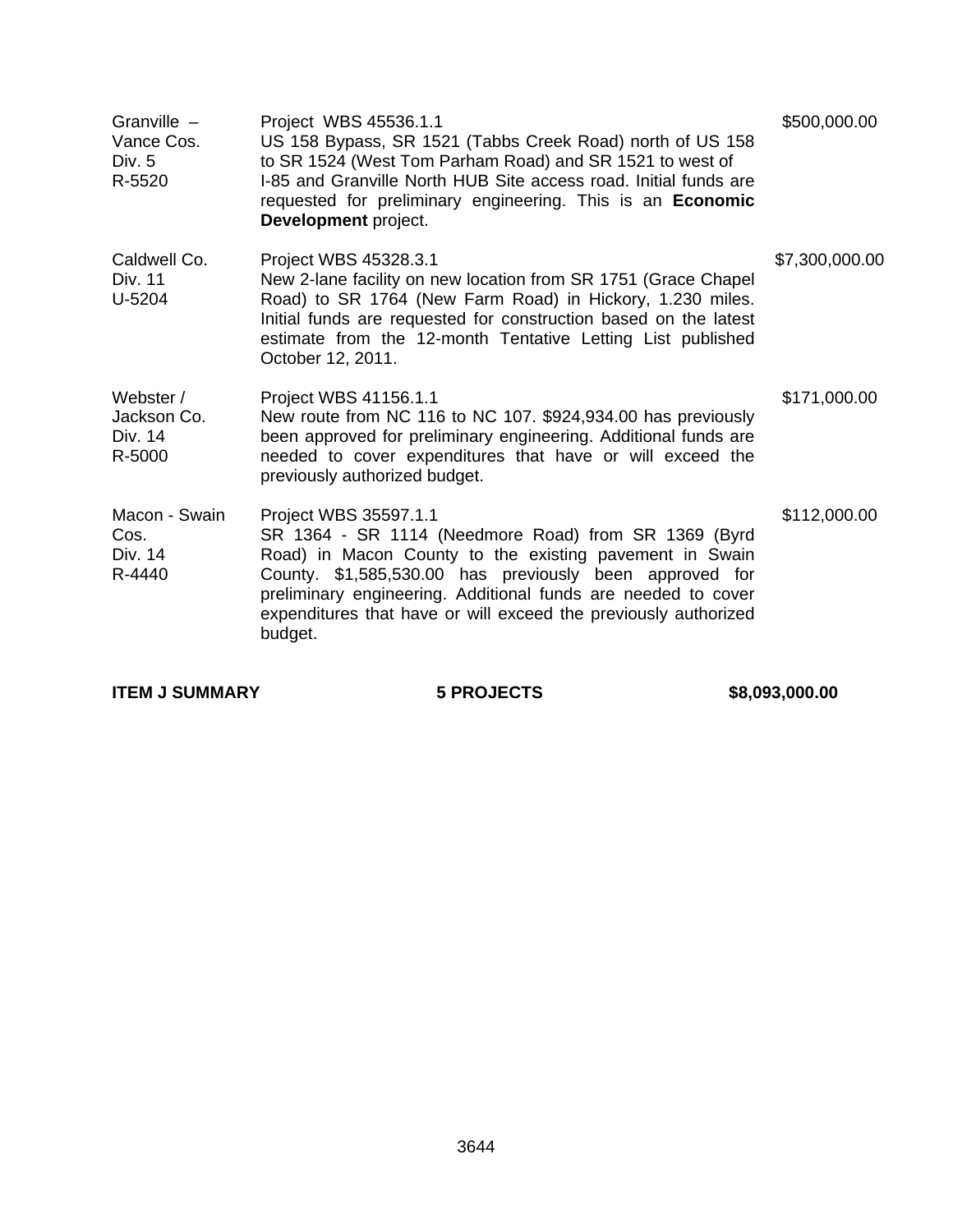# **Approval – Specific North Carolina Trust Funds – Intrastate System & Urban Loops**

A motion was made by Board Member Womble, which was seconded by Board Member

Proffitt, to approve the following:

Board Member Wood abstained from voting on Project R2414B in Camden County.

# **Trust Funds - Intrastate System**

| Town/<br>County<br><b>Division</b>                                                   | Project<br><b>Description</b>                                                                                                                                                                                                                                                                                        | <b>Estimated</b><br><b>Cost</b> |
|--------------------------------------------------------------------------------------|----------------------------------------------------------------------------------------------------------------------------------------------------------------------------------------------------------------------------------------------------------------------------------------------------------------------|---------------------------------|
| Belcross /<br>Camden Co.<br>Div. 1<br>R-2414B                                        | Project WBS 34430.2.5<br>US 158 / NC 34 from south of SR 1139 (Country Club Road) to<br>east of NC 34 in Belcross. \$9,048,000.00 has previously been<br>approved for right of way and utilities. Additional funds are<br>needed to cover expenditures that have or will exceed the<br>previously authorized budget. | \$362,000.00                    |
| Gates $-$<br>Hertford Cos.<br>Div. 1<br>R-2507                                       | Project WBS 35488.1.1<br>US 13 from US 158 south of Winton to the Virginia state line<br>\$2,215,148.00 has previously been approved for preliminary<br>engineering. Additional funds are needed to cover expenditures<br>that have or will exceed the previously authorized budget.                                 | \$109,000.00                    |
| Scotland-<br>Anson-Moore-<br>Montgomery-<br>Richmond Cos.<br>Divs. 8, 10<br>R-2231WM | Project WBS 34398.4.1<br>Wetland Mitigation Sites for the US 220 Bypass in Richmond and<br>Montgomery Counties. \$10,120,000.00 has previously been<br>approved for project mitigation. Funds need to be decreased<br>(\$7,279,677.63) as project mitigation work is complete. WBS will<br>be closed.                | -\$7,279,677.63                 |
| Scotland-<br>Anson-Moore-<br>Montgomery-<br>Richmond Cos.<br>Divs. 8, 10<br>R-2231WM | Project WBS 34398.4.2<br>Wetland Mitigation Sites for the US 220 Bypass in Richmond and<br>Montgomery Counties.<br>\$335,000.00 has previously been<br>approved for project mitigation. Funds need to be decreased<br>(\$229,945.90) as project mitigation work is complete. WBS will be<br>closed.                  | $-$229,945.90$                  |
| Shelby /<br>Cleveland Co.<br>Div. 12<br>R-2707C                                      | Project WBS 34497.2.4<br>US 74 Bypass from west of NC 226 to west of NC 150.<br>\$4,714,687.00 has previously been approved for appraisal and<br>advanced acquisition of specific parcels. Additional funds are<br>requested for appraisal of specific parcel 945.                                                   | \$25,000.00                     |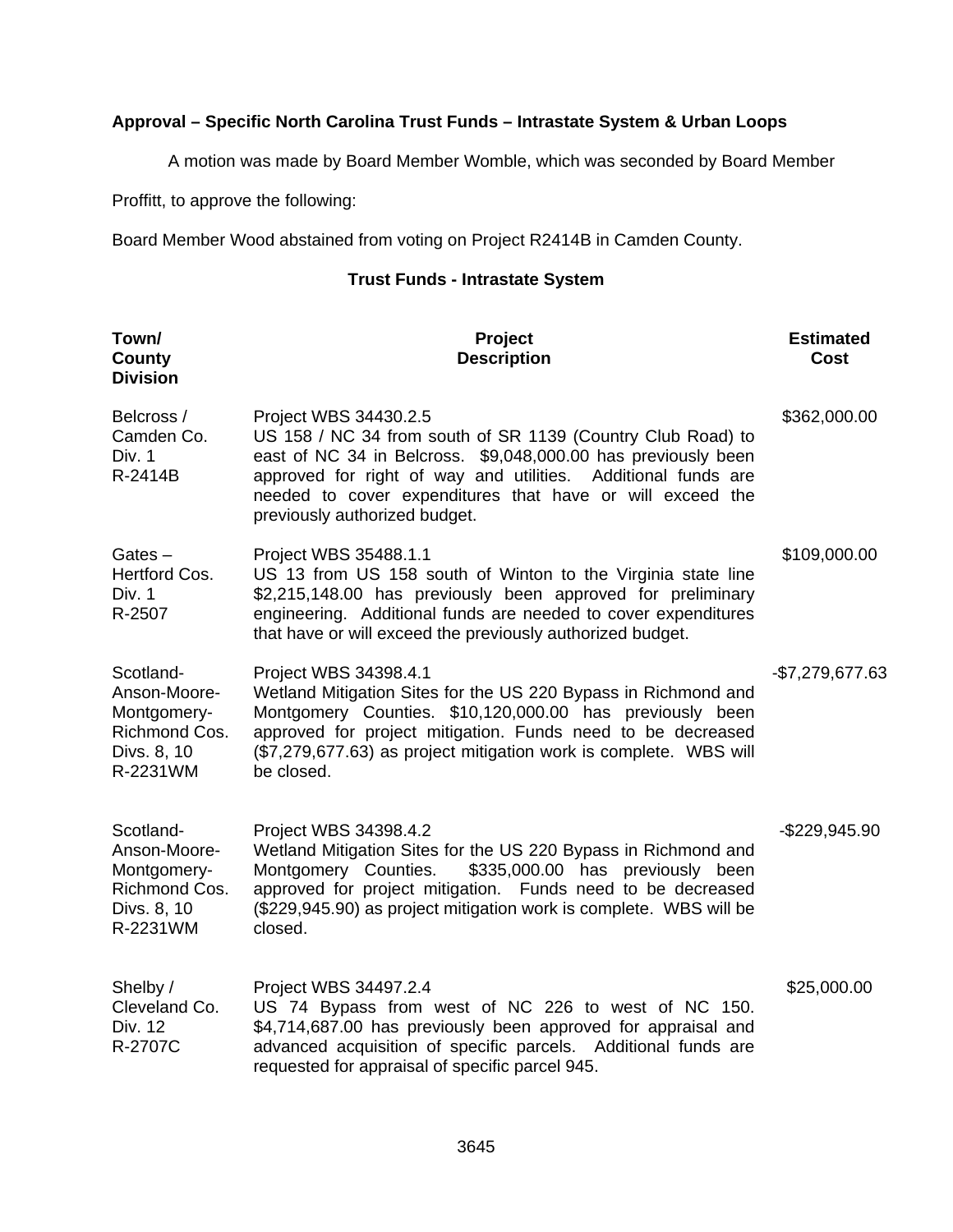| Mitchell -  | Project WBS 35609.1.1                                          | \$111,000.00 |
|-------------|----------------------------------------------------------------|--------------|
| Yancey Cos. | US 19 East from SR 1336 (Jacks Creek Road) in Yancey County to |              |
| Div. 13     | the multi-lane section west of Spruce Pine in Mitchell County. |              |
| R-2519      | \$8,177,198.00 has previously been approved for preliminary    |              |
|             | engineering. Additional funds are needed to cover expenditures |              |
|             | that have or will exceed the previously authorized budget.     |              |

# TRUST FUND INTRASTATE SUMMARY 6 PROJECTS 46,902,623.53

# **Trust Funds - Urban Loops**

| New Hanover Co.<br>Div. 3<br>R-2405A                     | Project WBS 34425.3.12<br>US 17 (I-40 Connector) from east of I-40 at Wilmington to 0.21<br>kilometers northeast of SR 1571 (Scotts Hill Loop Road), 6.00<br>miles. \$307,424.00 has previously been approved for<br>landscape construction. Funds need to<br>be decreased<br>(\$292,030.59) as project is complete. WBS will be closed.                                                             | -\$292,030.59  |
|----------------------------------------------------------|------------------------------------------------------------------------------------------------------------------------------------------------------------------------------------------------------------------------------------------------------------------------------------------------------------------------------------------------------------------------------------------------------|----------------|
| Wake Co.<br>Div. 5<br>R-2721                             | Project WBS 37673.2.1<br>Southern Wake Freeway from NC 55 South to US 401 South.<br>\$7,010,945.00 has previously been approved for appraisal and<br>advanced acquisition of specific parcels. Additional funds are<br>requested for appraisal of specific parcel 935.                                                                                                                               | \$25,000.00    |
| Fayetteville /<br>Cumberland Co.<br>Div. $6$<br>U-2519CB | Project WBS 34817.2.8<br>Fayetteville Outer Loop from south of SR 1400 (Cliffdale Road)<br>to east of SR 1415 (Clearwater Road). \$13,170,708.00 has<br>previously been approved for right of way and utilities.<br>Additional funds of \$5,572,963.00 are requested for<br>condemnation claims and \$427,037.00 to cover expenditures<br>that have or will exceed the previously authorized budget. | \$6,000,000.00 |
| Greensboro /<br>Guilford Co.<br>Div. 7<br>U-2525C        | Project WBS 34821.2.4<br>Greensboro Eastern Loop from US 29 north of Greensboro to<br>SR 2303 (Lawndale Drive). \$10,806,624.00 has previously<br>been approved for appraisal and advanced acquisition of<br>specific parcels. Additional funds are requested for appraisal<br>of Specific Parcel 975.                                                                                               | \$25,000.00    |
| Forsyth Co.<br>Div. 9<br>R-2247B                         | Project WBS 34409.2.17<br>Winston-Salem Northern Beltway from south of I-40 to north of<br>US 421. \$840,730.00 has previously been approved for<br>appraisal and advanced acquisition of specific parcels.<br>Additional funds are requested for appraisal of Specific Parcel<br>860.                                                                                                               | \$25,000.00    |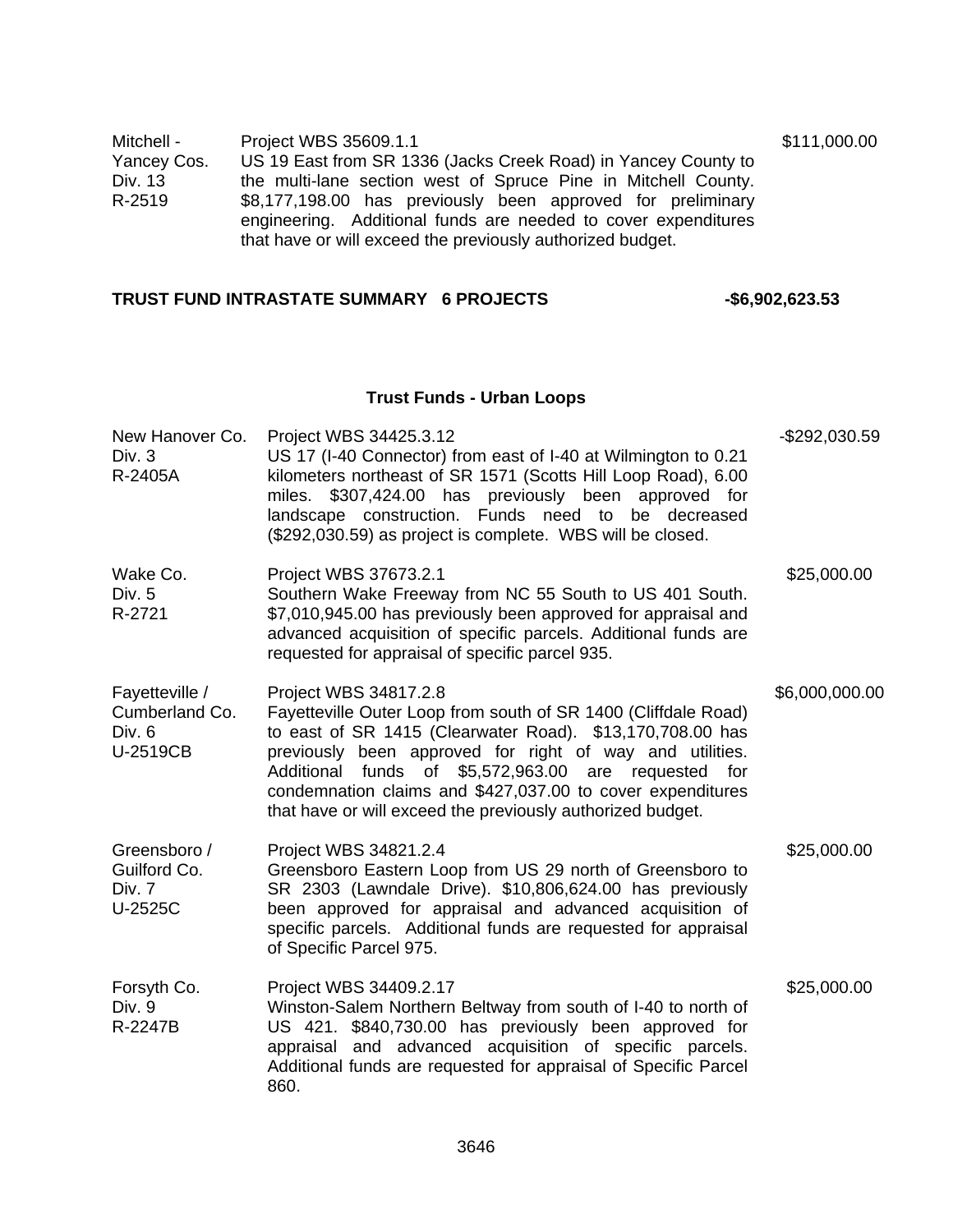| Winston-Salem /<br>Forsyth Co.<br>Div. 9<br>R-2247D  | Project WBS 34409.2.10 | Winston-Salem Northern Beltway from SR 1314 (Robinhood<br>Road - Meadowlark Drive) to NC 67. \$6,548,968.00 has<br>previously been approved for appraisal and advanced<br>acquisition of specific parcels. Additional funds are requested<br>for advanced acquisition of Specific Parcel 901 (Property of<br>Mary A. Long and Kathy Mayberry). |                | \$131,288.00 |
|------------------------------------------------------|------------------------|------------------------------------------------------------------------------------------------------------------------------------------------------------------------------------------------------------------------------------------------------------------------------------------------------------------------------------------------|----------------|--------------|
| Winston-Salem /<br>Forsyth Co.<br>Div. 9<br>U-2579AB | Project WBS 34839.2.4  | Winston-Salem Northern Beltway Eastern Section (Future I-74)<br>from I-40 to I-40 Business / US 421. \$25,457,379.00 has<br>previously been approved for appraisal and advanced<br>acquisition of a specific parcels. Additional funds are needed<br>for appraisal of Specific Parcel 889.                                                     |                | \$25,000.00  |
| <b>TRUST FUND URBAN LOOP</b>                         |                        | <b>7 PROJECTS</b>                                                                                                                                                                                                                                                                                                                              | \$5,939,257.41 |              |

| TRUST FUND INTRASTATE SUMMARY 6 PROJECTS<br><b>TRUST FUND URBAN LOOP</b> | <b>7 PROJECTS</b>  | -\$6,902,623.53<br>\$5,939,257.41 |
|--------------------------------------------------------------------------|--------------------|-----------------------------------|
| <b>SUMMARY OF TRUST FUNDS</b>                                            | <b>13 PROJECTS</b> | -\$963,336.12                     |

# **Approval – Funds for Specific Spot Safety Improvement Projects**

The Board concurred with the staff recommendations and delegated authority to the

Secretary to award the following:

| Town/<br>County<br><b>Division</b>         | <b>Project</b><br><b>Description</b>                                                                                                                                                                                                                                                      | <b>Estimated</b><br>Cost |
|--------------------------------------------|-------------------------------------------------------------------------------------------------------------------------------------------------------------------------------------------------------------------------------------------------------------------------------------------|--------------------------|
| Beaufort Co.<br>Div. 2<br><b>SS-4902AE</b> | Project WBS 42763.3.1<br>US 264 and SR 1311 (Asbury Church Road). \$200,000.00 has<br>previously been approved for center island construction with<br>adjacent U-turn bulb-outs on each end. Additional funds are<br>needed due to an increase in construction costs.<br>File 02-09-207-2 | \$20,000.00              |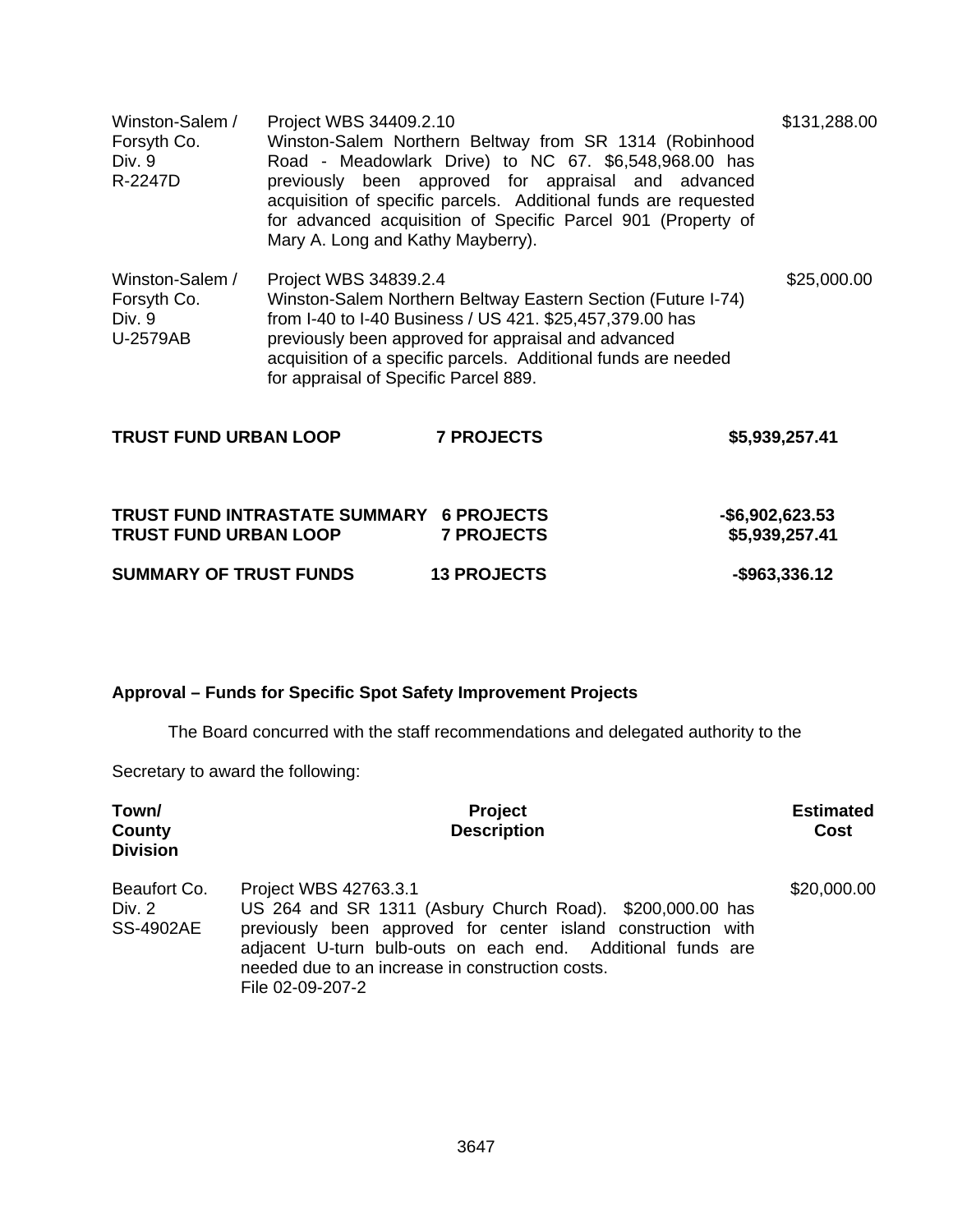| Raleigh /<br>Wake Co.<br>Div. 5<br><b>SS-4905AW</b> | Project WBS 42938.3.1<br>SR 2911 (New Bern Avenue) at the Wake Med Emergency and<br>Visitor's Entrance. \$60,000.00 has previously been approved for a<br>left turn lane and traffic signal revisions. Additional funds are<br>needed due to an increase in construction costs.<br>File 05-10-4881-1                                                                                                                                                                                                                      | \$11,000.00  |
|-----------------------------------------------------|---------------------------------------------------------------------------------------------------------------------------------------------------------------------------------------------------------------------------------------------------------------------------------------------------------------------------------------------------------------------------------------------------------------------------------------------------------------------------------------------------------------------------|--------------|
| Tramway /<br>Lee Co.<br>Div. 8<br>SS-4908V          | Project WBS 42708.3.1<br>US 1 at SR 1133 - SR 1154 (northern) crossover. \$15,500.00 in<br>construction funds have previously been approved for a crossover<br>closure at this location. Due to public involvement, the project<br>location needs to be revised to US 1 at SR 1333 (Westover Drive)<br>and US 1 at SR 1192 (Keller-Andrews Road), and the scope needs<br>to be revised to construct directional crossovers at both locations.<br>Additional funds are needed due to the scope change.<br>File 08-09-208-1 | \$270,000.00 |

| <b>ITEM L SUMMARY</b> |
|-----------------------|
|-----------------------|

**ITEM STROJECTS** \$301,000.00

# **Approval – Funds for Specific Federal-Aid Projects**

A motion was made by Board Member Womble, which was seconded by Board Member

Proffitt, to approve the following:

#### **Division 1**

**Bridge** 

| Town/<br>County                | <b>Project</b><br><b>Description</b>                                                                                                        | <b>Estimated</b><br>Cost                                       |
|--------------------------------|---------------------------------------------------------------------------------------------------------------------------------------------|----------------------------------------------------------------|
| Martin Co.<br>B-4185           | WBS 33532.2.1, BRSTP-0171(14)<br>Replace Bridge #16 over Hardison Mill Creek on NC 171. Funds<br>are needed for right of way and utilities. | \$170,000.00<br>Cost<br>\$136,000.00 Fed.<br>\$34,000.00 State |
|                                | <b>Safety</b>                                                                                                                               |                                                                |
| Chowan Co.<br><b>SS-4901AC</b> | WBS 43441.1.1, HSIP-0032(9)<br>NC 32 between SR 1316 (Greenhall Road) at Hancock and the                                                    | \$15,000.00<br>Cost<br>\$13,500.00 Fed.                        |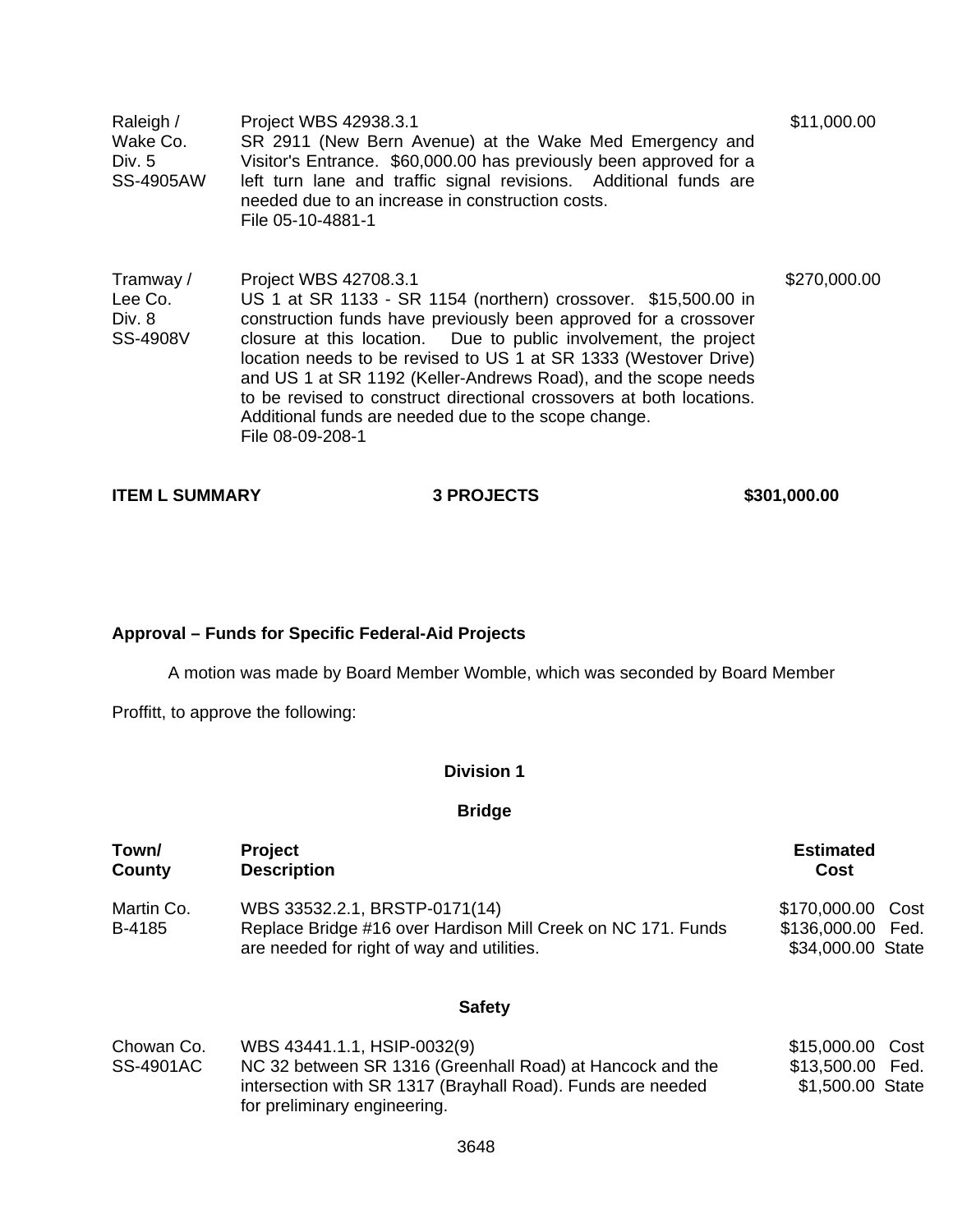## **Bridge**

| Town/<br>County             | Project<br><b>Description</b>                                                                                                                                                                                                                 | <b>Estimated</b><br>Cost                                     |
|-----------------------------|-----------------------------------------------------------------------------------------------------------------------------------------------------------------------------------------------------------------------------------------------|--------------------------------------------------------------|
| Lenoir Co.<br>B-4567        | WBS 33774.3.1, BRZ-1501(6)<br>Replace Bridge #69 over a fork of West Bear Creek on<br>SR 1501, 0.154 mile. Funds are needed for construction based<br>on the estimate from the 12-Month Tentative Letting List<br>published October 12, 2011. | \$700,000.00 Cost<br>\$560,000.00 Fed.<br>\$140,000.00 State |
| Pitt Co.<br><b>BD-5102A</b> | WBS 45348.3.1, BRZ-1409(10)<br>Replace Bridge #104 over Conetoe Creek on SR 1409. Funds<br>are needed for construction.                                                                                                                       | \$626,273.00 Cost<br>\$501,018.00 Fed.<br>\$125,255.00 State |
| Pitt Co.<br><b>BD-5102B</b> | WBS 45348.3.2, BRZ-1200(8)<br>Replace Bridge #79 over Old Woman Branch on SR 1200,<br>0.083 mile. Funds are needed for construction.                                                                                                          | \$877,603.00 Cost<br>\$702,082.00 Fed.<br>\$175,521.00 State |
| Pitt Co.<br><b>BD-5102C</b> | WBS 45348.3.3, BRZ-1409(11)<br>Replace Bridge #101 over a fork of Conetoe Creek on SR 1409.<br>Funds are needed for construction.                                                                                                             | \$566,550.00 Cost<br>\$453,240.00 Fed.<br>\$113,310.00 State |
|                             | <b>Safety</b>                                                                                                                                                                                                                                 |                                                              |
| Beaufort Co.<br>SF-4902I    | WBS 43464.1.1, HRRR-0033(12)<br>NC 33 at SR 1936 (Old Sandhill Road) Intersection. Funds are<br>needed for preliminary engineering.                                                                                                           | \$15,000.00 Cost<br>\$13,500.00 Fed.<br>\$1,500.00 State     |
| Pamlico Co.<br>W-5202C      | WBS 45332.1.3, HSIP-0306(9)<br>NC 306 between NC 55 in Grantsboro and the Minnesott Ferry<br>Terminal. Funds are needed for preliminary engineering.                                                                                          | \$50,000.00 Cost<br>\$45,000.00 Fed.<br>\$5,000.00 State     |

## **Division 3**

## **Safety**

| Duplin Co. | WBS 43442.1.1, HSIP-0024(58)                                  | \$5,000.00 Cost |  |
|------------|---------------------------------------------------------------|-----------------|--|
| SS-4903AQ  | NC 24 and I-40 Intersection at Exit 364. Funds are needed for | \$4,500.00 Fed. |  |
|            | preliminary engineering.                                      | \$500.00 State  |  |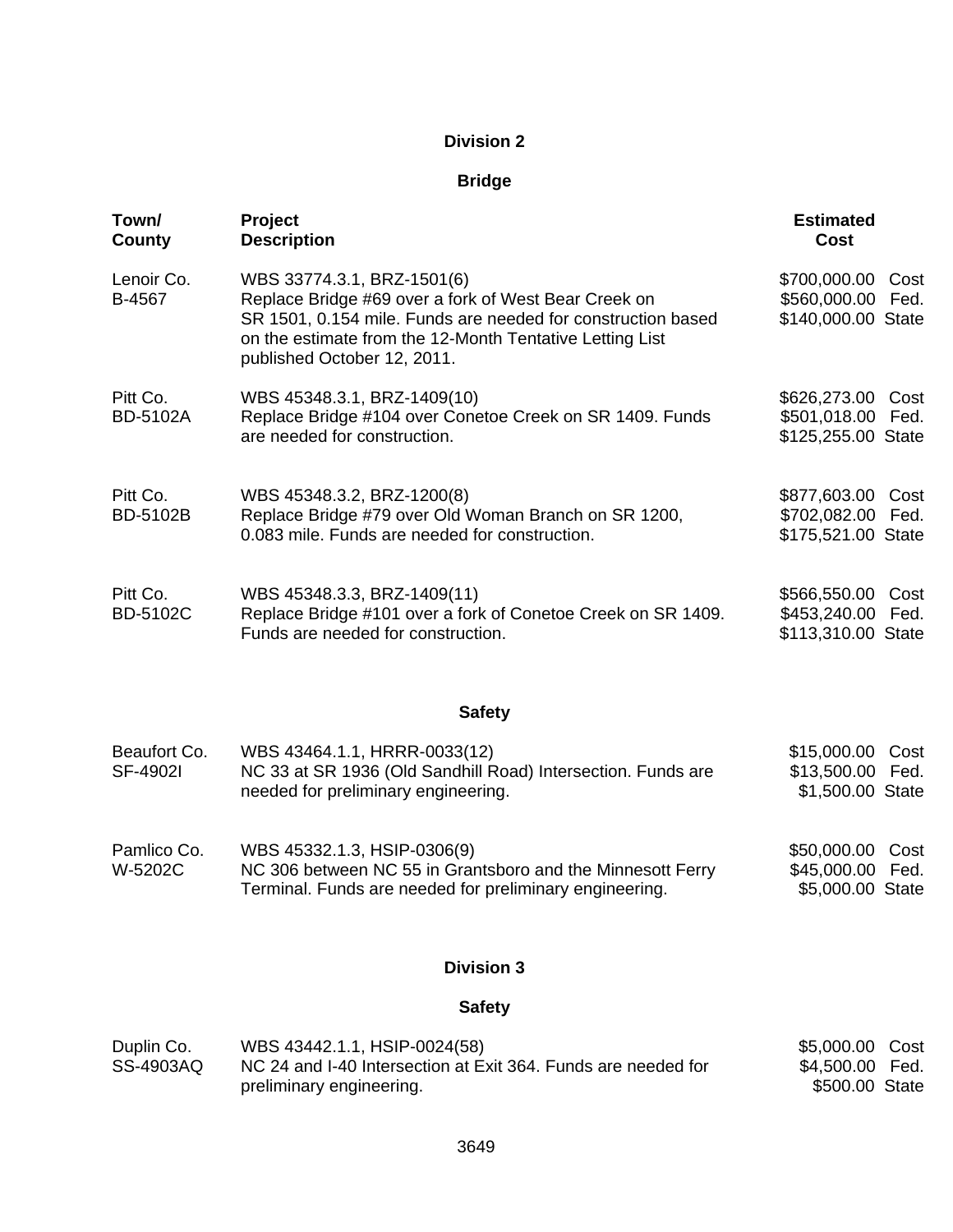| Onslow Co.      | WBS 43463.1.1, HRRR-0053(11)                               | \$25,000.00 Cost |  |
|-----------------|------------------------------------------------------------|------------------|--|
| <b>SF-4903F</b> | NC 53 and SR 1109 (Holly Shelter Road) Intersection. Funds | \$22,500.00 Fed. |  |
|                 | are needed for preliminary engineering.                    | \$2,500.00 State |  |

#### **Interstate Maintenance**

| Johnston Co. | WBS 41533.1.1, IMS-040-5(49)325                                | \$100,000.00 Cost |  |
|--------------|----------------------------------------------------------------|-------------------|--|
| K-5001       | I-40. Renovation of Rest Area Pair - upgrade fixtures and      | \$90,000.00 Fed.  |  |
|              | finishes to buildings and grounds that include ADA compliant   | \$10,000.00 State |  |
|              | family restroom. Funds are needed for preliminary engineering. |                   |  |
| Nash Co.     | WBS 47050.3.3, IMPP-095-3(108)142                              | \$150,000.00 Cost |  |
| $I-5204B$    | Interstate Maintenance Preservation Program. I-95 from         | \$135,000.00 Fed. |  |
|              | Milemarker 142.99 to Milemarker 152.94, 9.950 miles.           | \$15,000.00 State |  |
|              | \$750,000.00 has previously been approved for construction.    |                   |  |
|              | Additional funds are needed based on the latest estimate.      |                   |  |

# **Bridge**

| Johnston Co. | WBS 33310.3.1, BRSTP-070B(3)                                                                                                                                                              | \$110,000.00 Cost   |  |
|--------------|-------------------------------------------------------------------------------------------------------------------------------------------------------------------------------------------|---------------------|--|
| B-3864       | Replace Bridge #40 over the Neuse River on US 70 Business.                                                                                                                                | \$88,000.00 Fed.    |  |
|              | Funds are needed for construction for the installation of detour<br>signing in advance of letting.                                                                                        | \$22,000.00 State   |  |
| Johnston Co. | WBS 33768.3.1, BRSTP-0050(7)                                                                                                                                                              | \$2,400,000.00 Cost |  |
| B-4556       | Replace Bridge #74 over Black Creek on NC 50; combined for                                                                                                                                | \$1,920,000.00 Fed. |  |
|              | letting with B-4560 - Replace Bridge #102 over Black Creek on<br>SR 1331, 0.613 mile. Funds are needed for construction based<br>on the estimate from the 12-Month Tentative Letting List | \$480,000.00 State  |  |

## **Safety**

published October 12, 2011.

| Edgecombe               | WBS 43462.1.1, HSIP-1404(15)                                                                                                                                                                                                | \$15,000.00 Cost                   |
|-------------------------|-----------------------------------------------------------------------------------------------------------------------------------------------------------------------------------------------------------------------------|------------------------------------|
| Co.                     | Install guardrail on Bridges #3 and #4 on SR 1404 (Seven                                                                                                                                                                    | \$13,500.00 Fed.                   |
| <b>SS-4904BG</b>        | Bridges Road), Bridge #41 on SR 1003 (Davidson-Mercer<br>Road), Bridge #54 on SR 1243 (Leggett Road), Bridge #68 on<br>SR 1108 (Webb's Lake Road) and Bridge #87 on NC 97. Funds<br>are needed for preliminary engineering. | \$1,500.00 State                   |
| Halifax Co.<br>SF-4904H | WBS 43466.1.1, HRRR-0043(18)<br>NC 43 at SR 1346 (Rosser Home Road) Intersection. Funds are                                                                                                                                 | \$5,000.00 Cost<br>\$4,500.00 Fed. |
|                         | needed for preliminary engineering.                                                                                                                                                                                         | \$500.00 State                     |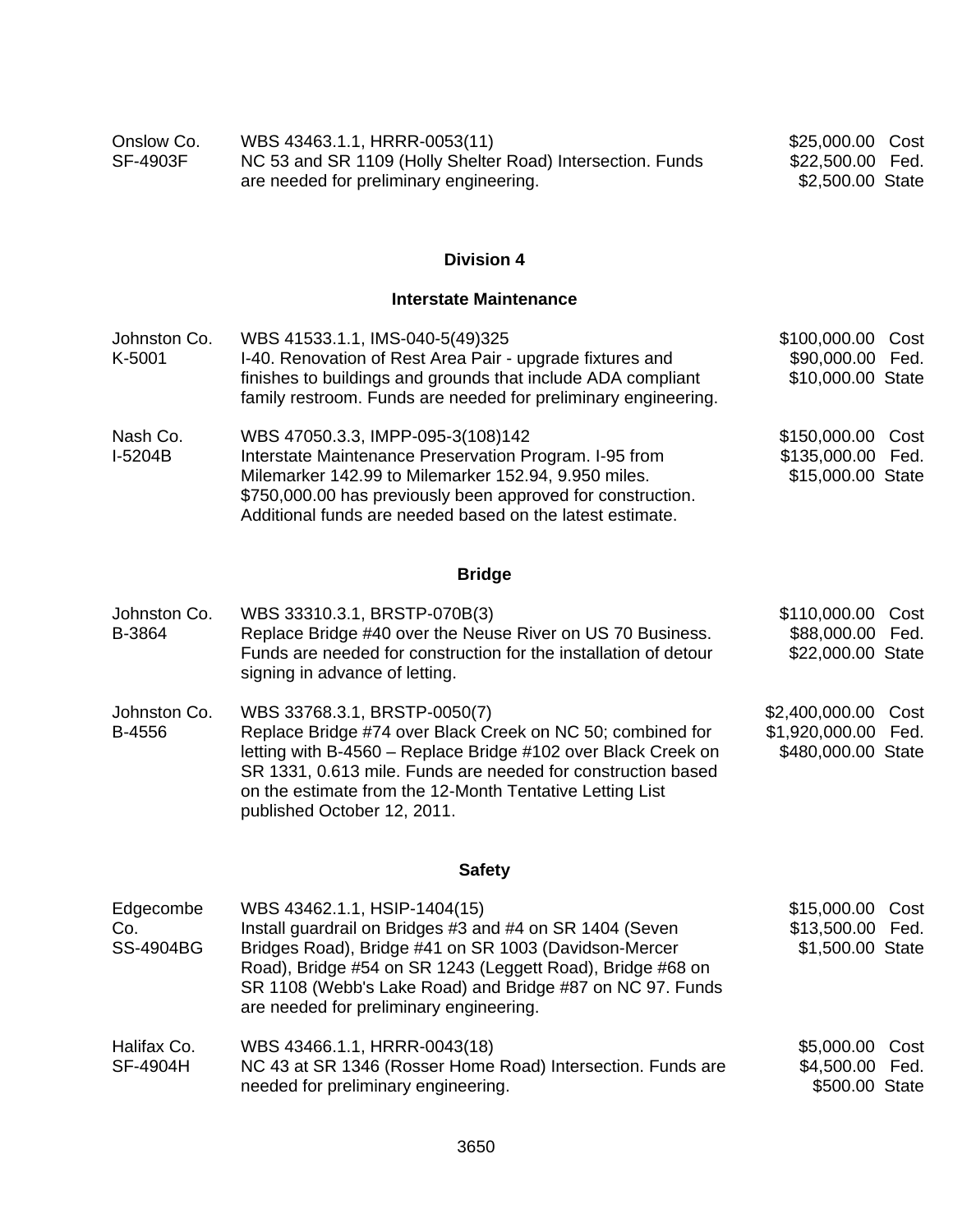| Johnston Co.<br>SF-4904G      | WBS 43465.1.1, HRRR-1330(9)<br>SR 1330 (Raleigh Road) at SR 1517 (Sanders Road)<br>Intersection. Funds are needed for preliminary engineering.    | \$10,000.00 Cost<br>\$9,000.00 Fed.<br>\$1,000.00 State |  |
|-------------------------------|---------------------------------------------------------------------------------------------------------------------------------------------------|---------------------------------------------------------|--|
| Nash Co.<br><b>SS-4904BF</b>  | WBS 43444.1.1, HSIP-1544(6)<br>SR 1544 (Halifax Road) at SR 1765 (Community Drive)<br>Intersection. Funds are needed for preliminary engineering. | \$5,000.00 Cost<br>\$4,500.00 Fed.<br>\$500.00 State    |  |
| Wayne Co.<br><b>SS-4904BE</b> | WBS 43436.1.1, HSIP-0070(159)<br>US 70 at I-795 and the NC 581 Connector Northbound Ramps.<br>Funds are needed for preliminary engineering.       | \$5,000.00 Cost<br>\$4,500.00 Fed.<br>\$500.00 State    |  |

## **Rail Program**

| Middlesex/ | WBS 40325.3.57, STPRR-0421(68)                            | \$20,000.00 Cost |  |
|------------|-----------------------------------------------------------|------------------|--|
| Nash Co.   | Proposed railroad crossing closure at the intersection of | \$18,000.00 Fed. |  |
| Y-4804C    | SR 1108 (Stone Heritage Road) and the Carolina Coastal    | \$2,000.00 State |  |
|            | Railway Tracks; Crossing #465 637C. Funds are needed for  |                  |  |
|            | construction.                                             |                  |  |

## **Division 5**

#### **Enhancement**

| Knightdale/ | WBS 41821.3.25, STPDA-0512(11)                                                                                                                                         | \$150,000.00 Cost |
|-------------|------------------------------------------------------------------------------------------------------------------------------------------------------------------------|-------------------|
| Wake Co.    | First Avenue Improvement Project; Phase II from Robertson                                                                                                              | \$120,000.00 Fed. |
| EL-5100CC   | Street to Fayetteville Street. Funds are needed for construction<br>to provide pedestrian scale accessibility updates to the<br>downtown area of Knightdale Boulevard. | \$30,000.00 Local |
| Raleigh/    | WBS 41821.3.17, STPDA-0520(40)                                                                                                                                         | \$122,000.00 Cost |
| Wake Co.    | Priority Bicycle Projects. Funds are needed for construction for                                                                                                       | \$97,600.00 Fed.  |
| EL-5100IB   | striping of bicycle lanes and sharrows at various locations.                                                                                                           | \$24,400.00 Local |

## **Urban**

| Apex/    | WBS 42379.1.2, STPDA-0501(19)                                                                                               | \$114,625.00 Cost |  |
|----------|-----------------------------------------------------------------------------------------------------------------------------|-------------------|--|
| Wake Co. | Lufkin Road Realignment at SR 1010 (Ten-Ten Road)/US 1                                                                      | \$91,700.00 Fed.  |  |
| U-5118AB | Interchange. \$120,000.00 has previously been approved for<br>preliminary engineering. Additional funds are needed based on | \$22,925.00 Local |  |
|          | the latest estimate.                                                                                                        |                   |  |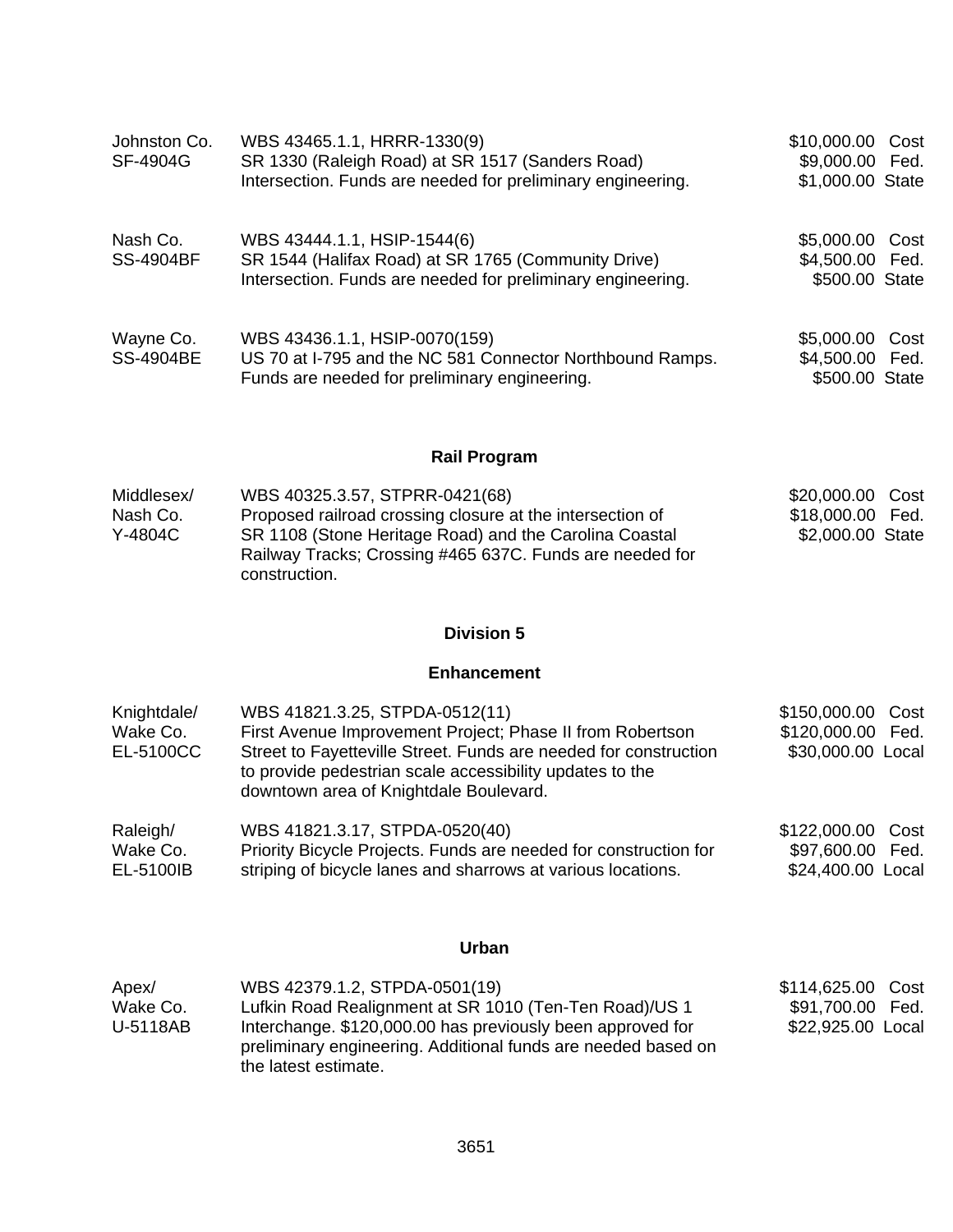| Apex/<br>Wake Co.<br>U-5118AB | WBS 42379.3.2, STPDA-0501(19)<br>Lufkin Road Realignment at SR 1010 (Ten-Ten Road)/US 1<br>Interchange. Funds are needed for construction.                | \$1,556,106.00 Cost<br>\$1,244,885.00<br>Fed.<br>\$311,221.00 Local |
|-------------------------------|-----------------------------------------------------------------------------------------------------------------------------------------------------------|---------------------------------------------------------------------|
|                               |                                                                                                                                                           |                                                                     |
| Knightdale/<br>Wake Co.       | WBS 42379.2.16, STPDA-0512(10)<br>Intersection of Knightdale Boulevard and Widewaters Parkway.                                                            | \$20,000.00 Cost<br>\$16,000.00<br>Fed.                             |
| U-5118HA                      | Funds are needed for right of way and utilities for utility<br>relocation.                                                                                | \$4,000.00 Local                                                    |
| Knightdale/<br>Wake Co.       | WBS 42379.3.16, STPDA-0512(10)<br>Intersection of Knightdale Boulevard and Widewaters Parkway.                                                            | \$113,252.00 Cost<br>\$90,602.00 Fed.                               |
| U-5118HA                      | Funds are needed for construction for the installation of a right<br>turn lane at BB&T including curb and gutter, sidewalk and signal<br>pole relocation. | \$22,650.00 Local                                                   |
| Cary/<br>Wake Co.             | WBS 42379.3.17, STPDA-0503(25)<br>Fiber Optic Infrastructure Network. Funds are needed for                                                                | \$250,000.00<br>Cost<br>\$200,000.00<br>Fed.                        |
| U-5118IA                      | construction for the expansion of the Fiber Optic Infrastructure<br>Network to the western and southern portion of Cary.                                  | \$50,000.00 Local                                                   |
| Cary/<br>Wake Co.             | WBS 45487.1.1, STPDA-1605(6)<br>SR 1605/1615 (Green Level Road) from SR 1600 (Green Level                                                                 | \$1,000,000.00<br>Cost<br>\$800,000.00<br>Fed.                      |
| U-5500                        | Church Road) to NC 55. Funds are needed for preliminary<br>engineering.                                                                                   | \$200,000.00 Local                                                  |
| Cary/<br>Wake Co.             | WBS 45488.1.1, STPDA-1650(5)<br>SR 1650 (Reedy Creek Road) from NC 54 to SR 1652 (Harrison                                                                | \$200,000.00<br>Cost<br>\$160,000.00<br>Fed.                        |
| U-5501                        | Avenue). Funds are needed for preliminary engineering.                                                                                                    | \$40,000.00 Local                                                   |
| Cary/<br>Wake Co.             | WBS 45489.1.1, STPDA-1624(2)<br>SR 1624 (Carpenter Fire Station Road) from NC 55 to SR 3014                                                               | \$900,000.00<br>Cost<br>\$720,000.00<br>Fed.                        |
| $U-5502$                      | (Morrisville/Carpenter Road). Funds are needed for preliminary<br>engineering.                                                                            | \$180,000.00 Local                                                  |
| Cary/<br>Wake Co.             | WBS 45516.1.1, STPDA-0503(29)<br>SR 1313 (Walnut Street) from west of SR 1315 (Buck Jones                                                                 | \$250,000.00<br>Cost<br>\$200,000.00<br>Fed.                        |
| U-5509                        | Road) to east of US 1/64. Funds are needed for preliminary<br>engineering.                                                                                | \$50,000.00 Local                                                   |
|                               | <b>Bridge</b>                                                                                                                                             |                                                                     |
| Franklin Co.                  | WBS 45351.2.19, BRZ-1222(13)                                                                                                                              | \$20,000.00<br>Cost                                                 |
| <b>BD-5105S</b>               | Replace Bridge #35 over Buffalo Creek on SR 1222. Funds are<br>needed for right of way and utilities.                                                     | \$16,000.00<br>Fed.<br>\$4,000.00 State                             |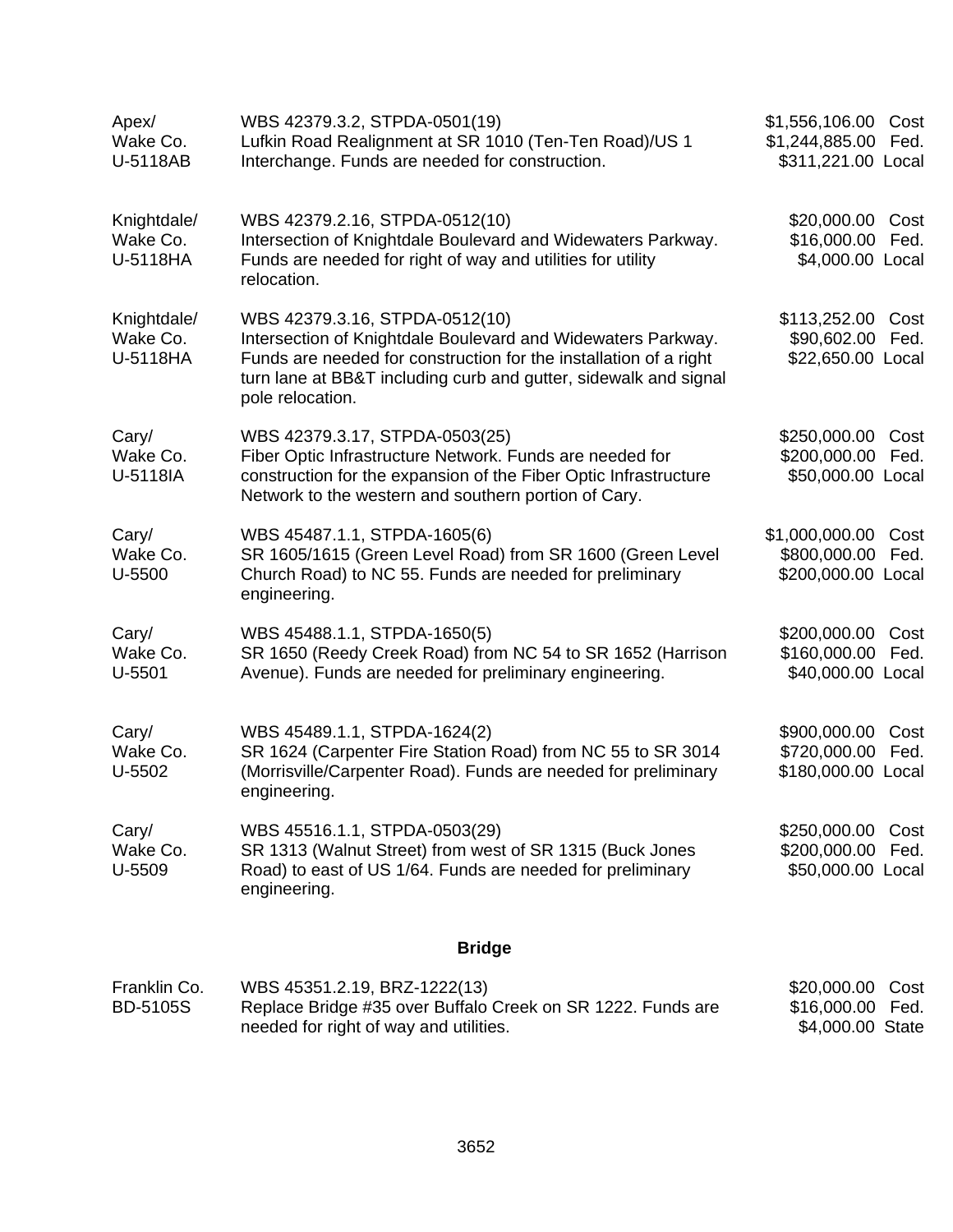| Granville Co.<br>B-4522          | WBS 33746.3.1, BRZ-1150(7)<br>Replace Bridge #102 over the Tar River on SR 1150,<br>0.191 mile. \$1,550,000.00 has previously been approved for<br>construction. Funds need to be increased \$100,068.00 to reflect<br>the low bid received on October 18, 2011.        | \$100,068.00<br>\$80,054.00 Fed.<br>\$20,014.00 State       | Cost         |
|----------------------------------|-------------------------------------------------------------------------------------------------------------------------------------------------------------------------------------------------------------------------------------------------------------------------|-------------------------------------------------------------|--------------|
| Granville Co.<br><b>BD-5105J</b> | WBS 45351.3.10, BRZ-1428(3)<br>Replace Bridge #205 over Little Blue Creek on SR 1428. Funds<br>are needed for construction.                                                                                                                                             | \$530,000.00 Cost<br>\$424,000.00<br>\$106,000.00 State     | Fed.         |
| Person Co.<br><b>BD-5105N</b>    | WBS 45351.2.14, BRZ-1123(14)<br>Replace Bridge #36 over the South Flat River on SR 1123.<br>Funds are needed for right of way and utilities.                                                                                                                            | \$45,000.00<br>\$36,000.00<br>\$9,000.00 State              | Cost<br>Fed. |
| Vance Co.<br><b>BD-5105Y</b>     | WBS 45351.2.25, BRZ-1341(3)<br>Replace Bridge #24 over Little Island Creek on SR 1341. Funds<br>are needed for right of way and utilities.                                                                                                                              | \$45,000.00 Cost<br>\$36,000.00 Fed.<br>\$9,000.00 State    |              |
| Wake Co.<br>B-4660               | WBS 33822.3.1, BRSTP-2000(4)<br>Replace Bridge #19 over the Neuse River on SR 2000,<br>0.201 mile. \$5,200,000.00 has previously been approved for<br>construction. Funds need to be decreased (\$1,431,235.00) to<br>reflect the low bid received on October 18, 2011. | $-$1,431,235.00$<br>$-$1,144,988.00$<br>-\$286,247.00 State | Cost<br>Fed. |
| Wake Co.<br>B-4832               | WBS 38602.2.1, BRZ-2511(1)<br>Replace Bridge #230 over Poplar Creek on SR 2511. Funds are<br>needed for right of way and utilities.                                                                                                                                     | \$100,000.00<br>\$80,000.00<br>\$20,000.00 State            | Cost<br>Fed. |
| Warren Co.<br><b>BD-5105V</b>    | WBS 45351.2.22, BRZ-1631(3)<br>Replace Bridge #132 over a tributary of Fishing Creek on<br>SR 1631. Funds are needed for right of way and utilities.                                                                                                                    | \$20,000.00<br>\$16,000.00 Fed.<br>\$4,000.00 State         | Cost         |
|                                  | <b>Safety</b>                                                                                                                                                                                                                                                           |                                                             |              |
| Granville Co.<br><b>SF-4905C</b> | WBS 43467.1.1, HRRR-0056(6)<br>Guardrail along NC 56 at Robertson Creek in Creedmoor.<br>Funds are needed for preliminary engineering.                                                                                                                                  | \$6,000.00<br>\$5,400.00 Fed.<br>\$600.00 State             | Cost         |
| Wake Co.<br><b>SS-4905BE</b>     | WBS 43443.1.1, HSIP-1010(11)<br>SR 1010 (Ten Ten Road) from SR 1377 (Blaney Franks Road)<br>to SR 1404 (Johnson Pond Road). Funds are needed for<br>preliminary engineering.                                                                                            | \$15,000.00<br>\$13,500.00 Fed.<br>\$1,500.00 State         | Cost         |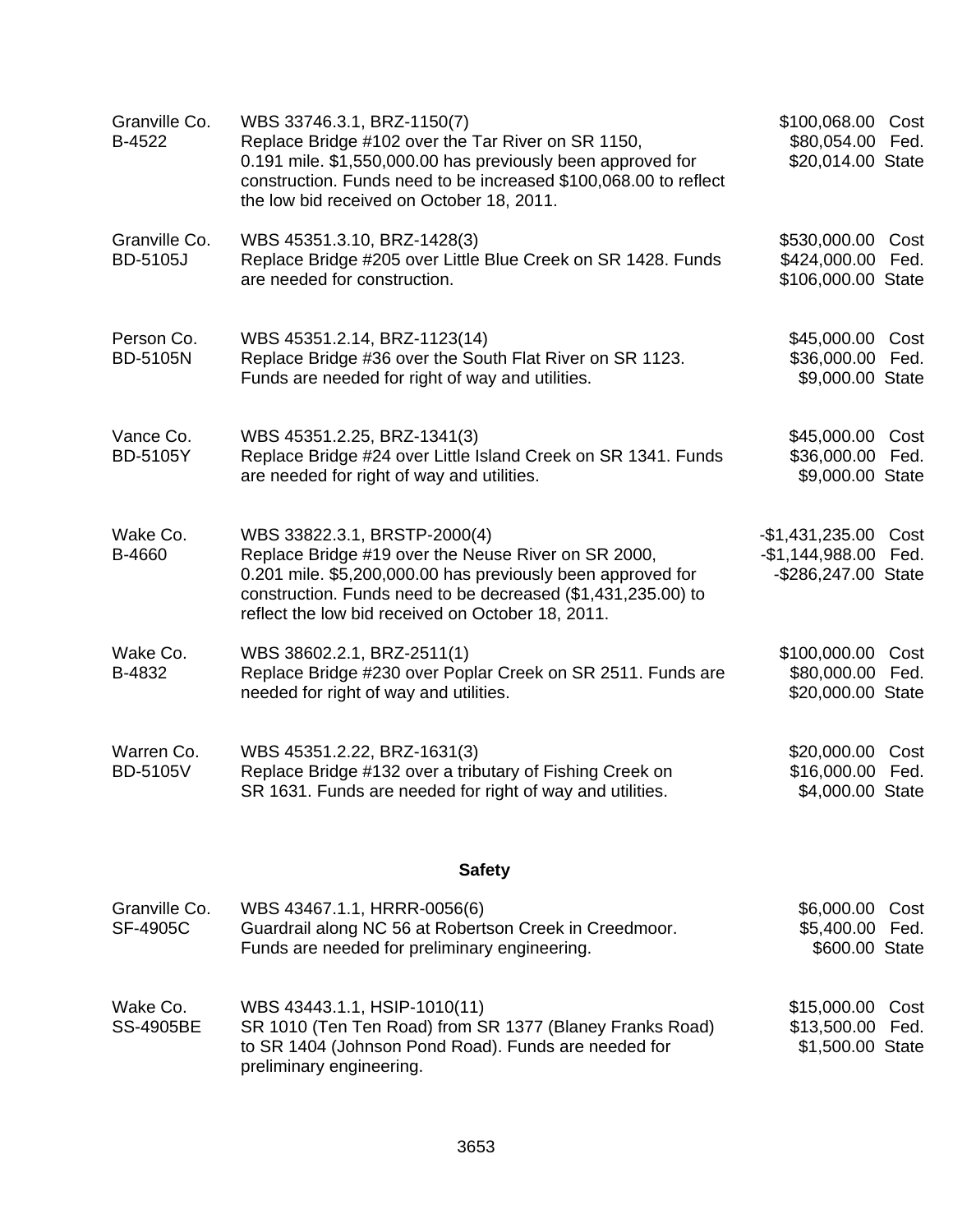| Wake Co.         | WBS 43445.1.1, HSIP-0401(233)                             | \$27,000.00 Cost |  |
|------------------|-----------------------------------------------------------|------------------|--|
| <b>SS-4905BF</b> | US 401 at SR 1375 (Simpkins Road) Intersection. Funds are | \$24,300.00 Fed. |  |
|                  | needed for preliminary engineering.                       | \$2,700.00 State |  |

## **Interstate Maintenance**

| Robeson/<br>Cumberland<br>Cos.<br>I-5206C       | WBS 47052.3.4, IMPP-095-1(89)0<br>Interstate Maintenance Preservation Program. I-95 from<br>Milepost 0 in Robeson County to Milepost 54 in Cumberland<br>County, 54.000 miles. Funds are needed for construction to<br>repair/replace bridge expansion joints on I-95/Overpass<br>Bridges.                                     | \$380,000.00 Cost<br>\$342,000.00<br>Fed.<br>\$38,000.00 State                |
|-------------------------------------------------|--------------------------------------------------------------------------------------------------------------------------------------------------------------------------------------------------------------------------------------------------------------------------------------------------------------------------------|-------------------------------------------------------------------------------|
|                                                 | <b>Surface Transportation</b>                                                                                                                                                                                                                                                                                                  |                                                                               |
| Harnett Co.<br>R-5185                           | WBS 45222.3.1, STPHPP-0401(218)<br>US 401 from north of SR 1436 (Matthews Road) to NC 210 in<br>Lillington, 1.070 miles. \$5,800,000.00 has previously been<br>approved for construction. Funds need to be increased<br>\$1,005,851.00 to reflect the low bid received on<br>October 18, 2011.                                 | \$1,005,851.00<br>Cost<br>\$804,681.00 Fed.<br>\$201,170.00 State             |
|                                                 | <b>Enhancement</b>                                                                                                                                                                                                                                                                                                             |                                                                               |
| Cumberland<br>Co.<br><b>ER-5100FA</b>           | WBS 45067.3.ST6, STM-095-2(115)48<br>I-95 North and Southbound Lanes. \$122,322.00 has previously<br>been approved for construction. Additional funds are needed<br>based on the latest estimate for landscape renovation.                                                                                                     | \$22,400.00<br>Cost<br>\$17,920.00 Fed.<br>\$4,480.00 State                   |
| Angier/<br>Harnett Co.<br>EL-5100LA             | WBS 41821.3.26, STPDA-0602(10)<br>Sidewalk Connectivity Project. \$62,400.00 has previously been<br>approved for construction. Additional funds are needed based<br>on the latest estimate for sidewalk on Poplar Street from Depot<br>Street to McIver Street and Dora Street from Raleigh Street to<br><b>Broad Street.</b>  | \$22,520.00 Cost<br>\$18,016.00 Fed.<br>\$4,504.00 Local                      |
|                                                 | <b>Urban</b>                                                                                                                                                                                                                                                                                                                   |                                                                               |
| Fayetteville/<br>Cumberland<br>Co.<br>U-2519DA* | WBS 34817.3.12, NHF-0100(21)<br>Fayetteville Outer Loop from east of SR 1415 (Clearwater<br>Road) to west of NC 24 (Bragg Boulevard), 1.192 miles.<br>\$80,700,000.00 has previously been approved for construction.<br>Funds need to be decreased (\$26,323,235.00) to reflect the low<br>bid received on September 20, 2011. | -\$26,323,235.00<br>Cost<br>-\$21,058,588.00<br>Fed.<br>-\$5,264,647.00 State |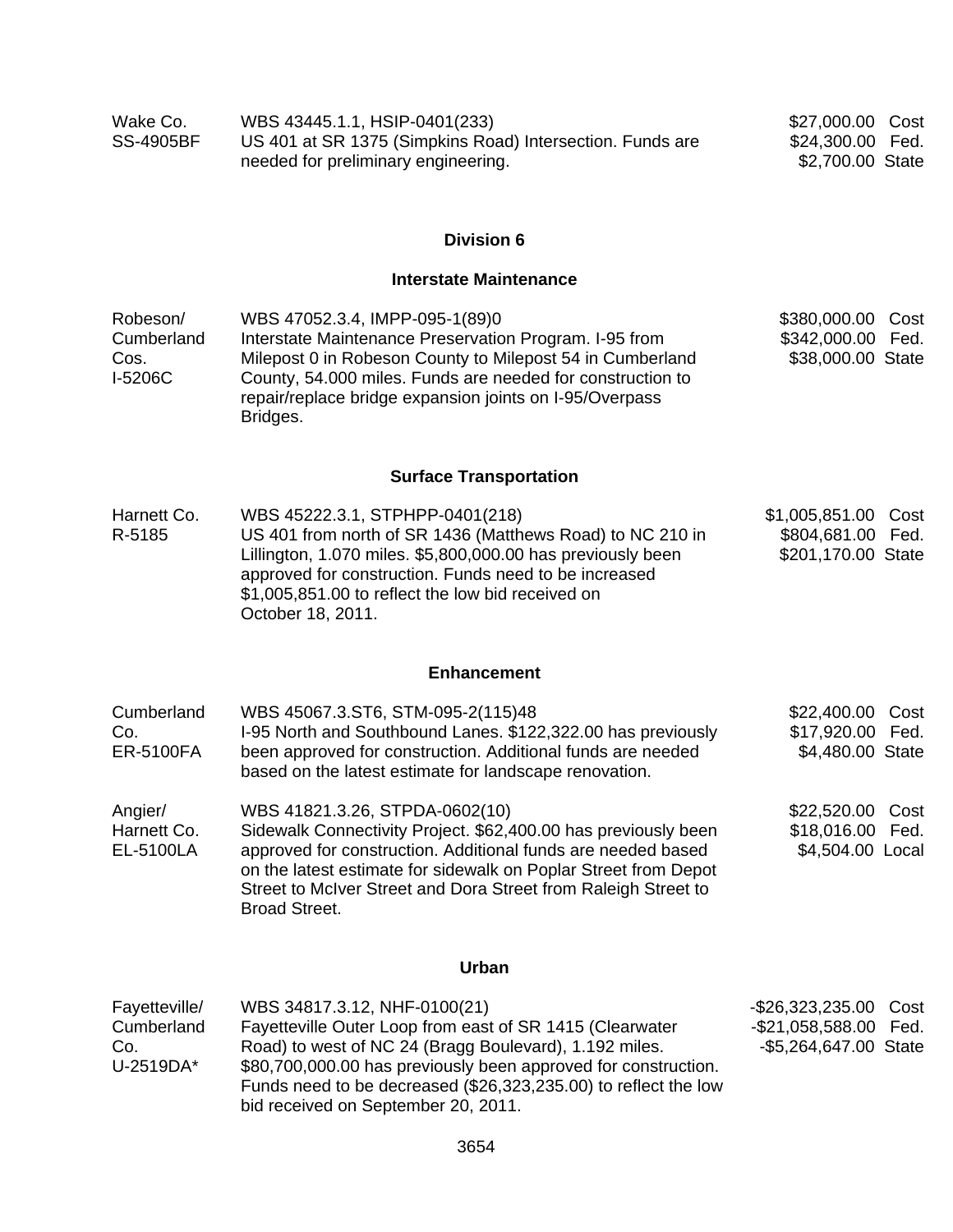## **Bridge**

| Bladen Co.<br>B-5116                  | WBS 42257.3.1, BRZ-1502(2)<br>Replace Bridge #150 over the South River overflow on<br>SR 1502, 0.117 mile. Funds are needed for construction based<br>on the estimate from the 12-Month Tentative Letting List<br>published October 12, 2011.                               | \$1,100,000.00<br>\$880,000.00<br>\$220,000.00 State    | Cost<br>Fed. |
|---------------------------------------|-----------------------------------------------------------------------------------------------------------------------------------------------------------------------------------------------------------------------------------------------------------------------------|---------------------------------------------------------|--------------|
| Columbus Co.<br>B-4473                | WBS 33721.3.1, BRSTP-1006(20)<br>Replace Bridges #76 and #78 over Grissett Swamp on<br>SR 1006, 0.209 mile. Funds are needed for construction based<br>on the estimate from the 12-Month Tentative Letting List<br>published October 12, 2011.                              | \$1,000,000.00<br>\$800,000.00<br>\$200,000.00 State    | Cost<br>Fed. |
| Robeson Co.<br>B-4250                 | WBS 33592.3.1, BRZ-1750(1)<br>Replace Bridge #35 over Big Marsh Swamp on SR 1750,<br>0.113 mile. Funds are needed for construction.                                                                                                                                         | \$733,837.00<br>\$587,070.00 Fed.<br>\$146,767.00 State | Cost         |
|                                       | <b>Safety</b>                                                                                                                                                                                                                                                               |                                                         |              |
| Columbus Co.<br><b>SS-4906BG</b>      | WBS 43446.1.1, HSIP-1820(6)<br>SR 1820 (Fertilizer Road) at SR 1878 (Old NC 87) and SR 1870<br>(Cronly Road) Intersection. Funds are needed for preliminary<br>engineering.                                                                                                 | \$1,000.00<br>\$900.00<br>\$100.00 State                | Cost<br>Fed. |
| Cumberland<br>Co.<br><b>SS-4906BE</b> | WBS 43405.1.1, STP-0401(232)<br>US 401 from southwest of Distribution Drive to McChoen Drive.<br>\$5,000.00 has previously been approved for preliminary<br>engineering. Funds need to be decreased (\$5,000.00) based on<br>the latest cost estimate.                      | $-$ \$5,000.00<br>$-$4,500.00$<br>-\$500.00 State       | Cost<br>Fed. |
| Cumberland<br>Co.<br><b>SS-4906BH</b> | WBS 43447.1.1, HSIP-0024(59)<br>NC 24/87/Bragg Boulevard at the intersections of Barrington<br>Cross and McPherson Avenue in Fayetteville. Funds are<br>needed for preliminary engineering.                                                                                 | \$10,000.00<br>\$9,000.00 Fed.<br>\$1,000.00 State      | Cost         |
| Cumberland<br>Co.<br><b>SS-4906BI</b> | WBS 43448.1.1, HSIP-0401(234)<br>US 401 (Pamalee Drive) from the intersection with Cain<br>Road/Helen Drive in Fayetteville. Funds are needed for<br>preliminary engineering.                                                                                               | \$13,500.00<br>\$12,150.00<br>\$1,350.00 State          | Cost<br>Fed. |
| Robeson Co.<br>W-5206D                | WBS 45336.3.4, STP-0072(6)<br>NC 72 in the vicinity of SR 2225 (Leggette Road), SR 2214<br>(Collins Drive) and SR 2202 (Hestertown Road). Funds are<br>needed for construction for wedging, widening and resurfacing<br>three curves on NC 72 within existing right of way. | \$300,000.00<br>\$270,000.00<br>\$30,000.00 State       | Cost<br>Fed. |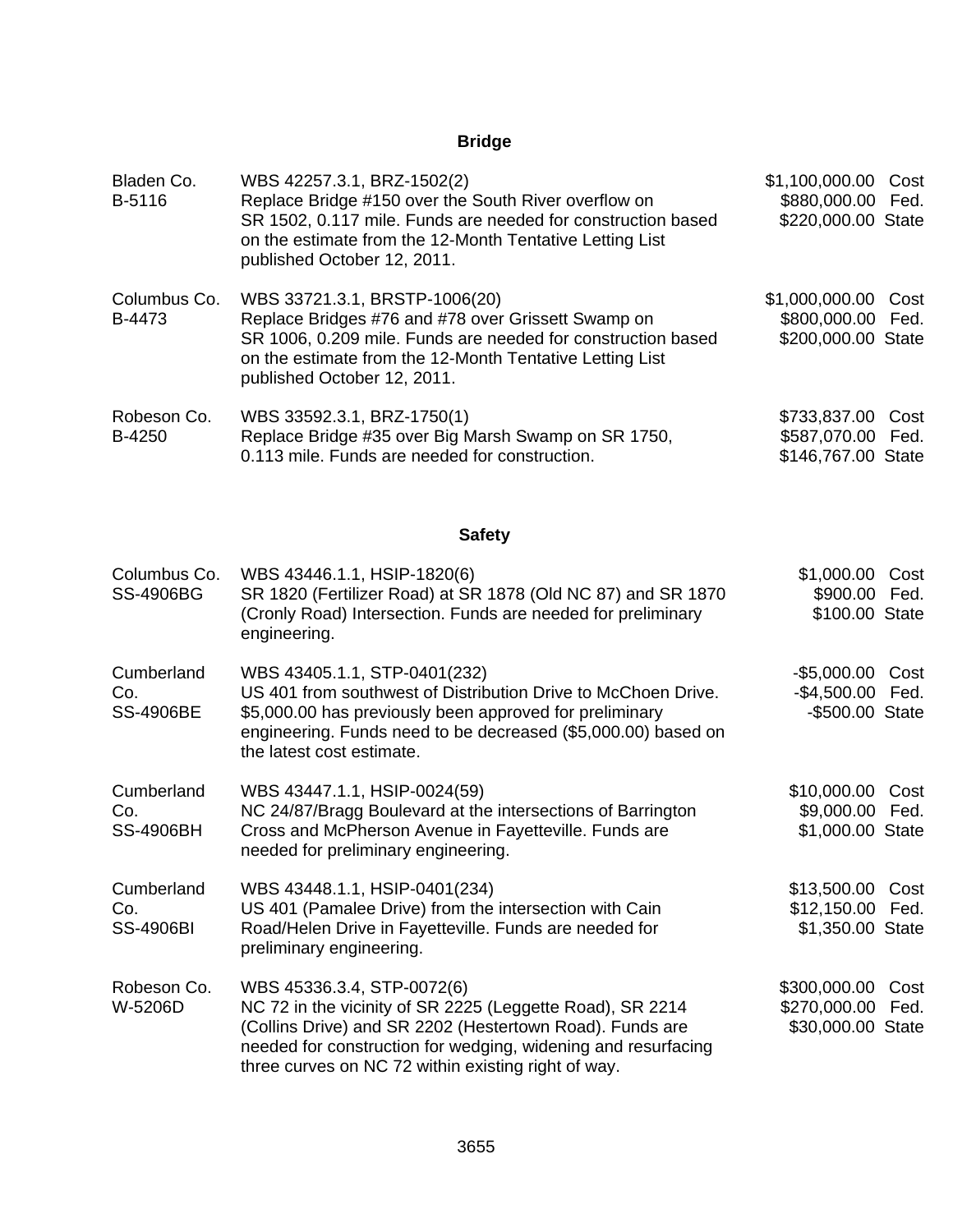## **Urban**

| Reidsville/<br>Rockingham<br>Co.<br>U-3326A | WBS 34924.3.1, STP-029B(2)<br>US 29 Business (Freeway Drive) from SR 2670 (South Scales<br>Street) to north of US 158; combined for letting with U-3326B -<br>US 29 Business (Freeway Drive) from north of US 158 to<br>NC 14, 6.072 miles. Funds are needed for construction based<br>on the estimate from the 12-Month Tentative Letting List<br>published October 12, 2011. | \$51,600,000.00<br>\$41,280,000.00<br>\$10,320,000.00 State | Cost<br>Fed. |
|---------------------------------------------|--------------------------------------------------------------------------------------------------------------------------------------------------------------------------------------------------------------------------------------------------------------------------------------------------------------------------------------------------------------------------------|-------------------------------------------------------------|--------------|
|                                             | <b>Bridge</b>                                                                                                                                                                                                                                                                                                                                                                  |                                                             |              |
| Guilford Co.<br><b>BD-5107Q</b>             | WBS 45353.1.18, BRZ-2509(1)<br>Replace Bridge #411 over Benaja Creek on SR 2509.<br>\$100,000.00 has previously been approved for preliminary<br>engineering. Funds need to be decreased (\$97,777.00).<br>NCDOT forces will replace this bridge with an aluminum plate<br>pipe arch.                                                                                          | -\$97,777.00<br>$ $78,222.00$<br>-\$19,555.00 State         | Cost<br>Fed. |
| Guilford Co.<br><b>BD-5107R</b>             | WBS 45353.1.19, BRSTP-0061(6)<br>Replace Bridge #38 over Beaver Creek on NC 61. \$100,000.00<br>has previously been approved for preliminary engineering.<br>Funds need to be decreased (\$98,337.00). Bridge does not<br>qualify for the Low-Impact Bridge Replacement Program.                                                                                               | $-$ \$98,337.00<br>-\$78,670.00 Fed.<br>-\$19,667.00 State  | Cost         |
| Rockingham<br>Co.<br><b>BD-5107L</b>        | WBS 45353.1.13, BRZ-1354(3)<br>Replace Bridge #159 over Hickory Creek on SR 1354.<br>\$100,000.00 has previously been approved for preliminary<br>engineering. Funds need to be decreased (\$100,000.00).<br>NCDOT forces will replace this bridge with pipe.                                                                                                                  | $-$100,000.00$<br>$-$ \$80,000.00<br>-\$20,000.00 State     | Cost<br>Fed. |

## **Safety**

| Rockingham       | WBS 43449.1.1, HSIP-1604(7)                                                           | \$3,500.00 Cost |  |
|------------------|---------------------------------------------------------------------------------------|-----------------|--|
| Co.              | SR 1604 (Old NC 770/Washington Street) and SR 1565/2281                               | \$3,150.00 Fed. |  |
| <b>SS-4907AL</b> | (Old NC 135) Intersection near Eden. Funds are needed for<br>preliminary engineering. | \$350.00 State  |  |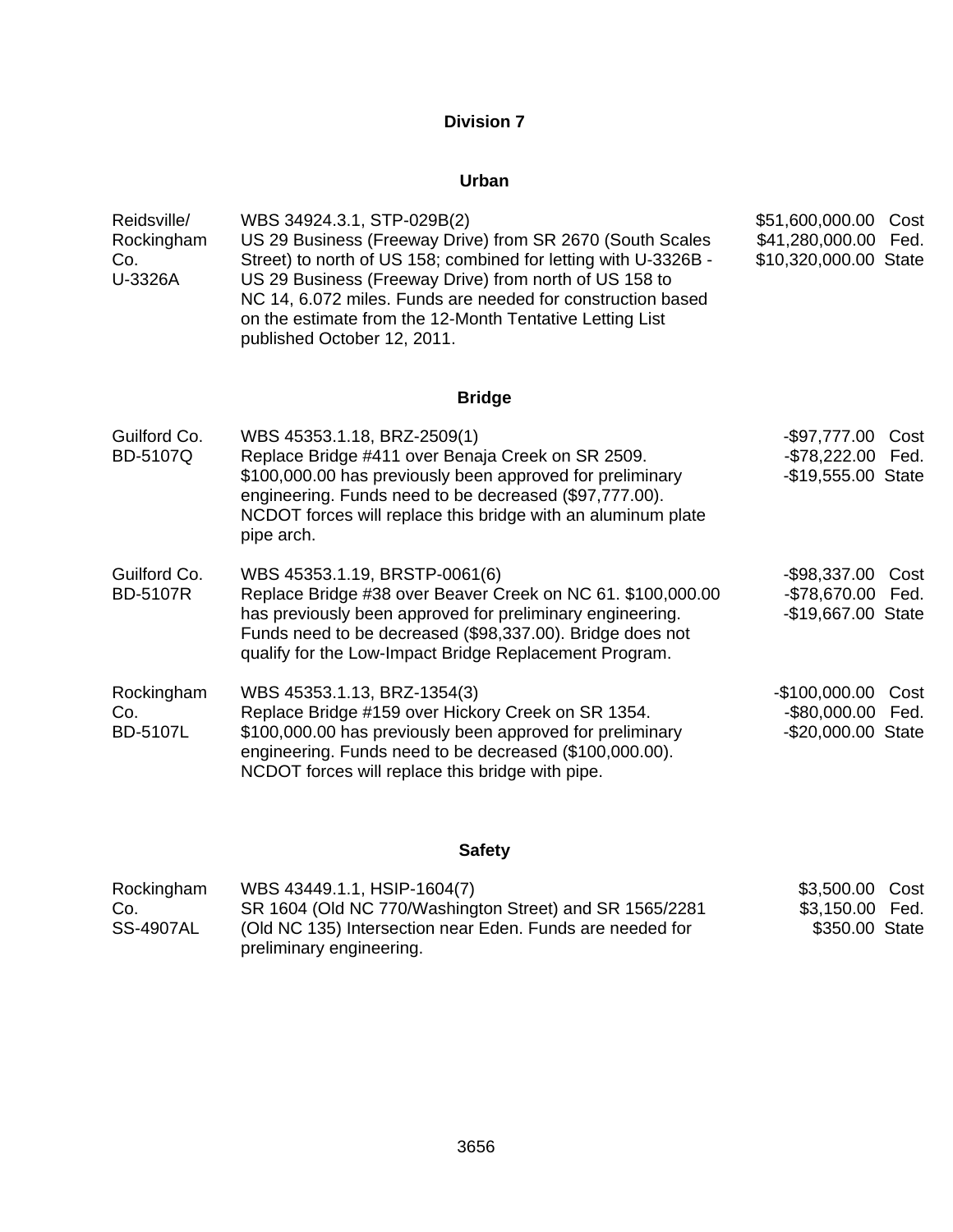## **National Highway**

| Montgomery/<br>Richmond/<br>Randolph<br>Cos.<br>I-5329 | WBS 46269.1.1, NHS-0073(28)<br>Future I-73/I-74 in Montgomery County from south of Ellerbee in<br>Richmond County to north of SR 1462 (Park Drive) in Asheboro<br>in Randolph County. Funds are needed for preliminary<br>engineering.                                               | \$15,000.00<br>\$12,000.00<br>\$3,000.00 State                | Cost<br>Fed. |
|--------------------------------------------------------|--------------------------------------------------------------------------------------------------------------------------------------------------------------------------------------------------------------------------------------------------------------------------------------|---------------------------------------------------------------|--------------|
|                                                        | <b>Surface Transportation</b>                                                                                                                                                                                                                                                        |                                                               |              |
| Moore Co.<br>R-2812                                    | WBS 34504.3.2, STP-0211(26)<br>NC 211 from NC 73 in West End to the traffic circle in Pinehurst,<br>7.662 miles. \$26,900,000.00 has previously been approved for<br>construction. Funds need to be increased \$6,984,882.00 to<br>reflect the low bid received on October 18, 2011. | \$6,984,882.00<br>\$5,587,906.00<br>\$1,396,976.00 State      | Cost<br>Fed. |
|                                                        | <b>Bridge</b>                                                                                                                                                                                                                                                                        |                                                               |              |
| Montgomery<br>Co.<br>B-4206                            | WBS 33553.2.2, BRZ-1315(5)<br>Replace Bridge #128 over Densons Creek on SR 1315,<br>0.208 mile. \$975,000.00 has previously been approved for<br>construction. Funds need to be decreased (\$118,941.00) to<br>reflect the low bid received on October 18, 2011.                     | -\$118,941.00 Cost<br>-\$95,153.00 Fed.<br>-\$23,788.00 State |              |
| Randolph Co.<br>B-4796                                 | WBS 38566.2.1, BRZ-1114(4)<br>Replace Bridge #24 over the west fork of the Little River on<br>SR 1114. Funds are needed for right of way and utilities.                                                                                                                              | \$106,000.00<br>\$84,800.00 Fed.<br>\$21,200.00 State         | Cost         |
|                                                        | <b>Safety</b>                                                                                                                                                                                                                                                                        |                                                               |              |
| Lee Co.<br><b>SS-4908AG</b>                            | WBS 43450.1.1, HSIP-1140(15)<br>SR 1140 (Frank Wicker Road) (McDougald Road) at SR 1144<br>(Swanns Station Road) Intersection. Funds are needed for<br>preliminary engineering.                                                                                                      | \$3,500.00 Cost<br>\$3,150.00 Fed.<br>\$350.00 State          |              |
| Lee Co.<br>SS-4908V                                    | WBS 42708.1.1, STPNHS-0001(130)<br>US 1 at SR 1333 (Westover Drive) and US 1 at SR 1192<br>(Keller/Andrews Road). \$1,400.00 has previously been<br>approved for preliminary engineering. Funds need to be<br>increased \$28,600.00 due to scoping change.                           | \$28,600.00<br>\$25,740.00<br>\$2,860.00 State                | Cost<br>Fed. |
| Scotland Co.<br><b>SS-4908AF</b>                       | WBS 43454.1.1, HSIP-0015(37)<br>US 15/501 from Laurinburg to Aberdeen. Funds are needed for<br>preliminary engineering.                                                                                                                                                              | \$10,000.00 Cost<br>\$9,000.00 Fed.<br>\$1,000.00 State       |              |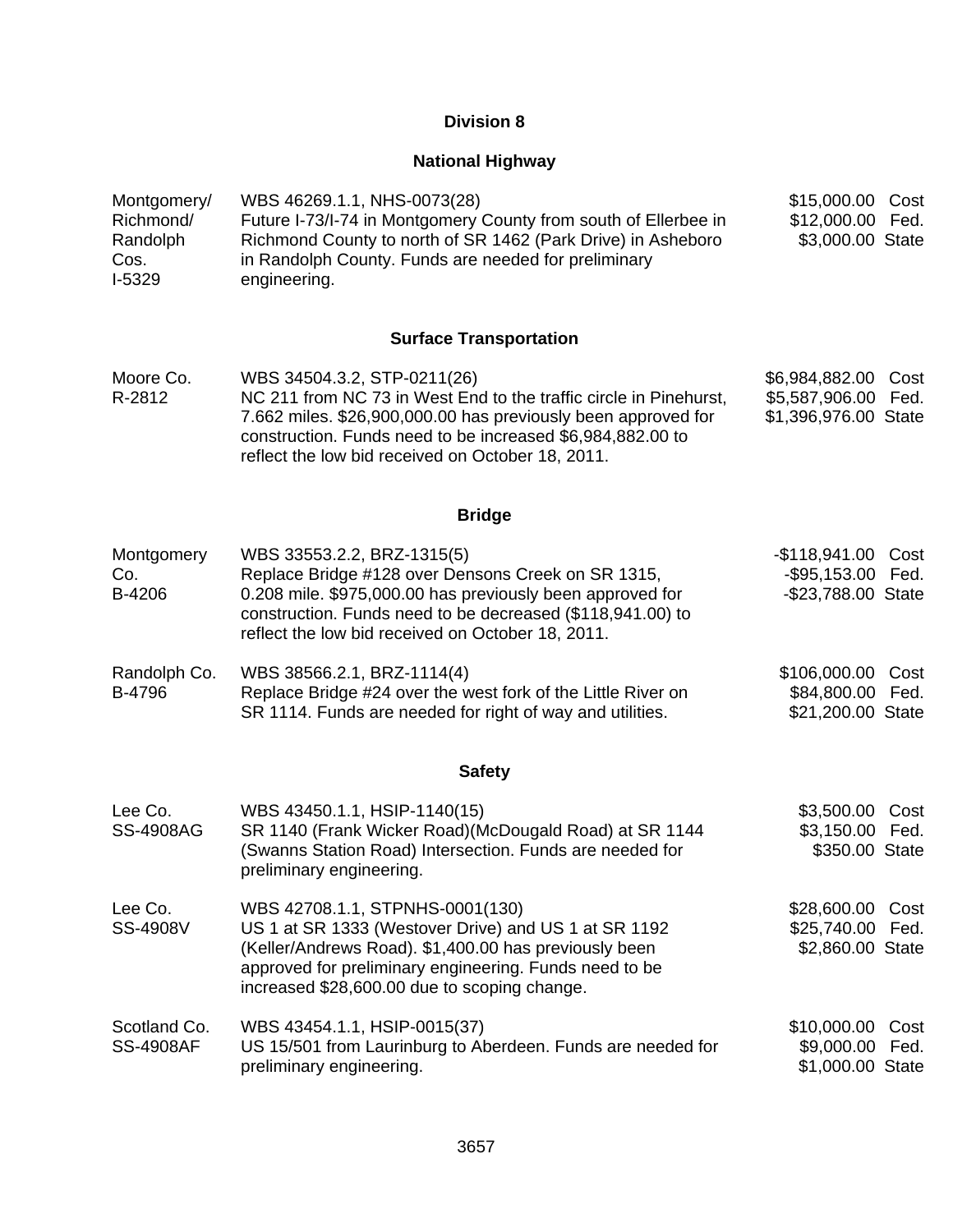| Scotland Co. | WBS 43451.1.1, HSIP-0015(38)                           | \$5,000.00 Cost |  |
|--------------|--------------------------------------------------------|-----------------|--|
| SS-4908AH    | US 15/501 at NC 144 Intersection. Funds are needed for | \$4,500.00 Fed. |  |
|              | preliminary engineering.                               | \$500.00 State  |  |

## **Urban**

| Winston-    | WBS 40278.3.1, STP-2643(5)                                      | \$38,000,000.00 Cost |  |
|-------------|-----------------------------------------------------------------|----------------------|--|
| Salem/      | SR 2643 (Union Cross Road) from SR 2691 (Wallburg Road) to      | \$30,400,000.00 Fed. |  |
| Forsyth Co. | SR 2632 (Sedge Garden Road), 4.163 miles. Funds are needed      | \$7,600,000.00 State |  |
| U-4909      | for construction based on the estimate from the 12-Month        |                      |  |
|             | Tentative Letting List published October 12, 2011. This is a    |                      |  |
|             | three (3) year cash flow project with \$12,666,667.00 in FFY12, |                      |  |
|             | \$12,666,667.00 in FFY13 and \$12,666,666.00 in FFY14.          |                      |  |

## **Bridge**

| Davidson Co.<br>B-4498         | WBS 33731.3.1, BRSTP-1243(3)<br>Replace Bridge #199 over Abbotts Creek on SR 1243,<br>0.155 mile. Funds are needed for construction based on the<br>estimate from the 12-Month Tentative Letting List published<br>October 12, 2011.                                   | \$2,050,000.00 Cost<br>\$1,640,000.00 Fed.<br>\$410,000.00 State |              |
|--------------------------------|------------------------------------------------------------------------------------------------------------------------------------------------------------------------------------------------------------------------------------------------------------------------|------------------------------------------------------------------|--------------|
| Davie Co.<br><b>BD-5109G</b>   | WBS 45355.2.7, BRZ-1406(9)<br>Replace Bridge #53 over Frost Mill Creek on SR 1406. Funds<br>are needed for right of way and utilities.                                                                                                                                 | \$25,000.00 Cost<br>\$20,000.00 Fed.<br>\$5,000.00 State         |              |
| Forsyth Co.<br>B-4510          | WBS 33737.3.1, BRSTP-2643(4)<br>Replace Bridge #368 over I-40 Business on SR 2643,<br>0.203 mile. \$2,750,000.00 has previously been approved for<br>construction. Funds need to be decreased (\$189,269.00) to<br>reflect the low bid received on September 20, 2011. | -\$189,269.00 Cost<br>-\$151,415.00 Fed.<br>-\$37,854.00 State   |              |
| Forsyth Co.<br><b>BD-5109A</b> | WBS 45355.2.1, BRZ-1470(6)<br>Replace Bridge #2 over Fries Creek on SR 1470. Funds are<br>needed for right of way and utilities.                                                                                                                                       | \$25,000.00<br>\$20,000.00<br>\$5,000.00 State                   | Cost<br>Fed. |
| Rowan Co.<br>B-4809            | WBS 38579.2.1, BRZ-1308(9)<br>Replace Bridge #221 over Lake Fisher on SR 1308. Funds are<br>needed for right of way and utilities.                                                                                                                                     | \$225,000.00<br>\$180,000.00<br>\$45,000.00 State                | Cost<br>Fed. |
| Rowan Co.<br>B-4810            | WBS 38580.2.1, BRZ-1547(7)<br>Replace Bridge #12 over Back Creek on SR 1547. Funds are<br>needed for right of way and utilities.                                                                                                                                       | \$195,000.00<br>\$156,000.00<br>\$39,000.00 State                | Cost<br>Fed. |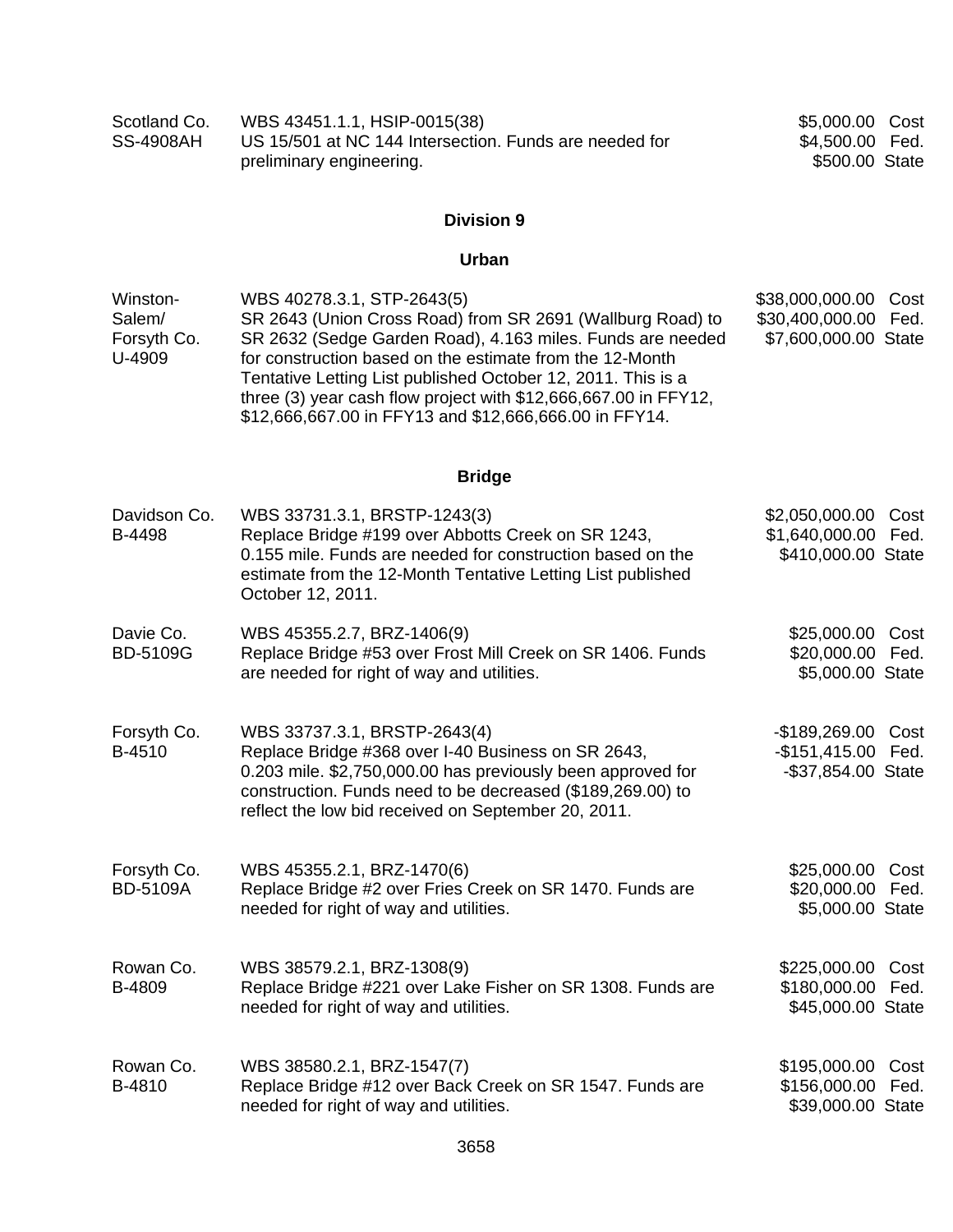| Rowan Co.<br><b>BD-5109B</b>   | WBS 45355.2.2, BRZ-1763(5)<br>Replace Bridge #11 over Sill's Creek on SR 1763. Funds are<br>needed for right of way and utilities.                                                                          | \$25,000.00<br>\$20,000.00 Fed.<br>\$5,000.00 State      | Cost |
|--------------------------------|-------------------------------------------------------------------------------------------------------------------------------------------------------------------------------------------------------------|----------------------------------------------------------|------|
|                                | <b>Safety</b>                                                                                                                                                                                               |                                                          |      |
| Davidson Co.<br>SF-4909G       | WBS 43470.1.1, HRRR-0150(30)<br>NC 150 and SR 1453 (West Center Street) Intersection near<br>Lexington. Funds are needed for preliminary engineering.                                                       | \$50,000.00 Cost<br>\$45,000.00 Fed.<br>\$5,000.00 State |      |
| Forsyth Co.<br><b>SF-4909F</b> | WBS 43469.1.1, HRRR-1173(4)<br>SR 1173 (Williams Road) at the intersection of SR 3652<br>(Cresthaven Drive) and the intersection of SR 1175 (Hauser<br>Road). Funds are needed for preliminary engineering. | \$500.00<br>\$450.00 Fed.<br>\$50.00 State               | Cost |
| Rowan Co.<br><b>SS-4909AJ</b>  | WBS 43452.1.1, HSIP-1006(39)<br>SR 1006 (Faith Road) at SR 1007 (Jake Alexander Boulevard)<br>Intersection. Funds are needed for preliminary engineering.                                                   | \$3,500.00 Cost<br>\$3,150.00 Fed.<br>\$350.00 State     |      |

## **Rail Program**

| Salisbury/ | WBS 40325.3.56, STPRR-0914(33)                                                                                                              | \$280,000.00 Cost |  |
|------------|---------------------------------------------------------------------------------------------------------------------------------------------|-------------------|--|
| Rowan Co.  | Improvements at the intersection of Jake Alexander Boulevard                                                                                | \$280,000.00 Fed. |  |
| Y-4809L    | and Julian Avenue. Funds are needed for construction for the<br>Klumac Road off-site detour necessary for the intersection<br>improvements. |                   |  |

## **Division 10**

## **National Highway**

| Mecklenburg                   | WBS 34181.1.7, NHS-077-1(210)                                                                                                                                                         | \$2,000,000.00 Cost                                          |  |
|-------------------------------|---------------------------------------------------------------------------------------------------------------------------------------------------------------------------------------|--------------------------------------------------------------|--|
| Co.                           | I-77 from 5th Street to I-85 and I-277 from I-77 to North College                                                                                                                     | \$1,600,000.00 Fed.                                          |  |
| $I-3311C$                     | Street. Funds are needed for preliminary engineering.                                                                                                                                 | \$400,000.00 State                                           |  |
| Mecklenburg<br>Co.<br>R-4902* | WBS 39929.2.1, IMNHF-0485(29)<br>I-485 from US 521 (Johnston Road) to I-77 south of Charlotte.<br>Funds are needed for right of way and utilities. This is a<br>Design-Build project. | \$650,000.00 Cost<br>\$520,000.00 Fed.<br>\$130,000.00 State |  |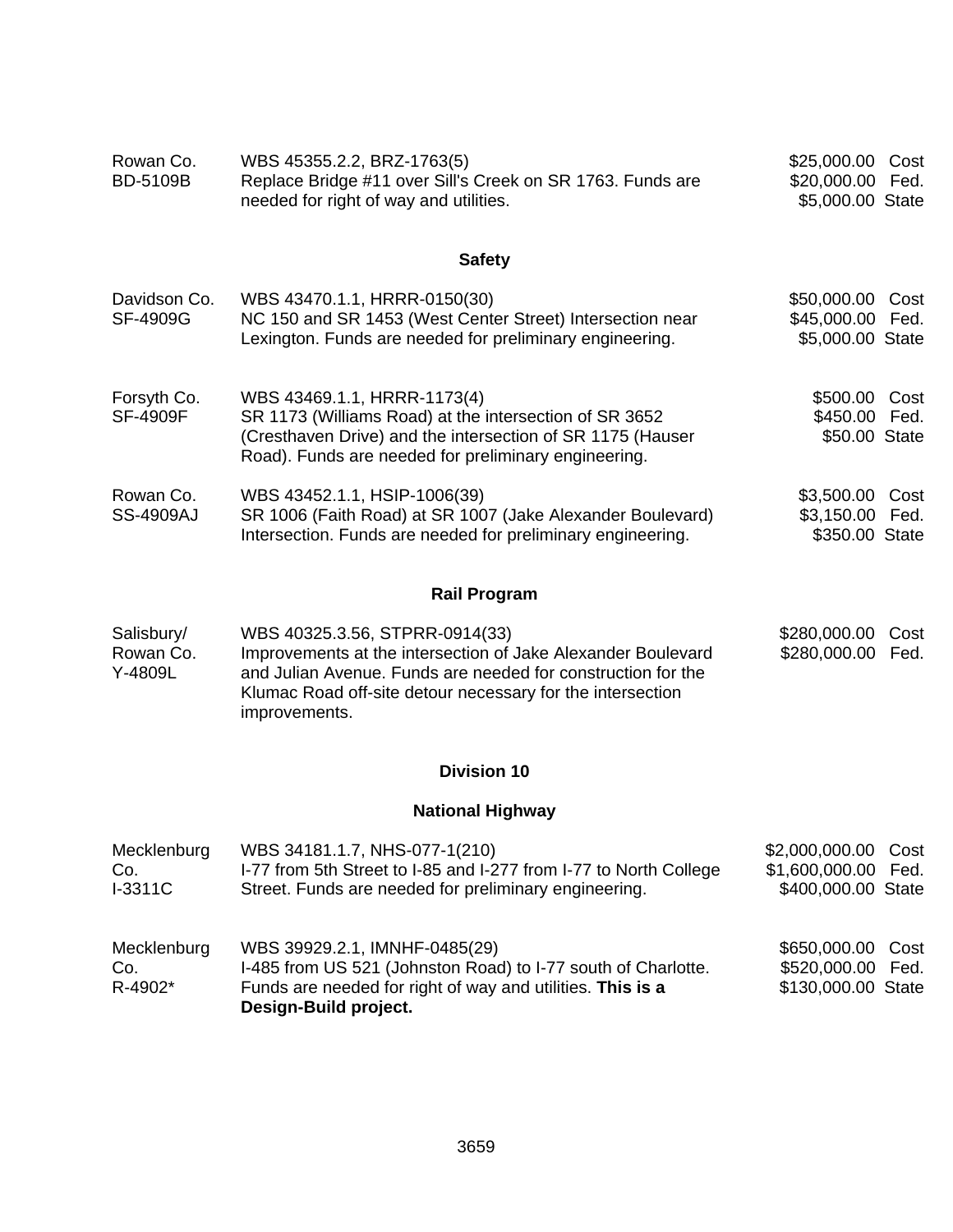| Mecklenburg<br>Co.<br>R-4902*                | WBS 39929.3.1, IMNHF-0485(8)<br>I-485 from US 521 (Johnston Road) to I-77 south of Charlotte,<br>6.600 miles. Funds are needed for construction based on the<br>estimate from the 12-Month Tentative Letting List published<br>October 12, 2011. This is a Design-Build Project. This is a<br>three (3) year cash flow project with \$21,000,000.00 in FFY12,<br>\$21,000,000.00 in FFY13 and \$21,000,000.00 in FFY14. | \$63,000,000.00<br>Cost<br>\$50,400,000.00 Fed.<br>\$12,600,000.00 State |
|----------------------------------------------|-------------------------------------------------------------------------------------------------------------------------------------------------------------------------------------------------------------------------------------------------------------------------------------------------------------------------------------------------------------------------------------------------------------------------|--------------------------------------------------------------------------|
|                                              | <b>Congestion Mitigation</b>                                                                                                                                                                                                                                                                                                                                                                                            |                                                                          |
| Countywide<br>$C-5226$                       | WBS 45442.3.1, CMS-1003(104)<br>Mecklenburg County Air Quality Grants to replace aging diesel<br>engines. Funds are needed for construction.                                                                                                                                                                                                                                                                            | \$375,000.00<br>Cost<br>\$300,000.00 Fed.<br>\$75,000.00 Local           |
| Charlotte/<br>Mecklenburg<br>Co.<br>$C-5228$ | WBS 45444.1.1, CMS-1003(106)<br>Intersection improvements at David Cox Road/NC 115. Funds<br>are needed for preliminary engineering.                                                                                                                                                                                                                                                                                    | \$220,000.00<br>Cost<br>\$176,000.00 Fed.<br>\$44,000.00 Local           |

## **Safety**

| Mecklenburg<br>Co.<br><b>SS-4910AW</b> | WBS 43453.1.1, HSIP-1441(4)<br>SR 1441 (Carowinds Boulevard) and SR 1124 (Choate<br>Circle/Catawba Avenue) Intersection in Charlotte. Funds are<br>needed for preliminary engineering. | \$15,000.00 Cost<br>\$13,500.00 Fed.<br>\$1,500.00 State |  |
|----------------------------------------|----------------------------------------------------------------------------------------------------------------------------------------------------------------------------------------|----------------------------------------------------------|--|
| Stanly Co.<br>W-5210D                  | WBS 45340.2.4, HSIP-1650(3)<br>Intersection of SR 1650 (Northeast Connector) and SR 1542<br>(Ridge Street). Funds are needed for right of way and utilities.                           | \$75,000.00 Cost<br>\$67,500.00 Fed.<br>\$7,500.00 State |  |

## **Division 11**

## **Urban**

| Jefferson/ | WBS 34977.3.1, STP-0088(6)                                                                                                | \$4,000,000.00 Cost |
|------------|---------------------------------------------------------------------------------------------------------------------------|---------------------|
| Ashe Co.   | NC 88 from NC 194 to US 221 Business, 1.492 miles. Funds                                                                  | \$3,200,000.00 Fed. |
| U-3812     | are needed for construction based on the estimate from the<br>12-Month Tentative Letting List published October 12, 2011. | \$800,000.00 State  |

## **Bridge**

| Caldwell Co. | WBS 45357.2.7, BRZ-1722(4)                                   | \$15,000.00 Cost |  |
|--------------|--------------------------------------------------------------|------------------|--|
| BD-5111G     | Replace Bridge #45 over Upper Little Creek on SR 1722. Funds | \$12,000.00 Fed. |  |
|              | are needed for right of way and utilities.                   | \$3,000.00 State |  |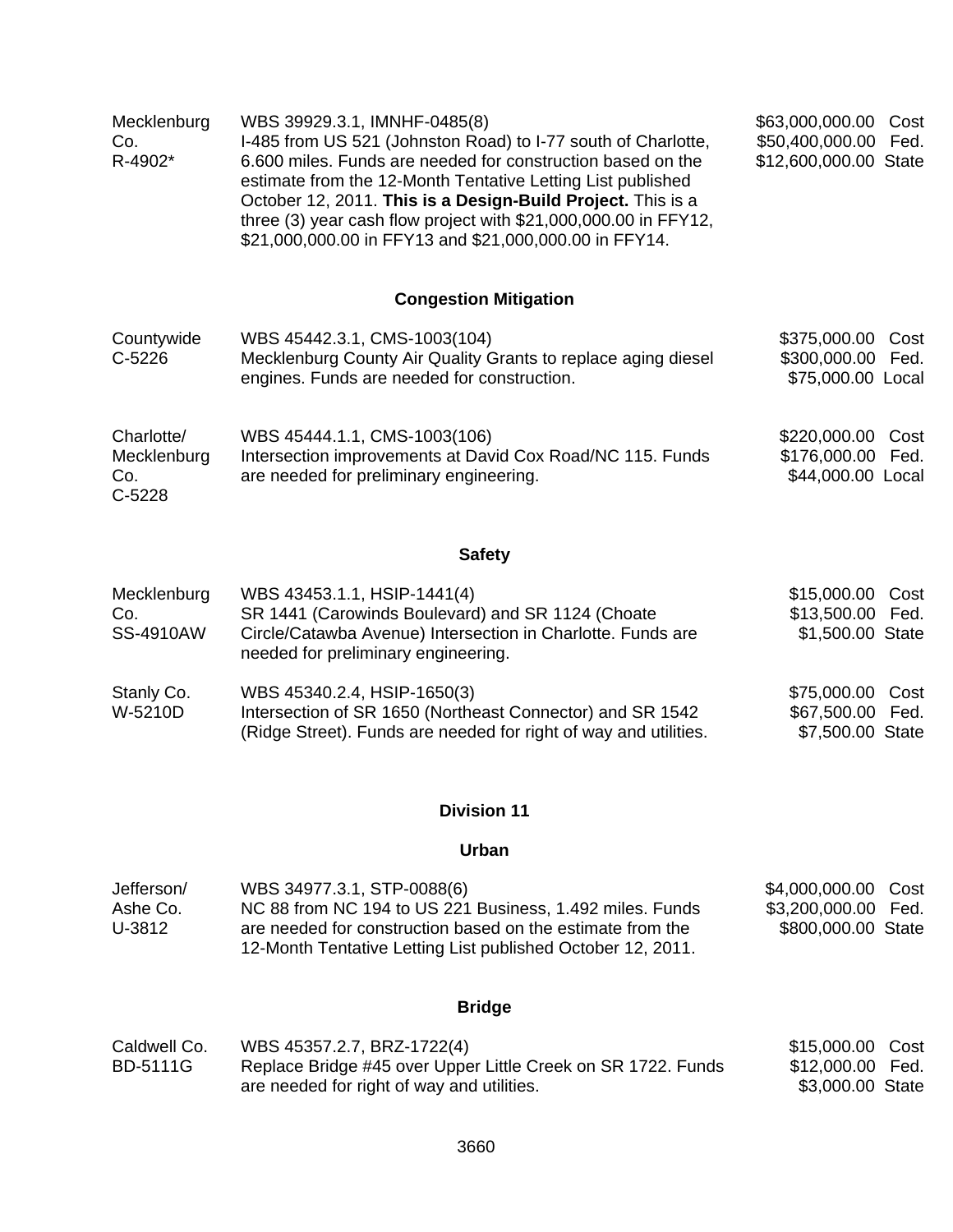| Caldwell Co.<br><b>BD-5111L</b> | WBS 45357.2.12, BRZ-1706(3)<br>Replace Bridge #316 over Lower Creek on SR 1706. Funds are<br>needed for right of way and utilities.                    | \$15,000.00 Cost<br>\$12,000.00<br>\$3,000.00 State      | Fed.         |
|---------------------------------|--------------------------------------------------------------------------------------------------------------------------------------------------------|----------------------------------------------------------|--------------|
| Surry Co.<br><b>BD-5111M</b>    | WBS 45357.2.13, BRZ-1618(12)<br>Replace Bridge #89 over Moores Fork Creek on SR 1618.<br>Funds are needed for right of way and utilities.              | \$15,000.00 Cost<br>\$12,000.00 Fed.<br>\$3,000.00 State |              |
| Watauga Co.<br>B-4836           | WBS 38606.2.1, BRZ-1331(12)<br>Replace Bridge #59 over the south fork of the New River on<br>SR 1331. Funds are needed for right of way and utilities. | \$200,000.00<br>\$160,000.00<br>\$40,000.00 State        | Cost<br>Fed. |
| Watauga Co.<br><b>BD-5111H</b>  | WBS 45357.2.8, BRZ-1306(22)<br>Replace Bridge #132 over Cove Creek on SR 1306. Funds are<br>needed for right of way and utilities.                     | \$15,000.00 Cost<br>\$12,000.00<br>\$3,000.00 State      | Fed.         |
| Watauga Co.<br><b>BD-5111N</b>  | WBS 45357.2.14, BRZ-1305(9)<br>Replace Bridge #108 over Cove Creek on SR 1305. Funds are<br>needed for right of way and utilities.                     | \$15,000.00 Cost<br>\$12,000.00<br>\$3,000.00 State      | Fed.         |
| Wilkes Co.<br>B-4847            | WBS 38617.2.1, BRZ-2486(1)<br>Replace Bridge #42 over Moravian Creek on SR 2486. Funds<br>are needed for right of way and utilities.                   | \$53,000.00<br>\$42,400.00<br>\$10,600.00 State          | Cost<br>Fed. |
| Wilkes Co.<br><b>BD-5111E</b>   | WBS 45357.2.5, BRZ-1150(8)<br>Replace Bridge #86 over Naked Creek on SR 1150. Funds are<br>needed for right of way and utilities.                      | \$15,000.00 Cost<br>\$12,000.00 Fed.<br>\$3,000.00 State |              |
| Wilkes Co.<br><b>BD-5111F</b>   | WBS 45357.2.6, BRZ-1151(9)<br>Replace Bridge #89 over Naked Creek on SR 1151. Funds are<br>needed for right of way and utilities.                      | \$15,000.00 Cost<br>\$12,000.00<br>\$3,000.00 State      | Fed.         |
| Wilkes Co.<br>BD-51110          | WBS 45357.2.15, BRZ-2402(1)<br>Replace Bridge #11 over North Little Hunting Creek on<br>SR 2402. Funds are needed for right of way and utilities.      | \$15,000.00<br>\$12,000.00<br>\$3,000.00 State           | Cost<br>Fed. |
| Wilkes Co.<br><b>BD-5111P</b>   | WBS 45357.2.16, BRZ-1317(5)<br>Replace Bridge #100 over Purlear Creek on SR 1317. Funds<br>are needed for right of way and utilities.                  | \$15,000.00 Cost<br>\$12,000.00<br>\$3,000.00 State      | Fed.         |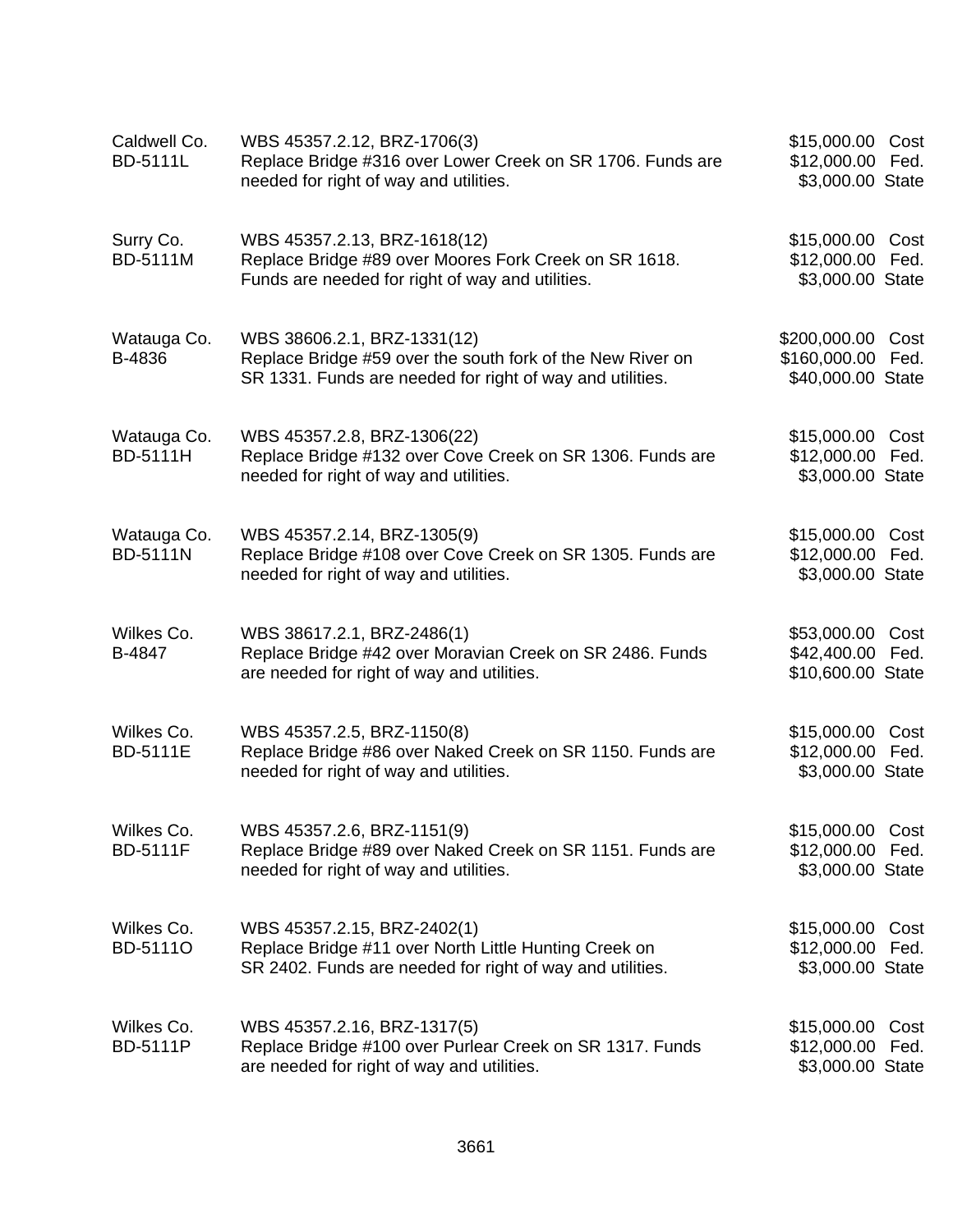| Wilkes Co.<br><b>BD-5111Q</b> | WBS 45357.2.17, BRZ-1928(4)<br>Replace Bridge #641 over Little Elkin Creek on SR 1928. Funds<br>are needed for right of way and utilities. | \$15,000.00 Cost<br>\$12,000.00 Fed.<br>\$3,000.00 State |
|-------------------------------|--------------------------------------------------------------------------------------------------------------------------------------------|----------------------------------------------------------|
| Wilkes Co.<br><b>BD-5111R</b> | WBS 45357.2.18, BRZ-2032(1)<br>Replace Bridge #688 over Grassy Fork Creek on SR 2032.<br>Funds are needed for right of way and utilities.  | \$15,000.00 Cost<br>\$12,000.00 Fed.<br>\$3,000.00 State |
| Yadkin Co.<br><b>BD-5111J</b> | WBS 45357.2.10, BRZ-1503(12)<br>Replace Bridge #110 over North Deep Creek on SR 1503.<br>Funds are needed for right of way and utilities.  | \$15,000.00 Cost<br>\$12,000.00 Fed.<br>\$3,000.00 State |
| Yadkin Co.<br><b>BD-5111K</b> | WBS 45357.2.11, BRZ-1368(2)<br>Replace Bridge #149 over North Deep Creek on SR 1368.<br>Funds are needed for right of way and utilities.   | \$15,000.00 Cost<br>\$12,000.00 Fed.<br>\$3,000.00 State |
| Yadkin Co.<br><b>BD-5111S</b> | WBS 45357.2.19, BRZ-1367(2)<br>Replace Bridge #79 over Tanyard Creek on SR 1367. Funds<br>are needed for right of way and utilities.       | \$15,000.00 Cost<br>\$12,000.00 Fed.<br>\$3,000.00 State |
| Yadkin Co.<br><b>BD-5111T</b> | WBS 45357.2.20, BRZ-1508(6)<br>Replace Bridge #154 over North Deep Creek on SR 1508.<br>Funds are needed for right of way and utilities.   | \$15,000.00 Cost<br>\$12,000.00 Fed.<br>\$3,000.00 State |
|                               | <b>Safety</b>                                                                                                                              |                                                          |
| Wilkes Co.                    | WBS 41710.2, STP-0016(38)                                                                                                                  | \$100,000.00 Cost                                        |

SF-4911D NC 16/18 Intersection to north of SR 2545 (Plaza Drive) near North Wilkesboro. Funds are needed for right of way and utilities. \$90,000.00 Fed. \$10,000.00 State

## **Division 12**

## **Interstate Maintenance**

| Catawba/     | WBS 38699.1.1, IMS-040-2(160)138                                                                    | \$1,000,000.00 Cost |  |
|--------------|-----------------------------------------------------------------------------------------------------|---------------------|--|
| Iredell Cos. | 1-40 from SR 1717 (Exit 138) in Catawba County to west of                                           | \$900,000.00 Fed.   |  |
| I-3302       | SR 1512 (Exit 146) in Iredell County, 6.900 miles. Funds are<br>needed for preliminary engineering. | \$100,000.00 State  |  |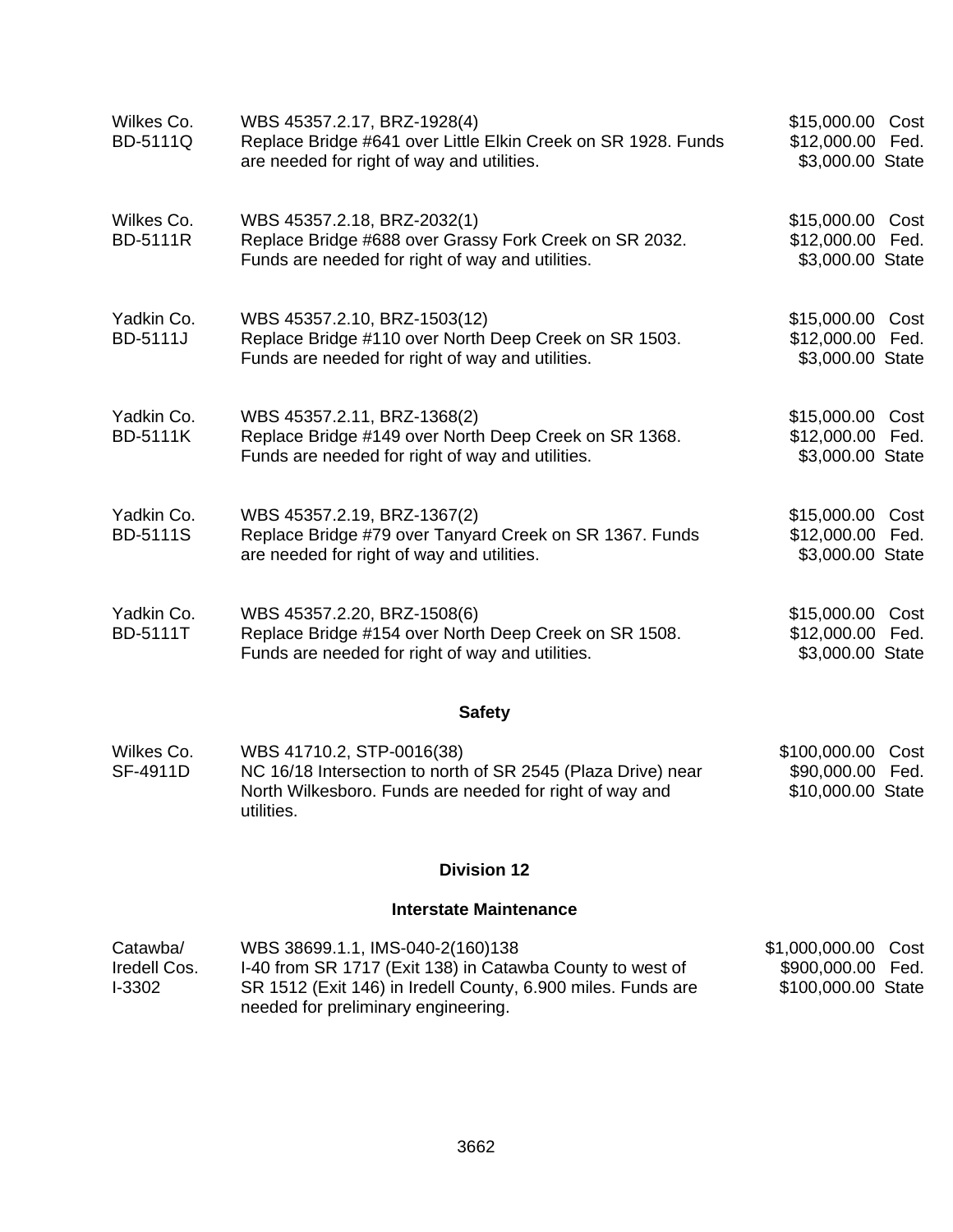## **Bridge**

| Cleveland Co.<br>B-4075         | WBS 33437.3.1, BRZ-1184(2)<br>Replace Bridge #129 over Grog Creek on SR 1184, 0.118 mile.<br>Funds are needed for construction.                                                                                                         | \$657,800.00<br>Cost<br>\$526,240.00 Fed.<br>\$131,560.00 State |
|---------------------------------|-----------------------------------------------------------------------------------------------------------------------------------------------------------------------------------------------------------------------------------------|-----------------------------------------------------------------|
| Iredell Co.<br><b>BD-5112E</b>  | WBS 45358.3.5, BRZ-2136(3)<br>Replace Bridge #334 over Dutchman Creek on SR 2136. Funds<br>are needed for construction.                                                                                                                 | \$825,000.00<br>Cost<br>\$660,000.00 Fed.<br>\$165,000.00 State |
|                                 | <b>Safety</b>                                                                                                                                                                                                                           |                                                                 |
| Catawba Co.<br><b>SS-4912AJ</b> | WBS 43456.1.1, HSIP-1453(1)<br>SR 1453 (Springs Road) at SR 1484 (County Home Road)<br>Intersection. Funds are needed for preliminary engineering.                                                                                      | \$10,000.00 Cost<br>\$9,000.00 Fed.<br>\$1,000.00 State         |
| Gaston Co.<br>SF-4912H          | WBS 43471.1.1, HRRR-0279(8)<br>NC 279 from Camp Sertoma Road to SR 1456 (White Jenkins<br>Road) and NC 274 from north of SR 1443 (Dameron Road) to<br>south of SR 1405 (Ramseur Road). Funds are needed for<br>preliminary engineering. | \$5,000.00<br>Cost<br>\$4,500.00 Fed.<br>\$500.00 State         |

## **Division 13**

## **Bridge**

| <b>Buncombe</b><br>Co.<br>B-3619 | WBS 33167.3.1, BRZ-3439(1)<br>Replace Bridge #56 over Bill Moore Creek on SR 3439,<br>0.100 mile. \$975,000.00 has previously been approved for<br>construction. Funds need to be increased \$25,532.00 to reflect<br>the low bid received on September 20, 2011.                  | \$25,532.00 Cost<br>\$20,426.00 Fed.<br>\$5,106.00 State     |
|----------------------------------|------------------------------------------------------------------------------------------------------------------------------------------------------------------------------------------------------------------------------------------------------------------------------------|--------------------------------------------------------------|
| Madison Co.<br>B-4183            | WBS 33530.3.1, BRZ-1526(2)<br>Replace Bridge #29 over Middle Fork Creek on SR 1526 and<br>Bridge #28 over Crooked Creek on SR 1526, 0.127 mile. Funds<br>are needed for construction based on the estimate from the<br>12-Month Tentative Letting List published October 12, 2011. | \$700,000.00 Cost<br>\$560,000.00 Fed.<br>\$140,000.00 State |

## **Safety**

| McDowell Co. | WBS 43458.1.1, HSIP-040-2(161)81                              | \$15,000.00 Cost |  |
|--------------|---------------------------------------------------------------|------------------|--|
| SS-4913AS    | I-40 Eastbound Off-Ramp at SR 1001 (Sugar Hill Road) Exit 81. | \$13,500.00 Fed. |  |
|              | Funds are needed for preliminary engineering.                 | \$1,500.00 State |  |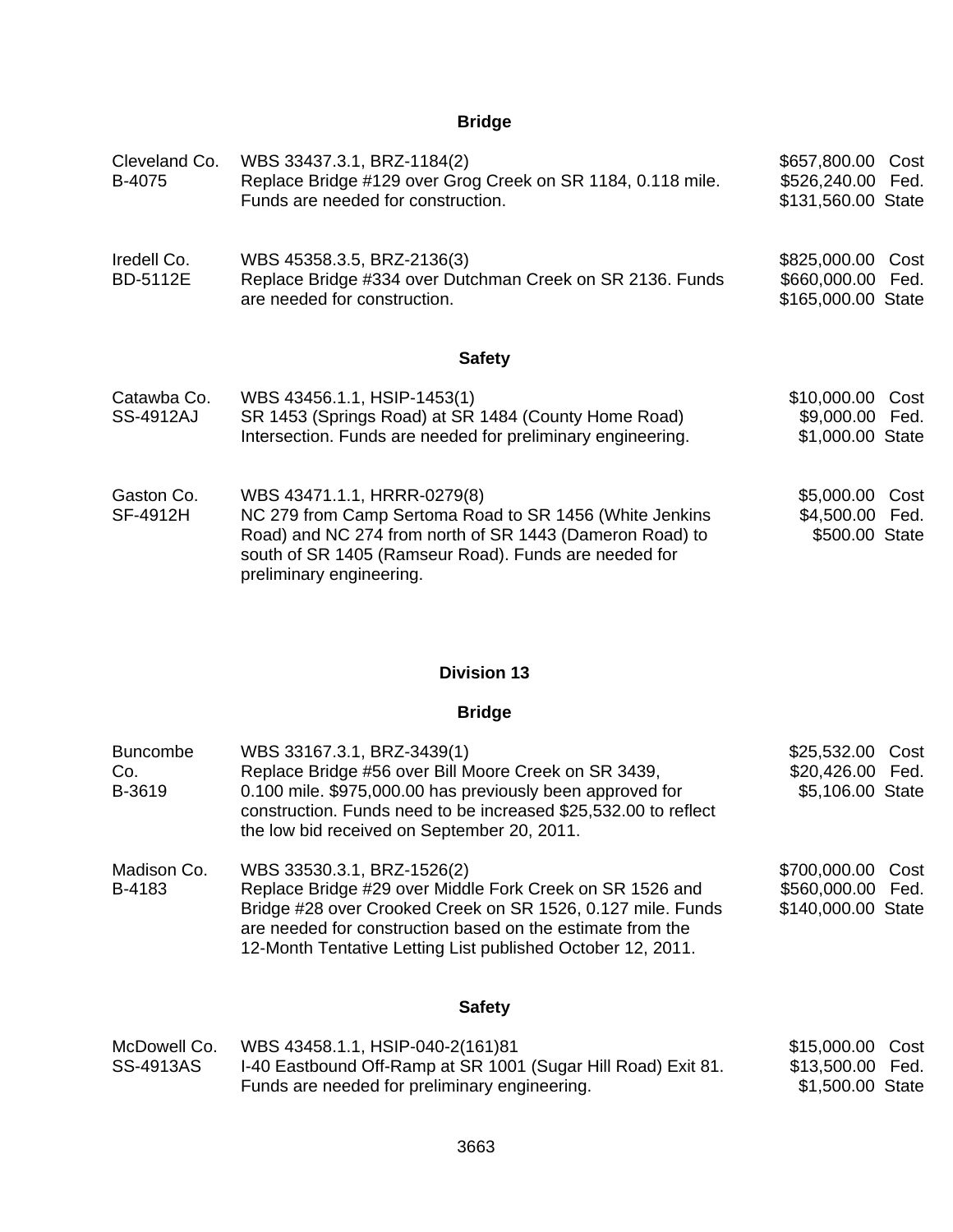| Rutherford       | WBS 43457.1.1, HSIP-1510(5)                           | \$3,000.00 Cost |
|------------------|-------------------------------------------------------|-----------------|
| Co.              | SR 1510 (Hudlow Road) and SR 1538 (Whitesides Road)   | \$2,700.00 Fed. |
| <b>SS-4913AR</b> | Intersection near Rutherfordton. Funds are needed for | \$300.00 State  |
|                  | preliminary engineering.                              |                 |

## **Bridge**

| Haywood Co.<br>B-3187 | WBS 32919.3.1, BRZ-1112(2)<br>Replace Bridge #79 over West Fork Pigeon River on SR 1112,<br>0.099 mile. \$1,850,000.00 has previously been approved for<br>construction. Funds need to be increased \$129,491.00 to reflect<br>the low bid received on September 20, 2011. | \$129,491.00 Cost<br>\$103,593.00 Fed.<br>\$25,898.00 State |  |
|-----------------------|----------------------------------------------------------------------------------------------------------------------------------------------------------------------------------------------------------------------------------------------------------------------------|-------------------------------------------------------------|--|
| Henderson             | WBS 40157.2.1, BRZ-1572(2)                                                                                                                                                                                                                                                 | \$60,000.00 Cost                                            |  |
| Co.                   | Replace Bridge #35 over Clear Creek on SR 1572. Funds are                                                                                                                                                                                                                  | \$48,000.00 Fed.                                            |  |
| B-4987                | needed for right of way and utilities.                                                                                                                                                                                                                                     | \$12,000.00 State                                           |  |

## **Safety**

| Haywood Co.<br>SF-4914A           | WBS 43472.1.1, HRRR-1004(50)<br>SR 1004 (Newfound Road) from Milepost 2.14 to Milepost 2.62<br>near Canton. Funds are needed for preliminary engineering.                            | \$3,000.00<br>\$2,700.00 Fed.<br>\$300.00 State | Cost |
|-----------------------------------|--------------------------------------------------------------------------------------------------------------------------------------------------------------------------------------|-------------------------------------------------|------|
| Henderson<br>Co.<br>SF-4914C      | WBS 43474.1.1, HRRR-1316(16)<br>SR 1316 (Ray Hill Road) from SR 1328 (Turnpike/Gash Road)<br>to SR 1317 (Brannon/Maple Swamp Road). Funds are needed<br>for preliminary engineering. | \$2,000.00<br>\$1,800.00 Fed.<br>\$200.00 State | Cost |
| Polk Co.<br>SF-4914D              | WBS 43475.1.1, HRRR-1151(10)<br>SR 1151 (Green River Cove Road) from SR 1150 (Pace Road)<br>to Bridge #202. Funds are needed for preliminary engineering.                            | \$5,000.00<br>\$4,500.00 Fed.<br>\$500.00 State | Cost |
| Swain/<br>Graham Cos.<br>SF-4914B | WBS 43473.1.1, HRRR-0129(4)<br>US 129 in Swain and Graham Counties. Funds are needed for<br>preliminary engineering.                                                                 | \$7,000.00<br>\$6,300.00 Fed.<br>\$700.00 State | Cost |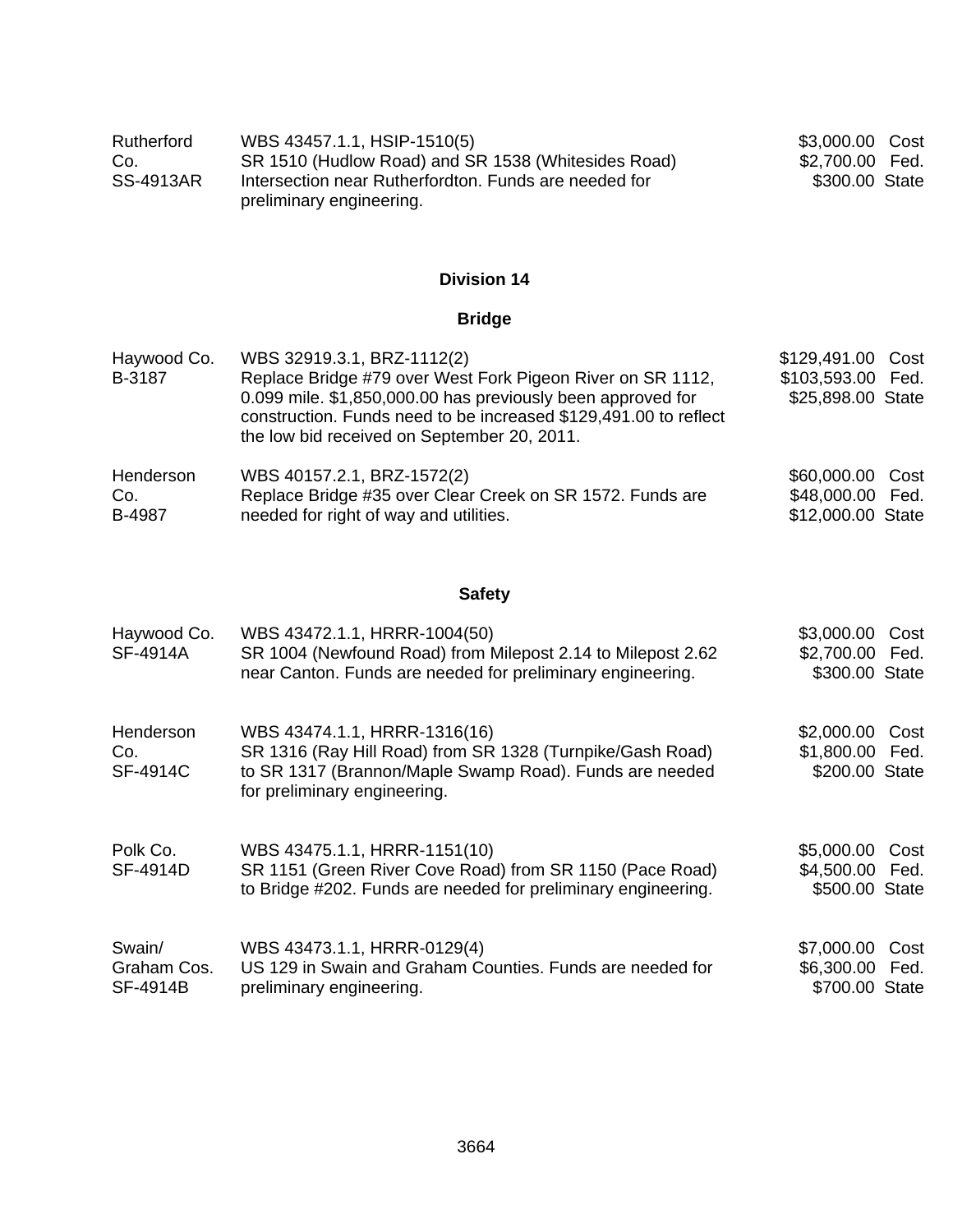#### **Statewide**

#### **Bridge**

Statewide BK-5101 WBS 42579.1.1, BRSTP-000S(524) Deck preservation at selected locations. \$200,000.00 has previously been approved for preliminary engineering. Additional funds are needed to cover expenditures that have or will exceed the previously authorized budget. \$40,000.00 Cost \$32,000.00 Fed. \$8,000.00 State

#### **Planning and Research**

**Statewide** No ID WBS 47512.1, SPR-ORES(51) FY12 SPR-II Research Program. Funds are needed for the fiscal year 2012 program. \$5,500,000.00 Cost \$4,400,000.00 Fed. \$1,100,000.00 State

## **\* INDICATES INTRASTATE OR LOOP PROJECT**

## **ITEM M SUMMARY - 123 PROJECT(S) - (TOTAL FEDERAL AND STATE) \$166,157,396.00**

#### **Approval - Revisions to the 2009-2015 and 2012-2020 STIP**

A motion was made by Board Member Womble, which was seconded by Board Member

Proffitt, to approve the following additions, modifications and deletions to the 2009-2015 and

2012-2020 State Transportation Improvement Plan.

#### **STIP ADDITIONS**

#### **DIVISION 1**

1. R-5519 SR 1200 (Lebanon Church Road), Northampton County. Widen, strengthen and upgrade roadway to accommodate truck traffic to the Northampton County Industrial Park. **Economic Development Project**

Right of way SFY 12 - \$ 100,000 (S) Construction SFY 12 - \$2,400,000 (S) Total Cost --------------- \$2,500,000 (S)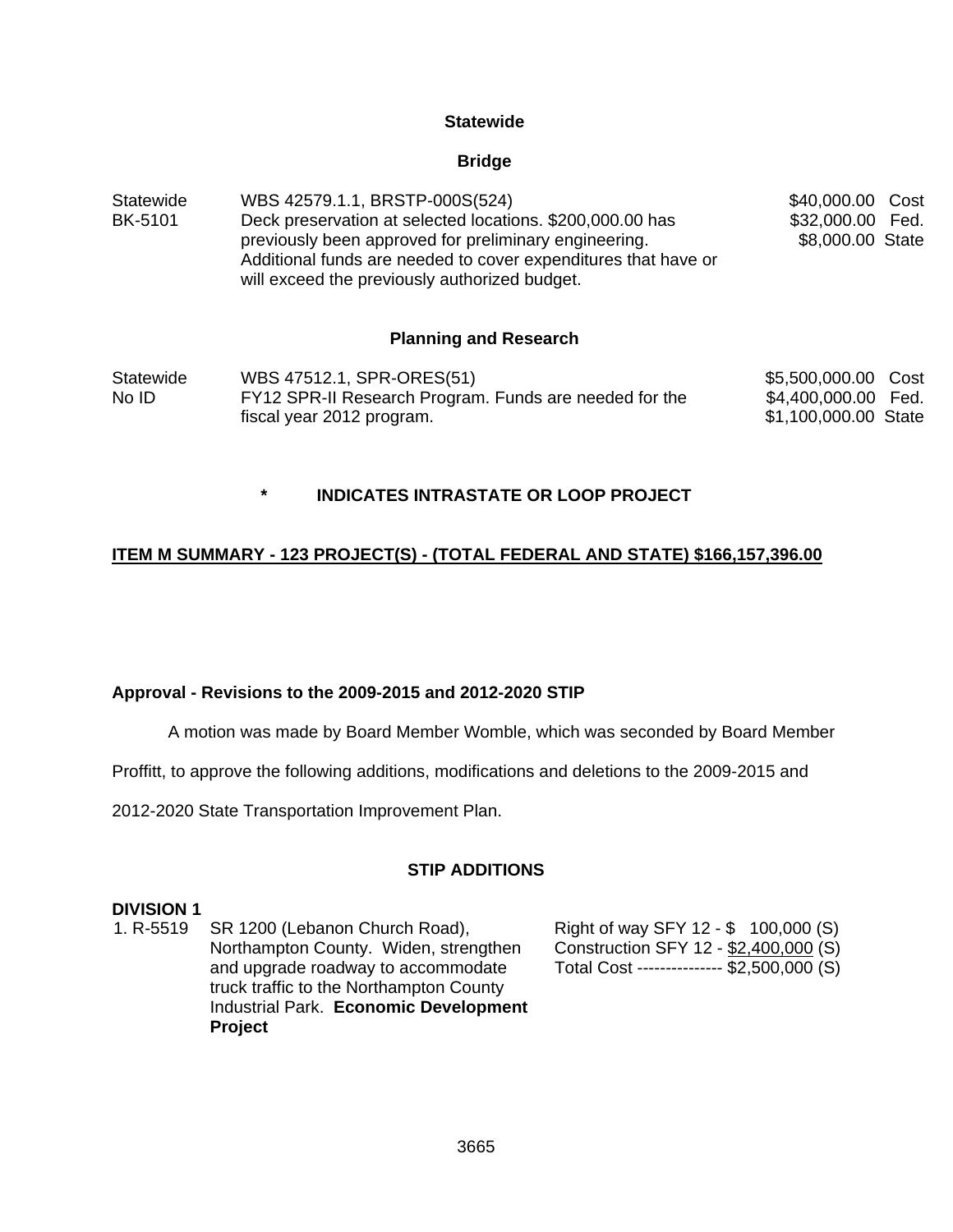| 2. F-5501                       | Currituck Visitor's Center, Dare County.<br>Replacement.                                                                                                                                                                                                                                                              | Right of way FFY 12 - \$ 500,000 (DP)<br>Right of way FFY 12 - \$ 125,000 (SF)<br>Construction FFY 12 - \$1,400,000 (DP)<br>Construction FFY 12 - \$ 350,000 (SF)<br>Total Cost -------------- \$2,375,000 (DP/SF)                                                                                                                      |
|---------------------------------|-----------------------------------------------------------------------------------------------------------------------------------------------------------------------------------------------------------------------------------------------------------------------------------------------------------------------|-----------------------------------------------------------------------------------------------------------------------------------------------------------------------------------------------------------------------------------------------------------------------------------------------------------------------------------------|
| <b>DIVISION 2</b><br>1. F-5502  | NC 306, Aurora Basin, Beaufort County.<br>Refurbish.                                                                                                                                                                                                                                                                  | Construction SFY 12 - \$850,000 (SF)                                                                                                                                                                                                                                                                                                    |
| <b>DIVISION 5</b><br>1. R-5520  | US 158 Bypass, Granville and Vance<br>Counties. SR 1521 (Tabbs Creek Road),<br>north of US 158 to SR 1524 (West Tom<br>Parham Road), SR 1521 to west of I-85<br>and Granville North HUB Site access road.<br>Strengthen pavement, extend road and<br>add turn lanes on US 158. Economic<br><b>Development Project</b> | Right of way SFY 12 - \$ 50,000 (S)<br>Construction SFY 12 - \$1,440,000 (S)<br>Construction SFY 13 - \$5,300,000 (S)<br>Total Cost -------------- \$6,790,000 (DP/S)                                                                                                                                                                   |
| <b>DIVISION 7</b><br>1. C-5555  | Greensboro, Sidewalk projects at<br>selected locations.                                                                                                                                                                                                                                                               | Construction "A" FFY 13 - \$1,305,000 (CMAQ)<br>Construction "A" FFY 13 - \$ 326,000 (C)<br>Construction "B" FFY 14 - \$1,147,000 (CMAQ)<br>Construction "B" FFY 14 - \$ 287,000 (C)<br>Construction "C" FFY 15 - \$1,450,000 (CMAQ)<br>Construction "C" FFY 15 - \$ 363,000 (C)<br>Total Cost ------------------- \$4,787,000 (CMAQ/C) |
| <b>DIVISION 12</b><br>1. I-5503 | I-85, Milepost 8.4 to Milepost 13.9,<br>Cleveland and Gaston Counties.<br>Mill, patch and resurface.                                                                                                                                                                                                                  | Construction FFY 13 - \$7,000,000 (IM)                                                                                                                                                                                                                                                                                                  |
|                                 | 2. EB-5114 Mount Holly River Front Greenway, Mount<br>Holly Municipal Complex southward to end<br>of Tuckasegee Park, Gaston County.<br>Construct greenway.                                                                                                                                                           | Construction FFY 13 - \$800,000 (STPEB)                                                                                                                                                                                                                                                                                                 |
| <b>DIVISION 13</b><br>1. R-5521 | SR 1113, Rutherford County. Construct<br>rail siding at new industrial site.                                                                                                                                                                                                                                          | Right of way SFY 12 - $$$<br>10,000(S)<br>Construction SFY 12 - \$1,000,000 (S)<br>Total Cost --------------- \$1,010,000 (S)                                                                                                                                                                                                           |
| <b>STATEWIDE</b><br>1. C-5554   | Division of Air Quality School Bus<br>Replacement Program. Replace buses<br>with new buses that meet the new heavy<br>duty diesel truck and bus standards.                                                                                                                                                            | Acquisition FFY 12 - \$1,420,000 (CMAQ)<br>Acquisition FFY 12 - \$ 355,000 (DAQ)<br>Total Cost ------------ \$1,775,000<br>(CMAQ/DAQ)                                                                                                                                                                                                   |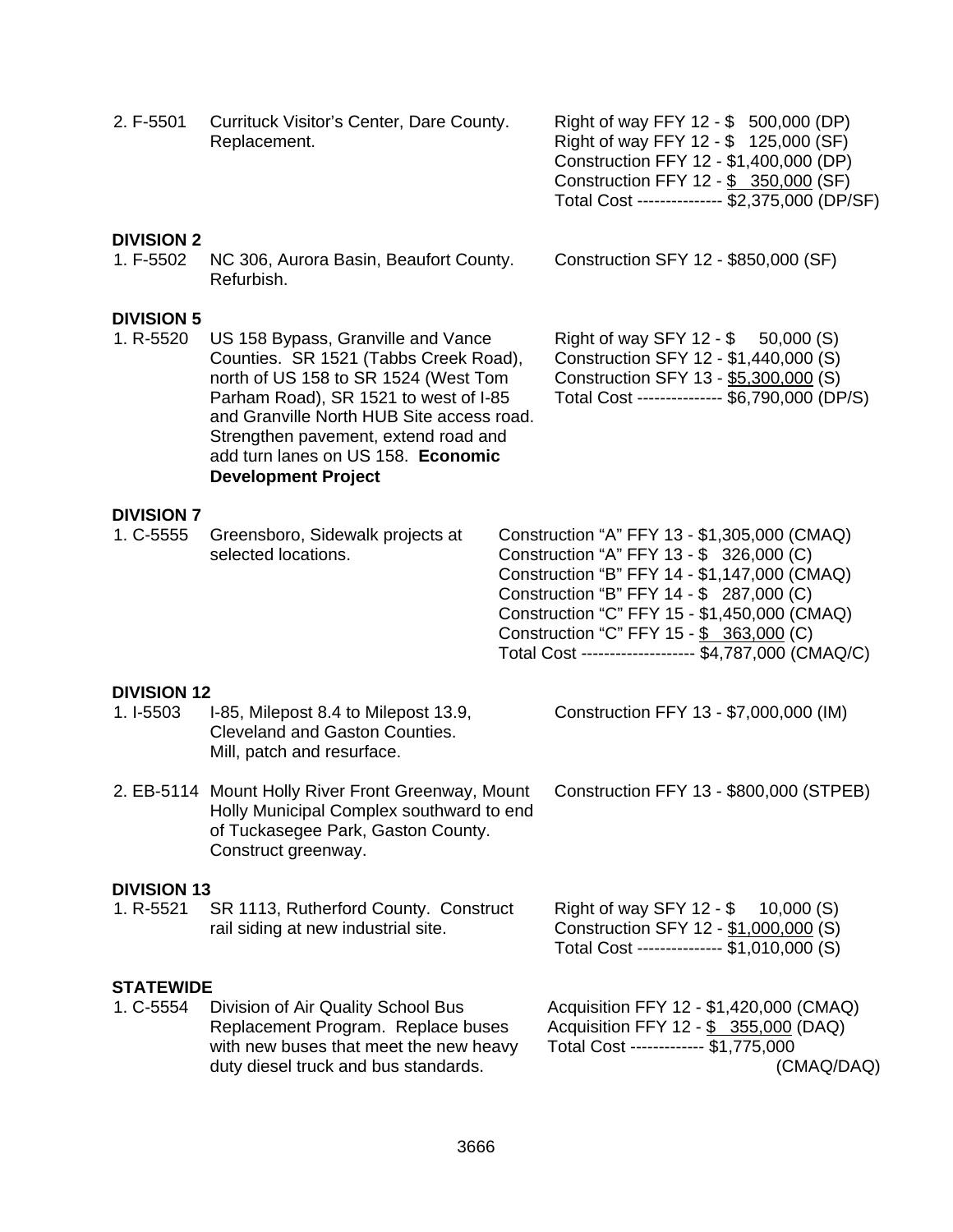2. W-5508 Highway System Data Collection. Traffic Engineering Branch to participate in a three year data collection program.

**DIVISION 1** 

Implementation FFY 12 - \$ 500,000 (HES) Implementation FFY 13 - \$ 500,000 (HES) Implementation FFY 14 -  $$ 500,000$  (HES) Total Cost ------------------- \$1,500,000 (HES)

#### **STIP MODIFICATIONS**

| 1. W-5016                      | NC 46, I-95 Southbound ramps to west of<br>SR 1200, Northampton County. Widen to<br>three lanes. Delayed construction, FFY 11<br>to FFY 12 to coordinate with Economic<br>Development Project.                                                                                                           | Construction FFY 12 - \$760,000 (HES)                                                                                         |
|--------------------------------|----------------------------------------------------------------------------------------------------------------------------------------------------------------------------------------------------------------------------------------------------------------------------------------------------------|-------------------------------------------------------------------------------------------------------------------------------|
| <b>DIVISION 2</b><br>1. E-4736 | New Bern Train Depot, Craven County.<br>Renovation. Project reprogrammed.                                                                                                                                                                                                                                | Construction FFY 12 - \$360,000 (STPE)<br>Construction FFY 12 - \$ 90,000 (C)<br>Total Cost -------------- \$450,000 (STPE/C) |
| <b>DIVISION 3</b><br>1. R-4063 | SR 1472 (Village Road), West of SR 1437 to<br>SR 1438, Brunswick County. Widen to multi-<br>lanes. Project Unfunded and reprogrammed<br>for Planning and Environmental Study Only<br>to address funding shortfall within the<br>Division and reflect MPO priorities.                                     | Scheduled for Planning and Environmental<br><b>Study Only</b>                                                                 |
| 2. R-4708                      | SR 1573 (Dow Road), US 421 in Carolina<br>Beach to US 421 in Kure Beach, New<br>Hanover County. Widen to multi-lanes.<br>Project Unfunded and reprogrammed for<br>Planning and Environmental Study Only to<br>address funding shortfall within the Division<br>and reflect MPO priorities.               | Scheduled for Planning and Environmental<br><b>Study Only</b>                                                                 |
| 3. U-3338C                     | SR 1175 (Kerr Avenue) Interchange<br>at SR 2649 (Martin Luther King, Jr.<br>Parkway), New Hanover County.<br>Construct Interchange. Project Unfunded<br>and reprogrammed for Planning and<br>Environmental Study Only to address<br>funding shortfall within the Division and<br>reflect MPO priorities. | Scheduled for Planning and Environmental<br><b>Study Only</b>                                                                 |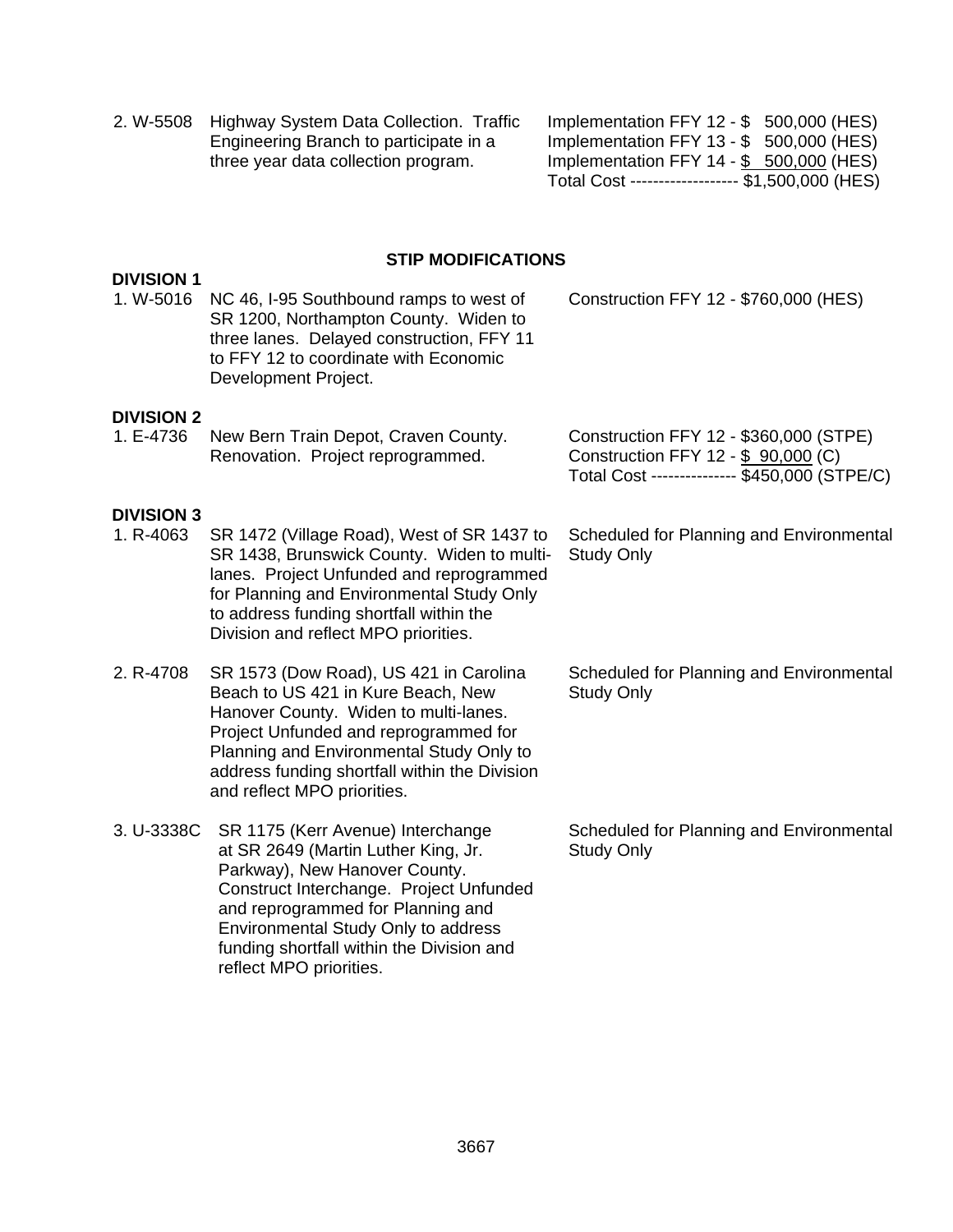|  | opgraac gaaruran, cha treatments and bhage<br>anchor units. Delayed construction, FFY 10<br>to FFY 12. Division needs additional time to<br>revise plans due to scope change.                                                             |                                                                                                                             |
|--|-------------------------------------------------------------------------------------------------------------------------------------------------------------------------------------------------------------------------------------------|-----------------------------------------------------------------------------------------------------------------------------|
|  | 2. B-4773 SR 2320 (Rains Crossroads Road), Johnston<br>County. Replace Bridge No. 222 over Little<br>Creek. Accelerated right of way, FFY 16 to<br>FFY 12 and construction, FFY 17 to FFY 12<br>as part of the LIBR program (BD-5104).    | Right of way FFY 12 - \$ 50,000 (NFA)<br>Construction FFY 12 - \$525,000 (NFA)<br>Total Cost -------------- \$575,000 (NFA) |
|  | 3. W-5010 US 70, SR 1234 (Ebenezer Church Road-<br>Capps Bridge Road) and west of SR 1234,<br>Wayne County. Safety improvements.<br>Delayed construction, FFY 11 to FFY 12.<br>Division needs additional time to acquire<br>right of way. | Construction FFY 12 - \$1,450,000 (HES)                                                                                     |

|           | funding shortfall within the Division and<br>reflect MPO priorities.                                                                                                                                                                                                       |
|-----------|----------------------------------------------------------------------------------------------------------------------------------------------------------------------------------------------------------------------------------------------------------------------------|
| 6. U-5319 | Jacksonville, SR 1308 (Gum Branch Road)<br>and SR 1470 (Western Boulevard), Onslow<br>County. Install dual left turn movements for<br>southbound SR 1308. Delayed right of way<br>and construction, FFY 11 to FFY 12. Division<br>needs additional time to complete design |

4. U-3831A SR 2048 (Gordon Road), NC 132 Ramp

5. U-4902 US 17 Business (Market Street), Colonial

to SR 2270, New Hanover County. Add

Drive to SR 1402, New Hanover County. Access Management Improvements. Project Unfunded and reprogrammed for Planning and Environmental Study Only to address

- 1. R-4418 US 64, 70, 117, 158 and 264, Halifax, Wilson, Edgecombe, Johnston and Wayne Counties. National Highway System Guardrail Rehab.
- needs additional time to complete design. **DIVISION 4**  Upgrade guardrail, end treatments and bridge

additional lanes. Project Unfunded and reprogrammed for Planning and Environmental Study Only to address funding shortfall within the Division and reflect MPO priorities.

Study Only

Scheduled for Planning and Environmental Study Only

Scheduled for Planning and Environmental

Right of way FFY 12 - \$ 65,000 (HP) Construction FFY 12 - \$345,000 (HP) Total Cost --------------- \$410,000 (HP)

Construction FFY 12 - \$310,000 (NHS)

3668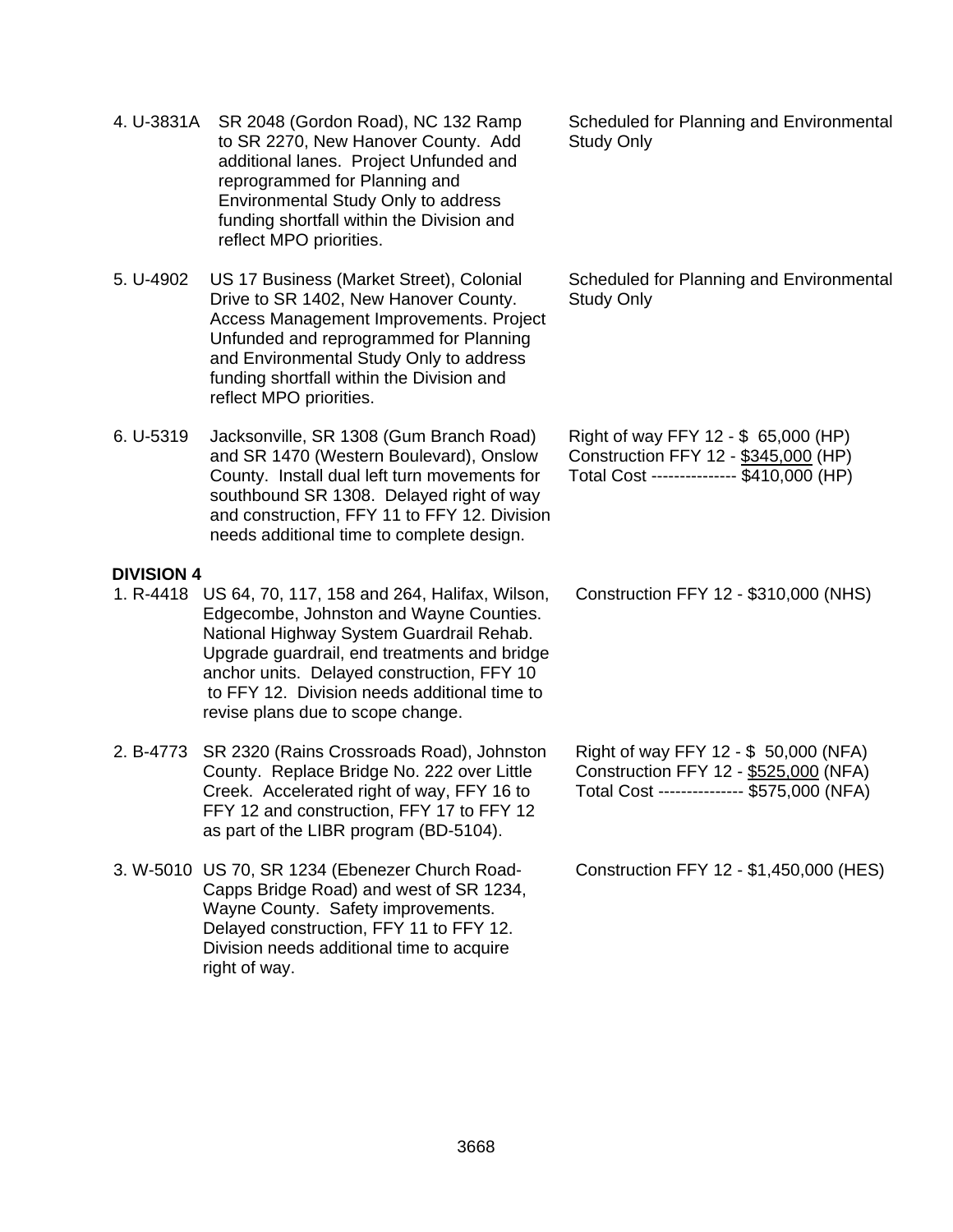- 4. W-5108 US 301, North of SR 1845 (Porter Road) to Burrows Street, Nash County. Safety improvements. Delayed construction, FFY 11 to FFY 12. Division needs additional time to complete plans due to scope revision as a result of project U-3330 overlap.
- 5. W-5332 US 117, SR 1120 (O' Berry Road), Wayne County. Remove signal and flasher, construct mainline directional crossover with median U-turn on US 117 north and south of SR 1120. Delayed construction, FFY 11 to FFY 12. Division needs additional time to complete plans.
- 6. W-5333 US 117, SR 1135 (Country Club Road), Wayne County. Modify existing crossover by constructing a mainline directional crossover with median U-turn locations north and south of SR 1135. Delayed construction, FFY 11 to FFY 12. Division needs additional time to complete plans.
- 7. W-5334 I-95 Northbound Lane, South of the Nash County Rest Area acceleration ramp to the SR 1524 (Red Oak-Battleboro Road) overpass bridge, Nash County. Extend acceleration ramp and widen shoulders on east side, overlay roadway and ramp, pavement markings, rumble strips and clear zone improvements. Delayed construction, FFY 11 to FFY 12. Division needs additional time to complete plans.

#### **DIVISION 5**

- 1. I-5307 I-540, I-40 in Durham County to NC 50 in Wake County, Durham and Wake Counties. Rehabilitation and shoulder seals.
- 2. C-5223 Oxford, US 15 (College Street), Granville County. Extend sidewalks. Delayed construction, FFY 11 to FFY 12 at request of City.

Construction FFY 12 - \$1,125,000 (HES)

Construction FFY 12 - \$675,000 (HES)

Construction FFY 12 - \$650,000 (HES)

Construction FFY 12 - \$1,175,000 (HES)

Modified description to extend project limits to I-40 in Durham County.

Construction FFY 12 - \$126,000 (CMAQ) Construction FFY 12 - \$ 32,000 (C) Total Cost --------------- \$158,000 (CMAQ/C)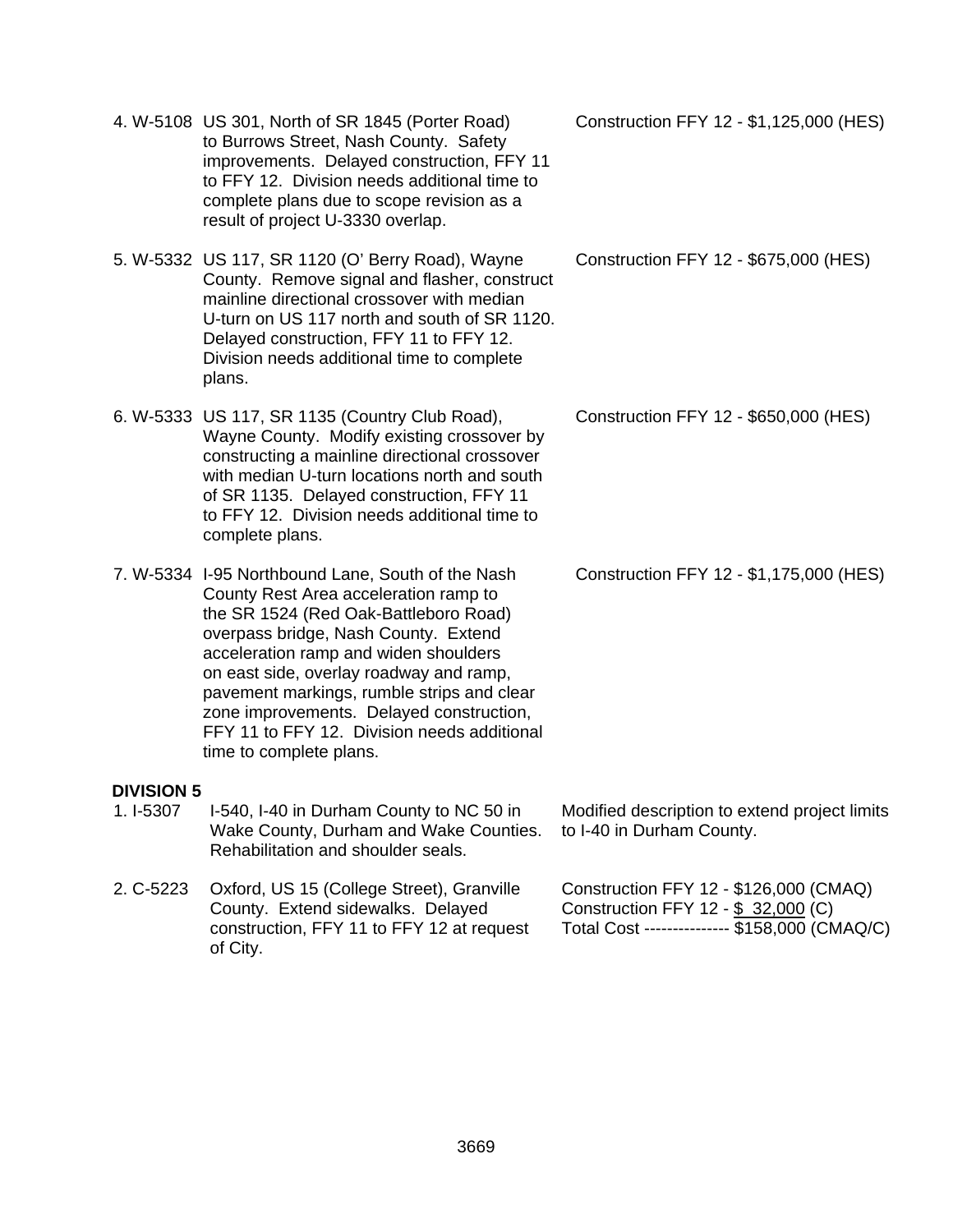#### **DIVISION 5 AND 7**

1. EB-4707 Durham-Chapel Hill, SR 2220 (Old Chapel Hill Road)-SR 1838 (Old Durham Road), SR 1116 (Garrett Road) in Durham County to US 15-501 in Orange County, Durham and Orange Counties. Bicycle improvements. Delayed right of way, FFY 11 to FFY 12 and construction, FFY 12 to FFY 13. City needs additional time to secure increased funding.

#### **DIVISION 6**

1. SF-4906M SR 1102 (Gillis Hill Road) at SR 3791 (Celtic Drive) and horizontal curves on SR 1102, Cumberland County. Construct turn lane and install guardrail delineators. Delayed construction, FFY 11 to FFY 12. Division needs additional time to complete design.

2. W-5140 SR 1515 (St. Anna Road) at SR 1540 (Sally's Road), Robeson County. Realign SR 1515 to provide a continuous movement and realign SR 1540 (Pates Feed Mill Road) to tie into SR 1515 (St. Anna Road) with SR 1540 being under stop sign control. Delayed construction, FFY 11 to FFY 12. Division needs time to acquire permits.

#### **DIVISION 7**

1. U-5152 Burlington, NC 87 (Webb Street) and Elmira Construction FFY 12 - \$150,000 (STP) Street, Alamance County. Install medal sign post. Delayed construction, FFY 11 to FFY 12. Division needs additional time to complete design.

#### **DIVISION 9**

1. U-2827BA Winston-Salem, US 421 (Business I-40) interchange with NC 150 (Peters Creek Parkway) and replacement of Bridge No. 278, Forsyth County. Split out scope from U-2827B design-build project and accelerate right of way, FFY 18 to FFY 15 and construction, FFY 18 to FFY 16 to accommodate need to replace structure.

Right of way FFY 12 - \$ 400,000 (STPEB) Right of way FFY 12 - \$ 320,000 (STPDA) Right of way FFY 12 -  $$80,000$  (C) Construction FFY 13 - \$3,200,000 (STPDA) Construction FFY 13 - \$ 800,000 (C) Total Cost --------------- \$4,800,000 (STPEB/STPDA/C)

Construction FFY 12 - \$173,000 (HRRR)

Construction FFY 12 - \$327,000 (HES)

Right of way FFY 15 - \$ 1,000,000 (HP) Construction FFY 16 - \$ 5,300,000 (FA) Construction FFY 16 - \$ 1,500,000 (HP) Construction FFY 16 - \$ 3,200,000 (NHS) Total Cost --------------- \$11,000,000 (HP/FA/NHS)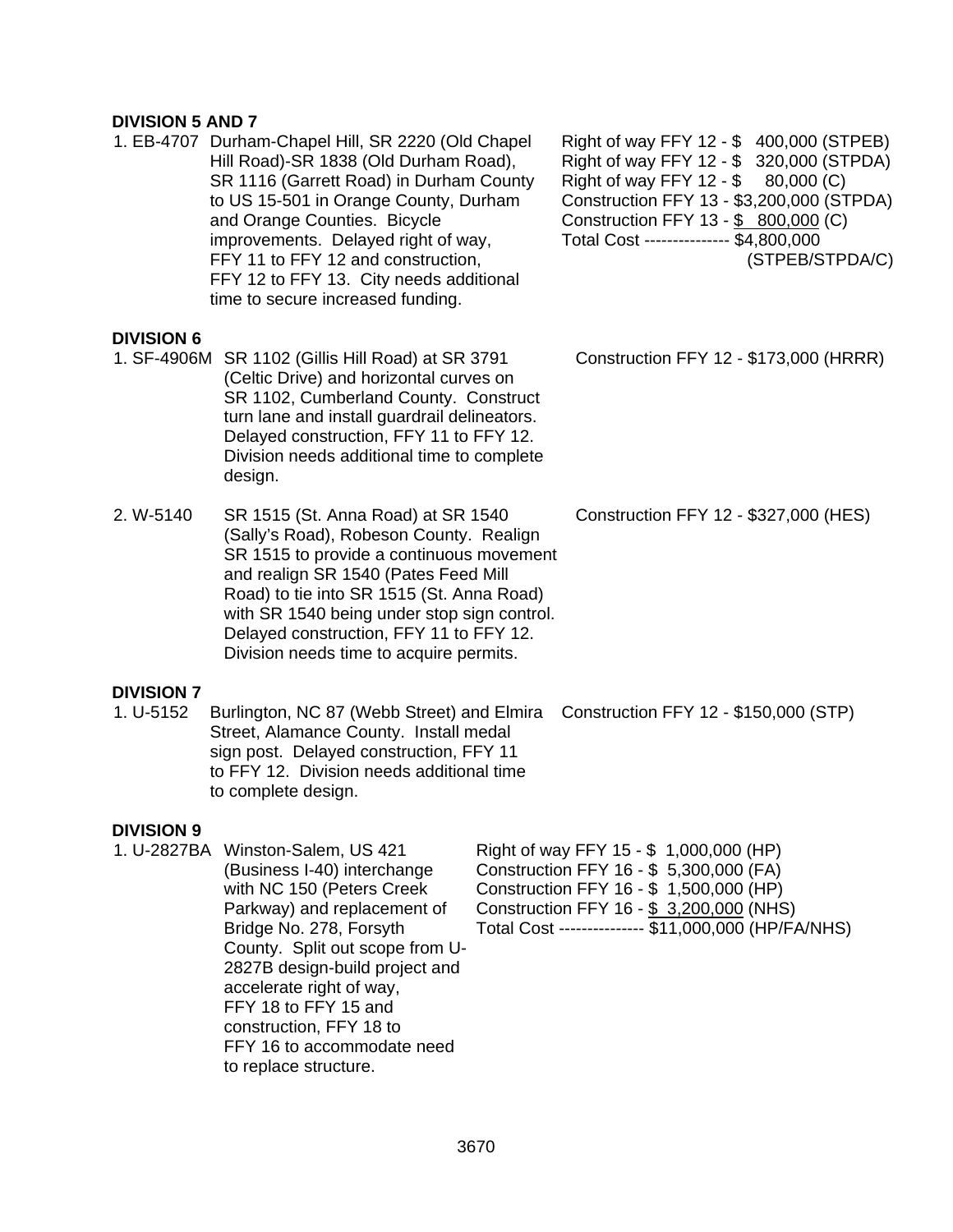|            | 2. U-2827BB Winston-Salem, US 421<br>(Business I-40), West of $4th$ .<br>Street to east of Church Street,<br>Forsyth County. Create new<br>break to cover remaining scope<br>under U-2827B. Right of way<br>and construction,<br>FFY 18. (3 Year Cash Flow)                                   | Right of way FFY 18 - \$ 2,700,000 (NHS)<br>Construction FFY 18 - \$15,450,000 (NHS)<br>Construction FFY 19 - \$15,450,000 (NHS)<br>Construction FFY 20 - \$15,450,000 (NHS)<br>Total Cost -------------- \$48,900,000 (NHS)                                                                                                                                                                                                                                                              |
|------------|-----------------------------------------------------------------------------------------------------------------------------------------------------------------------------------------------------------------------------------------------------------------------------------------------|-------------------------------------------------------------------------------------------------------------------------------------------------------------------------------------------------------------------------------------------------------------------------------------------------------------------------------------------------------------------------------------------------------------------------------------------------------------------------------------------|
| 3. U-4909A | Winston-Salem and Kernersville,<br>SR 2643 (Union Cross Road),<br>SR 2691 (Wallburg Road) to<br>SR 2632 (Sedge Garden Road),<br>Forsyth County. Add funds for<br>installation of ITS components.<br>Construction should be FFY 14<br>not FFY 13 as approved by the<br>BOT on October 6, 2011. | Construction FFY 14 - \$331,000 (CMAQ)                                                                                                                                                                                                                                                                                                                                                                                                                                                    |
| 4. C-4981  | Winston-Salem, Forsyth County.<br>Install Intelligent Transportation<br>System (ITS) devices at selected<br>locations. Delayed construction,<br>FRFY 11 to FFY 12. City needs<br>more time to complete design.                                                                                | Construction FFY 12 - \$500,000 (CMAQ)<br>Construction FFY 12 - \$125,000 (C)<br>Total Cost -------------- \$625,000 (CMAQ/C)                                                                                                                                                                                                                                                                                                                                                             |
|            | 5. EB-4020C Winston-Salem, Bushy Creek<br>Greenway, Phase IV, Forsyth<br>County. Lowery Street to<br>Reynolds Park Road. Paved<br>multi-use trail. Added<br>preliminary engineering, right of<br>way and construction not<br>previously programmed.                                           | 120,000 (STPDA)<br>Preliminary Engineering FFY 12 - \$<br>Preliminary Engineering FFY 12 - \$<br>30,000(C)<br>Right of way FFY 12 --------------- \$<br>8,000 (STPDA)<br>Right of way FFY 12 --------------- \$<br>2,000(C)<br>Construction FFY 12 --------------- \$<br>592,000 (STPDA)<br>Construction FFY 12 --------------- \$<br>300,000 (STPEB)<br>Construction FFY 12 --------------- \$<br>148,000 (C)<br>Total Cost ----------------------------- \$1,200,000<br>(STPDA/C/STPEB) |

# **DIVISION 10**

1. I-3311C I-77, Charlotte,  $5<sup>th</sup>$ . Street to north of I-85, Mecklenburg County. Construct high occupancy toll (HOT) lanes and convert existing high occupancy vehicle (HOV) lanes to HOT lanes. I-277 (Brookshire Freeway), I-77 to North College Street, Construct HOT lanes.

Programmed for Planning and Environmental Study Only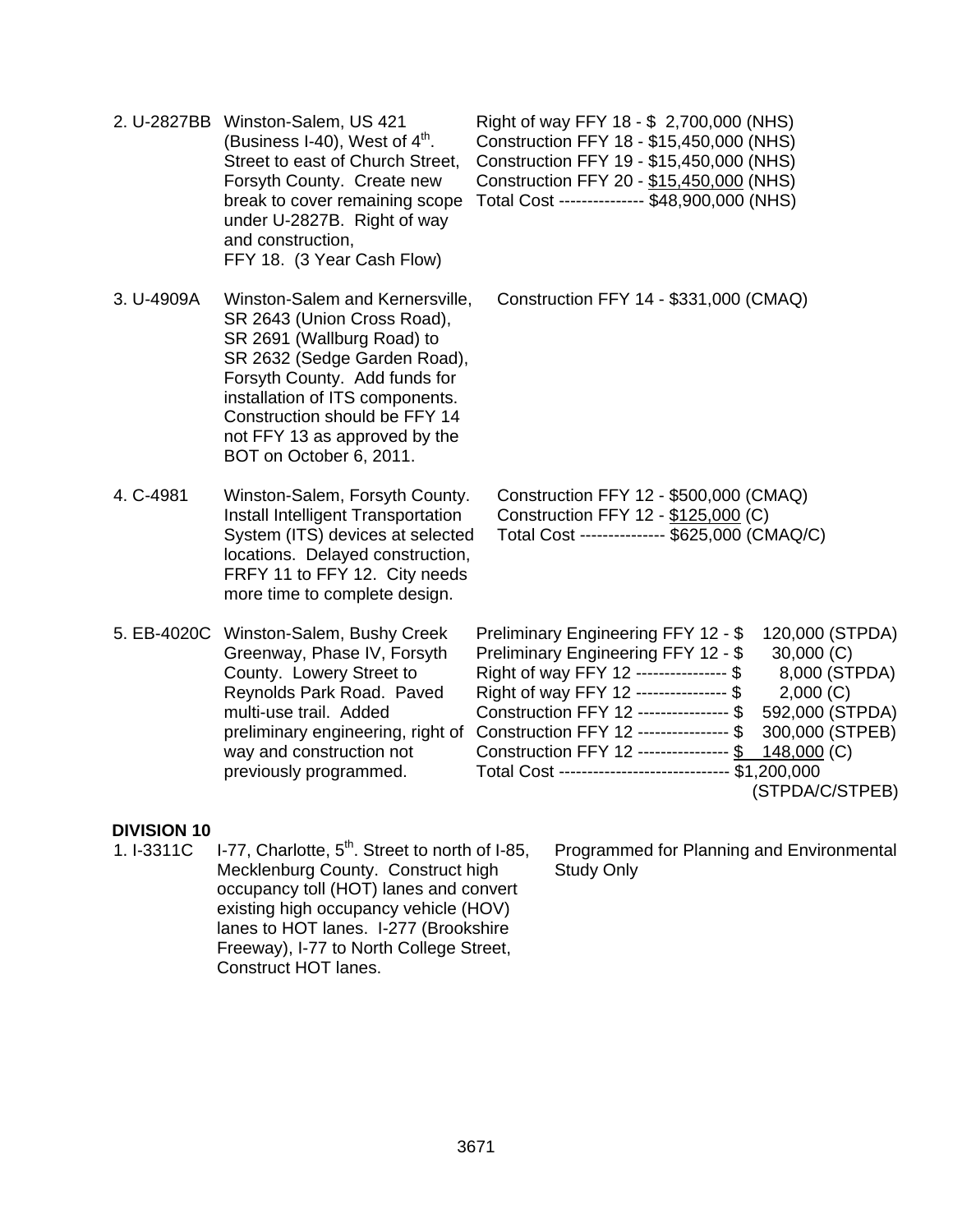- 2. C-4918 Concord, Intersection improvements and additional turn lanes at selected locations, Cabarrus County. Delayed right of way (Section A) and (Section B), FFY 11 to FFY 12 due to environmental document delay. Construction remains in FFY 12 as approved on July 7, 2011 by BOT.
- 3. C-4919 Concord, McEachern Greenway Connector to downtown Corban Park, Cabarrus County. Delayed construction, FFY 11 to FFY 12. Transportation Planning Branch waiting on final plan approval.
- 4. C-4957 Indian Trail, Union County. Construct sidewalks at selected locations. Delayed construction, FFY 11 to FFY 12. City needs more time to acquire right of way on sections A and B.
- 5. C-5226 Countywide, Mecklenburg County Air Quality, Mecklenburg County. Grant to reduce aging diesel engines (GRADE). Delayed implementation, FFY 11 to FFY 12. City needs additional time to complete planning.
- 6. E-4954 Huntersville, Mecklenburg County. Torrance Creek Greenway in the Cedarfield neighbor-hood to Rosedale Park. Construct a multi-use facility. Delayed construction, FFY 09 to FFY 12. City needed additional time to complete plans and acquire right of way.

#### **DIVISION 11**

1. W-5307 NC 88, South of NC 18 to south of NC 18, Surry County. Curve re-alignment, widening and paved shoulders. Delayed right of way, FFY 11 to FFY 12. Division needed time for geotechnical site investigation and recommendations. Construction remains in FFY 12 as programmed.

Right of way (A) FFY 12 - \$100,000 (CMAQ) Right of way (A) FFY 12 - \$ 25,000 (C) Right of way (B) FFY 12 - \$ 85,000 (CMAQ) Right of way (B) FFY 12 - \$ 21,000 (C) Total Cost ------------------- \$231,000 (CMAQ/C)

Construction FFY 12 - \$313,000 (CMAQ) Construction FFY 12 - \$ 78,000 (C) Total Cost --------------- \$391,000 (CMAQ/C)

Construction (A) FFY 12 - \$ 552,000 (CMAQ) Construction (A) FFY 12 - \$ 138,000 (C) Construction (B) FFY 12 - \$ 510,000 (CMAQ) Construction (B) FFY 12 - \$ 127,000 (C) Total Cost ------------------- \$1,327,000 (CMAQ/C)

Implementation FFY 12 - \$300,000 (CMAQ) Implementation FFY 12 - \$ 75,000 (C) Total Cost ------------------- \$375,000 (CMAQ/C)

Construction FFY 12 - \$200,000 (STPE) Construction FFY 12 - \$ 50,000 (C) Total Cost --------------- \$250,000 (STPE/C)

Right of way FFY 12 - \$105,000 (HES)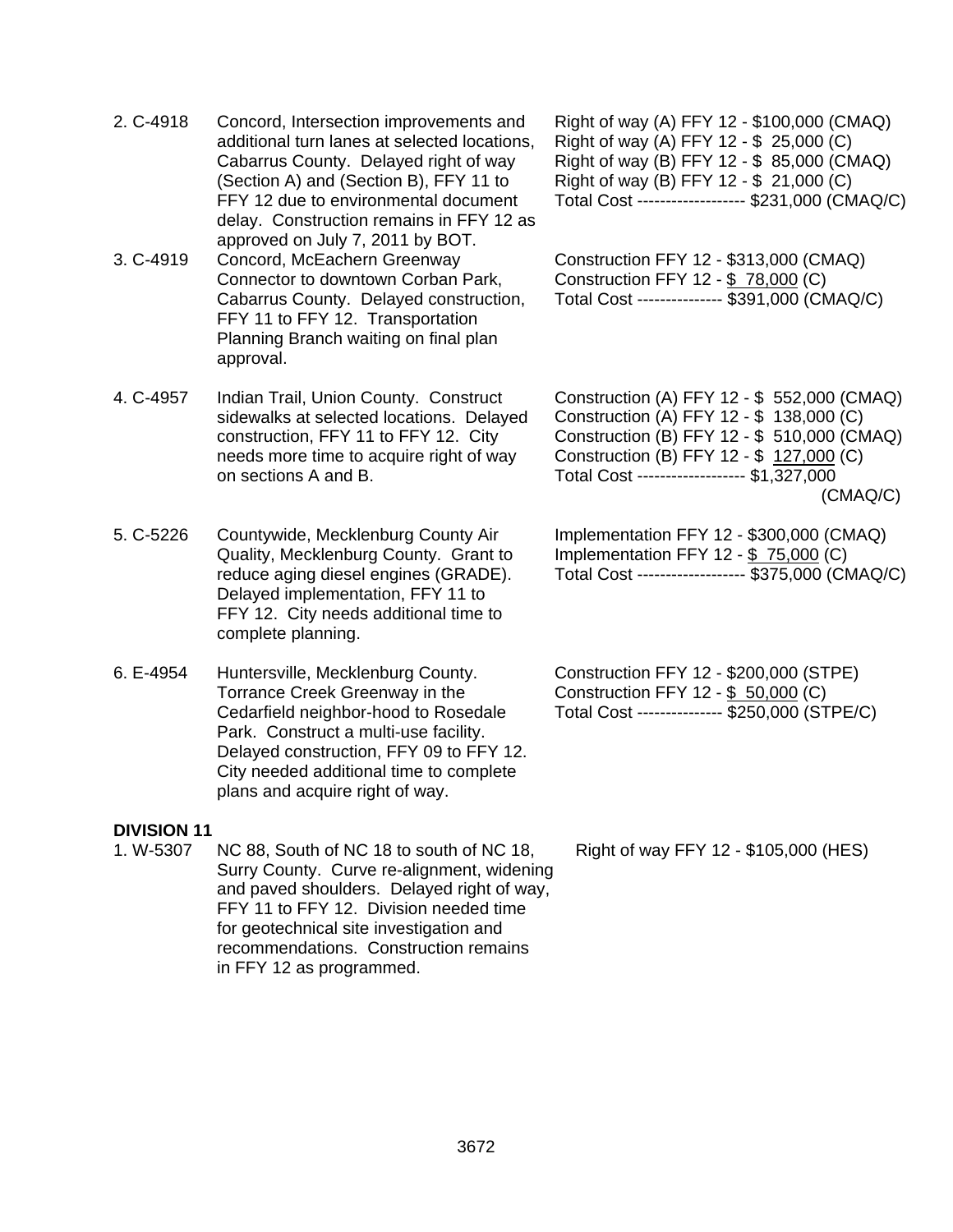#### **DIVISIONS 11, 13 AND 14**

1. E-4975 Blue Ridge National Heritage Sites, Alleghany, Ashe, Avery, Caldwell, Surry, Watauga, Wilkes, Buncombe, Burke, Madison, McDowell, Mitchell, Rutherford, Transylvania, Yancey, Cherokee, Clay, Graham, Haywood, Henderson, Jackson, Macon, Polk and Swain Counties. Install interpretative and gateway markers. Delayed installation, FFY 09 to FFY 12 to complete planning.

Installation FFY 12 - \$426,000 (STPE) Installation FFY 12 - \$107,000 (L) Total Cost ------------ \$533,000 (STPE/L)

#### **DIVISION 12**

- 1. BK-5120 SR 1802, Gaston County. Replace Bridge No. 170 over Creek. Delayed right of way and construction, FFY 11 to FFY 12. State Bridge Management Unit needs additional time to resolve environmental issues due to replacing structure with a culvert.
- 2. C-4934 NC 279 (New Hope Road), Burtonwood Drive to SR 2466 (Garrison Boulevard) in Gastonia, Gaston County. Delayed right of way and Utilities, FFY 11 to FFY 13 and construction, FFY 11 to FFY 14. Transportation Planning Branch unable to move forward on current schedule due to local delay in retaining consultant.
- 3. C-5147 Cherryville, Sidewalks along NC 150, Gaston County. Delayed construction, FFY 11 to FFY 12. City needs additional time to complete design.
- 4. C-5148 Cherryville, Sidewalks along Mountain Street, Gaston County. Delayed construction, FFY 11 to FFY 12. City needs additional time to complete design.
- 5. C-5149 Lincolnton, Lincoln County. Cloninger Rail trail. Construct trail. Delayed construction, FFY 11 to FFY 12. City needs additional time to complete design.

Right of way FFY 12 - \$ 50,000 (NFA) Construction FFY 12 - \$500,000 (NFA) Total Cost --------------- \$550,000 (NFA)

Right of way FFY 13 - \$ 711,791 (CMAQ) Right of way FFY 13 - \$ 238,209 (C) Utilities FFY 13 -------- \$1,048,954 (CMAQ) Utilities FFY 13 -------- \$ 351,046 (C) Construction FFY 14 - \$2,285,222 (CMAQ) Construction FFY 14 - \$ 764,778 (C) Total Cost --------------- \$5,400,000 (CMAQ/C)

Construction FFY 12 - \$180,000 (CMAQ) Construction FFY 12 - \$ 45,000 (C) Total Cost --------------- \$225,000 (CMAQ/C)

Construction FFY 12 - \$100,000 (CMAQ) Construction FFY 12 - \$ 25,000 (C) Total Cost --------------- \$125,000 (CMAQ/C)

Construction FFY 12 - \$468,000 (CMAQ) Construction FFY 12 - \$117,000 (C) Total Cost --------------- \$585,000 (CMAQ/C)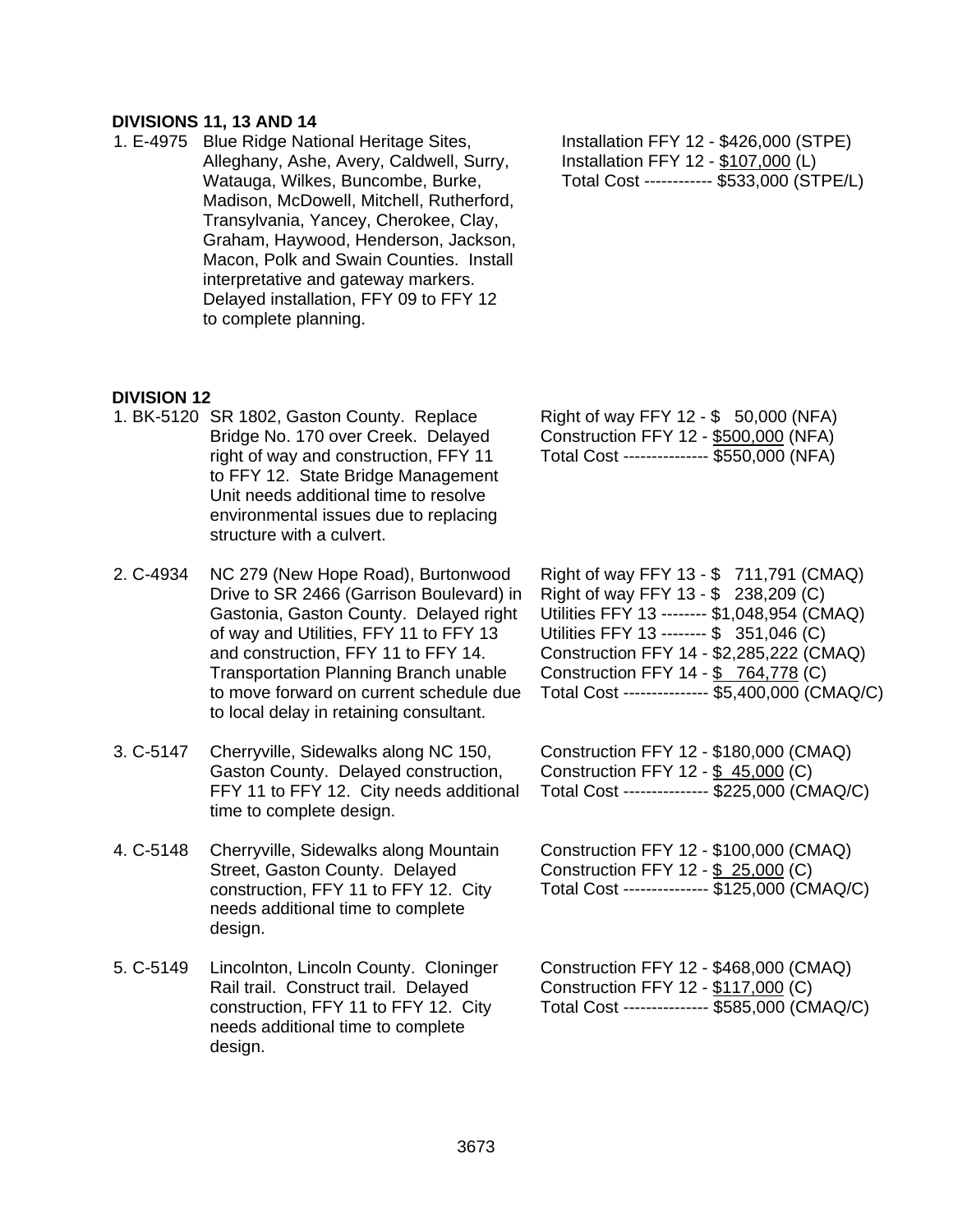#### **DIVISION 13**

1. B-5196 Montreat, Buncombe County. Replace Bridge No. 528 on Texas Road over Flat Creek. Initial funding for structure replacement per Towns request.

2. W-5310 SR 1008, US 64-74 to SR 1001, Rutherford County. Install guardrail at selected locations. Delayed right of way, FFY 11 to FFY 12. Division needs additional time to complete plans. Construction remains in FFY 12 as programmed.

1. R-5206 SR 1449 (Cope Creek Road), SR 1710

to US 23-74, Jackson County. Safety improvements and widening roadway to ten feet. Delayed construction, SFY 13 to SFY 14. Division needs additional time to complete environmental document.

Right of way FFY 13 - \$ 50,000 (NFAM) Construction FFY 14 - \$575,000 (NFAM) Total Cost --------------- \$625,000 (NFAM)

Right of way FFY 12 - \$5,000 (HES)

Construction SFY 14 - \$2,100,000 (S)

2. B-4159 SR 1002, Jackson County. Replace Bridge No. 108 over Tuckasegee River. Delayed right of way, FFY 10 to FFY 12 and construction, FFY 11 to FFY 13. Roadway Design needs additional time to complete design. (2 Year Cash Flow)

#### **STATEWIDE**

**DIVISION 14** 

1. U-4500 Urban Economic Development Program. Add construction funds not previously programmed.

Right of way FFY 12 - \$ 40,000 (NFA) Construction FFY 13 - \$2,300,000 (NFA) Construction FFY 14 - \$2,300,000 (NFA) Total Cost --------------- \$4,640,000 (NFA)

Construction FFY 13 - \$ 5,000,000 (S)

#### **STIP DELETIONS**

| <b>DIVISION 1</b> |                                                               |                                                                                                                                                                             |  |
|-------------------|---------------------------------------------------------------|-----------------------------------------------------------------------------------------------------------------------------------------------------------------------------|--|
| 1. B-4496         | US 264, Dare County. Replace Bridge<br>No. 3 over Deep Creek. | Deleted, structure does not qualify for Bridge<br>Replacement Program (less than 20 feet in<br>length). will be replaced under the new State<br>Legislative Bridge Program. |  |
| 2. F-5001         | NC 12, Hatteras South Dock Basin, Dare<br>County. Refurbish.  | Deleted, work was accomplished using<br>Legislative Appropriation Maintenance<br>Funds.                                                                                     |  |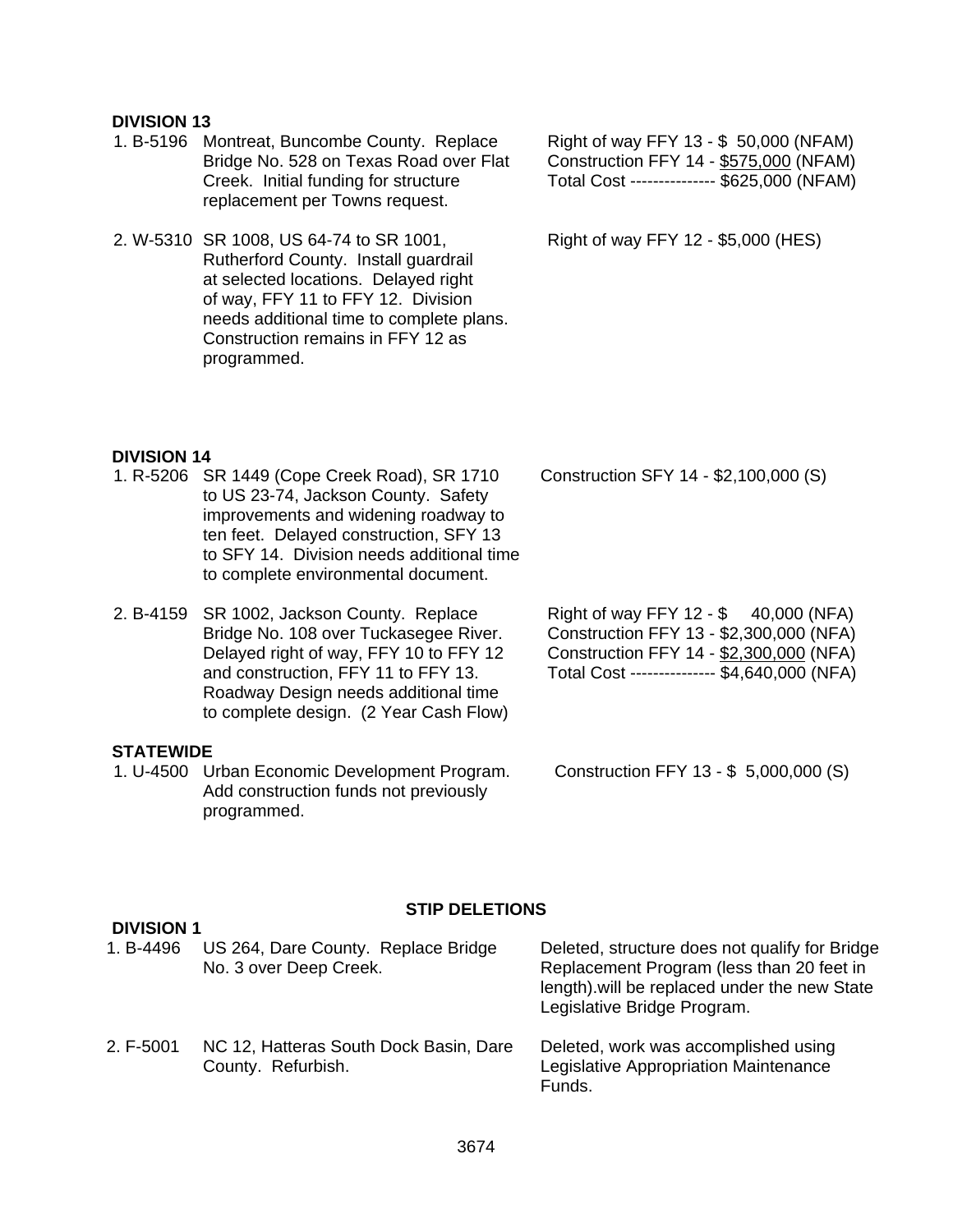#### **DIVISION 2**

- 1. B-4924 SR 1003 (Aurora Road), Craven County. Replace Bridge No. 19 over Fork of Little Swift Creek.
- 2. B-4925 SR 1732 (Wallace Family Road), Lenoir County. Replace Bridge No. 2 over Briery Run.

#### **DIVISION 3**

- 1. U-3337 US 74-76, SR 1437 (Old Fayetteville Road), Brunswick County. Convert grade separation to Interchange. Project Unfunded, Scheduled for Reprioritization to address funding shortfall within the Division and reflect MPO priorities.
- 2. U-5300 US 117-NC 132 (College Road), SR 1272 to SR 2048, New Hanover County. Widen to multi-lanes. Project Unfunded and Scheduled for Reprioritization to address funding shortfall within the Division and reflect MPO priorities.

#### **DIVISION 5**

1. B-5324 SR 1147 Franklin County. Replace Bridge No. 3 over Tributary of Horse Creek.

#### **DIVISION 6**

1. B-5335 SR 1713 (White Church Road), Bladen County. Replace Bridge No. 168 over Creek.

#### **DIVISION 7**

- 1. C-5512 Greensboro, Byers Road, Lees Chapel Road to Byers Ridge Road, Guilford County. Construct sidewalk.
- 2. C-5513 Greensboro, SR 1546 (College Road)- SR 2179 (New Garden Road), Ballinger Road to Guida Road, Guilford County. Construct sidewalks.

Deleted, structure does not qualify for Bridge Replacement Program (less than 20 feet in length). Will be replaced with culvert under the new State Legislative Bridge Program.

Deleted, structure does not qualify for Bridge Replacement Program (less than 20 feet in length). Will be replaced under the new State Legislative Bridge Program.

Deleted, Scheduled for Reprioritization.

Deleted, Scheduled for Reprioritization.

Deleted, structure does not qualify for Bridge Replacement Program (less than 20 feet in length). Will be replaced under the new State Legislative Bridge Program.

Deleted, structure does not qualify for Bridge Replacement Program (less than 20 feet in length). Will be replaced under the new State Legislative Bridge Program.

Deleted, work to be accomplished under project C-5555A.

Deleted, work to be accomplished under project C-5555A.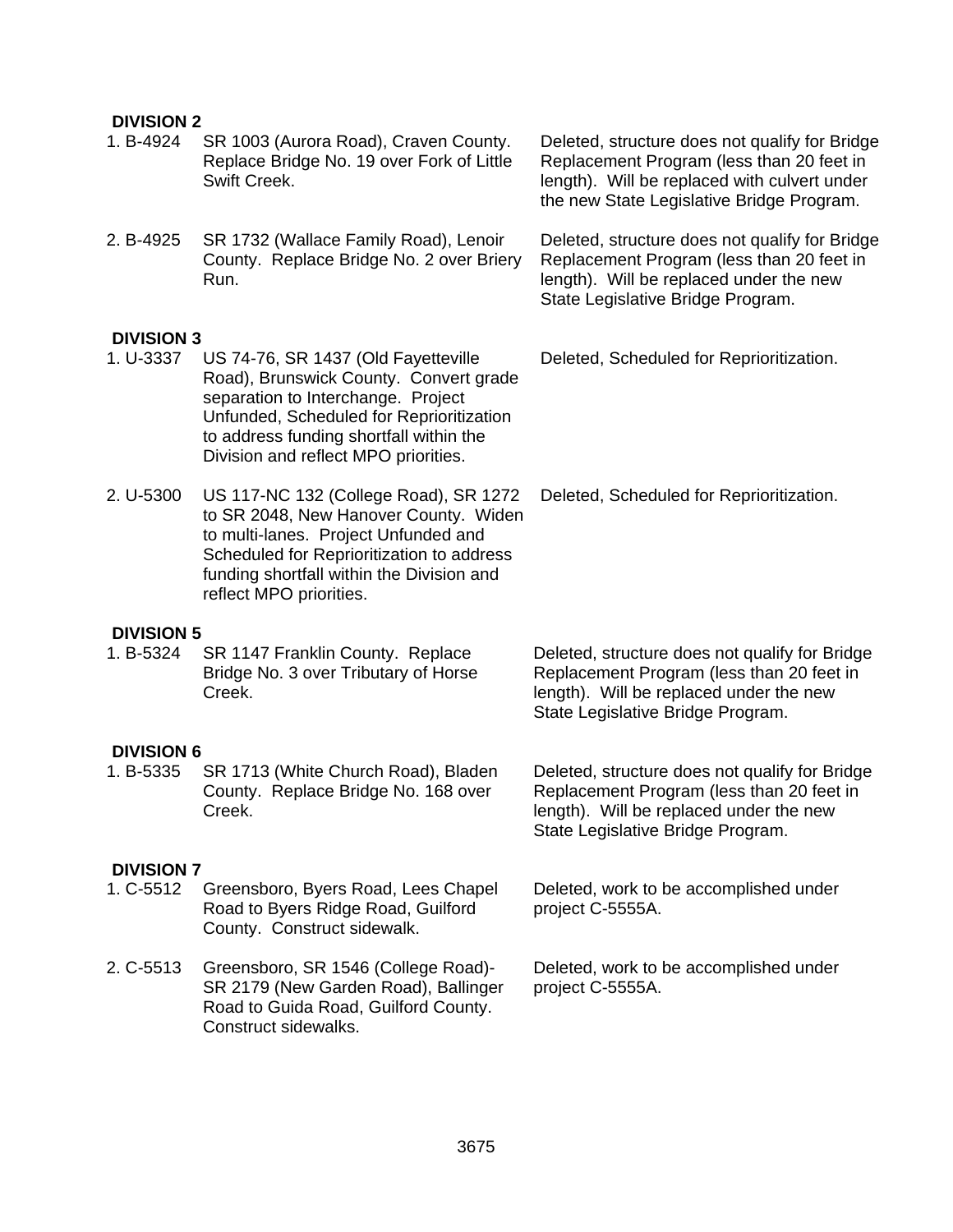3. C-5514 Greensboro, JJ Drive, Existing sidewalk to SR 1007 (Randleman Road), Guilford County. Construct sidewalk. Deleted, work to be accomplished under project C-5555A. 4. C-5515 Greensboro, Byers Road, Lees Chapel Road to Byers Ridge Road), JJ Drive, Lovett Street and Vandalia Road, Guilford County. Construct sidewalk. Deleted, work to be accomplished under project C-5555A. 5. C-5516 Greensboro, Phillips Avenue, US 29 (Summit Avenue) to SR 2770 (Huffine Mill Road), Guilford County. Construct sidewalk. Deleted, work to be accomplished under project C-5555A. 6. C-5517 Greensboro, Vandalia Road, Holden Road to Osborne Road, Guilford County. Construct sidewalk. Deleted, work to be accomplished under project C-5555A. 7. C-5518 Greensboro, SR 2254 (Wendover Avenue), Oak Branch Road to Edwardia Drive, Guilford County. Construct sidewalk. Deleted, work to be accomplished under project C-5555A. 8. C-5519 Greensboro, SR 1001 (Church Street), Lees Chapel Road to Electra Drive, Guilford County. Construct sidewalk. Deleted, work to be accomplished under project C-5555B. 9. C-5520 Greensboro, Holden Road, Walker Avenue to Madison Avenue, Guilford County. Construct sidewalk. Deleted, work to be accomplished under project C-5555B. 10. C-5521 Greensboro, Lees Chapel Road, SR 1001 (Church Street) to Yanceyville Street, Guilford County. Construct sidewalk. Deleted, work to be accomplished under project C-5555B. 11. C-5522 Greensboro, Spring Garden Road, SR 1008 (West Market Street) to Holden Road, Guilford County. Construct sidewalk. Deleted, work to be accomplished under project C-5555B. 12. C-5523 Greensboro, English Street, Westside from Phillips Avenue to Florida Street and eastside from US 70 to (Wendover Avenue) to Florida Street. Construct sidewalk. Deleted, work to be accomplished under project C-5555C. 13. C-5524 Greensboro, Holden Road, Madison Avenue to SR 2085 (Bryan Boulevard), Guilford County. Construct sidewalk. Deleted, work to be accomplished under project C-5555C.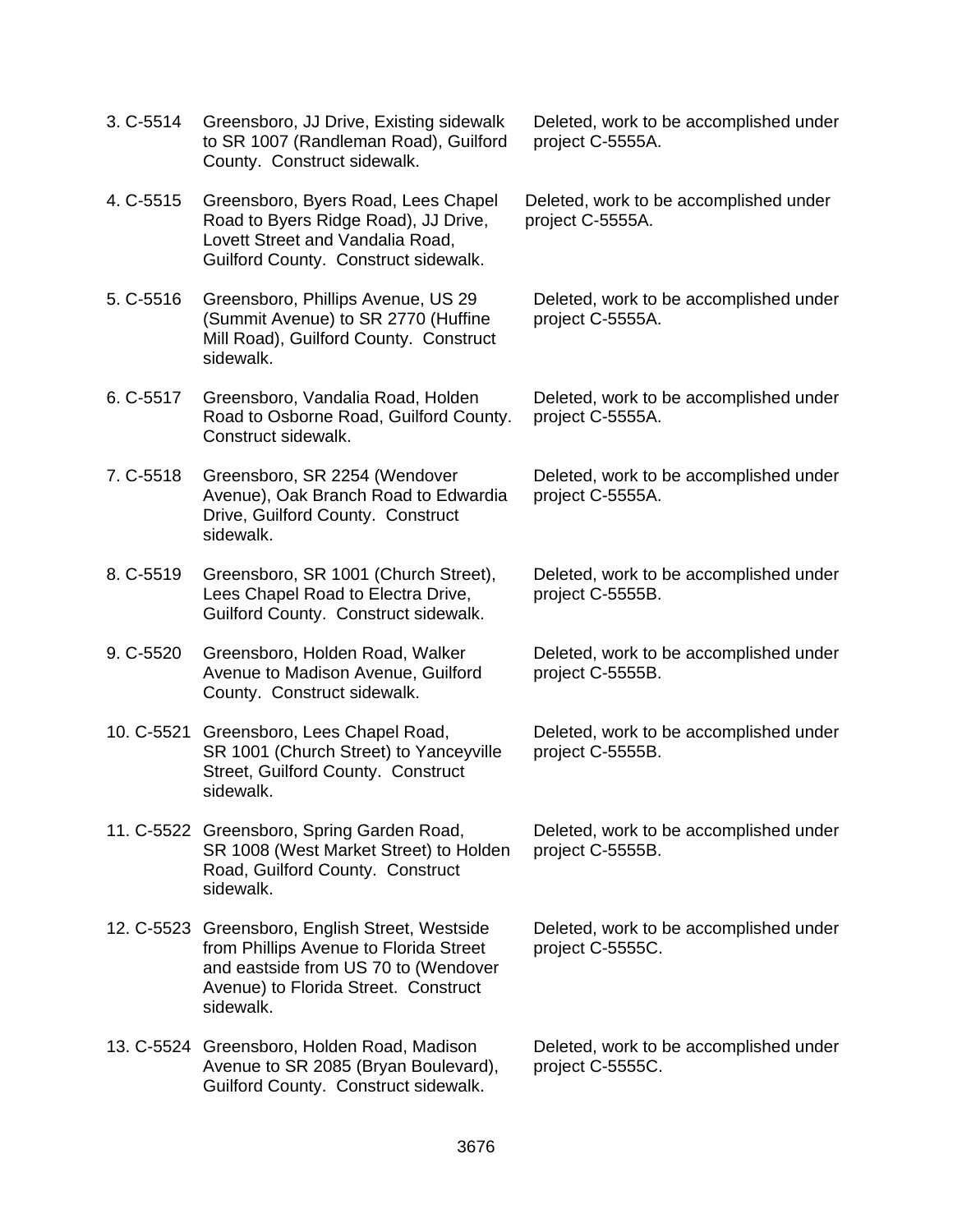|                    | 14. C-5525 Greensboro, Pisgah Church Road,<br>US 220 (Battleground Avenue) to<br>SR 1001 (Church Street), Guilford<br>County. Construct sidewalk. | Deleted, work to be accomplished under<br>project C-5555C.                                                                                                                  |  |  |
|--------------------|---------------------------------------------------------------------------------------------------------------------------------------------------|-----------------------------------------------------------------------------------------------------------------------------------------------------------------------------|--|--|
| <b>DIVISION 9</b>  |                                                                                                                                                   |                                                                                                                                                                             |  |  |
| 1. B-4747          | Winston-Salem, Forsyth County.<br>Replace Bridge No. 83 on Swaim Street<br>over Creek.                                                            | Deleted, structure does not qualify for<br>Municipal Bridge Replacement Program<br>(less than 20 feet in length).                                                           |  |  |
| 2. B-5172          | SR 1166, Forsyth County. Replace<br>Bridge No. 11 over East Prong Creek.                                                                          | Deleted, structure does not qualify for Bridge<br>Replacement Program (less than 20 feet in<br>length). Will be replaced under the new<br>State Legislative Bridge Program. |  |  |
| 3. B-5240          | SR 1136, Stokes County. Replace<br>Bridge No. 13 over Little Yadkin Creek.                                                                        | Deleted, structure does not qualify for Bridge<br>Replacement Program (less than 20 feet in<br>length). Will be replaced under the new<br>State Legislative Bridge Program. |  |  |
|                    | 4. C-5142A Winston-Salem, Interim Traffic System<br>upgrades in two phases, Forsyth County.                                                       | Deleted, due to CMAQ ineligibility. Scope<br>was already incorporated in project U-5220.                                                                                    |  |  |
| <b>DIVISION 10</b> |                                                                                                                                                   |                                                                                                                                                                             |  |  |
| 1. B-5133          | SR 2125, Union County. Replace Bridge<br>No. 139 over Branch of Buffalo Creek.                                                                    | Deleted, structure will be replaced under the<br>new State Legislative Bridge Program.                                                                                      |  |  |
| <b>DIVISION 13</b> |                                                                                                                                                   |                                                                                                                                                                             |  |  |
| 1. B-4182          | SR 1503, Madison County. Replace<br>Bridge No. 246 over Laurel Creek.                                                                             | Deleted, structure will be replaced under the<br>new State Legislative Bridge Program.                                                                                      |  |  |
| 2. B-4851          | SR 1308, Yancey County. Replace<br>Bridge No. 31 over Creek.                                                                                      | Deleted, structure will be replaced under the<br>new State Legislative Bridge Program.                                                                                      |  |  |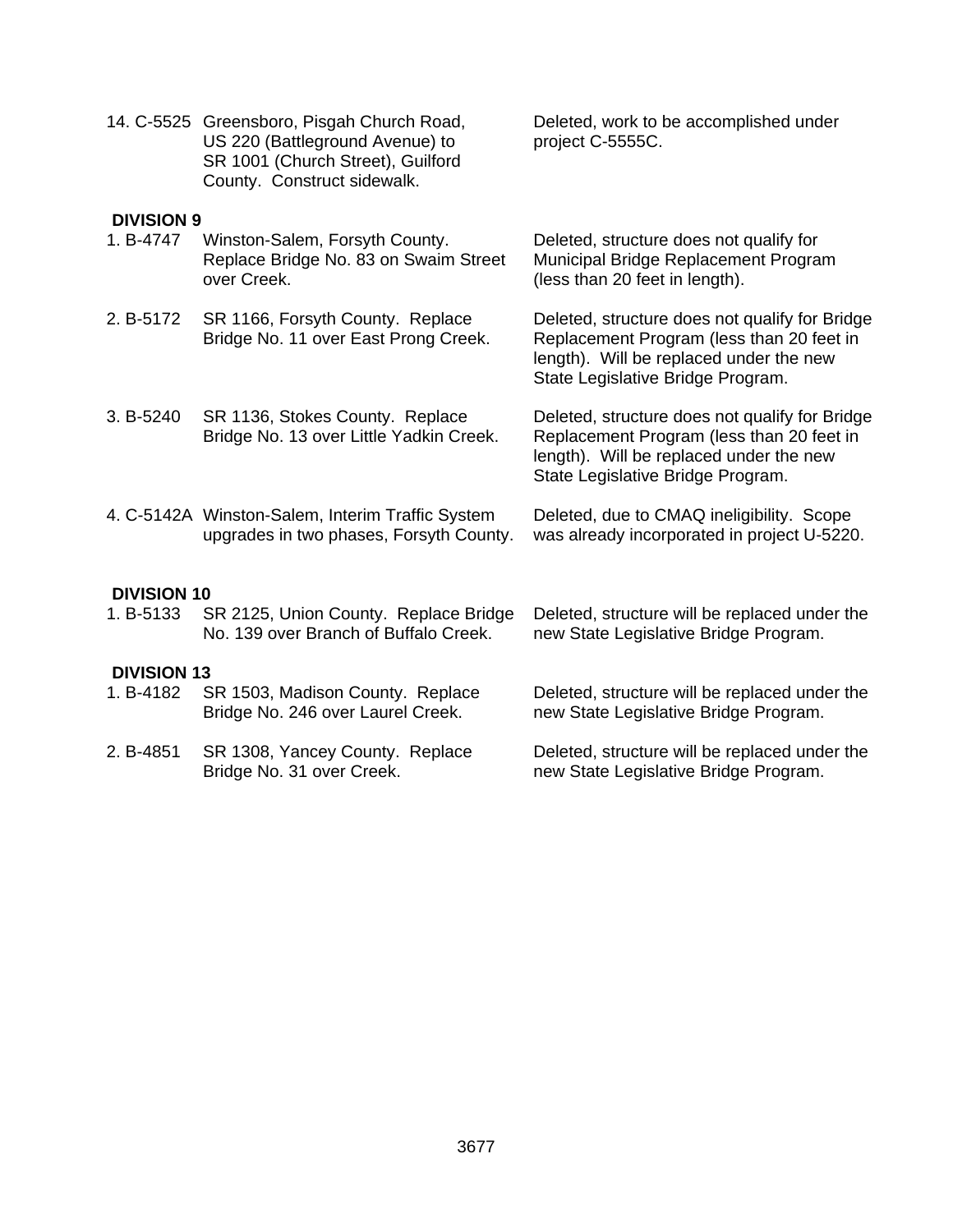## **Approval – Municipal and Special Agreements**

A motion was made by Board Member Womble, which was seconded by Board Member

Proffitt, to approve the following agreements:

SUMMARY: There are a total of 22 agreements for approval by the Board of Transportation.

**Statewide** 

CSX Transportation, Inc. (CSXT) This Master Right-of-Entry Agreement (ROE) grants the Department, its employees, agents, and contractors a license and right-of-entry onto all property owned or controlled by CSXT in North Carolina to undertake planning and engineering work, including property and track geometry surveys, environmental analysis, field inspections, and geotechnical engineering analysis. Specific work, contract administration, and any estimated costs will be addressed in authorization notices between the Department and CSXT which are provided for through the Master Engineering Agreement.

Division 2

City of Greenville Pitt County EB-4996 41061.1.1 41061.3.1

This project consists of the construction of Green Mill Run Greenway Phase II. The Municipality is responsible for administering all phases of the project. The Department shall allocate an amount not to exceed 80% (\$1,374,400) from the High Priority funds allocation. The Municipality will be responsible for providing 20% (\$343,600) matching funds for the High Priority funds authorized and all costs that exceed the total estimated cost.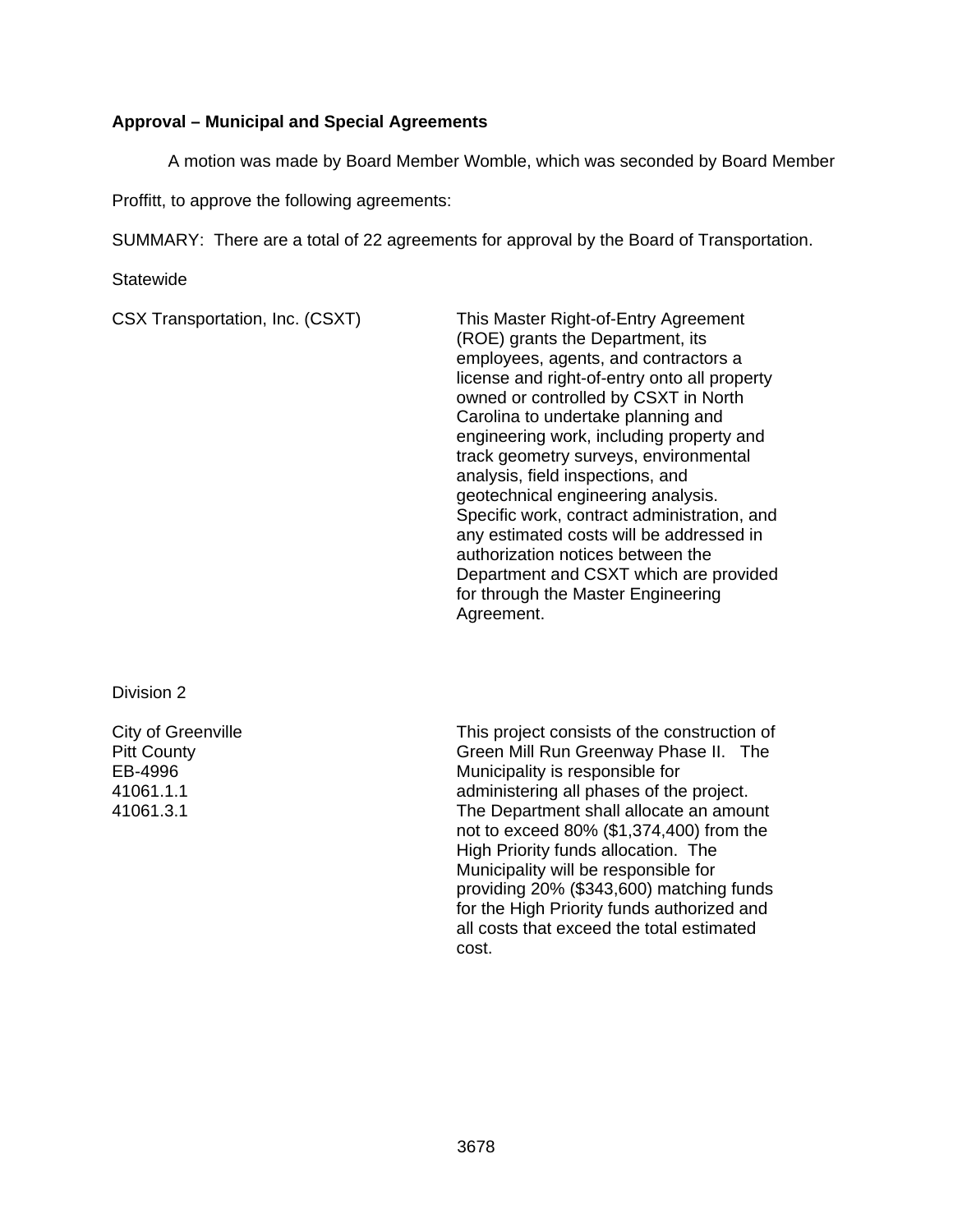City of Greenville Pitt County EB-5539 45529.1.1 45529.2.1 45529.3.1

Division 3

Town of Richlands Onslow County ER-2971C 3603.3.21

CSX Transportation, Inc. (CSXT) City of Wilmington New Hanover County P-3309L

This project consists of the construction of a 10-ft wide asphalt paved multi-use trail with 2-ft wide granite screening shoulders from the western terminus of the existing South Tar River Greenway at Pitt Street to Moye Boulevard in Pitt County. The Municipality is responsible for administering all phases of the project. The Department shall allocate an amount not to exceed 80% (\$907,609) from the High Priority funds allocation. The Municipality will be responsible for providing 20% (\$292,391) matching funds for the High Priority funds authorized and all costs that exceed the total estimated cost.

This project consists of the construction of sidewalk & wheelchair ramps along SR 1003 Wilmington Street beginning at NC 24 and ending at Franck Street (a town street). The Municipality shall be responsible for all phases of the project. The Department shall participate in the actual construction costs of the project in an amount not to exceed \$50,000.

This Agreement, between the Department and CSXT, provides for the completion of a Traffic Separation Study (TSS) in Wilmington for public at-grade crossings from the Cape Fear River to the Port of Wilmington and additional crossings along the abandoned rail corridor leading to the proposed Multi-modal Center. This TSS will determine the need for improvements to and/or the elimination of public at-grade crossings. CSXT shall contribute \$20,000 toward the cost of the study with the Department meeting the remaining cost of \$180,000. The total estimated cost is \$200,000.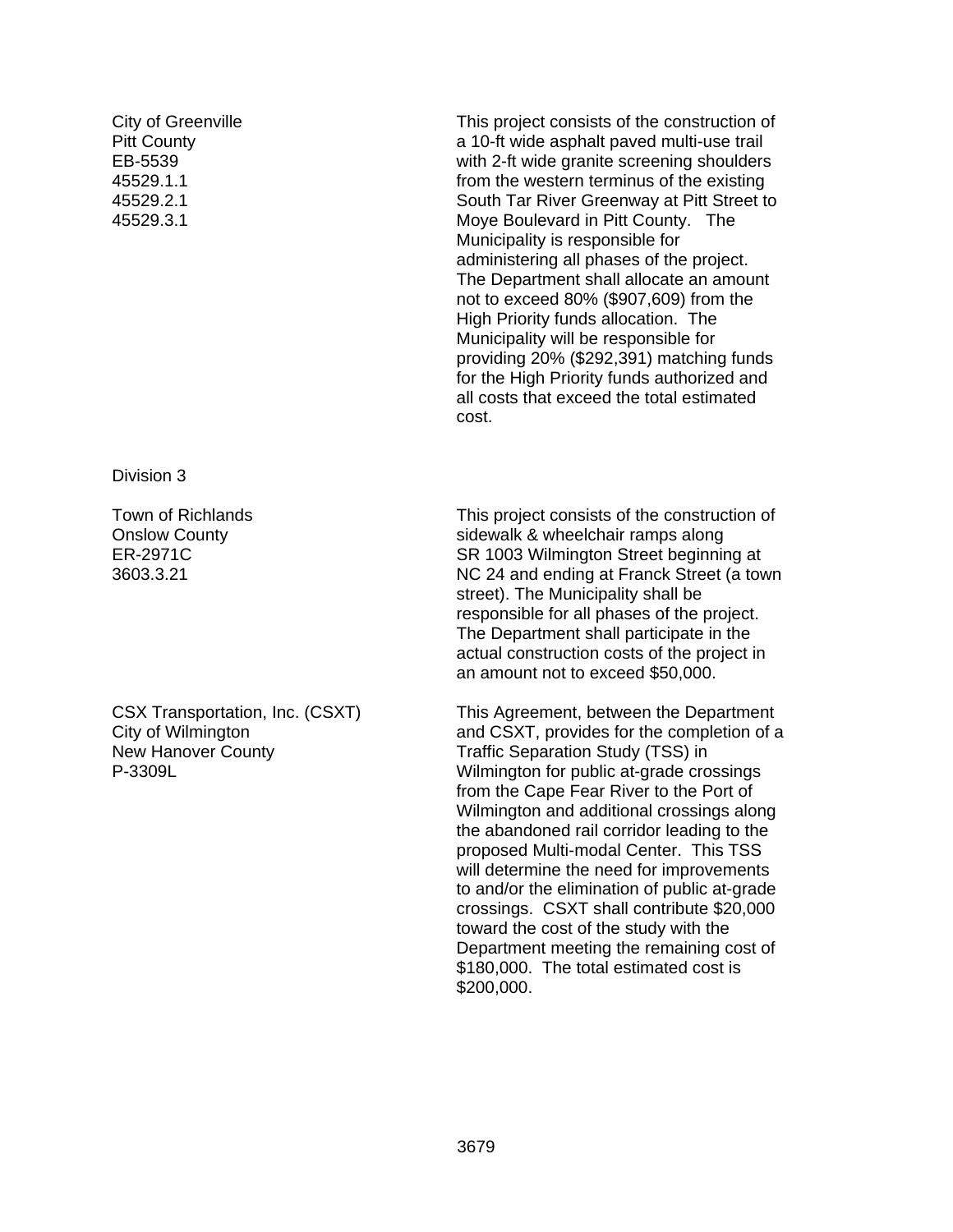Town of Cary and North Carolina Turnpike Authority Wake County U-4763 B 39942.1.TA1

Town of Apex and North Carolina Turnpike Authority Wake County R-2635 35520.1.TA1

Town of Cary Wake County U-5315 45429.1.1

City of Henderson Vance County BD-5105 C 4531.3.3

This project consists of construction of the Triangle Parkway from Northern Wake Expressway (NC 540) in Wake County north to I-40 at NC 147 in Durham County. This Supplemental Agreement is for additional work to be included in the scope of the project. The Municipality shall reimburse NCTA 100% of the actual cost of the project. The estimated cost to the Municipality is \$7,226.

This project consists of construction of the Western Wake Freeway from NC 55 at SR 1172 to NC 55 near SR 1630 in Wake County. This Supplemental Agreement is for additional work to be included in the scope of the project. The Municipality shall reimburse NCTA 100% of the actual cost of the additional work. The estimated cost to the Municipality is \$115,392.59.

This project consists of planning, functional design and NEPA study for the new interchange with Morrisville Parkway and NC 540 in Cary. This Supplemental Agreement is to increase the STP-DA funding amount to \$260,000 in lieu of \$200,000 with a local match provided.

This project consists of the replacement of Bridge No. 67 on SR 1120 (Vance Academy Road) over Red bud Creek in Vance County. At the request of the Municipality, the Department shall include provisions in the construction contract for the contractor to adjust and/or relocate municipally owned water lines. The Municipality shall reimburse the Department the entire cost of said utility work. The estimated cost to the Municipality is \$119,034.00.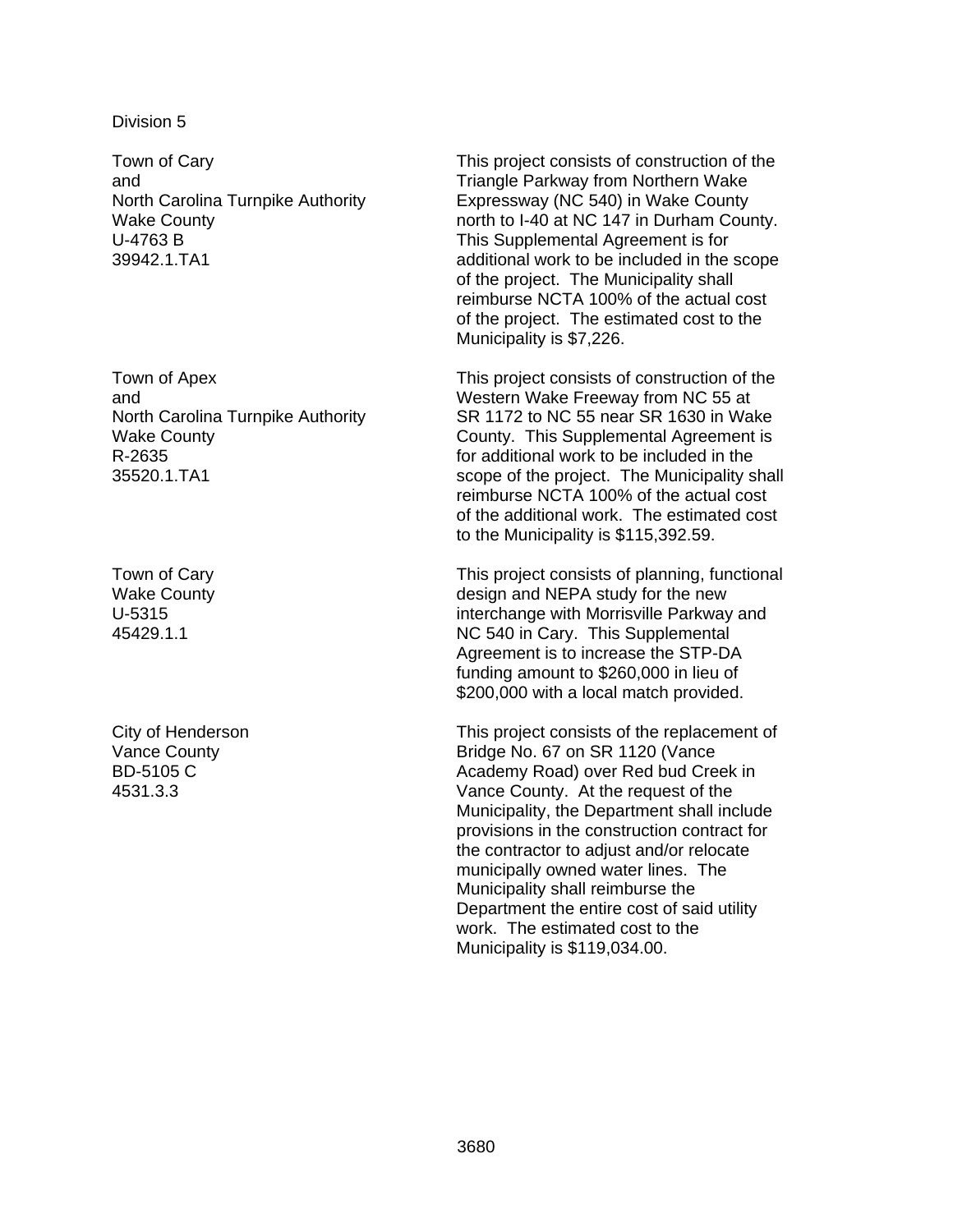County of Durham 5CR.10321.20

This project consists of milling, patching, and resurfacing a portion of US 15/501 Bus SB (Mangum St) and a portion of US 15/501 Business NB (S. Roxboro Street) associated with the construction of the Durham County Justice Building. The County shall be responsible for all phases of the project. The Department shall participate in the actual construction costs in an amount not to exceed \$77,032 (estimated costs are \$77,032). Costs which exceed this amount shall be borne by the County.

Division 6

Cumberland County U-5207 47071.1.1

Division 7

City of Greensboro Guilford County U-5505 46290.2.1 46290.3.1

This project consists of developing a Comprehensive Transportation Plan for the Fayetteville MPO Region. The County is responsible for all phases of the project. The Department shall reimburse the County up to the maximum federal award amount of \$400,000 from the STP-DA funds allocation. The County is participating in an amount up to \$100,000 and all costs that exceed the federal amount of \$400,000.

This project consists of the realignment and relocation of Fleming Road to intersect with Isaacson Boulevard, including improving existing pipeline utility crossing by various pipeline companies. The Municipality is responsible for all phases of the project. The Department shall allocate an amount not to exceed 80% (\$3,040,800) from the STP-DA funds allocation. The Municipality will be responsible for providing the 20% (\$760,200) matching funds for the STP-DA funds authorized and all costs that exceed the total estimated cost.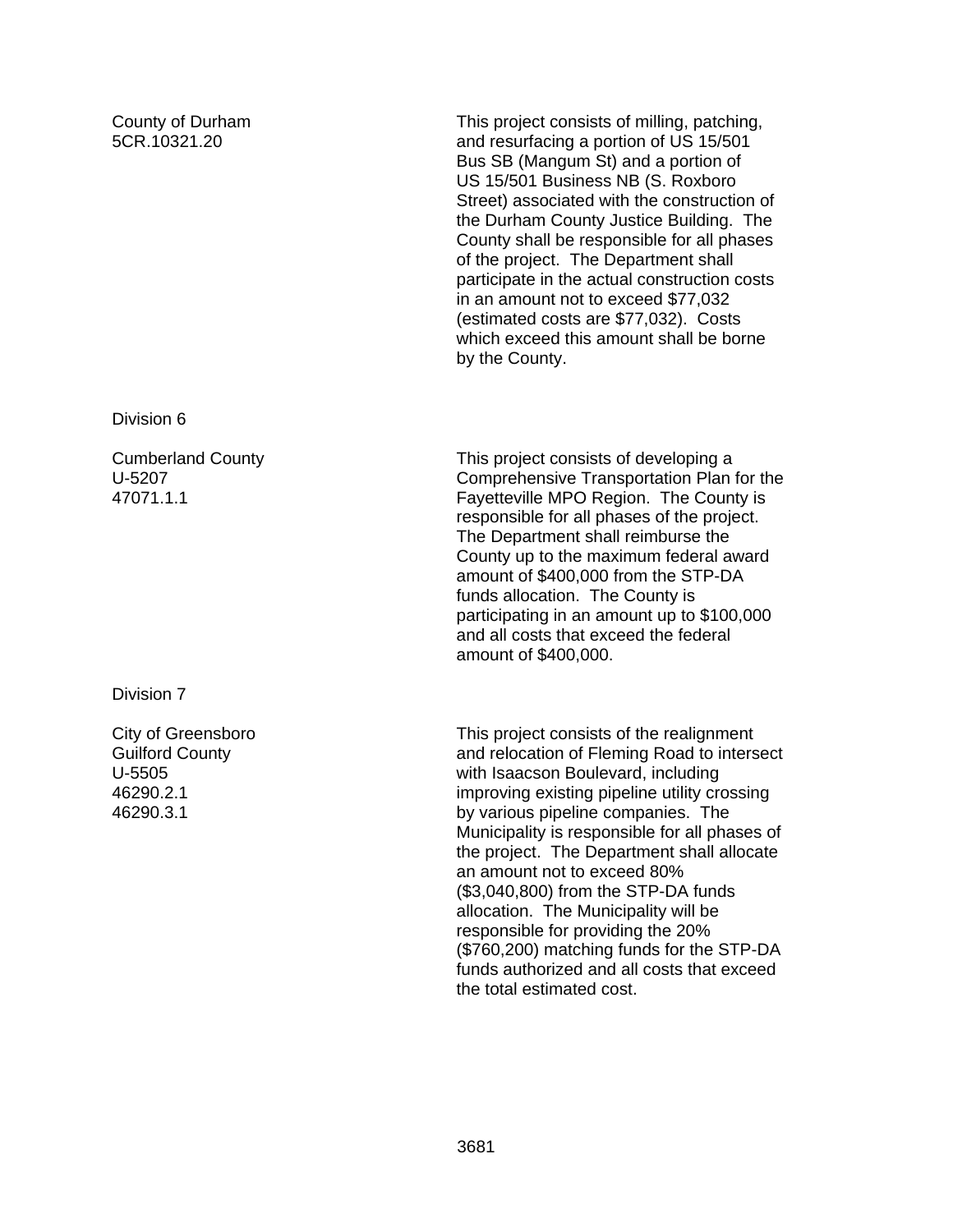City of Reidsville Rockingham County U-3326 A/B 34924.3.1

This project consists of the improvements along US 29 Business (Freeway Drive) from SR 2670 (South Scales Street) to north of US 158 (Richardson Drive) in Reidsville. At the request of the Municipality, the Department shall include provisions in the construction contract for the contractor to adjust and/or relocate municipally owned water and sewer lines. The Municipality shall reimburse the Department the entire cost of said utility work. The estimated cost to the Municipality is \$2,700,000

#### Division 8

Gulf and Ohio Railways, Inc., d.b.a. Laurinburg and Southern Railroad (LRS) Town of East Laurinburg Scotland County Y-4808M 40325.1.62 40325.3.62

This Agreement covers the permanent closure of the municipal at-grade crossing at McKay Street (Crossing No. 852 647A, MP ML 5.9), including roadway and drainage improvements near the intersection of McKay Street and First Street. The Department will perform all the work. The Town shall maintain the barricades, landscaping, and improvements on McKay Street and First Street at no cost to the Department or LRS. The total estimated cost is \$75,000.

Division 9

City of Salisbury Rowan County C-5553 51023.1.1 51023.2.1 51023.3.1

This project covers the design and construction for the modernization/ rehabilitation and expansion of the existing computerized traffic signal system in Salisbury. The Department shall complete all phases of the project. The Municipality shall reimburse the Department 15% of the 20% match. The estimated cost of the project is \$3,662,120.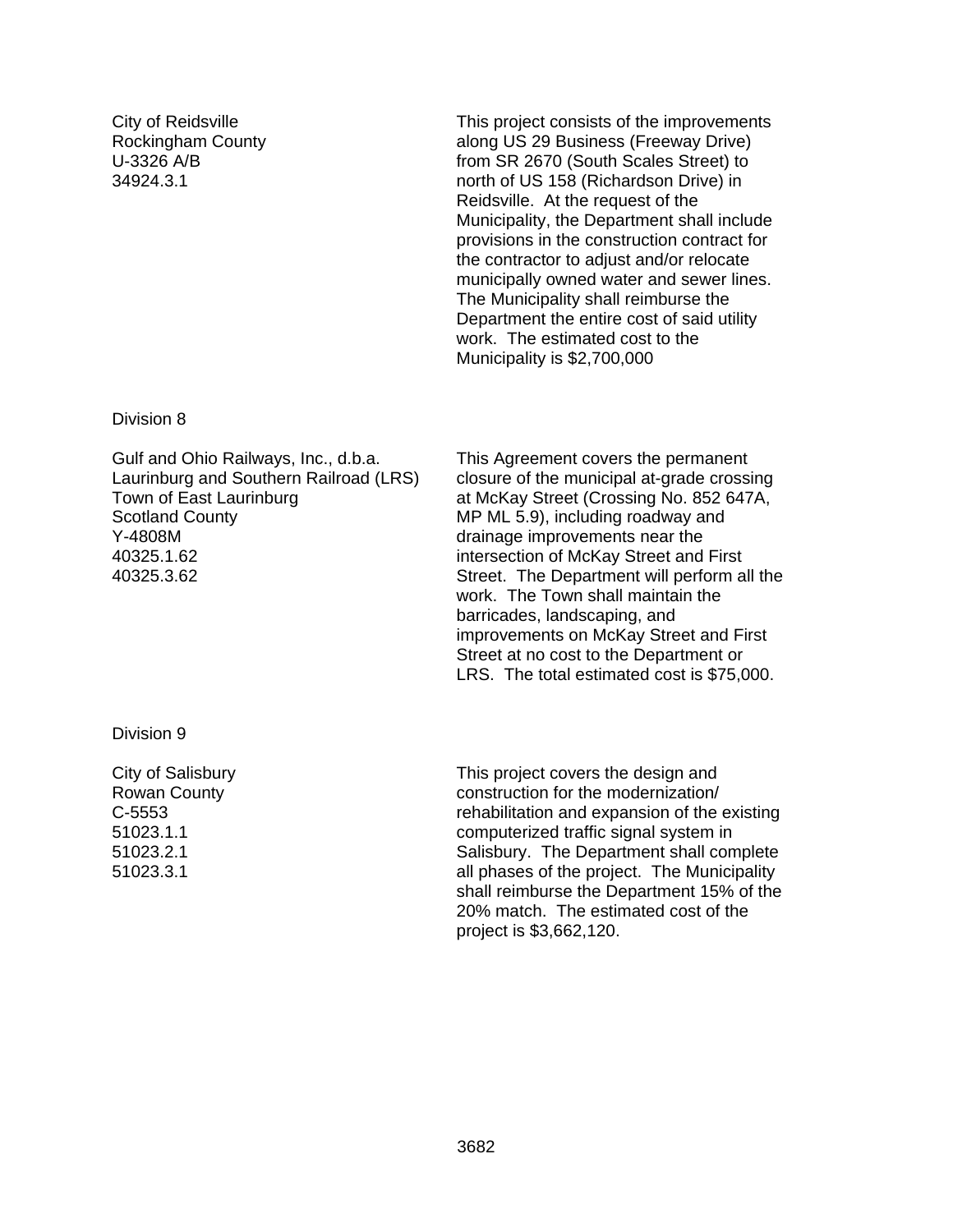City of Winston-Salem Forsyth County U-4741 OD 39745.2.20 39745.3.20

City/County Utility Commission of the City of Winston-Salem and Forsyth County Forsyth County U-4909 40278.3.1

Division 10

Charlotte-Mecklenburg Utilities Mecklenburg County R-2248 E 34410.3.GV2

This project consists of striping bicycle lane segments for a total of 3.2 miles in Winston-Salem. The Municipality is responsible for all phases of the project. The Department shall allocate an amount not to exceed 80% (\$156,000) from the STP-DA funds allocation. The Municipality will be responsible for providing the 20% (\$39,000) matching funds for the STP-DA funds authorized and all costs that exceed the total estimated cost.

This project consists of the improvements on SR 2643 (Union Cross Road) from SR 2691 (Wallburg Road) to SR 2632 (Sedge Garden Road) in Forsyth County. At the request of the Commission, the Department shall include provisions in the construction contract for the contractor to adiust and/or relocate City/County owned water lines. The Commission shall reimburse the Department the entire cost of said utility work. The estimated cost to the Commission is \$594,671.

This project consists of improvements to I-485 (Charlotte Outer Loop) from west of NC 115 (Old Statesville Road) to west of I-85 in Mecklenburg County. At the request of the Municipality, the Department shall issue a supplemental lump-sum agreement for the design-build contractor to adjust and relocate water and sewer line involving sections 2 & 3 of the project. The Municipality shall reimburse the Department the negotiated lump-sum cost of said utility work. The estimated cost to the Municipality is \$2,652,446.71.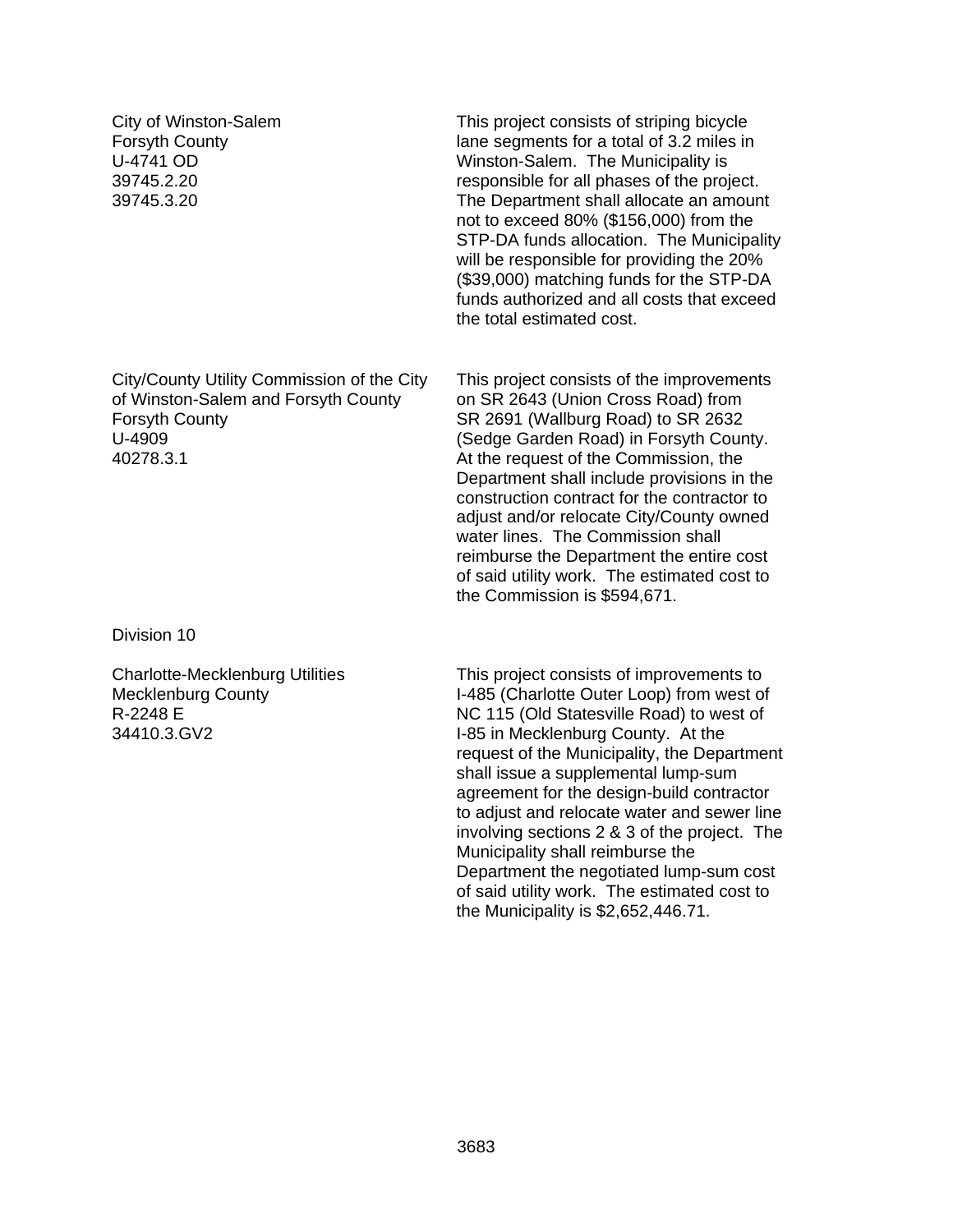Charlotte-Mecklenburg Utilities Mecklenburg County R-2248 E 34410.3.GV2

Division 11

City of Lenoir Caldwell County U-2211 B 34783.3.3

Division 13

City of Asheville Buncombe County B-5178 42549.3.1

This project consists of improvements to I-485 (Charlotte Outer Loop) from west of NC 115 (Old Statesville Road) to west of I-85 in Mecklenburg County. At the request of the Municipality, the Department shall issue a supplemental lump-sum agreement for the design-build contractor to install proposed water and sewer lines. The Municipality shall reimburse the Department the entire cost of said utility work. The estimated cost to the Municipality is \$1,280,939.42.

This project consists of improvements on SR 1001 (Connelly Springs Road) from US 321A (Norwood Street) to SR 1712 (Oak Hill School Road) east of US 321 in Lenoir. The Department shall prepare the environmental and/or planning document, project plans and specifications, construct the project and acquire any needed right of way. The Municipality shall relocate and adjust any municipally-owned utilities and any utilities under franchise.

This project consists of the replacement of Bridge No. 235 and No. 238 over SR 3431 (Pond Road) and Hominy Creek on I-26 in Buncombe County. The Department shall prepare the environmental and/or planning document, project plans and specifications, construct the project and acquire any needed right of way. The Municipality shall relocate and adjust any municipally-owned utilities and any utilities under franchise.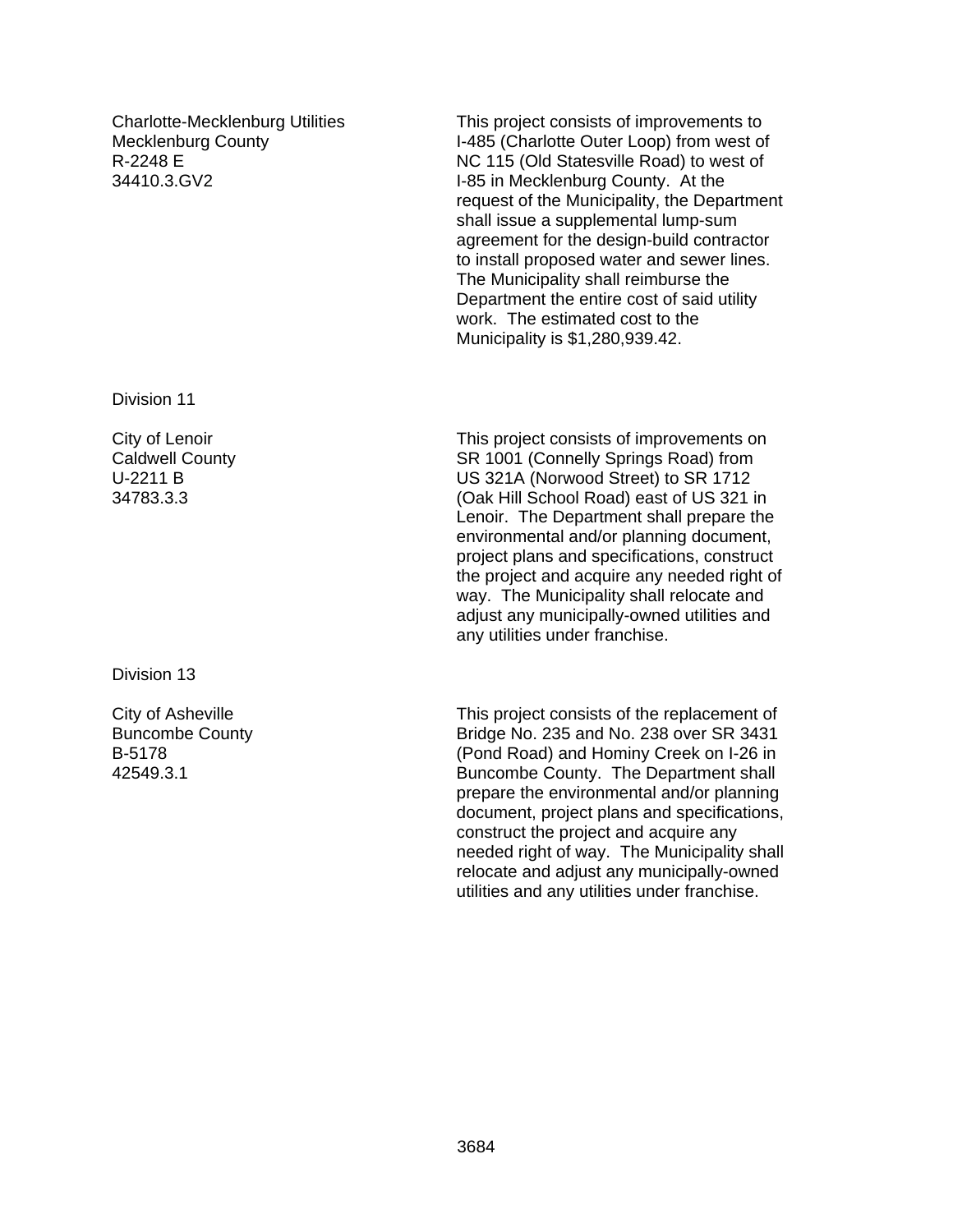City of Morganton Burke County U-2551 34832.3.1

This project consists of improvements to SR 1922 (Enola Road) and SR 1924 (Old NC 18) from SR 2026 (Arnold Drive) to NC 18 (South Sterling Street) in Morganton. The Department shall prepare the environmental and/or planning document, project plans and specifications, construct the project, acquire any needed right of way and relocate and adjust utilities. The Municipality shall relocate and adjust any municipally owned utilities except water and sewer lines. At the request of the Municipality, the Department shall include in its construction contract the construction of sidewalks and additional betterments on/or along both sides of SR 1922 (Enola Road). The Municipality shall reimburse the Department for the sidewalks and additional betterments. The estimated cost to the Municipality is \$150,085.

SUMMARY: There are a total of 23 agreements for informational purposes only.

Division 3

City of Wilmington New Hanover County 36249.3116

Bailey and Associates, Inc. Pender County 36249.3117

This project consists of reviewing the signal upgrade plans at the intersection of US 74 (Eastwood Road) and Wrightsville Avenue (03-2013) in New Hanover County. The Municipality shall be responsible for all phases of the project including 100% of the actual costs of said work. The estimated reimbursement to the Department for review and inspection is \$5,000.

This project consists of reviewing plans for a proposed new signal at the intersection of US 17 and the access road to Bailey Shoppes in Pender County. The Developer shall be responsible for all phases of the project including 100% of the actual costs of said work. The estimated reimbursement to the Department for review and inspection is \$5,000.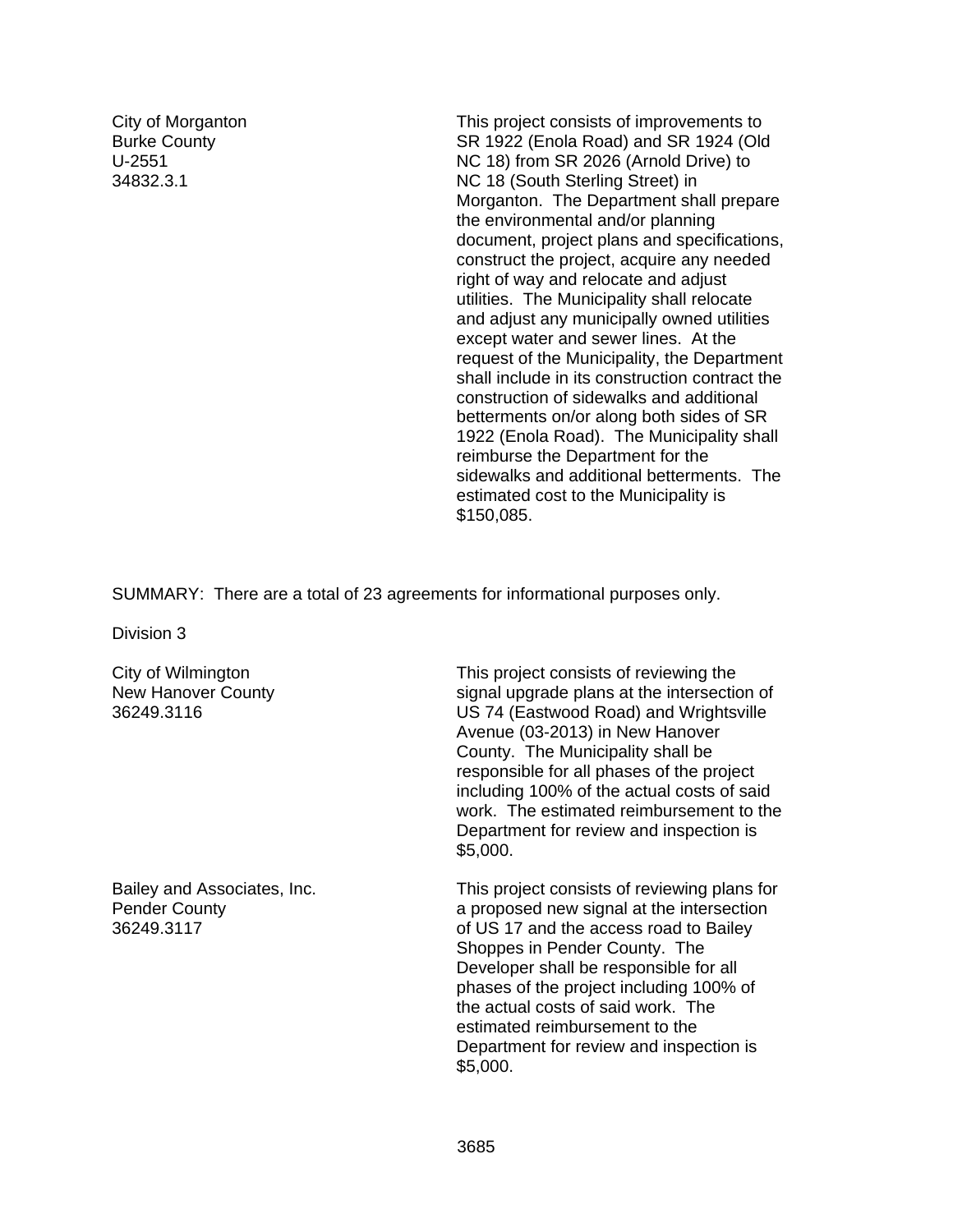#### Division 4

Town of Clayton Johnston County EB-5001 41115.3.1

Town of Black Creek Black Creek Fire Department Wilson County 4C.098006

Division 5

Town of Wake Forest Wake County EL-5100 AB 41821.1.13 41821.3.13

Town of Wake Forest Wake County EL-5100 AC 41821.1.14 41821.3.14

Town of Garner Wake County EL-5100 MA 41821.1.27 41821.3.27

This project consists of the construction of the Sam's Branch Greenway in Clayton. This Supplemental Agreement is to extend the project completion date to December 31, 2011 in lieu of September 22, 2011.

This project consists of the construction of paved entrance to bays at Black Creek Fire Station on SR 1618 in Wilson County. The Municipality shall be responsible for all phases of the project. The Department shall participate in the actual project costs up to a maximum amount of \$7,500. Costs which exceed this amount shall be borne by the Municipality and/or Fire Department.

This project consists of planning, design and construction of the Forestville Road Heritage High School sidewalk extension. This Supplemental Agreement is to extend the pre-construction activities to May 31, 2012 in lieu of June 30, 2011 and extend the project completion date to December 31, 2013 in lieu of December 31, 2011.

This project consists of construction of the Crenshaw multi-use path in Wake Forest. This Supplemental Agreement is to extend the pre-construction activities to May 31, 2012 in lieu of June 30, 2011 and extend the project completion date to December 31, 2013 in lieu of December 31, 2011.

This project consists of construction of the sidewalk along the east side of Don Miller Drive on Timber Drive in Garner. This Supplemental Agreement is to extend the project completion date to August 31, 2012 in lieu of December 31, 2011.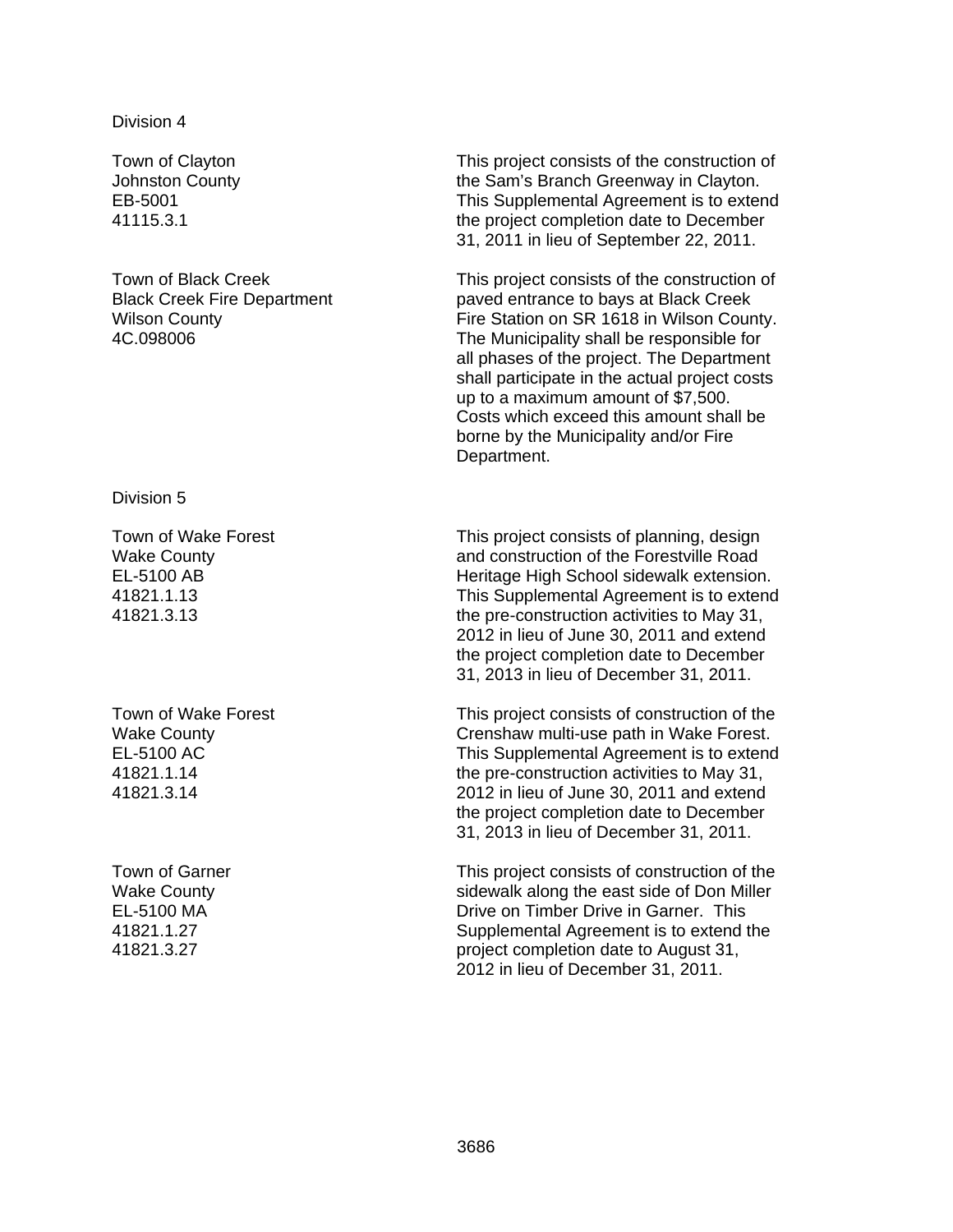City of Henderson Vance County U-4916 41065.1.1 41065.2.1 41065.3.1

Granville County C-5114 45125.1.1 45125.2.1 45125.3.1

Town of Fuquay-Varina Wake County EL-5100 HD 41821.1.30 41821.2.30 41821.3.30

City of Oxford Granville County C-5223 45434.3.1

CSX Transportation, Inc. and Trans Flo (CSXT/Trans Flo) Wake County 32266

This project consists of widening Beckford Drive (SR 1165) in Vance County. This Supplemental Agreement is to extend the project completion date to December 31, 2012 in lieu of September 18, 2010.

This project consists of construction of a greenway segment along Aerial Avenue from E. Lyon Station Road to Pond Drive in Granville County. This Supplemental Agreement is to extend the preconstruction activities to April 30, 2012 in lieu of June 30, 2010 and extend the project completion date to November 30, 2012 in lieu of June 30, 2011.

This project consists of construction of a concrete pedestrian sidewalk from existing sidewalk west of downtown Fuquay to existing sidewalk at Bridge Street intersection (SR 1179) in Fuquay-Varina. This Supplemental Agreement is to extend the pre-construction activities to November 30, 2011 in lieu of May 31, 2011 and extend the project completion date to September 30, 2012 in lieu of September 30, 2011.

This project consists of extending the sidewalk on US 15 N (College Street) in Oxford. This Supplemental Agreement is to extend the pre-construction activities to January 31, 2012 in lieu of July 30, 2011 and extend the project completion date to September 30, 2012 in lieu of January 31, 2012.

This Agreement covers the paving of Old Williamson Road that provides access to the Department's Rail Yard facility which is located at 862 Capital Boulevard in Raleigh. The Department shall provide the personnel, materials, equipment, traffic control devices, and labor to perform the work. CSXT/Trans Flo shall provide \$7,500 toward the cost of the project. The estimated cost is \$15,000.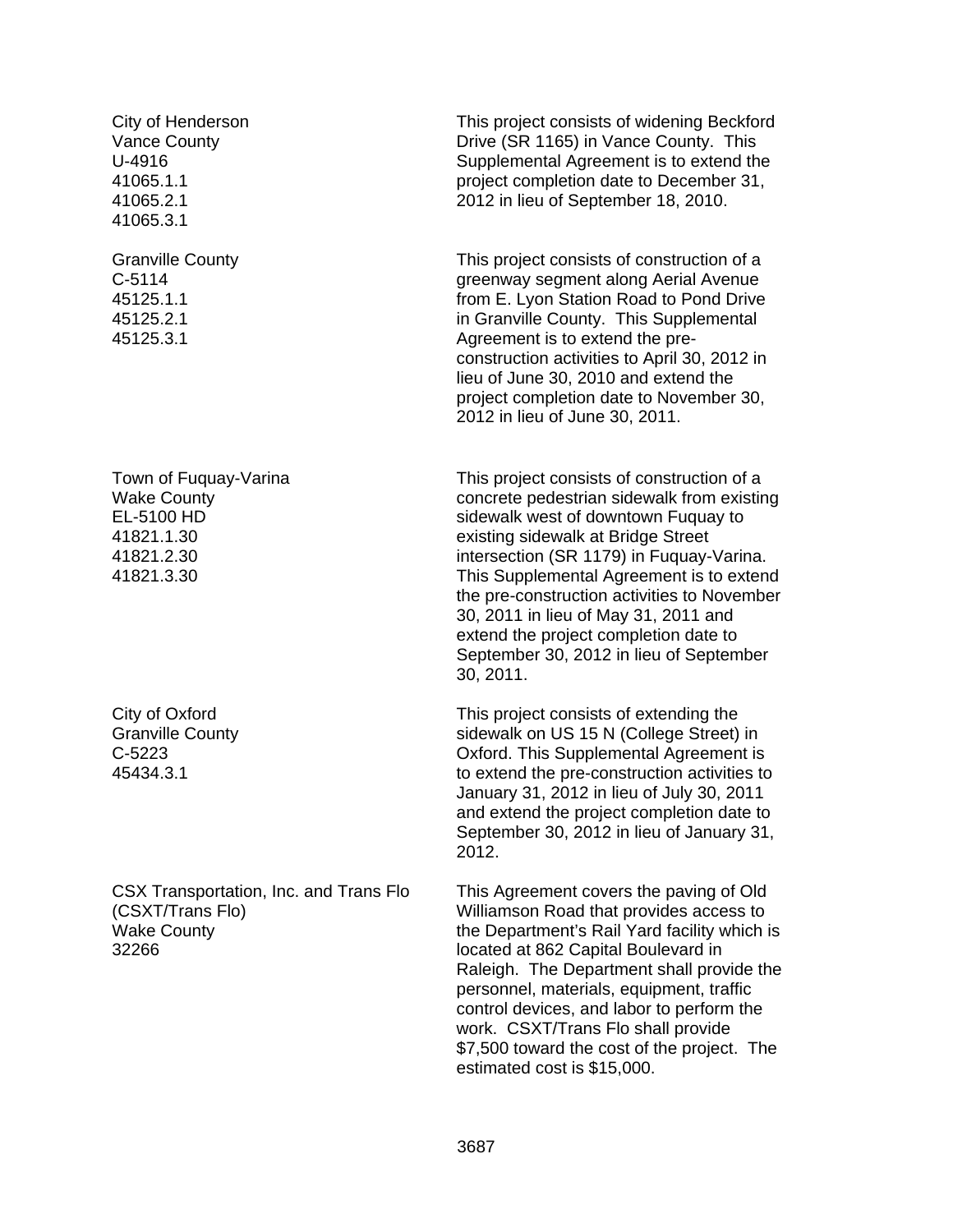Division 6

Campbell University, Incorporated and Harnett County 43421

Town of Angier Harnett County EL-5100 LB 41821.3.31

Division 7

City of Greensboro Guilford County EL-5101 DK 41823.3.16

Division 9

Village of Tobaccoville Forsyth County 36249.3115

This project consists of the construction of drainage improvements including curb and gutter and resurfacing of Main Street (SR 1532) in Buies Creek from Leslie Campbell Avenue (SR 2084) to Kivet Street (SR 2002) in Harnett County. The Department is responsible for all phases of the project. The University will replace, construct and maintain all sidewalk that is disturbed during the construction of the project, excluding the area in front of Buies Creek Elementary School.

This project consists of the installation of nine (9) way-finding signs at designated locations throughout the Town of Angier. This Supplemental Agreement is to extend the pre-construction activities to December 1, 2011 in lieu of March 30, 2011 and extend the project completion date to September 1, 2012 in lieu of June 30, 2011.

This project consists of sidewalk repairs in Greensboro. This Supplemental Agreement is to extend the preconstruction activities to December 1, 2011 in lieu of September 1, 2011 and extend the project completion date to May 31, 2013 in lieu of December 31, 2012.

This project consist of fabricating and installing two (2) "Welcome to" signs on SR 1611 (Doral Drive). The Department shall be responsible for the design, fabrication and replacement of the sign assemblies at designated locations. The Municipality shall reimburse the Department 100% of the actual cost of the work performed by the Department. The estimated cost to the Municipality is \$2,500.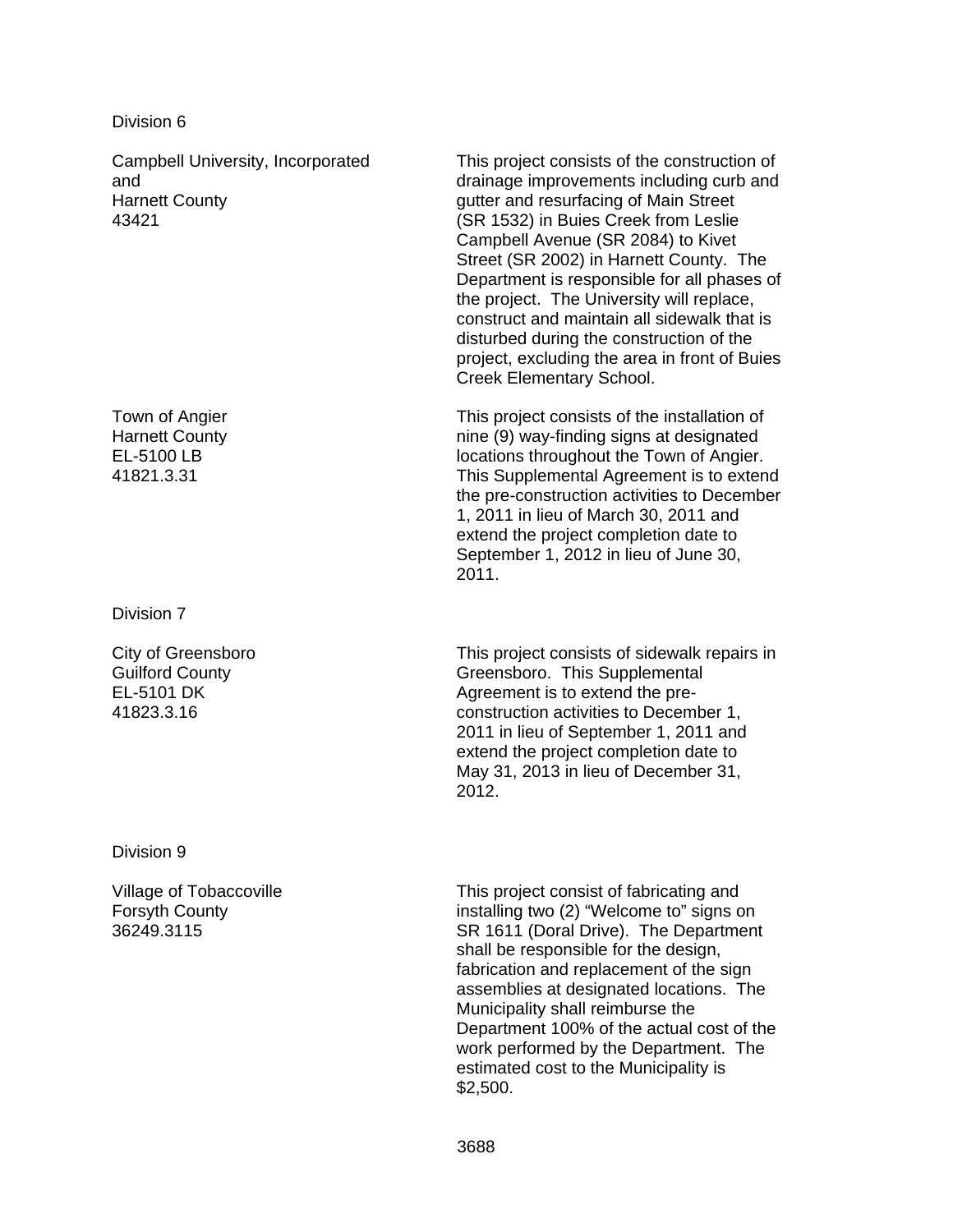Piedmont Triad Regional Park Development Corporation Forsyth County 36249.2948

City of Winston-Salem Forsyth County EB-4020 B 33974.1.2

Division 10

Charlotte-Mecklenburg Utilities Mecklenburg County 43268

Town of Weddington Union County 10.109015 10.209015

This project consists of the relocation of a camera and communication hub (ITS devices) and the conversion of several overhead sign assemblies to DG-3 (retroreflective sheeting) along US 52 from Business 40 to 3rd Street in Winston-Salem. This Supplemental Agreement is for additional work to be included in the scope of the project. The Developer shall reimburse the Department in the amount of \$14,008.50.

This project consists of construction of the Brushy Fork Creek Greenway in Winston-Salem. This Supplemental Agreement is to extend the project completion date to June 30, 2012 in lieu of October 16, 2011.

This project consists of construction of a limited-movement crossover on Albemarle Road (NC 27) at Pierson Drive in Charlotte. At the request of CMU, the Department shall include provisions in its construction contract for the relocation of an existing fire hydrant. CMU shall reimburse the Department for said utility work. Estimated cost to CMU for the utility work is \$10,069.24.

This project covers the "routine" and/or "clean up" mowing of the State maintained roadways within the corporate limits of the Municipality. The Municipality shall provide the equipment, labor, materials and traffic controls to perform said mowing service. The Department shall reimburse the Municipality up to \$2,450 upon completion of the yearly mowing cycle.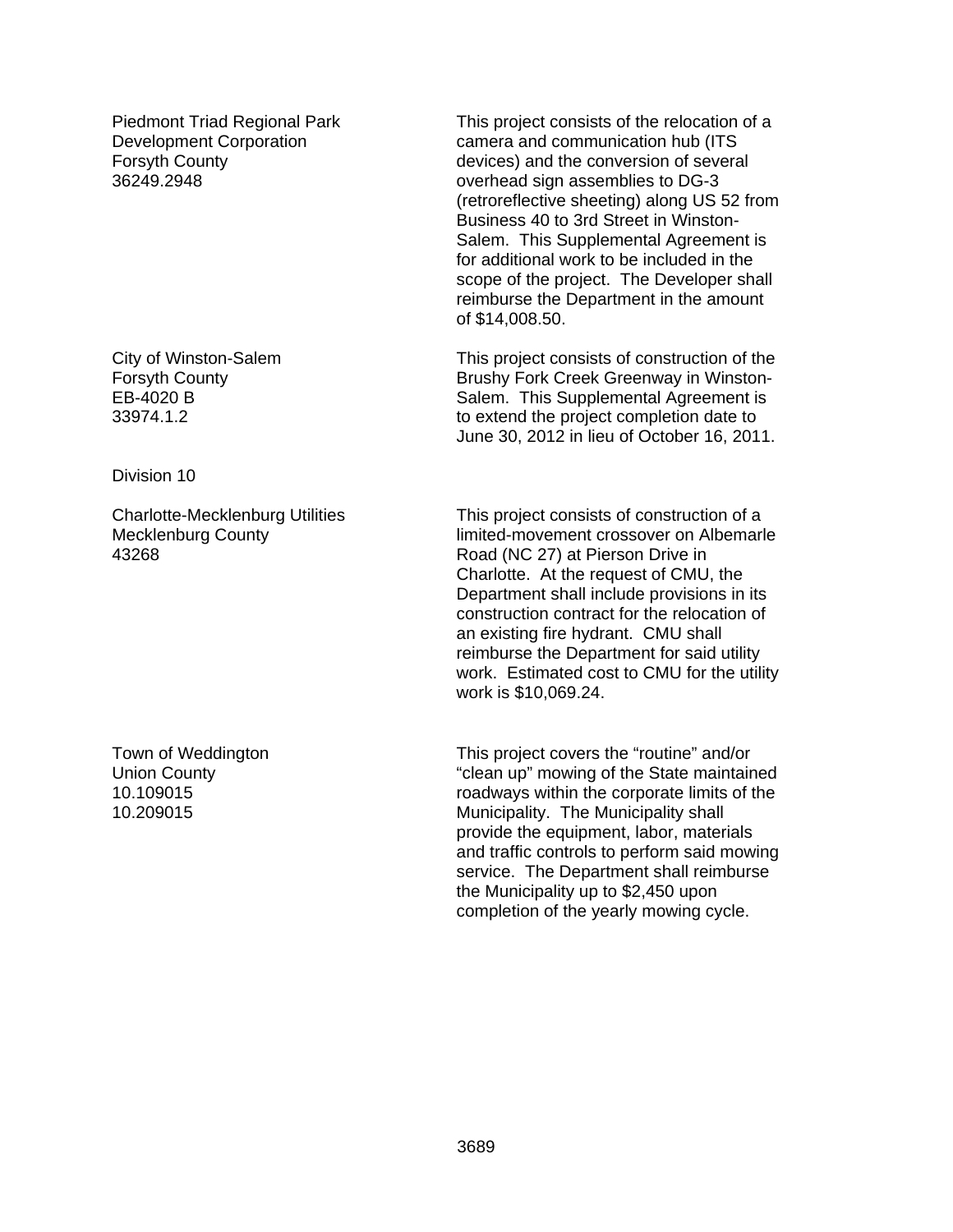Division 14

C-5152 45286.1.1 45286.3.1

National Park Service

Haywood and Swain Counties

City of Mount Holly Gaston County 36249.3119

This project consists of the installation of metal poles (mast arms) at the intersection of NC 273 and Catawba Avenue and NC 27 and NC 273 in Mount Holly. The Municipality shall be responsible for all phases of the project including 100% of the actual costs of said work. The estimated reimbursement to the Department for review and inspection is \$7,500.

This project consists of the implementation to increase its educational efforts that will inform visitors about the role their transportation choices have in relation to air pollution issues in the Great Smoky Mountains National Park. This Supplemental Agreement extends the completion date for the project to April 13, 2013 in lieu of April 13, 2012.

J. M. Teague Engineering and Consulting Macon County 36249.3118

This project consists of adding emergency vehicle preemption to the existing traffic signal at US 441 and Hyatt Road in Macon County. The Developer shall be responsible for all phases of the project including 100% of the actual costs of said work. The estimated reimbursement to the Department for review and inspection is \$10,000.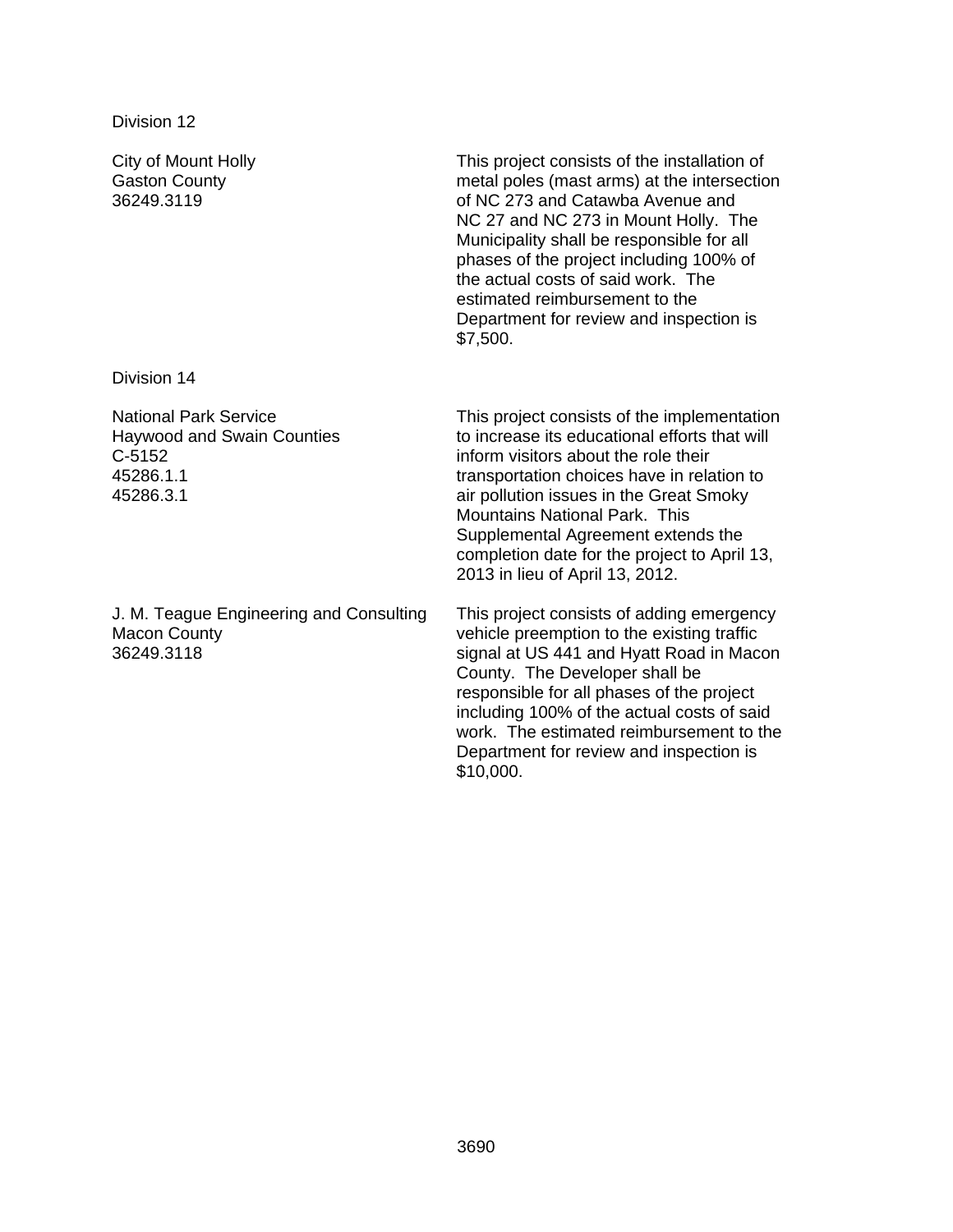#### **Approval - Preliminary Right of Way Plans**

 A motion was made by Board Member Womble , which was seconded by Board Member Proffitt to approve the following:

 The Preliminary Right of Way Plans for the below projects, including Secondary Roads and Industrial Access Roads, provide for the construction, design, drainage and control of access as shown on the respective plans.

Based upon the recommendations of the Manager of the Right of Way Branch, the

Board finds that such rights of way as shown on these preliminary plans and drawings, including

existing public dedicated right of way, are for a public use and are necessary for the

construction of said projects.

The rights of way for the location, construction, relocation, and control of access of

highways embraced in the below projects shall be as shown in detail on the preliminary right of

ways plans and drawings for said projects on file in the Right of Way Branch in the Department

of Transportation in Raleigh.

The Board finds such right of way acquisition to be necessary and hereby authorizes the

Right of Way Branch to acquire right of way on the below projects either by negotiation or by

condemnation through the Attorney General's Office.

#### **(Division 2)**

 **Pitt County; I.D. No. B-4787; Project No. 38557.2.1:** 

Bridge No. 95 over Johnson's Mill Run on SR 1401 (Old River Road)

## **(Division 5)**

 **Wake County; I.D. No. W-5137; Project No. 45261.2.1:**  SR 1301 (Sunset Lake Road) from SR 4701 (Cypress Ford Road) to Quarry Rock Drive

**Wake County; I.D. No. U-5118 HA; Project No. 42379.2.16:**  Knightdale – Intersection of Knightdale Boulevard and Widewaters Parkway

#### **(Division 9)**

 **Davie County; I.D. No. BD-5109; Project No. 45355.2.4:**  Bridge No. 77 over Dutchman's Creek on SR 1321

**Davidson County; I.D. No. B-4497; Project No. 38391.2.1:**  Bridge No. 39 over US 29-70/I-85B on US 64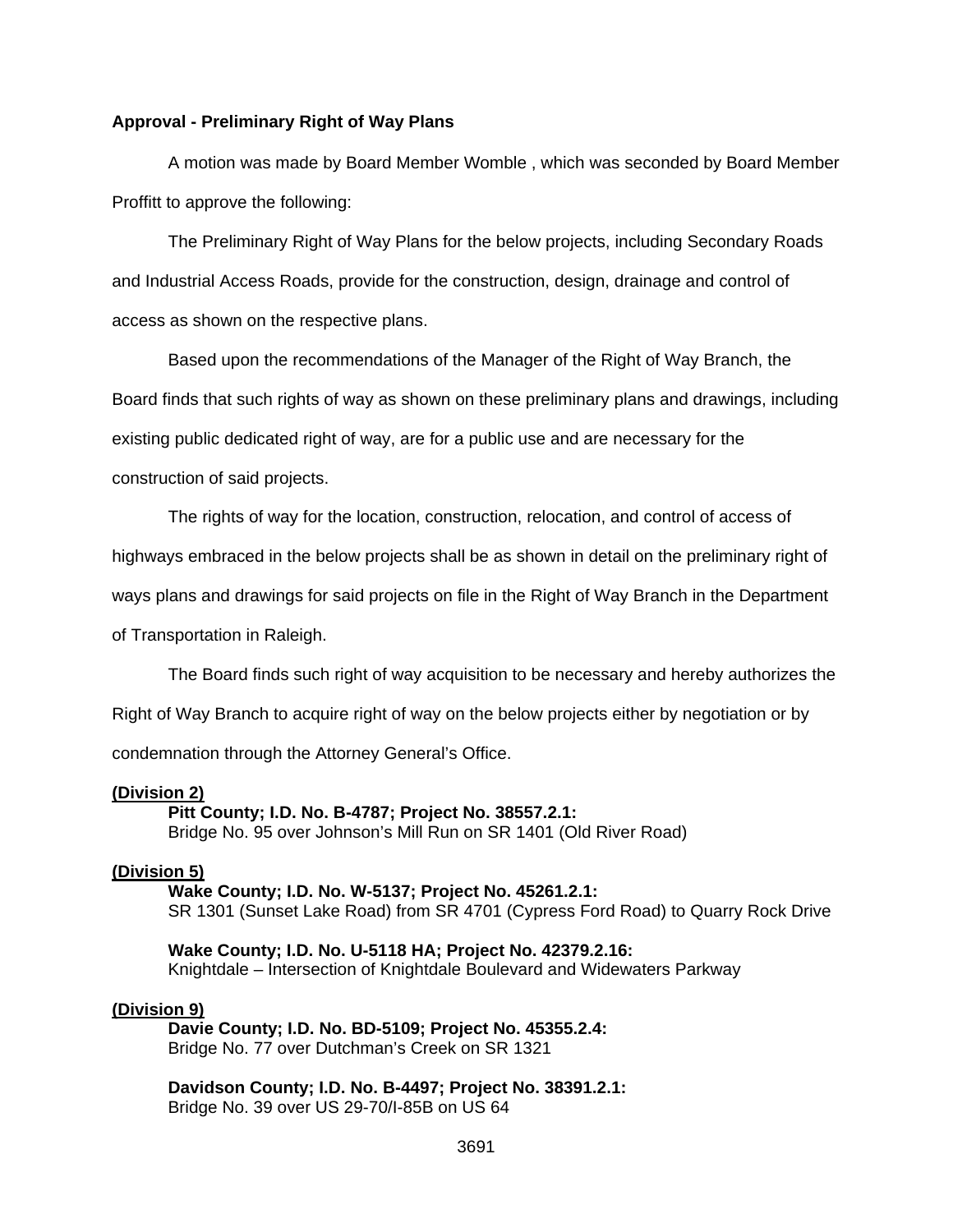## **Rowan County; I.D. No. BD-5109 B; Project No. 45355.2.2:**

Bridge No. 11 over Sill's Creek on SR 1763

**Forsyth County; I.D. No. BD-5109 A; Project No. 45355.2.1:**  Bridge No. 2 over a creek on SR 1470

**Davie County; I.D. No. BD-5109 G; Project No. 45355.2.7:**  Bridge No. 53 over Frost Mill Creek on SR 1406

#### **Rowan County; I.D. No. P-4405 A; Project No. 42412.2.1:**

Ethel Lane at NS/NCRR Railway Crossing No. 324377C Juke Box Road at NS/NCRR Railway Crossing No. 324378J Private Crossing Closure

#### **(Division 10)**

 **Union County; I.D. No. B-4652; Project No. 33818.2.1:**  Bridge No. 118 over Lanes Creek on SR 1937

#### **(Division 11)**

 **Wilkes County; I.D. No. BD-5111 E; Project No. 45357.2.5:**  Bridge No. 86 over Naked Creek on SR 1151

 **Wilkes County; I.D. No. BD-5111 F; Project No. 45357.2.6:**  Bridge No. 89 over Naked Creek on SR 1151

**Caldwell County; I.D. No. BD-5111 G; Project No. 45357.2.7:**  Bridge No. 45 over Upper Little Creek on SR 1722

**Watauga County; I.D. No. BD-5111 H; Project No. 45357.2.8:**  Bridge No. 132 over Cove Creek on SR 1306

**Yadkin County; I.D. No. BD-5111 J; Project No. 45357.2.10:**  Bridge No. 110 over North Deep Creek on SR 1503

#### **Yadkin County; I.D. No. BD-5111 K; Project No. 45357.2.11:**

Bridge No. 149 over North Deep Creek on SR 1368

### **(Division 13)**

**Burke County; I.D. No. BD-5113 C; Project No. 45359.2.3:** 

Bridge No. 352 and 353 over East Prong of Hungint Creek on SR 1874 (Grace Hospital Dr.)

#### **Rutherford County; I.D. No. BD-5113 C; Project No. 45359.2.3:**

Bridge No. 144 over Floyds Creek on SR 2215 (Henson Road), Bridge No. 385 over Roberson Creek on SR 1709 (Padgett Sand Pit Road)

#### **Mitchell County; I.D. No. BD-5113 C; Project No. 45359.2.3:**

Bridge No. 26 and 28 over Big Rock Creek on NC 226, Bridge No. 140 over Big Rock Creek on NC 197

#### **Buncombe County; I.D. No. BD-5113 C; Project No. 45359.2.3:**

Bridge No. 146 over Stony Fork Creek on SR 2173 (Dillingham Road)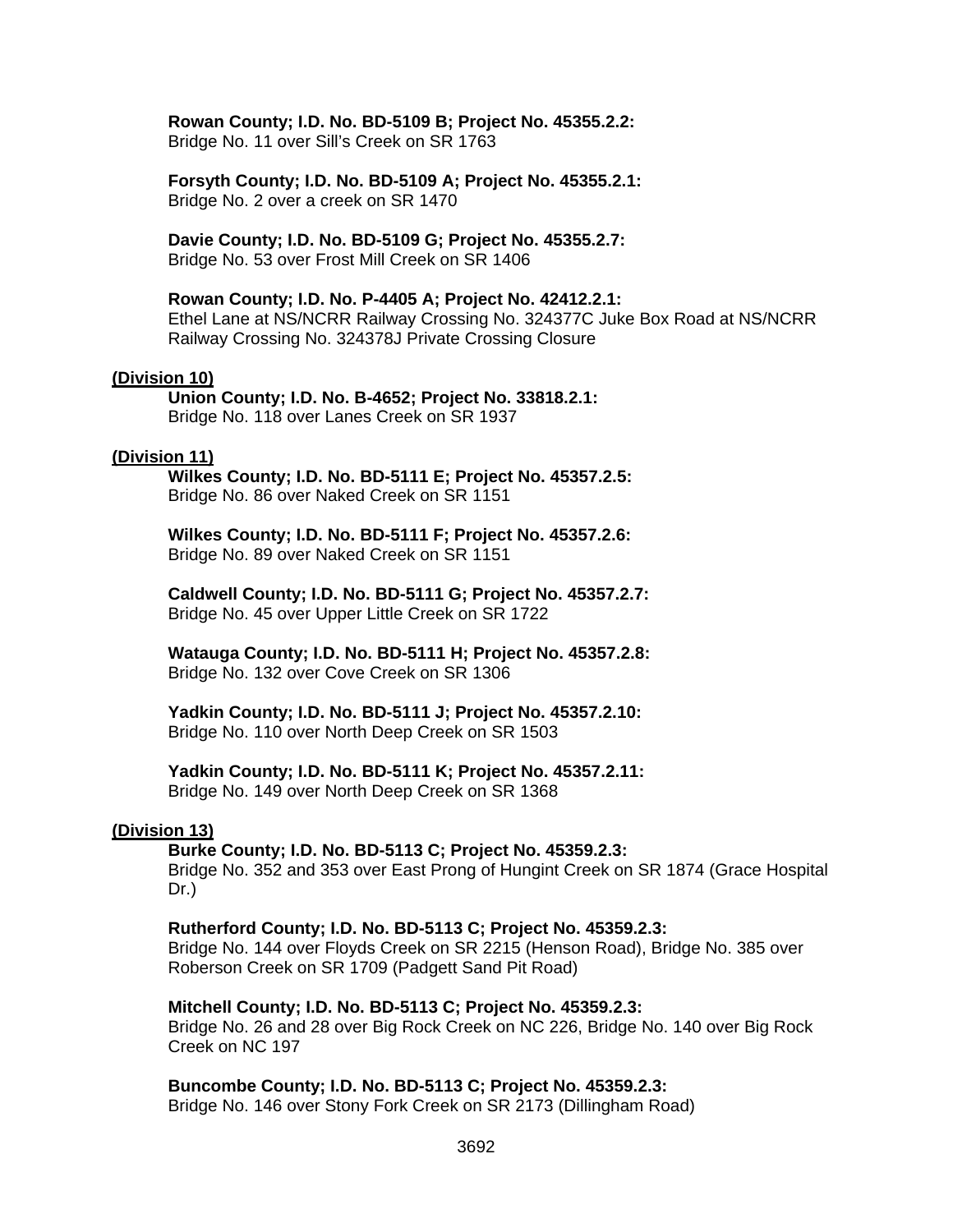#### **Madison County; I.D. No. BD-5113 C; Project No. 45359.2.3:**

Bridge No. 24 over Ray Branch/Paint Branch on SR 1530 (Paint Fork Road)

#### **(Division 14)**

 **Haywood County; I.D. No. R-4904; Project No. 40427.2.1:**  US 276 at Waynesville Mountain

#### **Approval - Final Right of Way Plans**

 A motion was made by Board Member Womble, which was seconded by Board Member Proffitt, to approve the following:

Right of way acquisition in accordance with the preliminary right of way plans on file in the Right of Way Branch has been determined to be necessary for public use and was authorized by the Board. Certain changes in the right of way have necessitated alteration of the preliminary right of way plans. Final plans have been prepared and provide for the construction, design, drainage and control of access for these projects. The Board finds that such rights of way and control of access as shown on the final plans are for a public use and are necessary for construction. The sections of roads which were shown on the preliminary plans as sections of roads to be abandoned are hereby abandoned and removed from the State Highway System for Maintenance upon the completion and acceptance of the project.

 The rights of way for the location, design and construction of highways embraced in the following projects shall be as shown in detail on the final plans for said projects as follows:

#### **(Division 2)**

#### **Project No. 33691.2.1; Beaufort County; I.D. No. B-4415:**

Grading, drainage, paving and structure on Bridge No. 21 over Pungo Creek on NC 32 with the right of way indicated upon the final plans for said project, the same being identified as Addendum 1 of the December 1, 2011 Board of Transportation Meeting and incorporated herein by reference.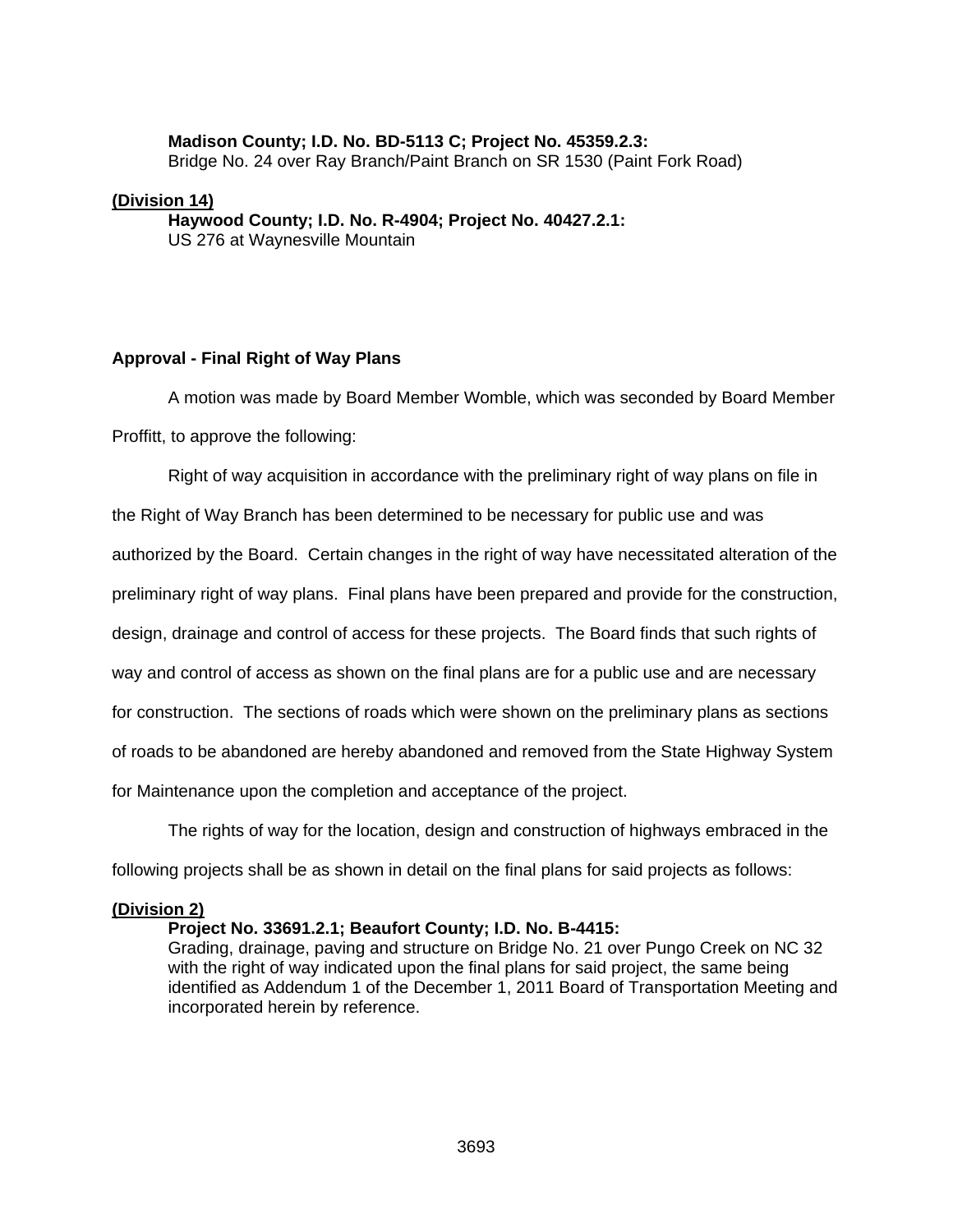### **Project No. 33692.2.1; Beaufort County; I.D. No. B-4416:**

Grading, drainage, paving and structure on Bridge No. 76 over the Norfolk Southern Railway on NC 33 with the right of way indicated upon the final plans for said project, the same being identified as Addendum 2 of the December 1, 2011 Board of Transportation Meeting and incorporated herein by reference.

### **Project No. 33752.2.1; Greene/Lenoir County; I.D. No. B-4533:**

Grading, paving, drainage and structure on Bridge No. 48 over Wheat Swamp Creek on SR 1432 with the right of way indicated upon the final plans for said project, the same being identified as Addendum 3 of the December 1, 2011 Board of Transportation Meeting and incorporated herein by reference.

## **(Division 4)**

## **Project No. 33734.2.1; Edgecombe County; I.D. No. B-4503:**

Grading, drainage, structure, paving and signals on Bridge No. 7 over the Tar River on SR 1250 (Springfield Drive) with the right of way indicated upon the final plans for said project, the same being identified as Addendum 4 of the December 1, 2011 Board of Transportation Meeting and incorporated herein by reference.

## **Project No. 33828.2.1; Wayne County; I.D. No. B-4673:**

Grading, paving, drainage and structure on Bridge No. 120 over Walnut Creek on SR 1728 with the right of way indicated upon the final plans for said project, the same being identified as Addendum 5 of the December 1, 2011 Board of Transportation Meeting and incorporated herein by reference.

#### **Project No. 33665.2.1; Wilson County; I.D. No. B-4328:**

Grading, drainage, paving and structure on Bridge No. 3 over Great Swamp on SR 1634 (Morning Side Road) with the right of way indicated upon the final plans for said project, the same being identified as Addendum 6 of the December 1, 2011 Board of Transportation Meeting and incorporated herein by reference.

## **(Division 5)**

## **Project No. 33820.2.1; Wake County; I.D. No. B-4657:**

Grading, paving, drainage, signals and structures on Bridge No. 340 over Norfolk Southern Railroad on SR 1101 (Piney Grove-Wilbon road) with the right of way indicated upon the final plans for said project, the same being identified as Addendum 7 of the December 1, 2011 Board of Transportation Meeting and incorporated herein by reference.

#### **(Division 6)**

#### **Project No. 33448.3.1; Cumberland County; I.D. No. B-4090:**

Grading, drainage, structure, paving and retaining walls on Bridge No. 125 over Cross Creek on NC 24 in Fayetteville with the right of way indicated upon the final plans for said project, the same being identified as Addendum 8 of the December 1, 2011 Board of Transportation Meeting and incorporated herein by reference.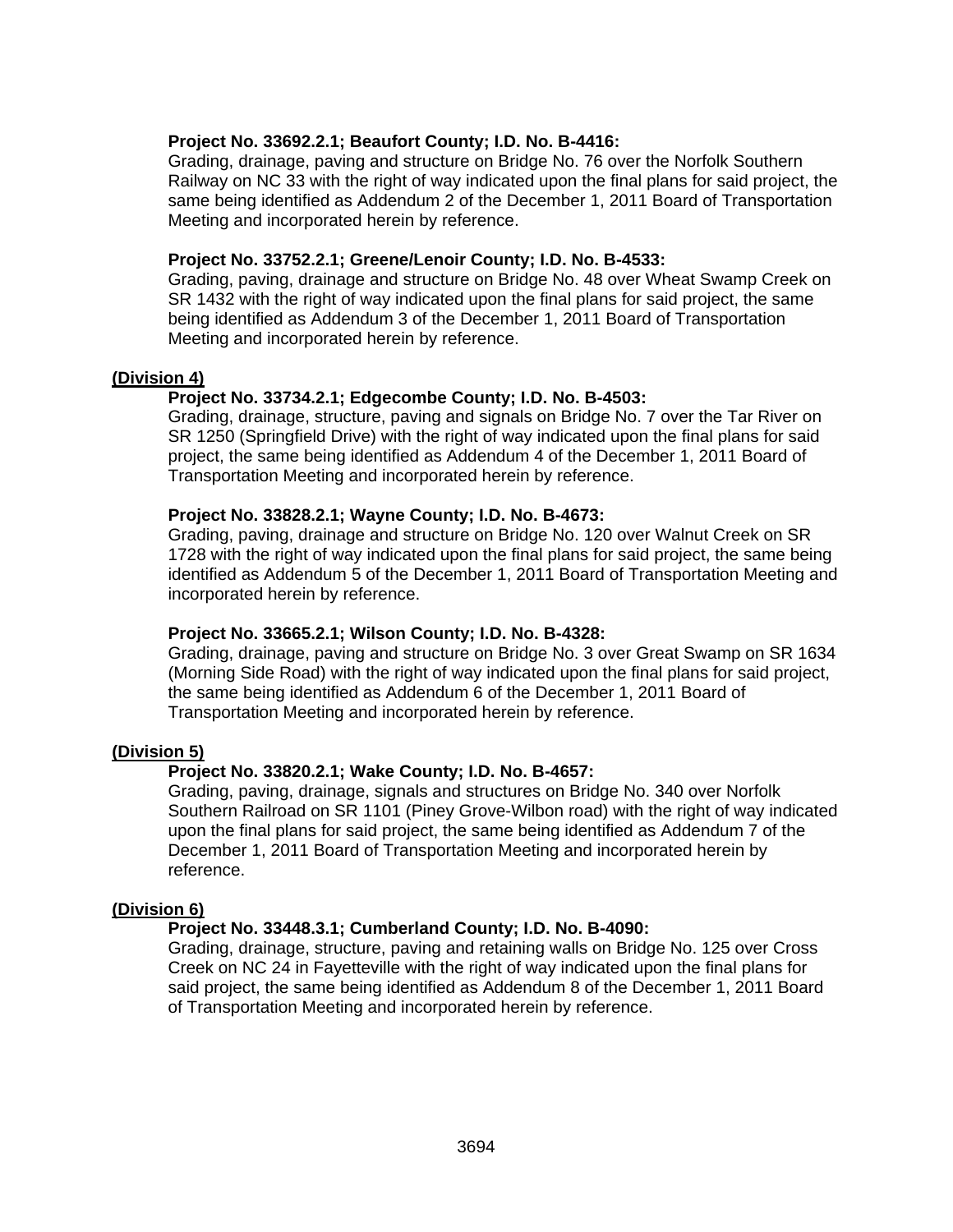## **Project No. 33757.2.1; Harnett County; I.D. No. B-4542:**

Grading, drainage, paving and structure on Bridge No. 40 over Barbeque Creek on SR 1213 (Buie Road) with the right of way indicated upon the final plans for said project, the same being identified as Addendum 9 of the December 1, 2011 Board of Transportation Meeting and incorporated herein by reference.

## **(Division 7)**

## **Project No. 34762.2.2; Orange County; I.D. No. U-0624:**

Grading, drainage, paving, widening and signals on NC 86 (South Columbia Street) from SR 1906 (Purefoy Road) to SR 1902 (Manning Drive) in Chapel Hill with the right of way indicated upon the final plans for said project, the same being identified as Addendum 10 of the December 1, 2011 Board of Transportation Meeting and incorporated herein by reference.

## **(Division 9)**

## **Project No. 38473.2.1; Davidson County; I.D. No. B-4694:**

Grading, drainage, paving, culvert, retaining walls and signals on Bridge No. 52 over Reedy Creek on SR 1445 (Old Mill Road) with the right of way indicated upon the final plans for said project, the same being identified as Addendum 11 of the December 1, 2011 Board of Transportation Meeting and incorporated herein by reference.

## **(Division 11)**

## **Project No. 34402.2.6; Caldwell/Watauga County; I.D. No. R-2237 C:**

Grading, drainage, paving, culvert, retaining walls and signals on US 321 from SR 1500 (Blackberry Road) to US 221 at Blowing Rock with the right of way indicated upon the final plans for said project, the same being identified as Addendum 12 of the December 1, 2011 Board of Transportation Meeting and incorporated herein by reference.

## **(Division 12)**

### **Project No. 33708.2.1; Catawba County; I.D. No. B-4456:**

Grading, drainage, paving, structure and walls on Bridge No. 49 over I-40 on NC 16 (First Avenue North) with the right of way indicated upon the final plans for said project, the same being identified as Addendum 13 of the December 1, 2011 Board of Transportation Meeting and incorporated herein by reference.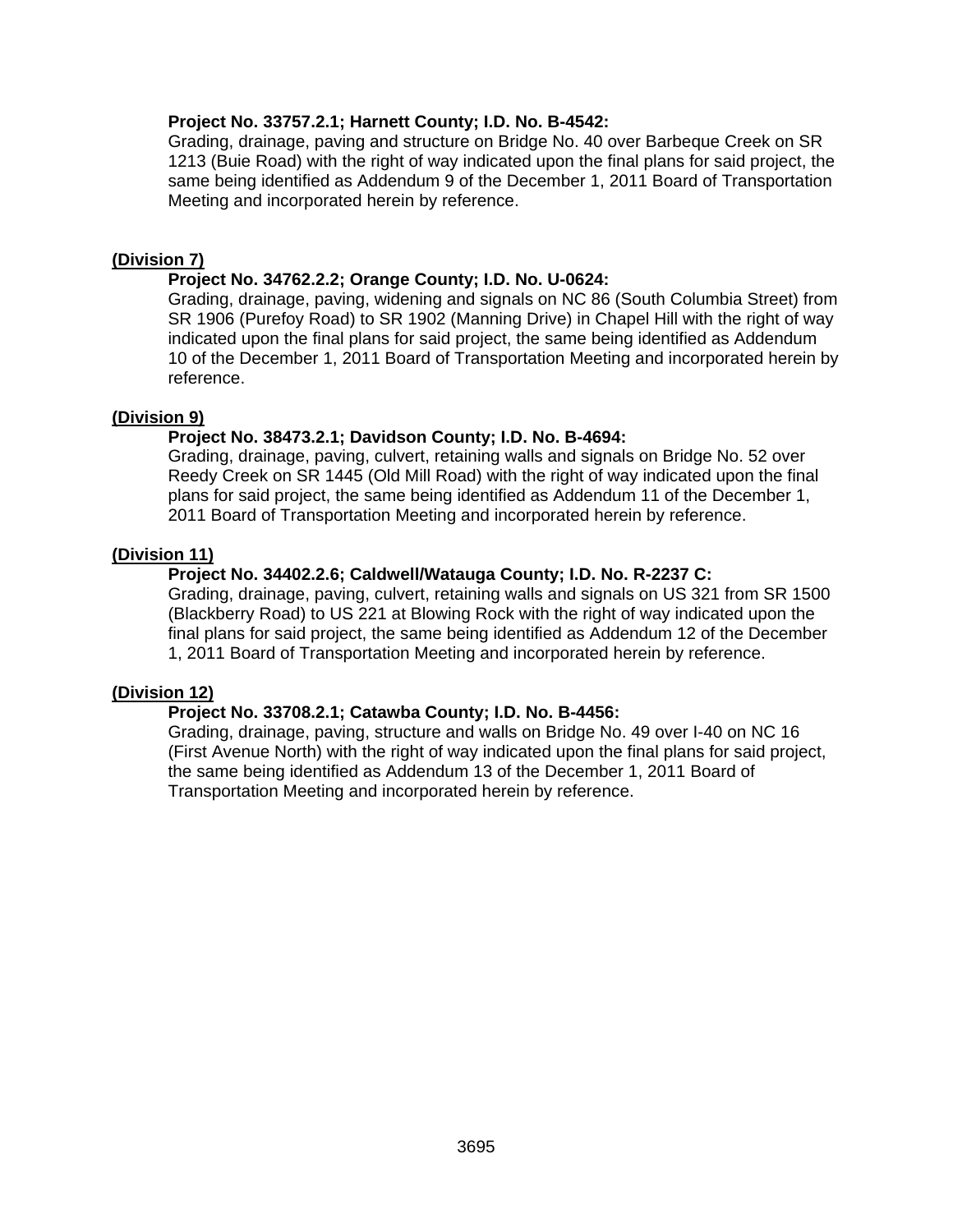## **Approval - Revisions of the Final Right of Way Plans**

 A motion was made by Board Member Womble, which was seconded by Board Member Proffitt, to approve the following:

Right of way acquisition in accordance with the final right of way plans for the following projects has been determined to be necessary and authorized by the Board. Plans are on file at the Office of the Secretary to the Board of Transportation as an addendum to the minutes of the meetings hereinafter indicated.

Certain changes in right of way, construction and drainage easements, and control of

access have been necessitated by alterations in the construction plans of these projects.

Amended plan sheets for these projects have been prepared which provide for changes of

certain right of way areas, construction and drainage easements and control of access.

The Board finds that the revised areas of right of way, construction and drainage

easements and control of access, as shown on the amended plan sheets hereinafter set out,

are for a public purpose and are necessary for the construction of projects.

The right of way, construction and drainage easements and control of access are hereby

revised as shown on the plan sheets incorporated herein as an addendum, said projects, date

of original final approval, and revised right of way, easements and access being as follows:

#### **(Division 5)**

#### **Project No. 34506.2.5; I.D. No. R-2814 A; Wake County:**

Final Right of Way plans approved as Addendum 3 to the minutes of the January 7, 2010 Board of Transportation Meeting. Revised additional right of way, easements or control of access shown on Addendum 14 to the minutes of the December 1, 2011 Board of Transportation Meeting and incorporated herein by reference.

#### **(Division 13)**

#### **Project No. 34400.2.3; I.D. No. R-2233 AB; Rutherford County:**

Final Right of Way plans approved as Addendum 2 to the minutes of the December 9, 2010 Board of Transportation Meeting. Revised additional right of way, easements or control of access shown on Addendum 15 to the minutes of the December 1, 2011 Board of Transportation Meeting and incorporated herein by reference.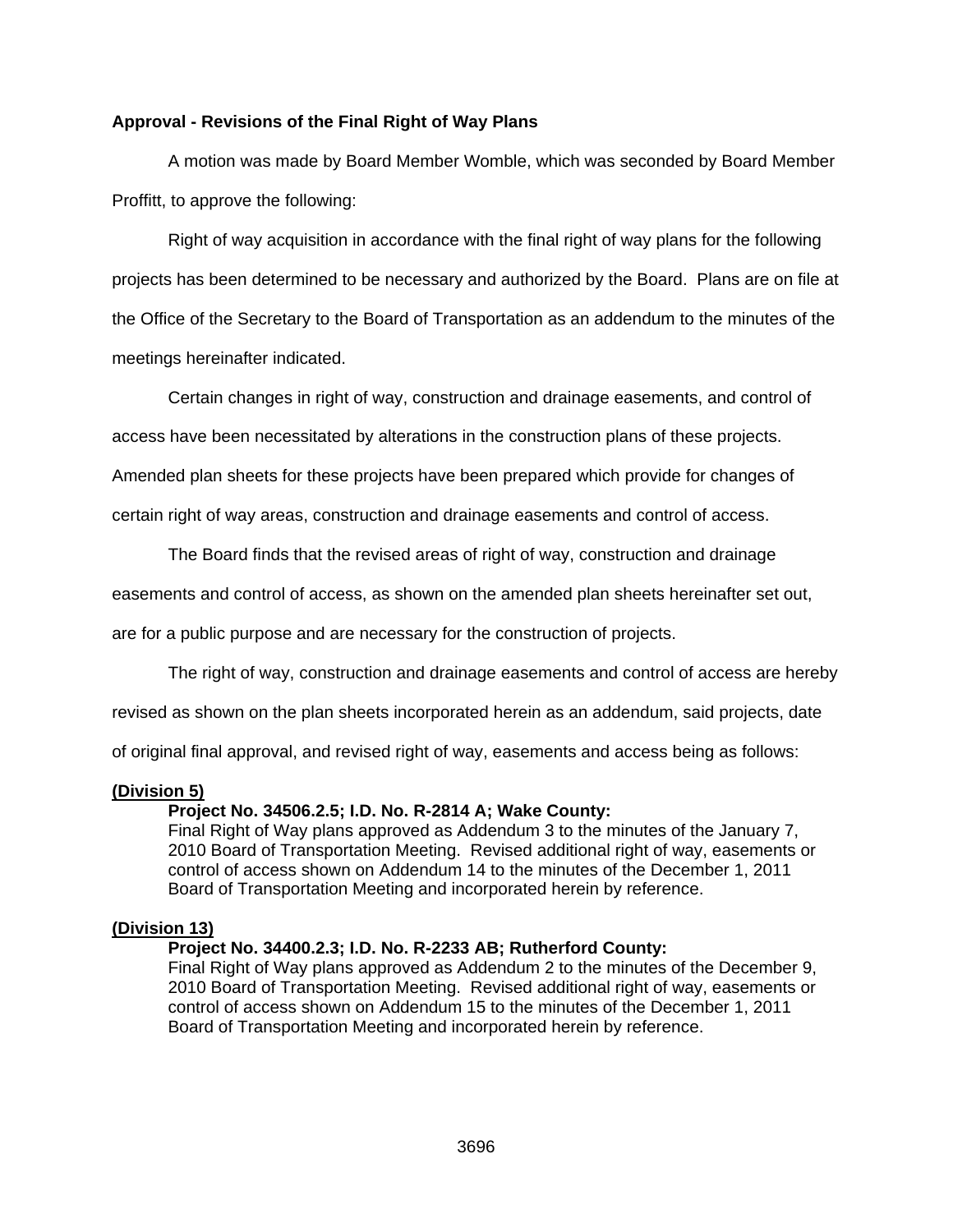## **Project No. 35609.2.1; I.D. No. R-2519 A; Yancey County:**

Final Right of Way plans approved as Addendum 4 to the minutes of the June 2, 2011 Board of Transportation Meeting. Revised additional right of way, easements or control of access shown on Addendum 16 to the minutes of the December 1, 2011 Board of Transportation Meeting and incorporated herein by reference.

## **Approval of Conveyance of Highway Right of Way Residues**

 **"It is hereby resolved,** based upon the recommendation of the Manager of the

Right of Way Branch, and on a motion by Board Member Womble, which was seconded by

Board Member Proffitt, that the following right of way conveyances are approved:

#### **(Division 3)**

## **Project 8.2251001, 34857.2.22, parcel N/A, SR 1409 Military Cut-off Rd. from Multilanes North of US 74 to US 17 Business**

# **New Hanover County**

Conveyance of an approximate 1.0-acre residue area to Peace Baptist Church, Inc. of Wilmington, parcel U-2734 034, for no consideration as part-settlement of their right of way claim.

#### **(Division 6)**

## **Project 34866.2.2, parcel U-2810 023, SR 1003 Camden Rd. from NC 59 Hope Mills Rd. to SR 1007 Owen Dr.**

## **Cumberland County**

Conveyance of an approximate 0.605-acre residue area to Linda F. Williams and Brenda Williams Young, U-2810 023A, for no consideration as part-settlement of their right of way claim.

#### **(Division 10)**

## **Project 8.1680402, 34422.2.2, parcel R-2320G 053, US 520Extension from the NC 73 and NC 24/27 and NC 138 intersection to the SR 1785 John's Rd. intersection in Albemarle**

## **Stanly County**

Conveyance of an approximate 0.215-acre residue area to Clyde D. Biggers, Jr, the only interested adjacent owner, and former owner, for the appraised value of \$5,000.00

#### **(Division 12)**

#### **Project 34497.2.3, parcel R-2707A 928 and parcel R-2707A 079, US 74 Bypass from West of SR 1162 Peachtree Rd. to East of SR 1315 Plato Lee Rd. Cleveland County**

Conveyance of an approximate 0.822-acre residue area to George Stevenson and wife, Sherry Stevenson, R-2707A 078, for the appraised value of \$8,672.60 as part-settlement of their right of way claim.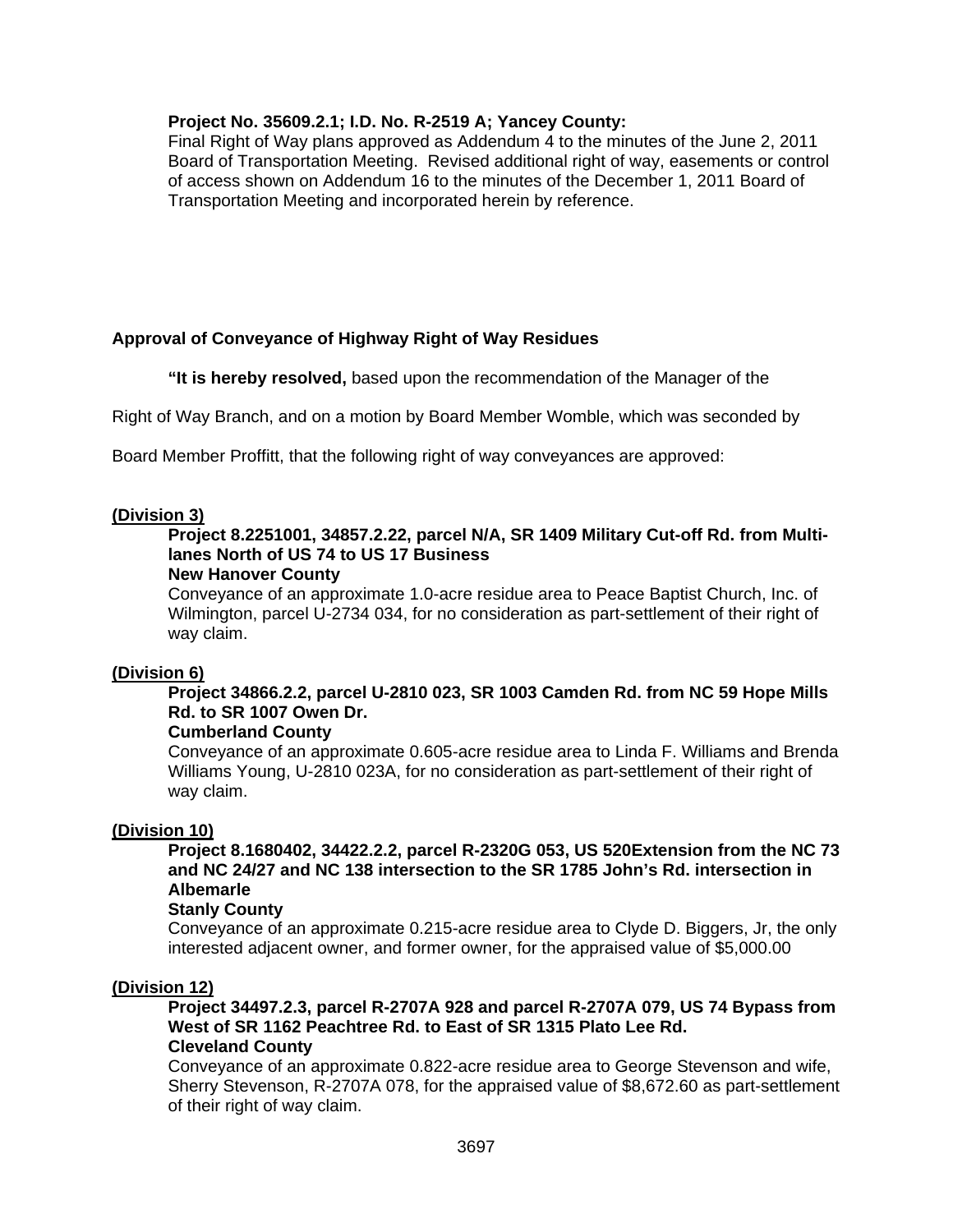#### **Project 34497.2.3, parcel R-2707A 054, US 74 Bypass from West of SR 1162 Peachtree Rd. to East of SR 1315 Plato Lee Rd. Cleveland County**

Conveyance of an approximate combined 1.25-acre residue area to Robert F. Bodwell, R-2707A 048A, for the appraised value of \$700.00 as part-settlement of his right of way claim.

## **Approval of Conveyance of Surplus Highway Right of Way**

 **"It is hereby resolved,** based upon the recommendation of the Manager of the Right of

Way Branch, and on a motion by Board Member Womble, which was seconded by Board

Member Proffitt, that the following highway right of way conveyances are approved:

#### **(Division 9)**

**Project 8.17478, (36109.421) parcels 028, 031, 032, 035, 053, 055, 056, 057, 120, 121, 122, US 421 Business I-40** 

#### **Forsyth County**

Conveyance of approximately 0.195-acre surplus right of way to the City of Winston-Salem, for no consideration.

### **(Division 10)**

#### **Project 8.2673301, (36109.422) parcel U-0203 901 and parcel U-0203 902, Revised Airport Access from I-85 to Charlotte Douglas International Airport Mecklenburg County**

Conveyance of approximately 1.681-acre surplus right of way to the City of Charlotte, for no consideration.

#### **(Division 14)**

#### **Project 8.3C23115, (36109.399) parcel 16 and parcel 17, US 23-441 Northeast of Franklin to Northeast of SR 1559 Kirkland Rd. Macon County**

Conveyance of approximately 0.168-acre surplus right of way to America's Home Place, Inc., for the appraised value of \$29,400.00.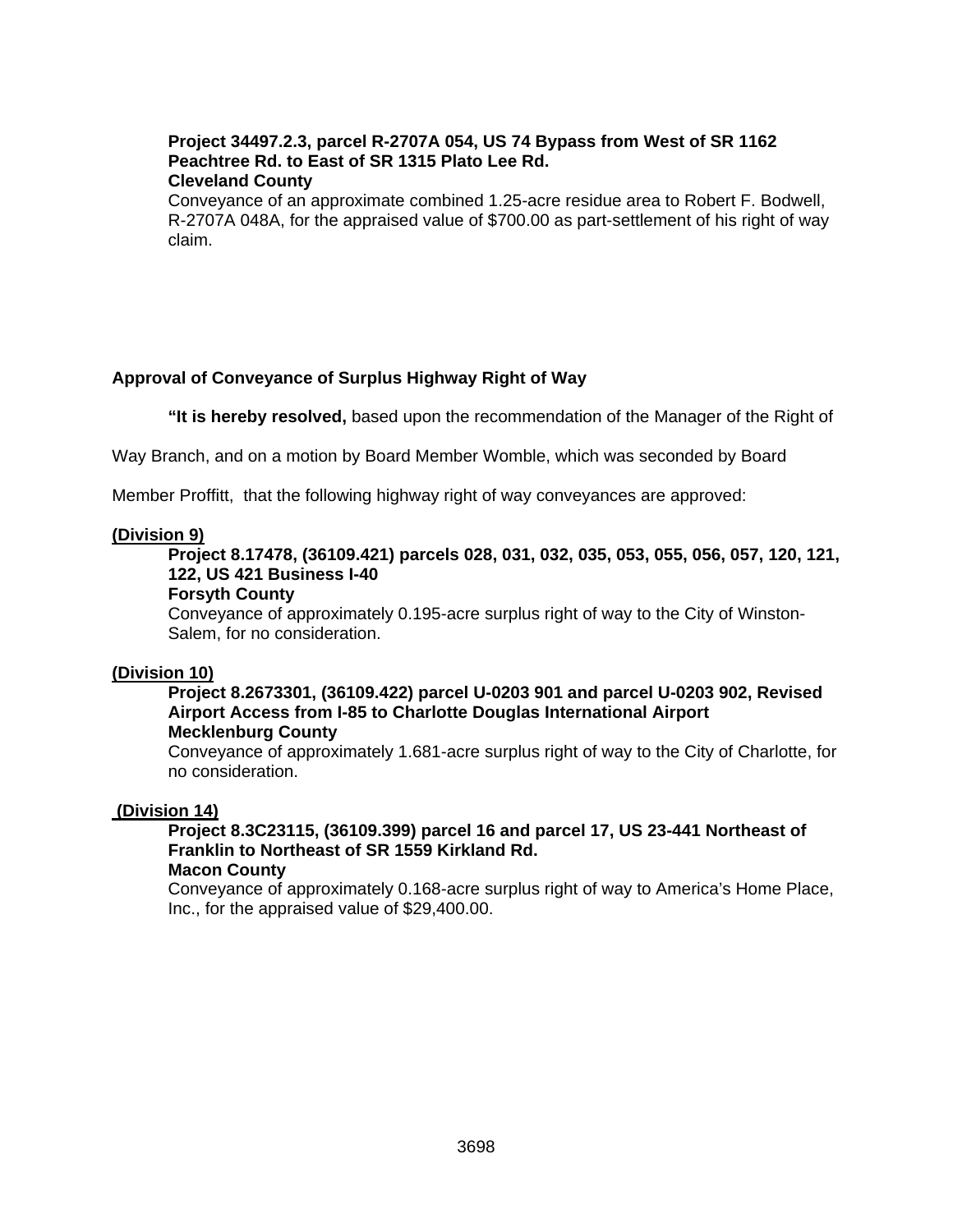## **Approval of Permanent Utility Easement**

 **"It is hereby resolved,** based upon the recommendation of the Manager of the

Right of Way Branch, and on a motion by Board Member Womble, which was seconded by

Board Member Proffitt, that the following highway right of way conveyances are approved:

### **(Division 9)**

## **Project 9C.034045, (B-2555A), parcel 039Z, SR 5544 West Catawba Ave. from SR 2151 Jetton Rd. to SR 2195 Torrance Rd.**

## **Forsyth County**

The Department acquired permanent easement property from Nick Galifianakis and wife, Louise C. Galifianakis during construction of SR 5544 West Catawba Ave. in Forsyth County. The City of Winston-Salem has requested the 0.00254-acre (111 sq. ft.) Permanent Utility Easement that across said residue for sewer line for the appraised value of \$355.00. The Department has determined the conveyance of the Permanent Utility Easement would cause no damage to the residue.

## **Approval - Acquisition of Structures Partially Outside the Right of Way**

A motion was made by Board Member Womble, which was seconded by Board Member

Proffitt, to approve the following:

The preliminary right of way plans for the following highway projects necessitate the

acquisition of a part of certain buildings or structures located within the right of way of projects.

Based upon the recommendation of the Manager of the Right of Way Branch and affidavits of

independent real estate appraisers, the Board finds that the partial taking of the buildings or

structures will substantially destroy the economic value or utility of the buildings or structures.

 The Board finds that such acquisition of the structures or parts thereof outside the right of way are for a public use and are necessary for the construction of the projects.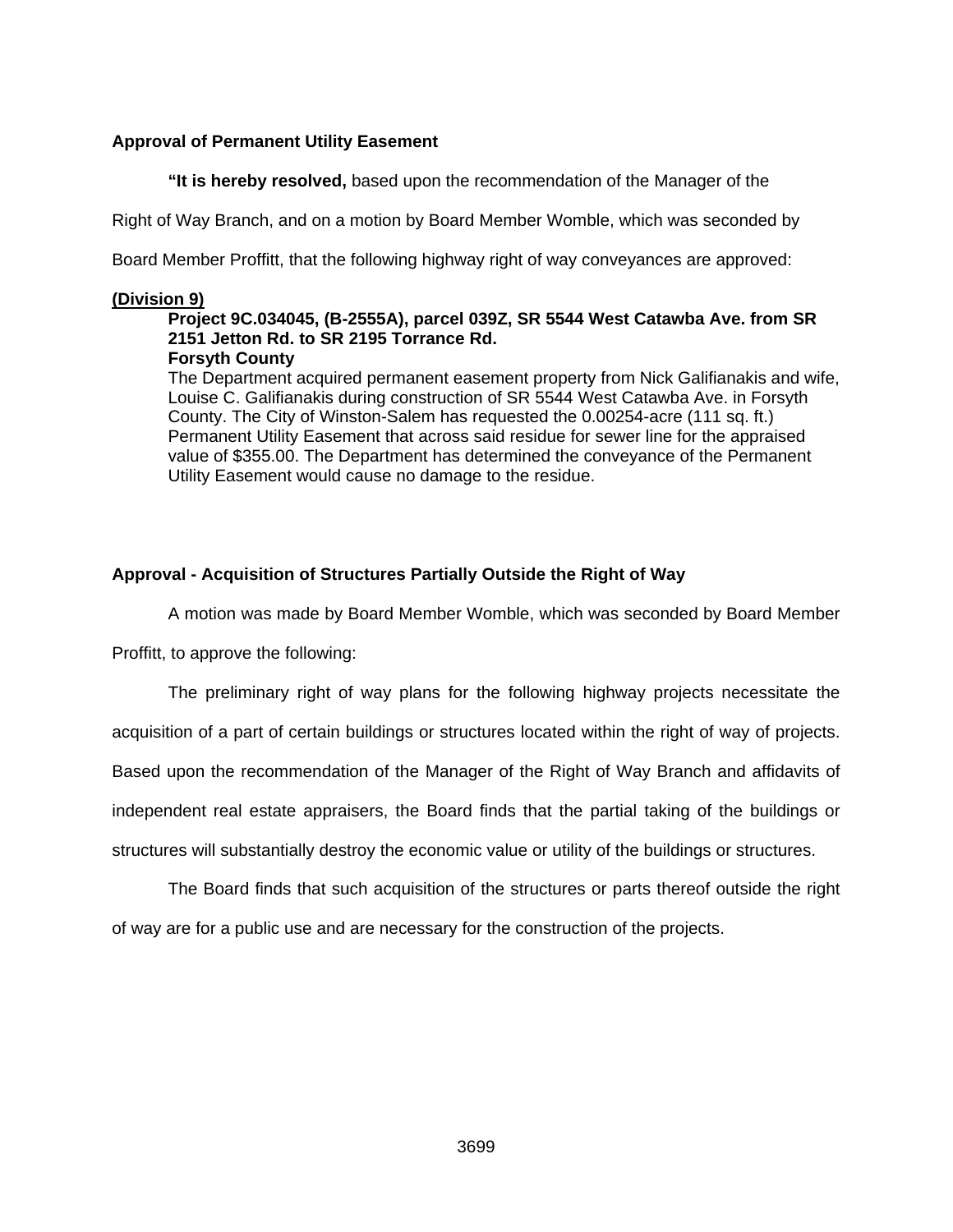The Right of Way Branch has been directed to acquire the below described buildings or structures in their entirety for the construction of the listed projects. The Attorney General, if necessary, is requested to institute proceedings to acquire the buildings or structures in their entirety, together with the right to enter upon the surrounding lands for the purpose of removing the buildings or structures.

#### **(Division 11)**

#### **ID. No. U-3812, Ashe County, WBS Element 34977.2.2:**

Parcel 056, David Miller, a One Story brick Dwelling; 1,312 SF located Left of Survey Station 61+25, Survey Line –L-.

Parcel 099, Darrell Poe and Richard Hamby, a Two Story Block Building; 2,917 SF located Left of Survey Station 87+32, Survey Line –L-.

## **Approval - Advance Acquisition of Highway Right of Way**

 Upon recommendation of the Manager of the Right of Way Branch, and on a motion by Board Member Womble, which was seconded by Board Member Proffitt, the Board approved to authorize the acquisition of the following properties through negotiation or condemnation for purposes of highway construction in order to prevent undue hardship on property owners or to protect the right of way corridor from development prior to regular project approval. The Board finds such acquisitions to be necessary, and hereby authorizes the Right of Way Branch to acquire said properties either by negotiation or by condemnation through the Office of the Attorney General.

#### **(Division 3)**

**Property of Jamar Company, LLC I.D. No. U-3338B, Parcel #910, WBS 34932.2.1, F. A. Project STP-1175(8), County of New Hanover**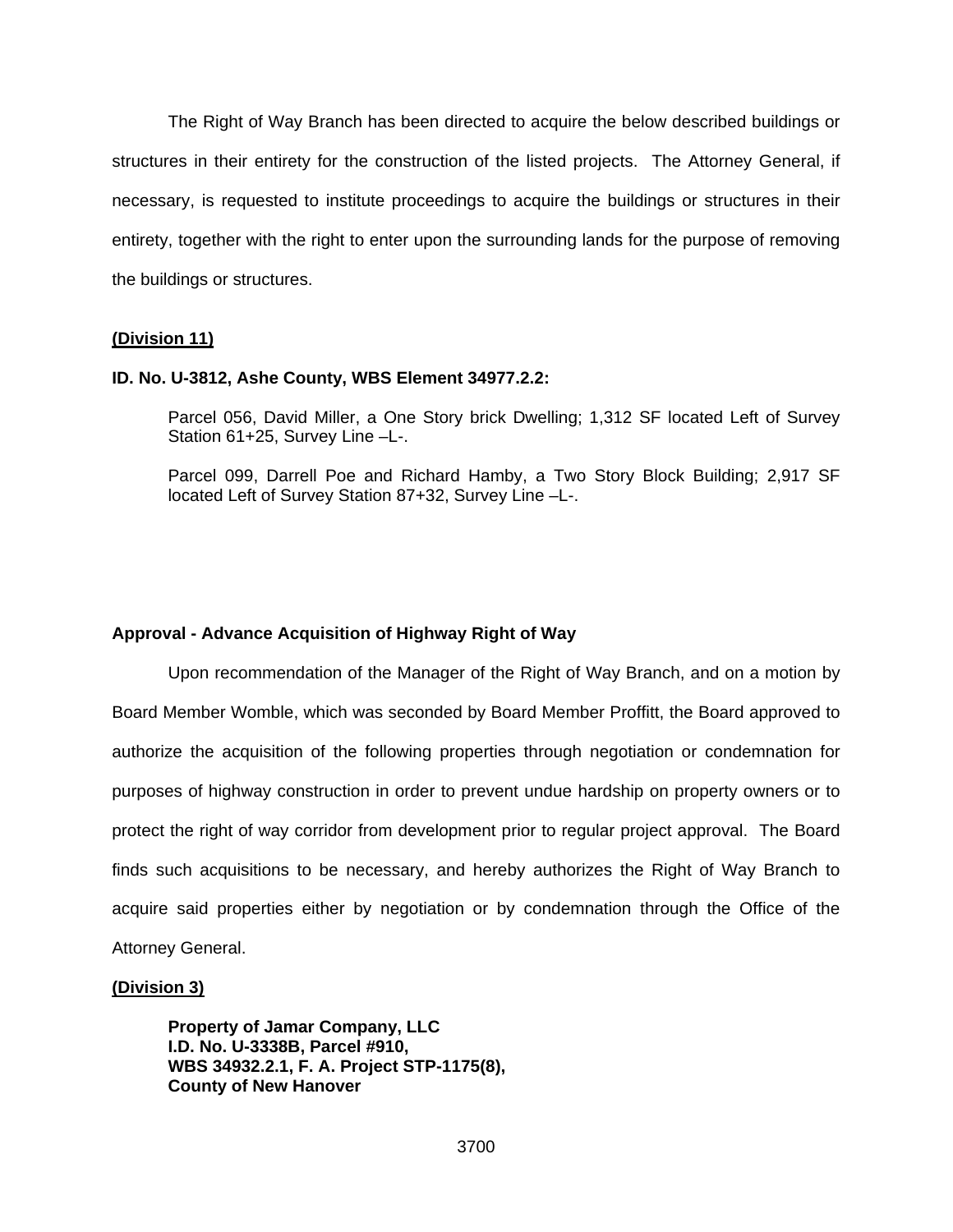### **(Division 5)**

**Property of Estate of Howard C. Holt and Kathleen Holt I.D. No. R-2721, Parcel #935, WBS 37673.2.1, F. A. Project N/A, County of Wake** 

### **(Division 7)**

**Property of Mabel L. Chilton Estate (c/o Alice C. Cable and Robert L. Cable, Sr.) I.D. No. U-2525C, Parcel #975 WBS 34821.2.4, F. A. Project N/A, County of Guilford** 

#### **(Division 8)**

**Property of Mr. Ken Davidson I.D. No. R-2536, Parcel #910, WBS 34450.2.1, F. A. Project N/A, County of Randolph** 

## **(Division 9)**

**Property of Mr. & Mrs. Dennis Dawkins I.D. No. R-2247B, Parcel #860, WBS 34409.2.6, F. A. Project N/A, County of Forsyth** 

**Property of Kelvin Merritt I.D. No. U-2579AB, Parcel #889, WBS 34839.2.4, F. A. Project N/A, County of Forsyth** 

## **(Division 12)**

**Property of Raymond Pettyjohn I.D. No. R-2707, Parcel #945, WBS 34497.2.4, F. A. Project N/A, County of Cleveland**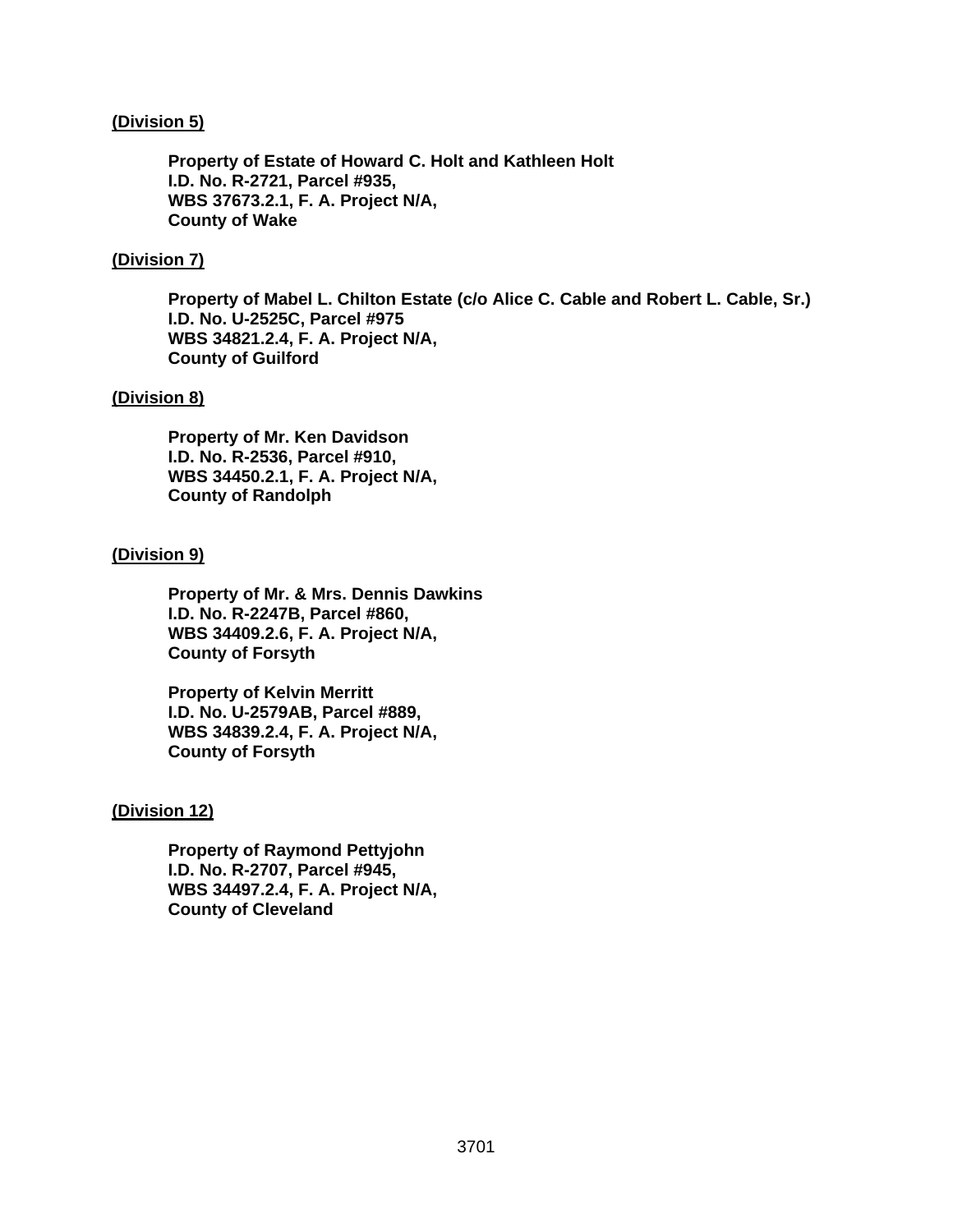## **Approval – Supplemental Allocations of Highway Maintenance Appropriations FY 2011-2012**

On June 2, 2011 the Board of Transportation approved an allocation of Maintenance Funds in the amount of \$601,592,104 in accordance with a combination of the House and Governor's Recommended Budgets. Following the ratification of the Budget Bill, an additional allocation in the amount of \$583,488,111 was approved August 4, 2011 for a total of \$1,185,080,215. Funds have now been made available, in the amount of \$5,569,267 to cover Retirement Rate adjustments and Medical Rate increases. The staff recommends that these funds be allocated to the various systems as indicated below:

|                                 | <b>SUPPLEMENTAL</b><br><b>PRIMARY</b><br><b>ALLOCATION</b> | <b>SUPPLEMENTAL</b><br><b>SECONDARY</b><br><b>ALLOCATION</b> | <b>SUPPLEMENTAL</b><br><b>CONTRACT</b><br><b>RESURFACING</b><br><b>ALLOCATION</b> |
|---------------------------------|------------------------------------------------------------|--------------------------------------------------------------|-----------------------------------------------------------------------------------|
| <b>Retirement Rate Increase</b> | 2,468,648                                                  | 2,822,455                                                    | 267,958                                                                           |
| Medical Rate Adjustment         | 4,532                                                      | 5.182                                                        | 492                                                                               |
| <b>Total Distribution</b>       | \$2,473,180                                                | \$2,827,637                                                  | \$268,450                                                                         |

The staff recommends these funds be allocated to the Divisions and Counties based on the existing maintenance formulas approved by the Board of Transportation and in accordance with Pages 2 through 16.

Upon a motion by Board Member Womble, which was seconded by Board Member Proffitt, the following was approved:

|                                                         | <b>PREVIOUS</b>   | <b>SUPPLEMENTAL</b> | <b>TOTAL</b>      |
|---------------------------------------------------------|-------------------|---------------------|-------------------|
| <b>SCHEDULE I - PRIMARY SYSTEM</b>                      | <b>ALLOCATION</b> | <b>ALLOCATION</b>   | <b>ALLOCATION</b> |
| Road Maintenance                                        | 89,124,966        | 2,473,180           | 91,598,146        |
| Bridge Maintenance (Central)                            | 3,998,235         |                     | 3,998,235         |
| <b>Bridge Maintenance (Divisions)</b>                   | 24,976,744        |                     | 24,976,744        |
| Railroad Signal Maintenance                             | 490,000           |                     | 490,000           |
| <b>Weigh Stations</b>                                   | 2,000,000         |                     | 2,000,000         |
| <b>Renovation of Rest Areas</b>                         | 1,200,000         |                     | 1,200,000         |
| Inmate Labor                                            | 7,420,000         |                     | 7,420,000         |
| Management and Technical Training                       | 150,000           |                     | 150,000           |
| <b>Condition Assessment</b>                             | 1,550,000         |                     | 1,550,000         |
| Drug & Alcohol Testing for CDL                          | 200,000           |                     | 200,000           |
| NPDES - National Pollutant Discharge Elimination System | 1,000,000         |                     | 1,000,000         |
| Maintenance System Improvement                          | 100,000           |                     | 100,000           |
| Snow and Ice                                            | 35,000,000        |                     | 35,000,000        |
| <b>Beaver Control</b>                                   | 112,500           |                     | 112,500           |
| <b>Non-TIP Pavement Activities</b>                      | 600,000           |                     | 600,000           |
| <b>Asphalt Emulsion Storage Tanks</b>                   | 100,000           |                     | 100,000           |
| Unallocated                                             | 5,000,000         |                     | 5,000,000         |
| Oversize / Overweight Fees                              | 3,700,000         |                     | 3,700,000         |
| Traffic Signal Maintenance - R-4701                     | 6,000,000         |                     | 6,000,000         |
| <b>SUB-TOTAL</b>                                        | \$182,722,445     | \$2,473,180         | \$185,195,625     |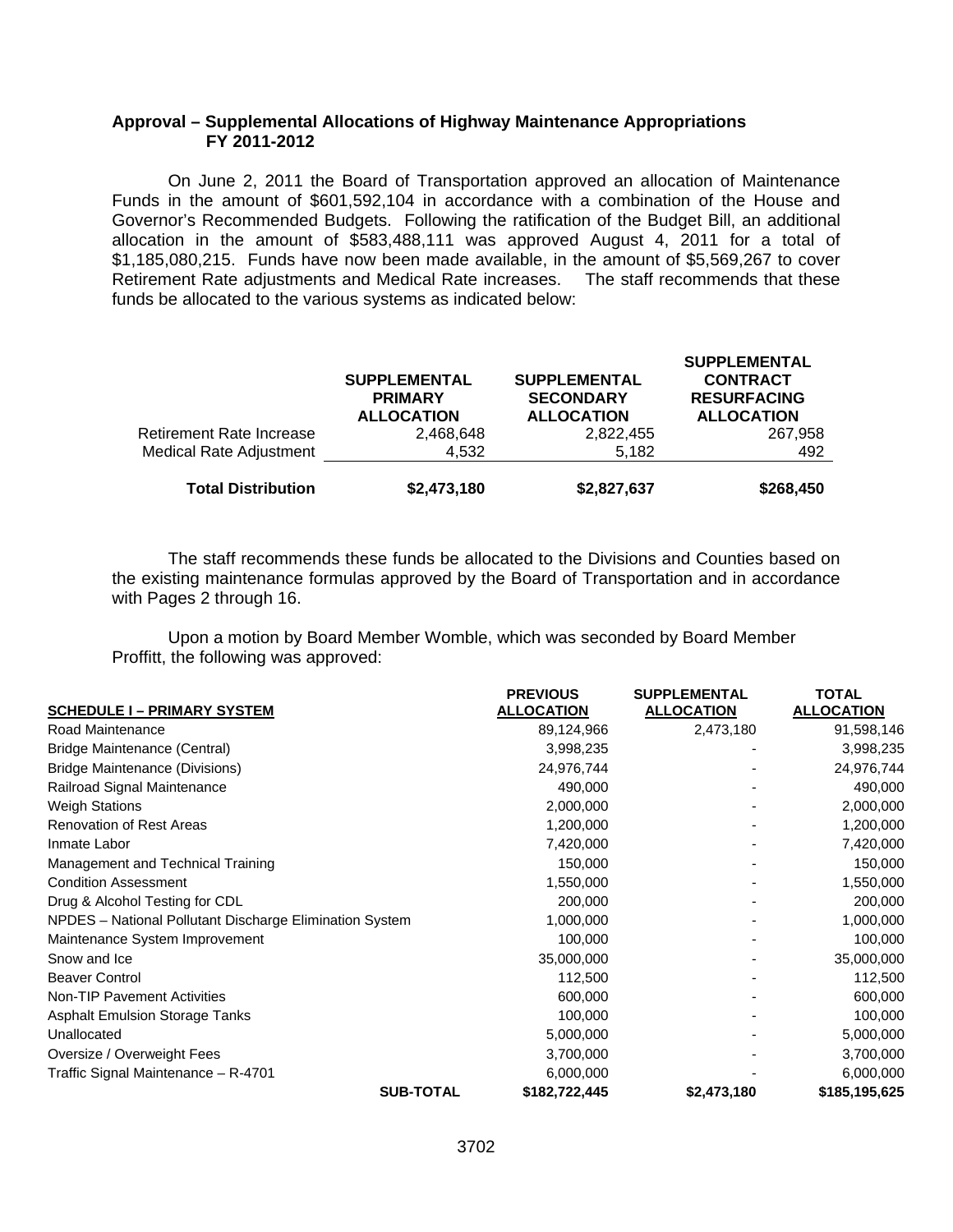| <b>SCHEDULE II - SECONDARY SYSTEM</b>             |                    |                 |             |                 |
|---------------------------------------------------|--------------------|-----------------|-------------|-----------------|
| Road Maintenance                                  |                    | 197,988,660     | 2,827,637   | 200,816,297     |
| <b>Bridge Maintenance (Central)</b>               |                    | 1,851,765       |             | 1,851,765       |
| <b>Bridge Maintenance (Divisions)</b>             |                    | 39,173,256      |             | 39,173,256      |
| Railroad Signal Maintenance                       |                    | 2,400,000       |             | 2,400,000       |
| Inmate Labor                                      |                    | 1,770,000       |             | 1,770,000       |
| Management and Technical Training                 |                    | 150,000         |             | 150,000         |
| <b>Condition Assessment</b>                       |                    | 450,000         |             | 450,000         |
| State Park Maintenance                            |                    | 500,000         |             | 500,000         |
| Maintenance Systems Improvements                  |                    | 250,000         |             | 250,000         |
| Snow and Ice                                      |                    | 15,000,000      |             | 15,000,000      |
| <b>Beaver Control</b>                             |                    | 337,500         |             | 337,500         |
| <b>Non-TIP Pavement Activities</b>                |                    | 400,000         |             | 400,000         |
| <b>Asphalt Emulsion Storage Tanks</b>             |                    | 100,000         |             | 100,000         |
| Unallocated                                       |                    | 5,000,000       |             | 5,000,000       |
|                                                   | <b>SUB-TOTAL</b>   | \$265,371,181   | \$2,827,637 | \$268,198,818   |
| <b>SCHEDULE III - GENERAL MAINTENANCE RESERVE</b> |                    | \$116,030,243   | \$0         | \$116,030,243   |
| <b>SCHEDULE IV - SYSTEM PRESERVATION</b>          |                    | \$214,225,216   | \$0         | \$214,225,216   |
| <b>SCHEDULE V - CONTRACT RESURFACING</b>          |                    | \$406,731,130   | \$268,450   | \$406,999,580   |
|                                                   | <b>GRAND TOTAL</b> | \$1,185,080,215 | \$5,569,267 | \$1,190,649,482 |

## **SCHEDULE I – PRIMARY SYSTEM**

|                  | <b>PREVIOUS</b>   | <b>SUPPLEMENTAL</b> |                         |
|------------------|-------------------|---------------------|-------------------------|
| DIVISION         | <b>ALLOCATION</b> | <b>ALLOCATION</b>   | <b>TOTAL ALLOCATION</b> |
|                  | 6,427,840         | 200,765             | 6,628,605               |
| 2                | 4,981,084         | 170,695             | 5, 151, 779             |
| 3                | 6,087,284         | 199,236             | 6,286,520               |
| 4                | 8,667,845         | 232,794             | 8,900,639               |
| 5                | 7,191,973         | 202,165             | 7,394,138               |
| 6                | 6,572,146         | 208,406             | 6,780,552               |
|                  | 6,206,520         | 165,511             | 6,372,031               |
| 8                | 5,527,285         | 174,982             | 5,702,267               |
| 9                | 5,696,423         | 139,052             | 5,835,475               |
| 10               | 6,719,958         | 174,490             | 6,894,448               |
| 11               | 5,191,812         | 141,398             | 5,333,210               |
| 12               | 7,074,261         | 155,782             | 7,230,043               |
| 13               | 6,619,739         | 154,173             | 6,773,912               |
| 14               | 6,160,796         | 153,731             | 6,314,527               |
| <b>SUB-TOTAL</b> | \$89,124,966      | \$2,473,180         | \$91,598,146            |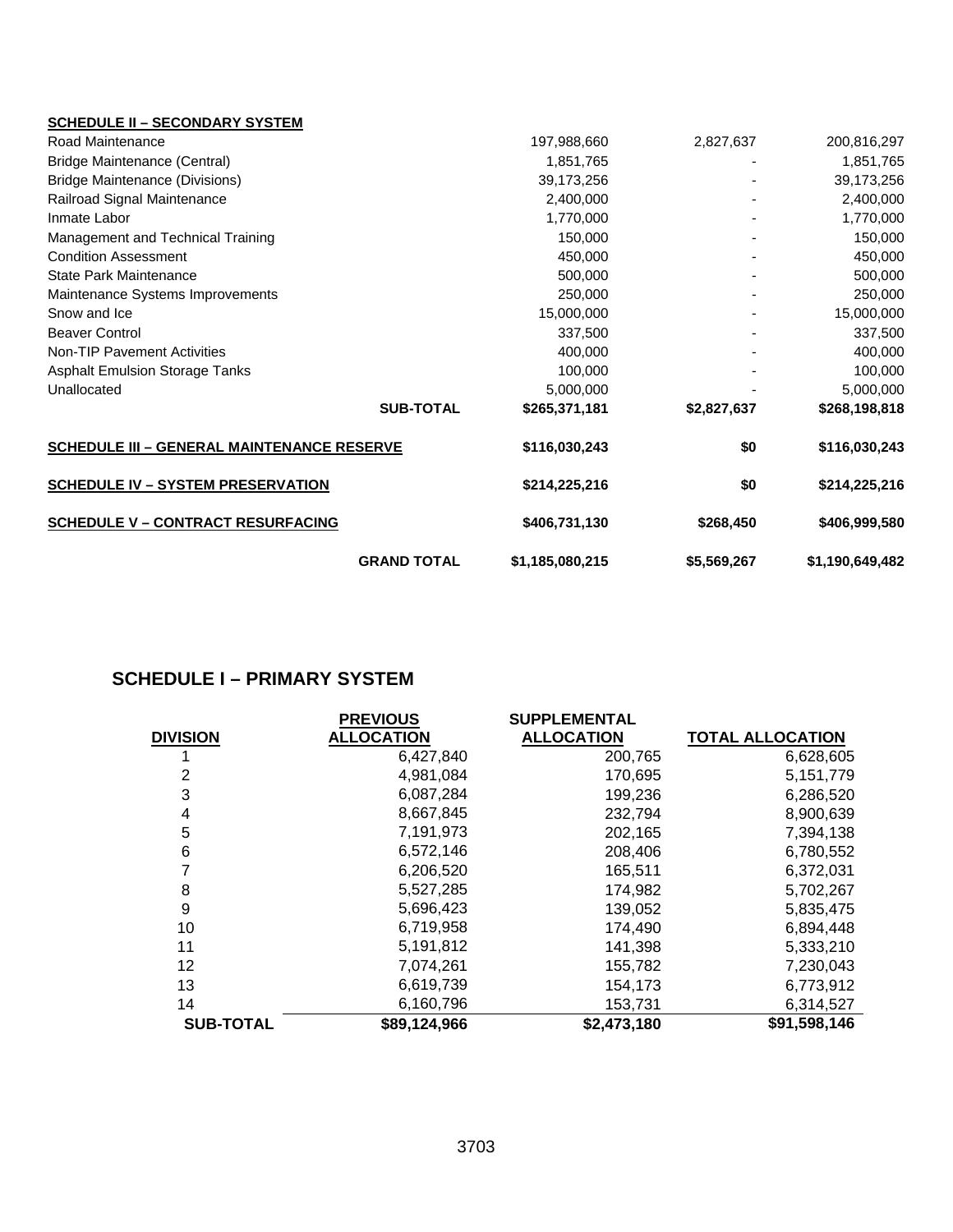## **SCHEDULE II - SECONDARY SYSTEM**

|                  | <b>PREVIOUS</b>   | <b>SUPPLEMENTAL</b> |                         |
|------------------|-------------------|---------------------|-------------------------|
| <b>DIVISION</b>  | <b>ALLOCATION</b> | <b>ALLOCATION</b>   | <b>TOTAL ALLOCATION</b> |
|                  | 11,455,428        | 156,312             | 11,611,740              |
| 2                | 11,929,681        | 169,454             | 12,099,135              |
| 3                | 13,510,533        | 193,928             | 13,704,461              |
| 4                | 15,030,231        | 216,354             | 15,246,585              |
| 5                | 18,153,668        | 257,561             | 18,411,229              |
| 6                | 14,883,480        | 213,985             | 15,097,465              |
|                  | 14,363,460        | 206,066             | 14,569,526              |
| 8                | 17,102,506        | 245,862             | 17,348,368              |
| 9                | 13,757,710        | 198,185             | 13,955,895              |
| 10               | 14,529,709        | 208,863             | 14,738,572              |
| 11               | 13,735,319        | 196,436             | 13,931,755              |
| 12               | 16,047,866        | 231,271             | 16,279,137              |
| 13               | 12,299,794        | 176,063             | 12,475,857              |
| 14               | 11,189,275        | 157,297             | 11,346,572              |
| <b>SUB-TOTAL</b> | \$197,988,660     | \$2,827,637         | \$200,816,297           |

## **SECONDARY SYSTEM**

|                       | <b>PREVIOUS</b>   | <b>SUPPLEMENTAL</b> | <b>TOTAL</b>      |
|-----------------------|-------------------|---------------------|-------------------|
| <b>Division 1</b>     | <b>ALLOCATION</b> | <b>ALLOCATION</b>   | <b>ALLOCATION</b> |
| <b>County Name</b>    |                   |                     |                   |
| <b>Bertie</b>         | \$1,408,359       | \$18,921            | \$1,427,280       |
| Camden                | \$498,601         | \$6,610             | \$505,211         |
| Chowan                | \$618,594         | \$8,386             | \$626,980         |
| Currituck             | \$699,759         | \$9,582             | \$709,341         |
| Dare                  | \$467,168         | \$6,150             | \$473,318         |
| Gates                 | \$801,433         | \$11,083            | \$812,516         |
| Hertford              | \$1,055,777       | \$13,707            | \$1,069,484       |
| Hyde                  | \$530,915         | \$7,093             | \$538,008         |
| Martin                | \$1,217,737       | \$17,218            | \$1,234,955       |
| Northampton           | \$1,303,797       | \$18,489            | \$1,322,286       |
| Pasquotank            | \$889,848         | \$12,371            | \$902,219         |
| Perquimans            | \$863,088         | \$11,971            | \$875,059         |
| Tyrrell               | \$432,394         | \$5,640             | \$438,034         |
| Washington            | \$667,958         | \$9,091             | \$677,049         |
| <b>Division Total</b> | \$11,455,428      | \$156,312           | \$11,611,740      |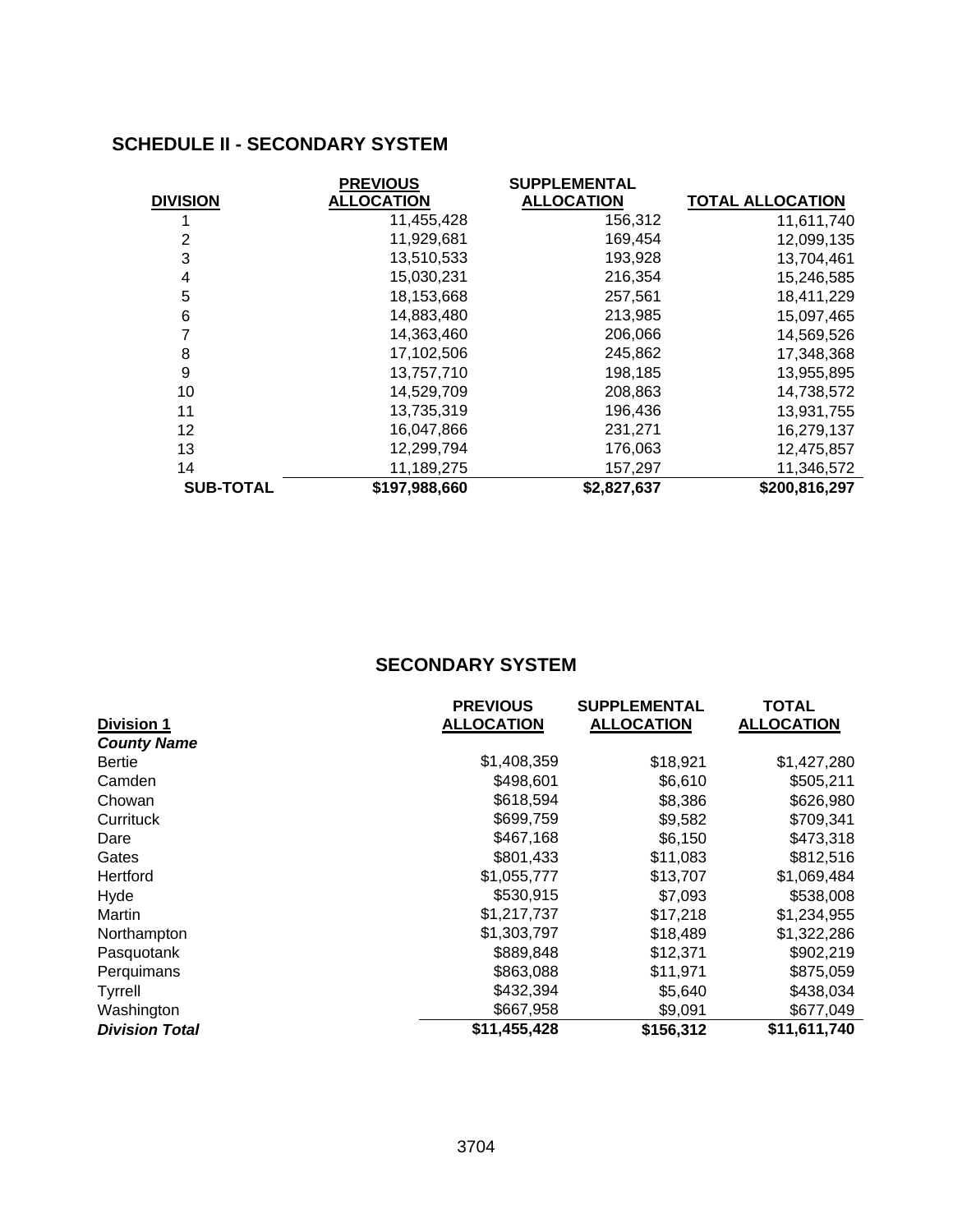| <b>Division 2</b>               |                           |                       |                             |
|---------------------------------|---------------------------|-----------------------|-----------------------------|
| <b>County Name</b>              |                           |                       |                             |
| <b>Beaufort</b>                 | 2,005,044                 | \$28,793              | \$2,033,837                 |
| Carteret                        | 1,001,295                 | \$13,942              | \$1,015,237                 |
| Craven                          | 1,874,212                 | \$26,828              | \$1,901,040                 |
| Greene                          | 1,112,783                 | \$15,674              | \$1,128,457                 |
| Jones                           | 734,321                   | \$10,092              | \$744,413                   |
| Lenoir                          | 1,889,656                 | \$27,006              | \$1,916,662                 |
| Pamlico                         | 652,295                   | \$8,884               | \$661,179                   |
| Pitt                            | 2,660,075                 | \$38,235              | \$2,698,310                 |
| <b>Division Total</b>           | \$11,929,681              | \$169,454             | \$12,099,135                |
| Division 3                      |                           |                       |                             |
| <b>County Name</b>              |                           |                       |                             |
| <b>Brunswick</b>                | 1,874,254                 | \$26,863              | \$1,901,117                 |
| Duplin                          | 2,759,454                 | \$39,953              | \$2,799,407                 |
| New Hanover                     | 1,487,373                 | \$20,765              | \$1,508,138                 |
| Onslow                          | 2,228,084                 | \$31,788              | \$2,259,872                 |
| Pender                          | 1,593,031                 | \$22,751              | \$1,615,782                 |
| Sampson                         | 3,568,337                 | \$51,808              | \$3,620,145                 |
| <b>Division Total</b>           | \$13,510,533              | \$193,928             | \$13,704,461                |
|                                 |                           |                       |                             |
|                                 | <b>PREVIOUS</b>           | <b>SUPPLEMENTAL</b>   | <b>TOTAL</b>                |
| <b>Division 4</b>               | <b>ALLOCATION</b>         | <b>ALLOCATION</b>     | <b>ALLOCATION</b>           |
| <b>County Name</b>              |                           |                       |                             |
| Edgecombe                       | 1,528,542                 | \$21,685              | \$1,550,227                 |
| Halifax                         | 1,974,847                 | \$28,366              | \$2,003,213                 |
| Johnston                        | 4,378,609                 | \$63,709              | \$4,442,318                 |
| Nash                            | 2,537,902                 | \$36,499              | \$2,574,401                 |
| Wayne                           | 2,781,637                 | \$40,100              | \$2,821,737                 |
| Wilson                          | 1,828,694                 | \$25,995              | \$1,854,689                 |
| <b>Division Total</b>           | \$15,030,231              | \$216,354             | \$15,246,585                |
| <b>Division 5</b>               |                           |                       |                             |
| <b>County Name</b>              |                           |                       |                             |
| Durham                          | 2,240,015                 | \$31,664              | \$2,271,679                 |
| Franklin                        | 1,999,075                 | \$28,725              | \$2,027,800                 |
| Granville                       | 2,032,793                 | \$29,194              | \$2,061,987                 |
| Person                          | 1,650,155                 | \$23,565              | \$1,673,720                 |
| Vance                           | 1,200,486                 | \$16,820              | \$1,217,306                 |
| Wake                            |                           |                       |                             |
|                                 | 7,504,610                 | \$105,820             | \$7,610,430                 |
| Warren<br><b>Division Total</b> | 1,526,534<br>\$18,153,668 | \$21,773<br>\$257,561 | \$1,548,307<br>\$18,411,229 |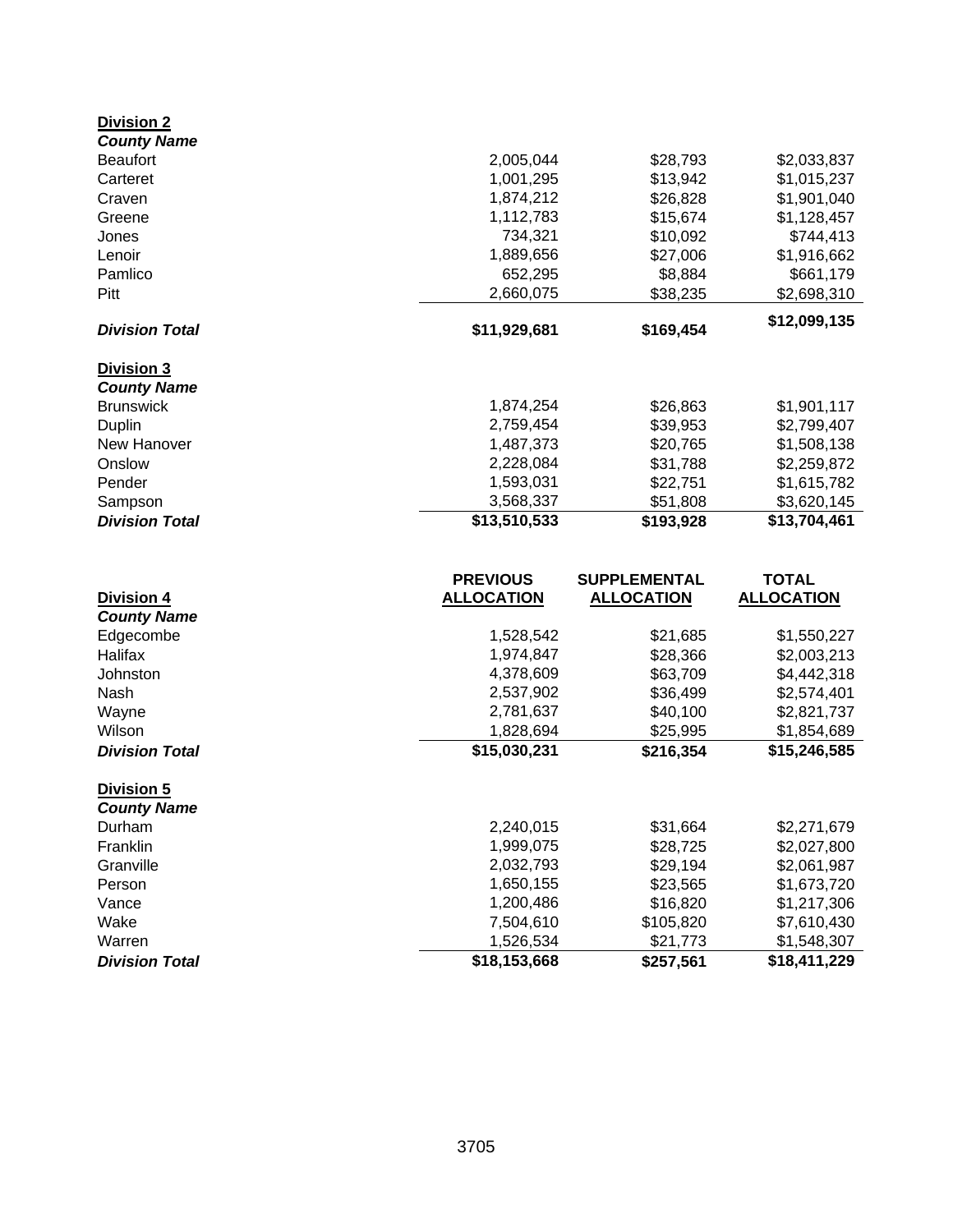| <b>Division 6</b>                        |                        |                      |                            |
|------------------------------------------|------------------------|----------------------|----------------------------|
| <b>County Name</b>                       |                        |                      |                            |
| <b>Bladen</b>                            | 1,751,717              | \$23,905             | \$1,775,622                |
| Columbus                                 | 2,729,298              | \$39,510             | \$2,768,808                |
| Cumberland                               | 3,270,285              | \$46,972             | \$3,317,257                |
| Harnett                                  | 2,874,525              | \$41,620             | \$2,916,145                |
| Robeson                                  | 4,257,655              | \$61,978             | \$4,319,633                |
| <b>Division Total</b>                    | \$14,883,480           | \$213,985            | \$15,097,465               |
| <b>Division 7</b>                        |                        |                      |                            |
| <b>County Name</b>                       |                        |                      |                            |
| Alamance                                 | 2,551,890              | \$36,668             | \$2,588,558                |
| Caswell                                  | 1,442,866              | \$20,543             | \$1,463,409                |
| Guilford                                 | 5,278,561              | \$75,603             | \$5,354,164                |
| Orange                                   | 2,282,271              | \$32,680             | \$2,314,951                |
| Rockingham                               | 2,807,872              | \$40,572             | \$2,848,444                |
| <b>Division Total</b>                    | \$14,363,460           | \$206,066            | \$14,569,526               |
|                                          |                        |                      |                            |
|                                          | <b>PREVIOUS</b>        | <b>SUPPLEMENTAL</b>  | <b>TOTAL</b>               |
| <b>Division 8</b>                        | <b>ALLOCATION</b>      | <b>ALLOCATION</b>    | <b>ALLOCATION</b>          |
| <b>County Name</b><br>Chatham            |                        |                      |                            |
| Hoke                                     | 2,640,465<br>1,343,034 | \$38,143             | \$2,678,608                |
| Lee                                      | 1,325,956              | \$19,053<br>\$18,703 | \$1,362,087<br>\$1,344,659 |
| Montgomery                               | 1,523,894              | \$21,737             | \$1,545,631                |
| Moore                                    | 2,617,650              | \$37,809             | \$2,655,459                |
| Randolph                                 | 4,377,056              | \$63,676             | \$4,440,732                |
| Richmond                                 | 1,921,408              | \$27,557             | \$1,948,965                |
| Scotland                                 | 1,353,043              | \$19,184             | \$1,372,227                |
| <b>Division Total</b>                    | \$17,102,506           | \$245,862            | \$17,348,368               |
|                                          |                        |                      |                            |
| Division 9<br><b>County Name</b>         |                        |                      |                            |
| Davidson                                 | 4,013,573              | \$58,199             | \$4,071,772                |
| Davie                                    | 1,265,418              | \$17,923             | \$1,283,341                |
| Forsyth                                  | 3,117,252              | \$44,691             | \$3,161,943                |
| Rowan                                    | 3,188,011              | \$46,069             | \$3,234,080                |
| <b>Stokes</b>                            | 2,173,456              | \$31,303             | \$2,204,759                |
| <b>Division Total</b>                    | \$13,757,710           | \$198,185            | \$13,955,895               |
|                                          |                        |                      |                            |
| <b>Division 10</b><br><b>County Name</b> |                        |                      |                            |
| Anson                                    | 1,970,499              | \$28,303             | \$1,998,802                |
| Cabarrus                                 | 2,301,842              | \$33,050             | \$2,334,892                |
| Mecklenburg                              | 3,720,448              | \$52,876             | \$3,773,324                |
| Stanly                                   | 2,149,083              | \$30,885             | \$2,179,968                |
| Union                                    | 4,387,837              | \$63,749             | \$4,451,586                |
| <b>Division Total</b>                    | \$14,529,709           | \$208,863            | \$14,738,572               |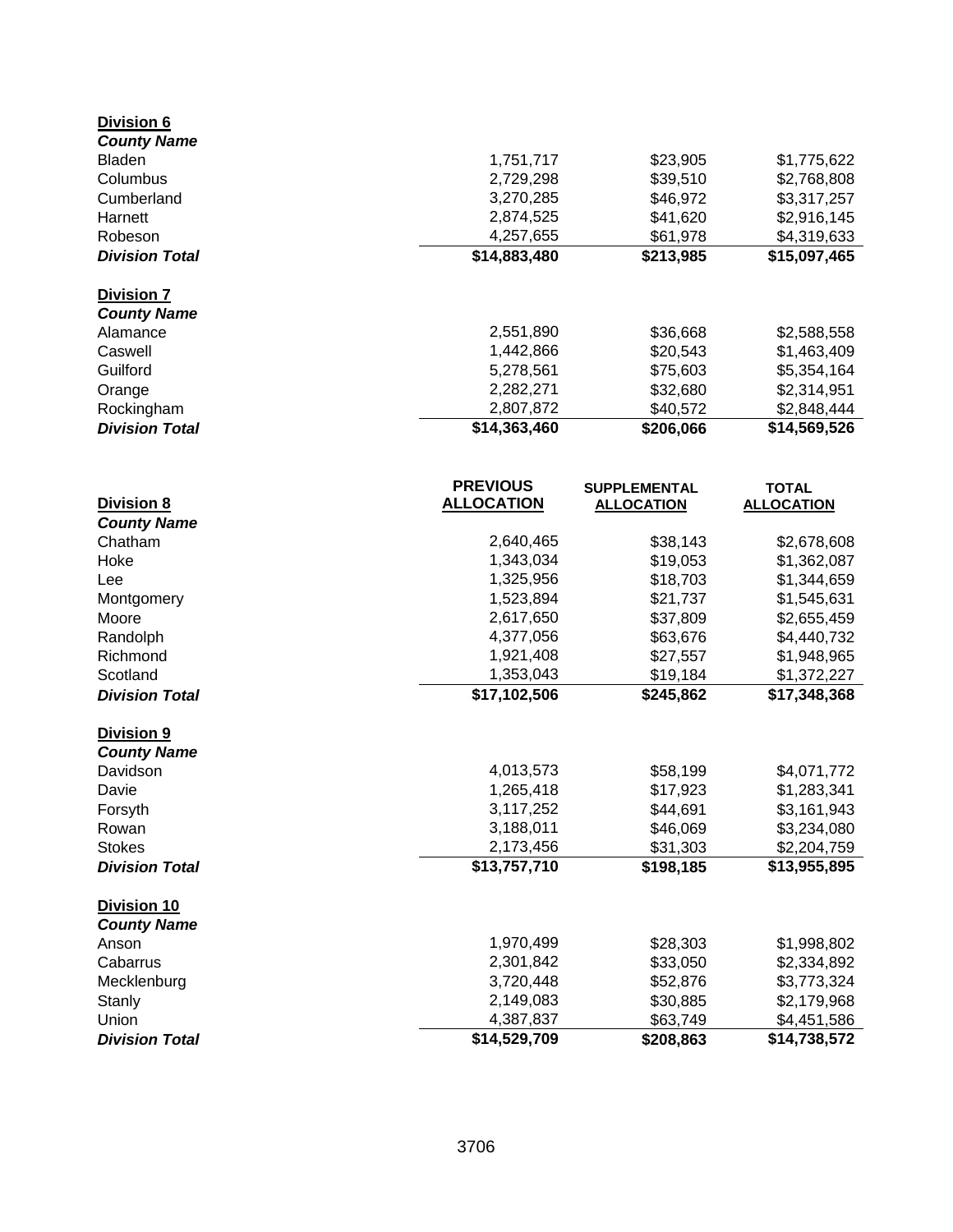| <b>Division 11</b><br><b>County Name</b> |              |           |              |
|------------------------------------------|--------------|-----------|--------------|
| Alleghany                                | 956,956      | \$13,378  | \$970,334    |
| Ashe                                     | 1,581,472    | \$22,578  | \$1,604,050  |
| Avery                                    | 672,076      | \$9,173   | \$681,249    |
| Caldwell                                 | 1,630,236    | \$23,222  | \$1,653,458  |
| Surry                                    | 2,770,569    | \$40,059  | \$2,810,628  |
| Watauga                                  | 1,226,872    | \$17,323  | \$1,244,195  |
| Wilkes                                   | 3,071,954    | \$44,537  | \$3,116,491  |
| Yadkin                                   | 1,825,184    | \$26,166  | \$1,851,350  |
| <b>Division Total</b>                    | \$13,735,319 | \$196,436 | \$13,931,755 |

|                       | <b>PREVIOUS</b>   | <b>SUPPLEMENTAL</b> | TOTAL             |
|-----------------------|-------------------|---------------------|-------------------|
| <b>Division 12</b>    | <b>ALLOCATION</b> | <b>ALLOCATION</b>   | <b>ALLOCATION</b> |
| <b>County Name</b>    |                   |                     |                   |
| Alexander             | 1,531,204         | \$21,838            | \$1,553,042       |
| Catawba               | 2,885,060         | \$41,375            | \$2,926,435       |
| Cleveland             | 3,046,030         | \$44,113            | \$3,090,143       |
| Gaston                | 2,674,107         | \$38,408            | \$2,712,515       |
| Iredell               | 3,860,750         | \$56,062            | \$3,916,812       |
| Lincoln               | 2,050,715         | \$29,475            | \$2,080,190       |
| <b>Division Total</b> | \$16,047,866      | \$231,271           | \$16,279,137      |
| <b>Division 13</b>    |                   |                     |                   |
| <b>County Name</b>    |                   |                     |                   |
| <b>Buncombe</b>       | 3,198,742         | \$46,278            | \$3,245,020       |
| <b>Burke</b>          | 2,131,621         | \$30,693            | \$2,162,314       |
| Madison               | 1,371,143         | \$19,484            | \$1,390,627       |
| McDowell              | 1,352,926         | \$19,217            | \$1,372,143       |
| Mitchell              | 684,834           | \$9,358             | \$694,192         |
| Rutherford            | 2,673,822         | \$38,694            | \$2,712,516       |
| Yancey                | 886,706           | \$12,339            | \$899,045         |
| <b>Division Total</b> | \$12,299,794      | \$176,063           | \$12,475,857      |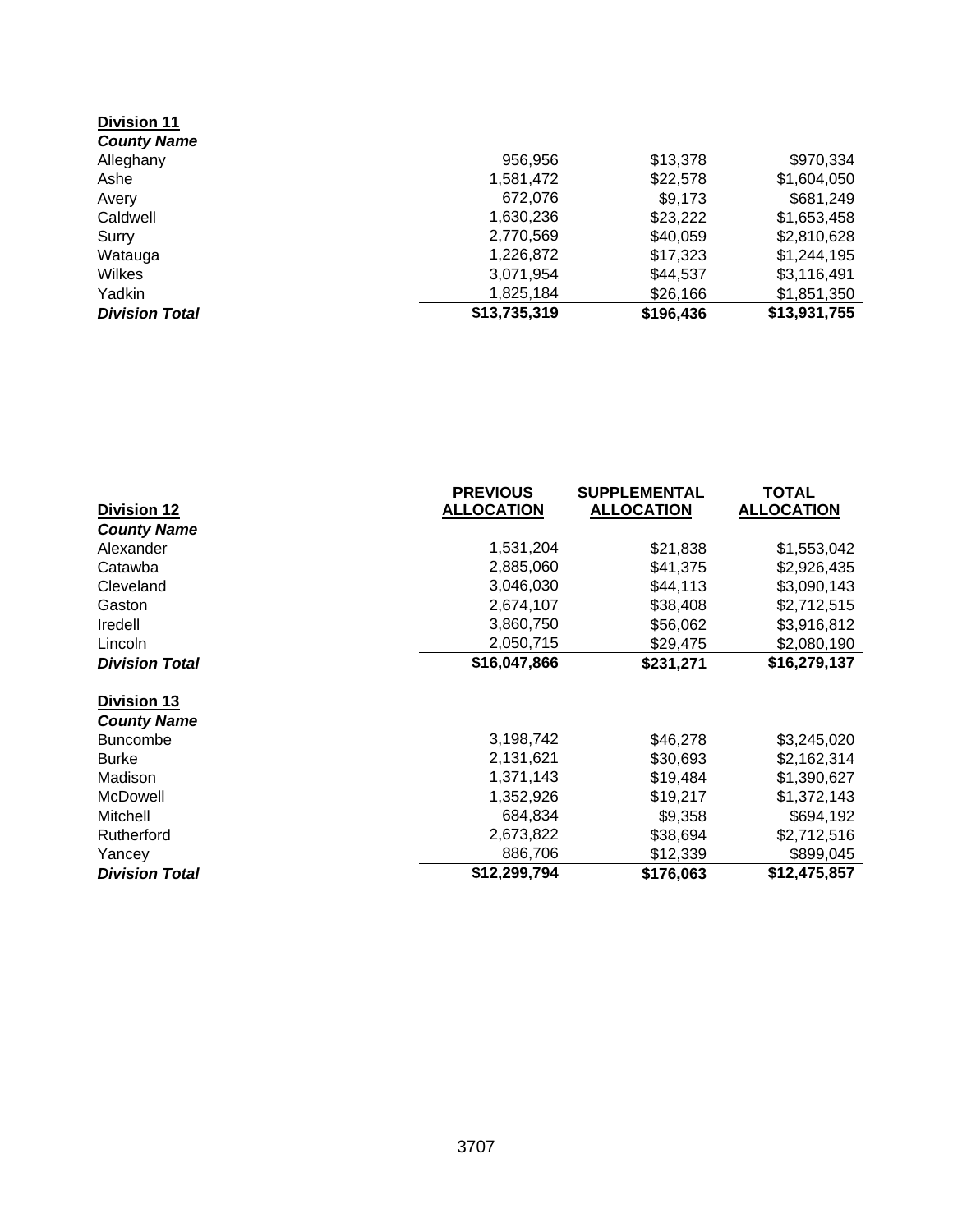|                       | <b>GRAND TOTAL:</b> | \$197,988,660 | \$2,827,637 | \$200,816,297 |
|-----------------------|---------------------|---------------|-------------|---------------|
| <b>Division Total</b> |                     | \$11,189,275  | \$157,297   | \$11,346,572  |
| Transylvania          |                     | 879,683       | \$12,203    | \$891,886     |
| Swain                 |                     | 550,557       | \$7,361     | \$557,918     |
| Polk                  |                     | 1,043,933     | \$14.643    | \$1,058,576   |
| Macon                 |                     | 1,500,370     | \$21,355    | \$1,521,725   |
| <b>Jackson</b>        |                     | 1,179,522     | \$16,656    | \$1,196,178   |
| Henderson             |                     | 2,222,764     | \$31.923    | \$2,254,687   |
| Haywood               |                     | 1,256,084     | \$17,705    | \$1,273,789   |
| Graham                |                     | 541,543       | \$7,250     | \$548,793     |
| Clay                  |                     | 624,409       | \$8.471     | \$632,880     |
| Cherokee              |                     | 1,390,410     | \$19,730    | \$1,410,140   |
| <b>County Name</b>    |                     |               |             |               |
| <b>DIVISION 14</b>    |                     |               |             |               |

## **SCHEDULE V – CONTRACT RESURFACING**

**Division 14** 

Based on Senate Bill 202, a total of \$406,731,130 was approved at the August 4, 2011 Board Meeting for Contract Resurfacing to the Divisions and Counties. The staff recommended continuing to cash flow \$78,000,000 equally in each of the 14 Highway Divisions and was included in the allocation numbers. These activities included placement of plant mixed asphalt, surface treatment seals, and recycling existing pavement. They also included surface preparation, shoulder reconstruction, and traffic lane markings, performed by State Forces and by Contract. In accordance with current legislation, up to 15% of the funds may be used for widening existing narrow pavements. Additional funds have now been made available in the amount of \$268,450.

The staff recommends allocations of the funds in accordance with the formulas shown below:

1. **DIVISION-WIDE ALLOCATIONS – ALL SYSTEMS:** The recommended allocation formula first distributes all contract resurfacing funds to individual Divisions without regard to State Highway System, on the basis of (1) 50% of the funds available being distributed to each Division on the basis of each Division's prorata share of total statewide pavement resurfacing needs as determined by the latest Pavement Condition Survey; (2) 37.5% of the funds available being distributed to the Divisions on the basis of each Division's proportionate share of total State Highway System paved lane mileage; and (3) 12.5% of the funds available being distributed to the Divisions on the basis of each Division's proportionate share of total State population. From each division formula total, \$6,000,000 has been set aside to be distributed by system within the Division based on the recommendation of each Division Engineer. The remainder is distributed by system within the Divisions based on 2 and 3, as follows.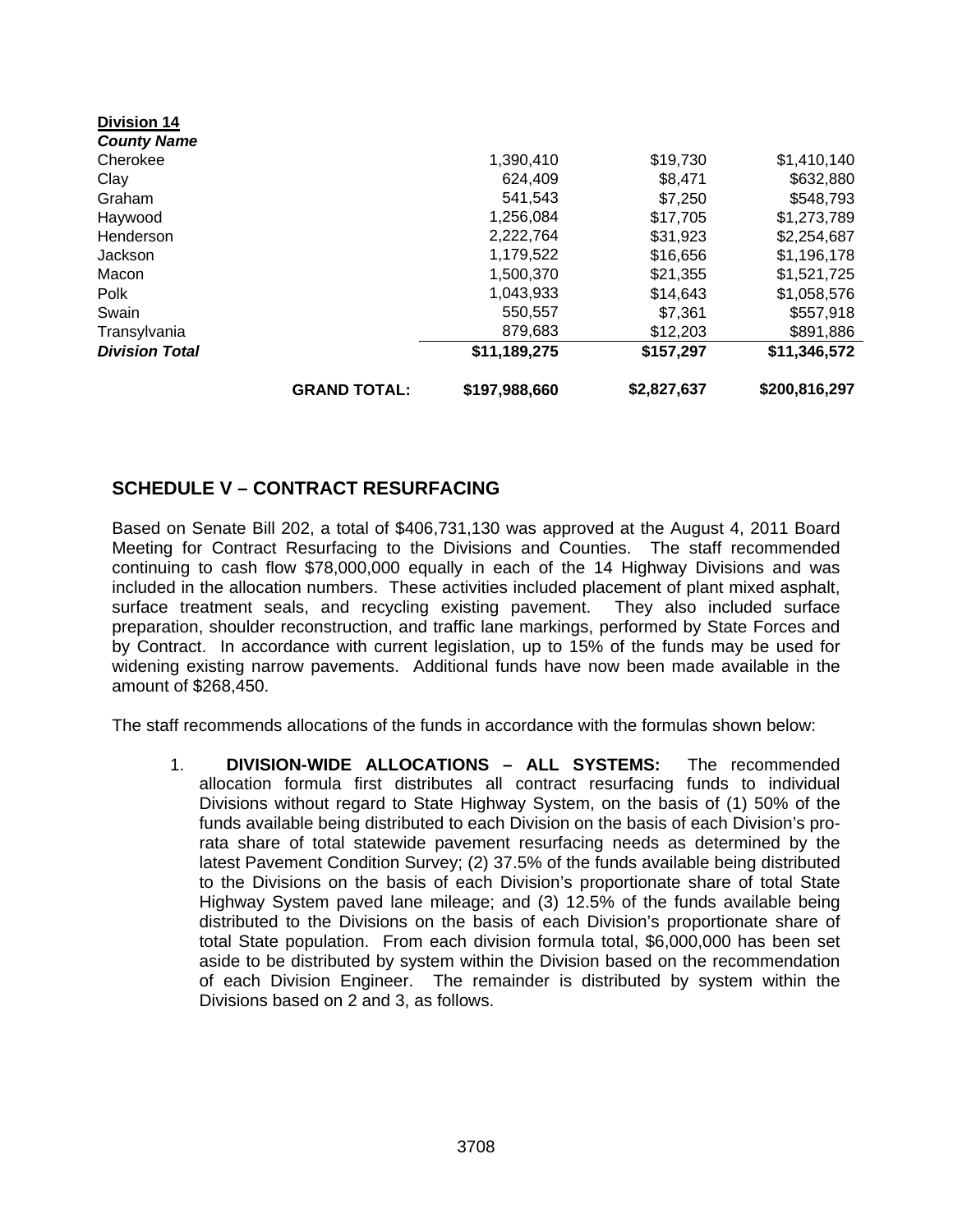- 2. **DIVISION-WIDE HIGHWAY SYSTEM ALLOCATIONS:** The remainder of each Division allocation, as determined by (1) above, is distributed to the Primary and Secondary Systems within each Division on the basis of the individual system's share of pavement resurfacing needs, as determined by the latest Pavement Condition Survey.
- 3. **COUNTY SECONDARY SYSTEM ALLOCATIONS:** Of the total amount allocated to each Division's Secondary System, each County's allocation is based on (1) 50% of the Division-wide funds being distributed to the Counties on the basis of each County's pro-rata share of Division-wide Secondary System pavement resurfacing needs as determined by the latest Pavement Condition Survey: (2) 37.5% of the funds available being distributed to the Counties on the basis of each County's proportionate share of Division-wide Secondary paved lane mileage; and (3) 12.5% of the funds available being distributed on the basis of each County's proportionate share of total Division-wide population.

## **CONTRACT RESURFACING**

|               | <b>TOTAL</b>      |
|---------------|-------------------|
| <b>SYSTEM</b> | <b>ALLOCATION</b> |
| Primary       | 128,286           |
| Secondary     | 140,164           |
|               |                   |

## **TOTAL \$268,450**

#### **DIVISION TOTALS – ALL SYSTEMS**

|                 | <b>PREVIOUS</b>   | <b>SUPPLEMENTAL</b> | <b>TOTAL</b>      |
|-----------------|-------------------|---------------------|-------------------|
| <b>DIVISION</b> | <b>ALLOCATION</b> | <b>ALLOCATION</b>   | <b>ALLOCATION</b> |
|                 | 26,166,028        | 17,269              | 26, 183, 297      |
|                 | 27,688,913        | 18,276              | 27,707,189        |
| 3               | 31,595,747        | 20,855              | 31,616,602        |
| 4               | 32,003,673        | 21,123              | 32,024,796        |
| 5               | 39,789,474        | 26,261              | 39,815,735        |
| 6               | 28,073,750        | 18,530              | 28,092,280        |
|                 | 34,678,386        | 22,888              | 34,701,274        |
| 8               | 27,576,965        | 18,201              | 27,595,166        |
| 9               | 25,642,877        | 16,925              | 25,659,802        |
| 10              | 37,701,827        | 24,882              | 37,726,709        |
| 11              | 21,489,533        | 14,184              | 21,503,717        |
| 12              | 31,961,524        | 21,095              | 31,982,619        |
| 13              | 21,353,064        | 14,094              | 21,367,158        |
| 14              | 21,009,369        | 13,867              | 21,023,236        |
| <b>TOTAL</b>    | \$406,731,130     | \$268,450           | \$406,999,580     |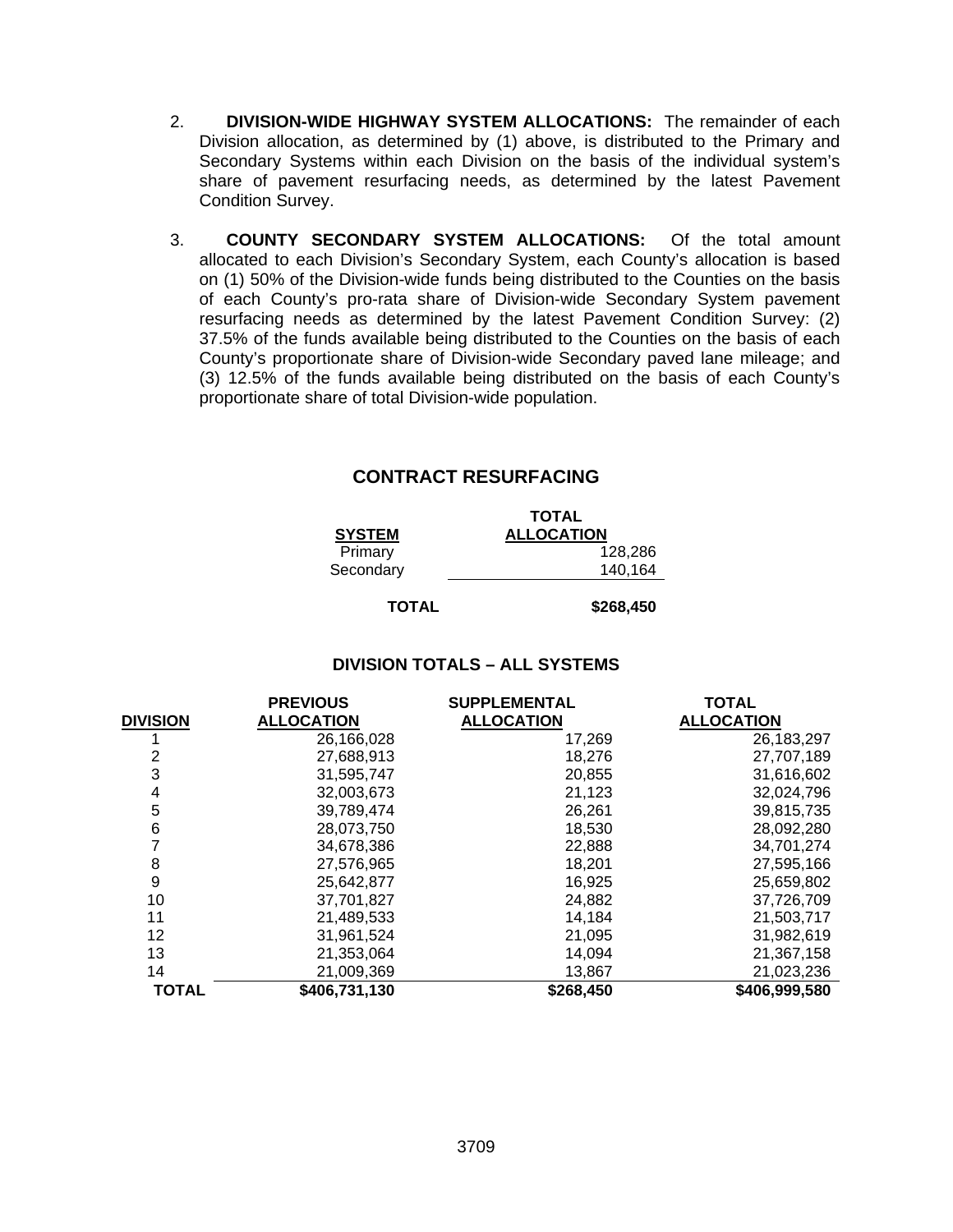## **PRIMARY SYSTEM – CONTRACT RESURFACING**

|                 | <b>PREVIOUS</b>   | <b>SUPPLEMENTAL</b> | <b>TOTAL</b>      |
|-----------------|-------------------|---------------------|-------------------|
| <b>DIVISION</b> | <b>ALLOCATION</b> | <b>ALLOCATION</b>   | <b>ALLOCATION</b> |
|                 | 14,599,721        | 10,978              | 14,610,699        |
| 2               | 16,940,841        | 9,219               | 16,950,060        |
| 3               | 20,494,917        | 13,277              | 20,508,194        |
| 4               | 22,271,064        | 13,847              | 22,284,911        |
| 5               | 12,326,845        | 5,461               | 12,332,306        |
| 6               | 17,159,971        | 11,887              | 17,171,858        |
|                 | 17,595,708        | 9,254               | 17,604,962        |
| 8               | 14,654,736        | 8,296               | 14,663,032        |
| 9               | 6,862,838         | 3,328               | 6,866,166         |
| 10              | 18,503,503        | 12,561              | 18,516,064        |
| 11              | 9,585,087         | 6,030               | 9,591,117         |
| 12              | 13,612,476        | 8,217               | 13,620,693        |
| 13              | 10,280,267        | 6,546               | 10,286,813        |
| 14              | 14,158,476        | 9,385               | 14,167,861        |
| <b>TOTAL</b>    | \$209,046,450     | \$128,286           | \$209,174,736     |

|                 | <b>PREVIOUS</b>   | <b>SUPPLEMENTAL</b> | <b>TOTAL</b>      |
|-----------------|-------------------|---------------------|-------------------|
| <b>DIVISION</b> | <b>ALLOCATION</b> | <b>ALLOCATION</b>   | <b>ALLOCATION</b> |
|                 | 11,566,307        | 6,291               | 11,572,598        |
| 2               | 10,748,072        | 9,057               | 10,757,129        |
| 3               | 11.100.830        | 7,578               | 11,108,408        |
| 4               | 9,732,609         | 7,276               | 9,739,885         |
| 5               | 27,462,629        | 20,800              | 27,483,429        |
| 6               | 10,913,779        | 6,643               | 10,920,422        |
|                 | 17,082,678        | 13,634              | 17,096,312        |
| 8               | 12,922,229        | 9,905               | 12,932,134        |
| 9               | 18,780,039        | 13,597              | 18,793,636        |
| 10              | 19,198,324        | 12,321              | 19,210,645        |
| 11              | 11,904,446        | 8,154               | 11,912,600        |
| 12              | 18,349,048        | 12,878              | 18,361,926        |
| 13              | 11,072,797        | 7,548               | 11,080,345        |
| 14              | 6,850,893         | 4,482               | 6,855,375         |
| <b>TOTAL</b>    | \$197,684,680     | \$140,164           | \$197,824,844     |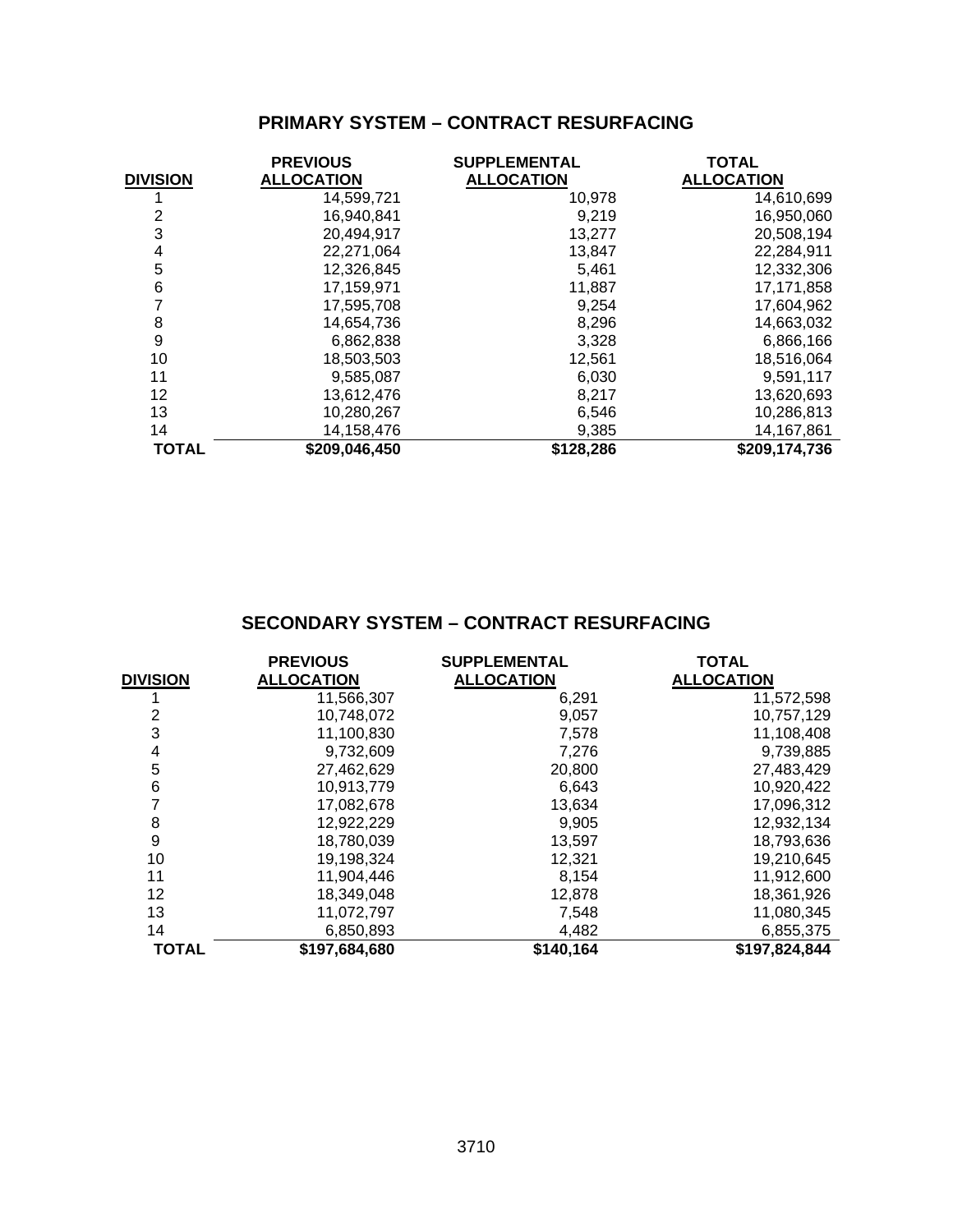|                        | <b>PREVIOUS</b>          | <b>SUPPLEMENTAL</b> | <b>TOTAL</b>      |
|------------------------|--------------------------|---------------------|-------------------|
| <b>Division 1</b>      | <b>ALLOCATION</b>        | <b>ALLOCATION</b>   | <b>ALLOCATION</b> |
| <b>County Name</b>     |                          |                     |                   |
| <b>Bertie</b>          | 1,642,313                | 1,064               | 1,643,377         |
| Camden                 | 377,204                  | 152                 | 377,356           |
| Chowan                 | 527,872                  | 264                 | 528,136           |
| Currituck              | 601,897                  | 339                 | 602,236           |
| Dare                   | 441,690                  | 253                 | 441,943           |
| Gates                  | 586,943                  | 243                 | 587,186           |
| Hertford               | 1,103,665                | 642                 | 1,104,307         |
| Hyde                   | 476,405                  | 135                 | 476,540           |
| Martin                 | 1,409,067                | 861                 | 1,409,928         |
| Northampton            | 1,734,968                | 1,076               | 1,736,044         |
| Pasquotank             | 859,139                  | 462                 | 859,601           |
| Perquimans             | 832,666                  | 448                 | 833,114           |
| <b>Tyrrell</b>         | 440,604                  | 93                  | 440,697           |
| Washington             | 531,874                  | 259                 | 532,133           |
| <b>Division Total:</b> | $\overline{$}11,566,307$ | \$6,291             | \$11,572,598      |
| <b>Division 2</b>      |                          |                     |                   |
| <b>County Name</b>     |                          |                     |                   |
| <b>Beaufort</b>        | 1,396,283                | 1,177               | 1,397,460         |
| Carteret               | 984,492                  | 830                 | 985,322           |
| Craven                 | 2,016,590                | 1,699               | 2,018,289         |
| Greene                 | 1,170,300                | 986                 | 1,171,286         |
| Jones                  | 904,513                  | 762                 | 905,275           |
| Lenoir                 | 2,026,068                | 1,707               | 2,027,775         |
| Pamlico                | 542,030                  | 457                 | 542,487           |
| Pitt                   | 1,707,796                | 1,439               | 1,709,235         |
| <b>Division Total:</b> | \$10,748,072             | \$9,057             | \$10,757,129      |
| Division 3             |                          |                     |                   |
| <b>County Name</b>     |                          |                     |                   |
| <b>Brunswick</b>       | 1,447,689                | 935                 | 1,448,624         |
| Duplin                 | 2,289,289                | 1,621               | 2,290,910         |
| New Hanover            | 1,796,640                | 1,219               | 1,797,859         |
| Onslow                 | 2,566,301                | 1,847               | 2,568,148         |
| Pender                 | 1,090,903                | 644                 | 1,091,547         |
| Sampson                | 1,910,008                | 1,312               | 1,911,320         |
| <b>Division Total:</b> | \$11,100,830             | \$7,578             | \$11,108,408      |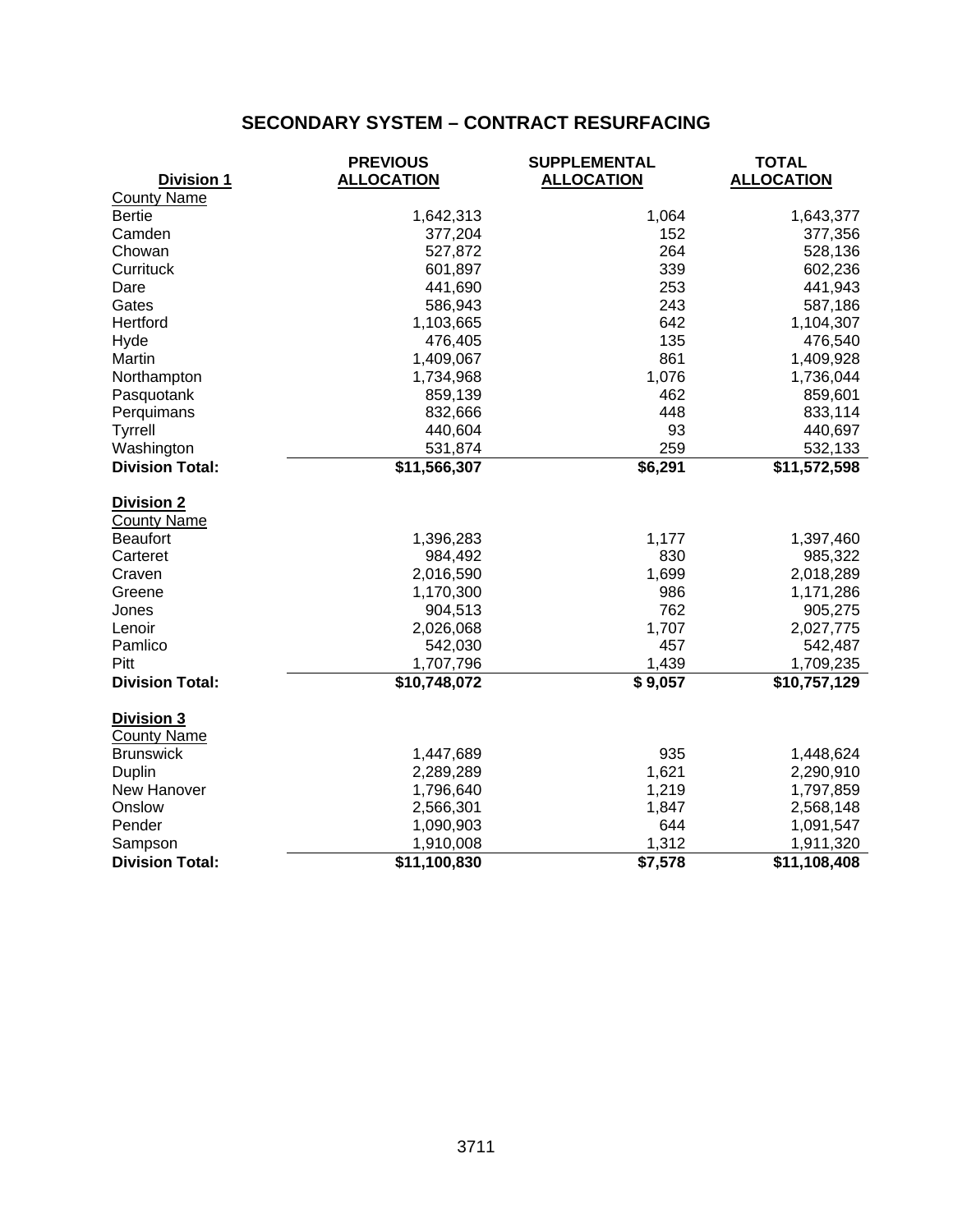|                        | <b>PREVIOUS</b>   | <b>SUPPLEMENTAL</b> | <b>TOTAL</b>      |
|------------------------|-------------------|---------------------|-------------------|
| Division 4             | <b>ALLOCATION</b> | <b>ALLOCATION</b>   | <b>ALLOCATION</b> |
| <b>County Name</b>     |                   |                     |                   |
| Edgecombe              | 907,561           | 453                 | 908,014           |
| Halifax                | 913,248           | 742                 | 913,990           |
| Johnston               | 2,606,748         | 1,772               | 2,608,520         |
| Nash                   | 1,949,852         | 1,584               | 1,951,436         |
| Wayne                  | 1,769,256         | 1,437               | 1,770,693         |
| Wilson                 | 1,585,944         | 1,288               | 1,587,232         |
| <b>Division Total:</b> | \$9,732,609       | \$7,276             | \$9,739,885       |
| Division 5             |                   |                     |                   |
| <b>County Name</b>     |                   |                     |                   |
| Durham                 | 4,179,349         | 3,248               | 4,182,597         |
| Franklin               | 1,836,862         | 1,428               | 1,838,290         |
| Granville              | 2,878,419         | 2,237               | 2,880,656         |
| Person                 | 1,817,446         | 1,413               | 1,818,859         |
| Vance                  | 1,098,259         | 854                 | 1099113           |
| Wake                   | 14,135,829        | 10,441              | 14,146,270        |
| Warren                 | 1,516,465         | 1,179               | 1,517,644         |
| <b>Division Total:</b> | \$27,462,629      | \$20,800            | \$27,483,429      |
| Division 6             |                   |                     |                   |
| <b>County Name</b>     |                   |                     |                   |
| <b>Bladen</b>          | 1,271,068         | 648                 | 1,271,716         |
| Columbus               | 1,910,558         | 1,184               | 1,911,742         |
| Cumberland             | 2,556,709         | 1,810               | 2,558,519         |
| Harnett                | 2,937,186         | 2,004               | 2,939,190         |
| Robeson                | 2,238,258         | 997                 | 2,239,255         |
| <b>Division Total:</b> | \$10,913,779      | \$6,643             | \$10,920,422      |
| <b>Division 7</b>      |                   |                     |                   |
| <b>County Name</b>     |                   |                     |                   |
| Alamance               | 3,799,230         | 3,032               | 3,802,262         |
| Caswell                | 783,248           | 626                 | 783,874           |
| Guilford               | 7,100,648         | 5,667               | 7,106,315         |
| Orange                 | 2,625,315         | 2,095               | 2,627,410         |
| Rockingham             | 2,774,237         | 2,214               | 2,776,451         |
| <b>Division Total:</b> | \$17,082,678      | \$13,634            | \$17,096,312      |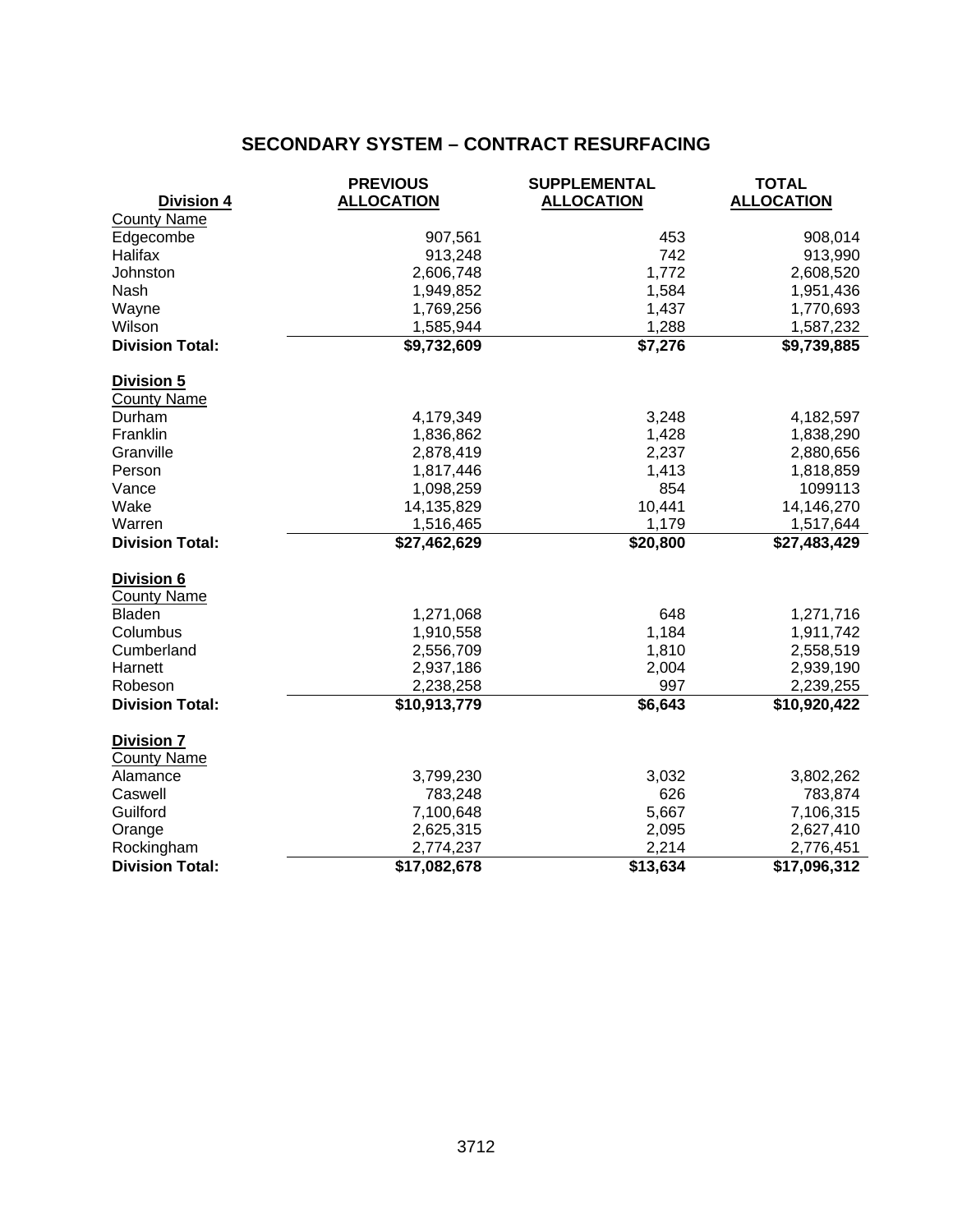|                        | <b>PREVIOUS</b>   | <b>SUPPLEMENTAL</b> | <b>TOTAL</b>      |
|------------------------|-------------------|---------------------|-------------------|
| <b>Division 8</b>      | <b>ALLOCATION</b> | <b>ALLOCATION</b>   | <b>ALLOCATION</b> |
| <b>County Name</b>     |                   |                     |                   |
| Chatham                | 1,943,061         | 1,639               | 1,944,700         |
| Hoke                   | 786,661           | 596                 | 787,257           |
| Lee                    | 1,371,035         | 1,157               | 1,372,192         |
| Montgomery             | 1,101,122         | 507                 | 1,101,629         |
| Moore                  | 2,306,607         | 1,946               | 2,308,553         |
| Randolph               | 3,602,986         | 2,701               | 3,605,687         |
| Richmond               | 1,099,846         | 928                 | 1,100,774         |
| Scotland               | 710,911           | 431                 | 711,342           |
| <b>Division Total:</b> | \$12,922,229      | \$9,905             | \$12,932,134      |
| Division 9             |                   |                     |                   |
| <b>County Name</b>     |                   |                     |                   |
| Davidson               | 5,072,109         | 4,026               | 5,076,135         |
| Davie                  | 1,988,444         | 1,110               | 1,989,554         |
| Forsyth                | 6,343,542         | 4,949               | 6,348,491         |
| Rowan                  | 3,256,318         | 2,289               | 3,258,607         |
| <b>Stokes</b>          | 2,119,626         | 1,223               | 2,120,849         |
| <b>Division Total:</b> | \$18,780,039      | \$13,597            | \$18,793,636      |
| Division 10            |                   |                     |                   |
| <b>County Name</b>     |                   |                     |                   |
| Anson                  | 1,152,036         | 904                 | 1152940           |
| Cabarrus               | 3,551,838         | 2,003               | 3,553,841         |
| Mecklenburg            | 9,704,708         | 5,655               | 9,710,363         |
| Stanly                 | 1,840,316         | 1,444               | 1,841,760         |
| Union                  | 2,949,426         | 2,315               | 2,951,741         |
| <b>Division Total:</b> | \$19,198,324      | \$12,321            | \$19,210,645      |
| <b>Division 11</b>     |                   |                     |                   |
| <b>County Name</b>     |                   |                     |                   |
| Alleghany              | 668,170           | 429                 | 668,599           |
| Ashe                   | 1,435,081         | 948                 | 1,436,029         |
| Avery                  | 743,996           | 361                 | 744,357           |
| Caldwell               | 1,022,650         | 936                 | 1,023,586         |
| Surry                  | 2,453,198         | 1,743               | 2,454,941         |
| Watauga                | 1,878,526         | 1,079               | 1,879,605         |
| Wilkes                 | 2,349,288         | 1,693               | 2,350,981         |
| Yadkin                 | 1,353,537         | 965                 | 1,354,502         |
| <b>Division Total:</b> | \$11,904,446      | \$8,154             | \$11,912,600      |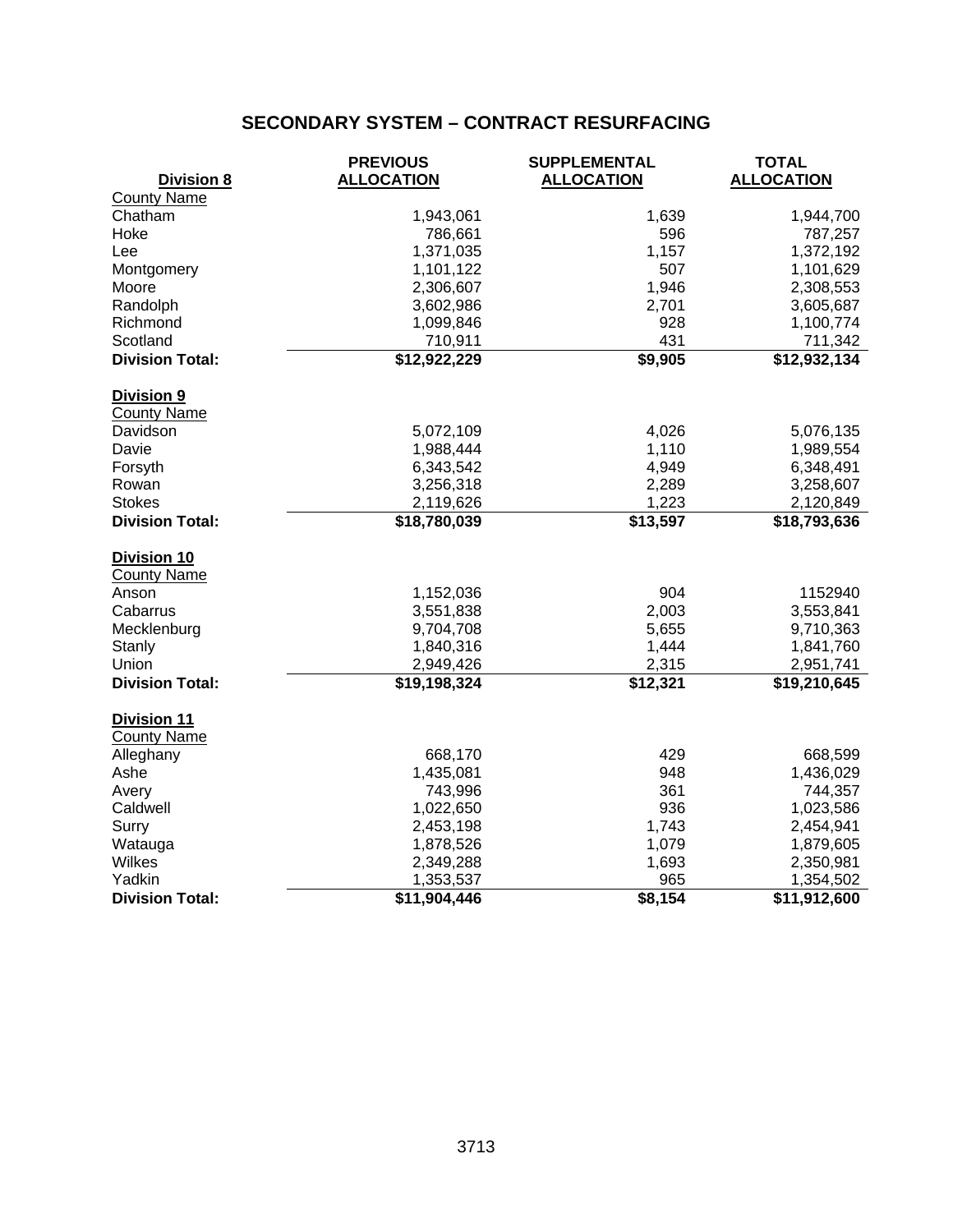|                        | <b>PREVIOUS</b>   | <b>SUPPLEMENTAL</b> | <b>TOTAL</b>      |
|------------------------|-------------------|---------------------|-------------------|
| <b>Division 12</b>     | <b>ALLOCATION</b> | <b>ALLOCATION</b>   | <b>ALLOCATION</b> |
| <b>County Name</b>     |                   |                     |                   |
| Alexander              | 1,663,931         | 946                 | 1,664,877         |
| Catawba                | 4,840,326         | 3,526               | 4,843,852         |
| Cleveland              | 3,628,510         | 2,542               | 3,631,052         |
| Gaston                 | 2,921,588         | 1,968               | 2,923,556         |
| Iredell                | 3,306,011         | 2,280               | 3,308,291         |
| Lincoln                | 1,988,682         | 1,616               | 1,990,298         |
| <b>Division Total:</b> | \$18,349,048      | \$12,878            | \$18,361,926      |
| <b>Division 13</b>     |                   |                     |                   |
| <b>County Name</b>     |                   |                     |                   |
| <b>Buncombe</b>        | 3,839,747         | 2,344               | 3,842,091         |
| <b>Burke</b>           | 1,918,517         | 1,141               | 1,919,658         |
| Madison                | 578,954           | 531                 | 579,485           |
| <b>McDowell</b>        | 1,717,722         | 1,275               | 1,718,997         |
| Mitchell               | 528,524           | 414                 | 528,938           |
| Rutherford             | 1,931,154         | 1,444               | 1,932,598         |
| Yancey                 | 558,179           | 399                 | 558,578           |
| <b>Division Total:</b> | \$11,072,797      | \$7,548             | \$11,080,345      |
| <b>Division 14</b>     |                   |                     |                   |
| <b>County Name</b>     |                   |                     |                   |
| Cherokee               | 604,673           | 396                 | 605,069           |
| Clay                   | 300,686           | 197                 | 300,883           |
| Graham                 | 263,639           | 172                 | 263,811           |
| Haywood                | 774,847           | 507                 | 775,354           |
| Henderson              | 1,809,331         | 1,184               | 1,810,515         |
| Jackson                | 752,595           | 492                 | 753,087           |
| Macon                  | 731,138           | 478                 | 731,616           |
| Polk                   | 599,877           | 392                 | 600,269           |
| Swain                  | 369,575           | 242                 | 369,817           |
| Transylvania           | 644,532           | 422                 | 644,954           |
| <b>Division Total:</b> | \$6,850,893       | \$4,482             | \$6,855,375       |
| <b>GRAND TOTAL:</b>    | \$197,684,680     | \$140,164           | \$197,824,844     |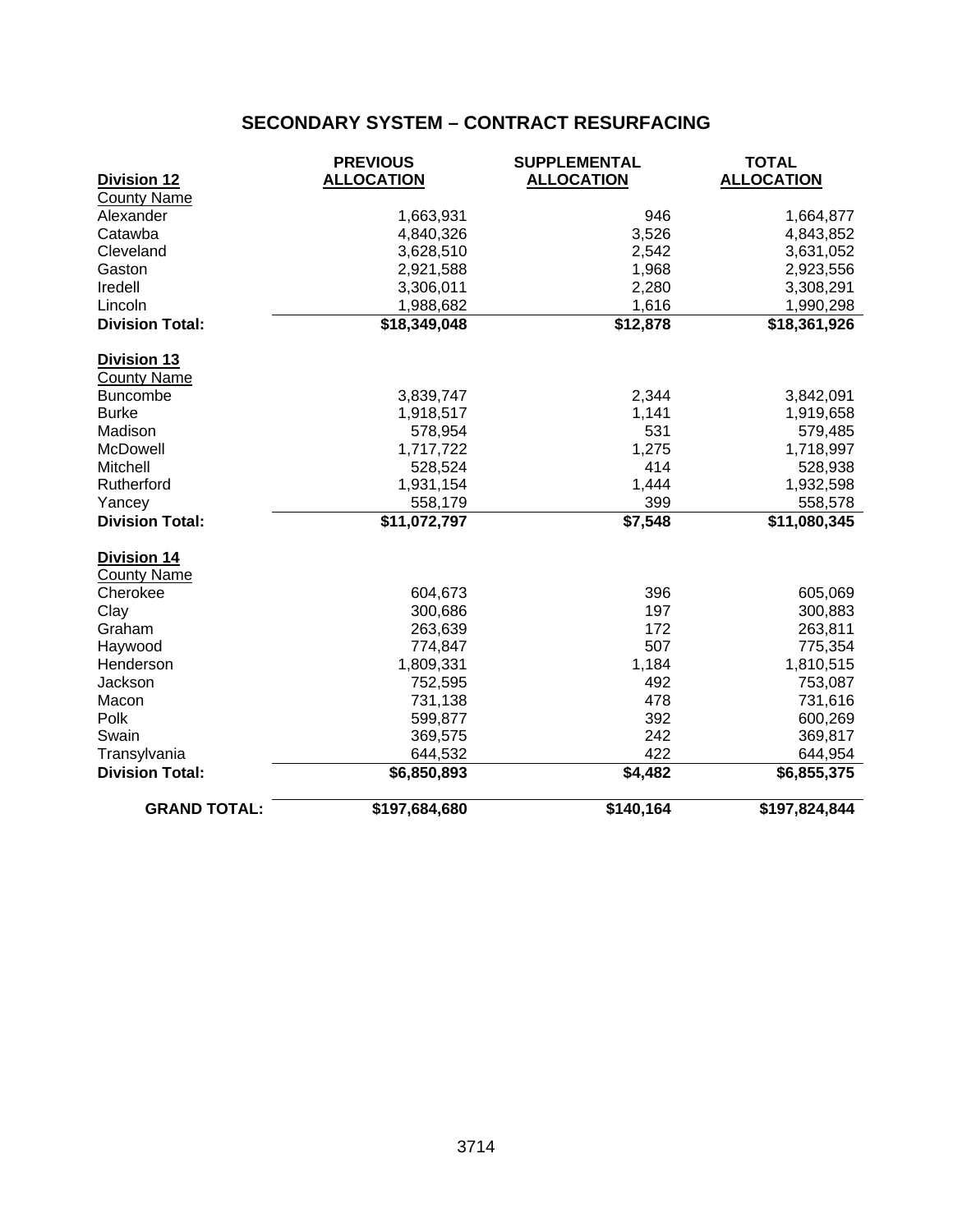## **Approval – Nash County Comprehensive Transportation Plan**

The Transportation Planning Branch has worked cooperatively with Nash County and the Towns of Bailey, Castalia, Dortches, Meddlesex, Momeyer, Red Oak, Sharpsburg, Spring Hope and Whitakers on the development of the Nash County Comprehensive Transportation Plan (CTP). The Plan was adopted by the County and each of the towns. It was endorsed by the Upper Coastal Plain RPO on November 9, 2011.

 The Plan is based on an analysis of existing and projected travel and land use, public involvement and field investigations of recommended improvements. It is located on the web at: http://www.ncdot.gov/doh/preconstruct/tpb/planning/NashCTP.html.

 A motion was made by Board Member Womble, which was seconded by Board Member Proffitt, to approve.

## **Committee Reports**

Ralph Womble, Chairman of the TIP Committee, provide a report.

Hugh Overholt, Chairman of the Intergovernmental Relations Committee, provided a report.

Gus Tulloss, Chairman of the Statewide Plan Committee, provided a report on that meeting as well as the US 70 Committee meeting.

John Collett, Chairman of the Aviation Committee, provided a report.

Mike Fox, Chairman of the Access Management Committee, provided a report.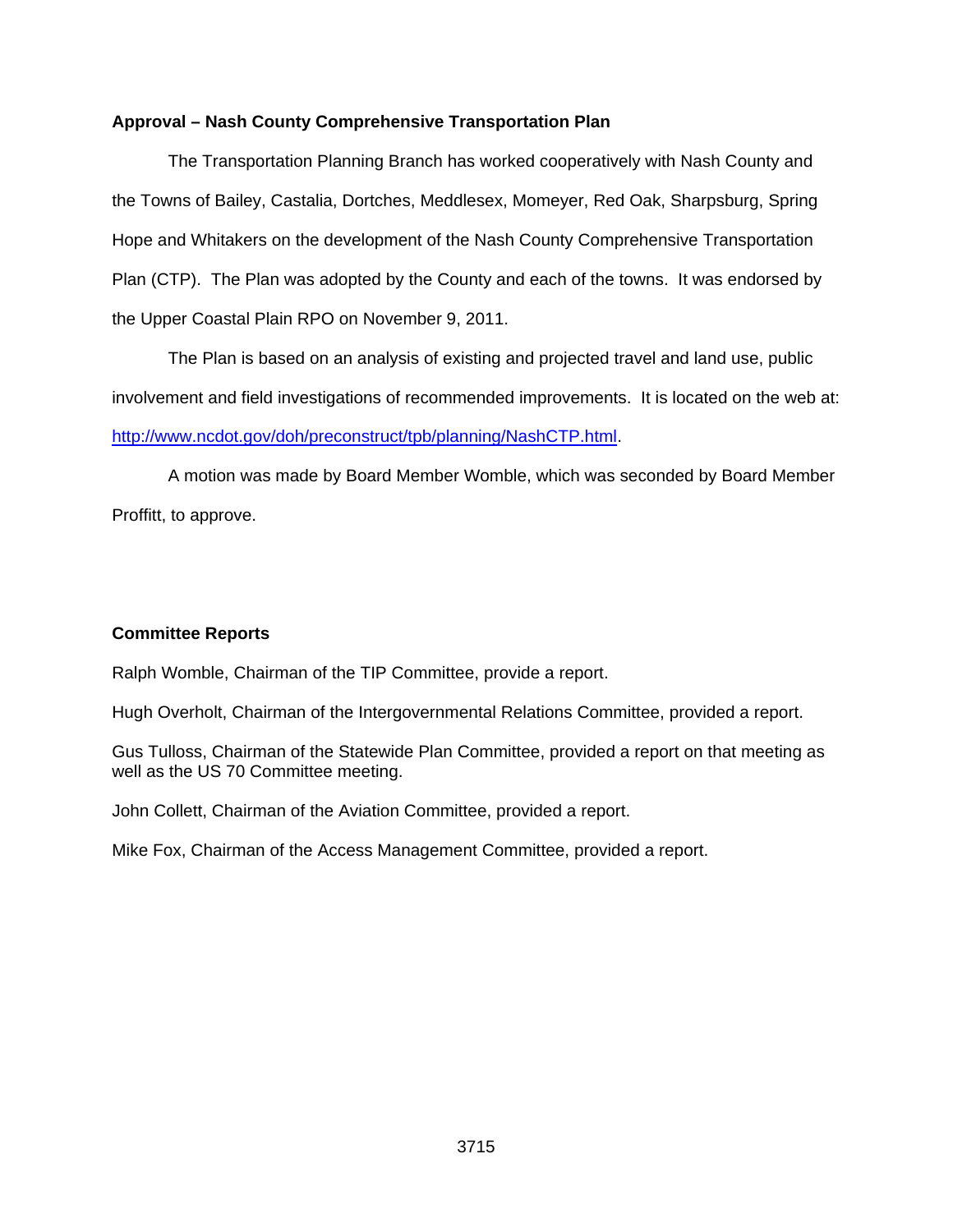## **Approval - Resolution for Jeff Gordon**

Upon a recommendation from the Road Naming Committee, a motion was made by

Board Member Collett, which was seconded by Board Member Overholt to approve the

following resolution:

**WHEREAS,** Jeff Gordon began his career in North Carolina in 1992 and currently resides in Mecklenburg County with his wife Ingrid and two children Ella and Leo; and

**WHEREAS, Jeff Gordon has won his 85<sup>th</sup> NASCAR Sprint Cup Series race, placing him third** overall for career wins in NASCAR; and

**WHEREAS,** North Carolina leads all states for most victories in Jeff Gordon's career with 10 total victories, including his first pole in 1993 and first NASCAR Sprint Cup Series victory in 1994 at Charlotte Motor Speedway; and

**WHEREAS,** Jeff Gordon has distinguished himself off the track as a true humanitarian through the work of his charitable organization, the Jeff Gordon Foundation; and

**WHEREAS,** the Jeff Gordon Foundation raised more than \$7 million for children's charities and continues to work to improve the lives of children in the region who face critical illnesses especially those with pediatric cancer; and

**WHEREAS,** the Jeff Gordon Children's Hospital at Carolinas Medical Center-Northeast opened in Concord, North Carolina in December 2006, providing a warm, caring atmosphere where the nurses, physicians and support staff are specially trained to care for pediatric patients; and

**WHEREAS,** the Mecklenburg County Board of Commissioners requested the North Carolina Department of Transportation honor Jeff Gordon to commemorate his 85<sup>th</sup> NASCAR Sprint Cup Series victory and outstanding commitment to public service.

## **NOW, THEREFORE, BE IT RESOLVED:**

That the North Carolina Board of Transportation dedicates the portion of Interstate 85 from the City of Charlotte corporate limits to the Mecklenburg/Cabarrus County line (1.6 miles) in Mecklenburg County, as the **Jeff Gordon Expressway**.

That appropriate signs be erected at a suitable time.

Auf a. Collie, C.

Georgene a. Cont., gr.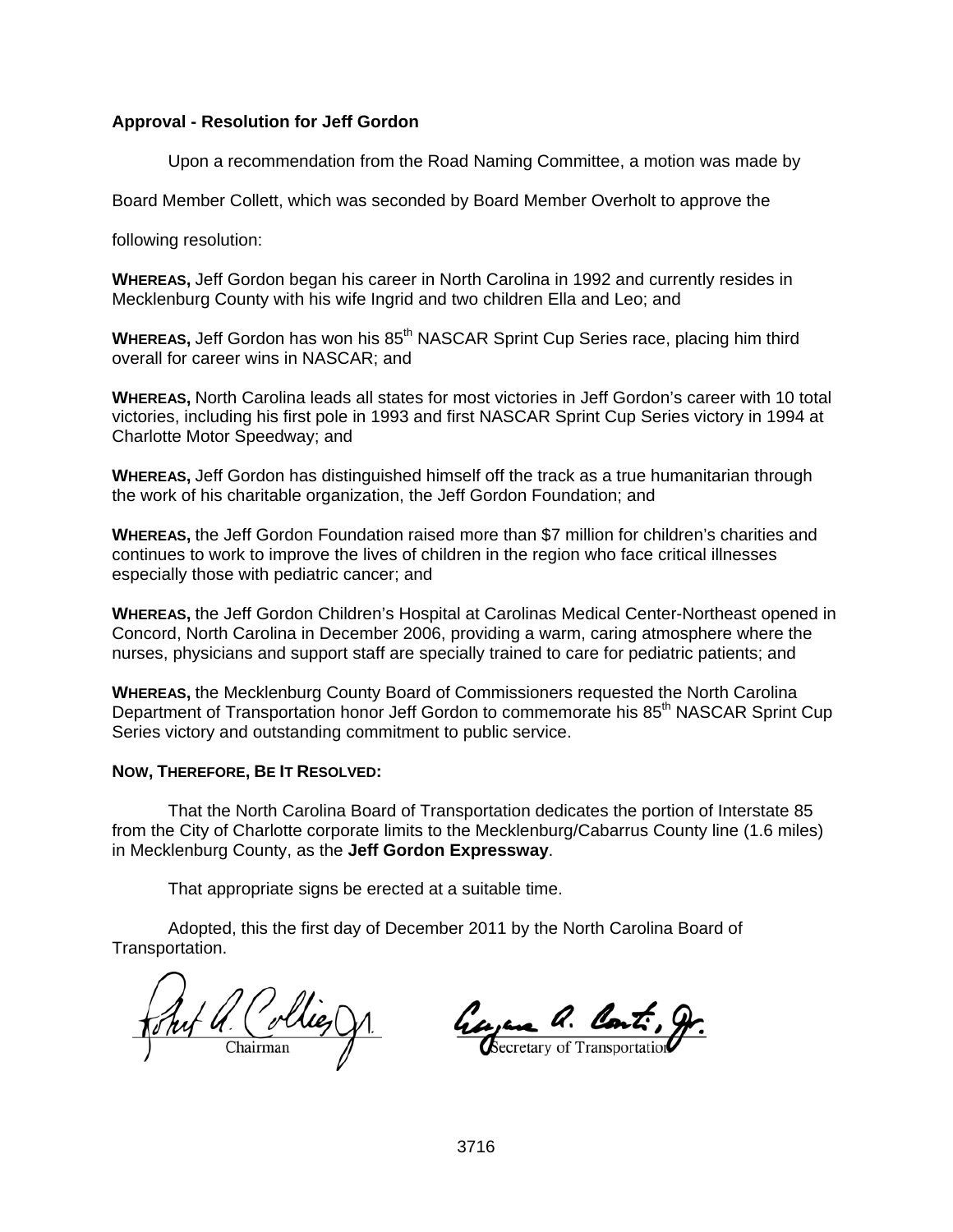## **Approval – Resolution for Horace B. Phillips**

Upon a recommendation from the Road Naming Committee, a motion was made by

Board Member Overholt, which was seconded by Board Member Sloane to approve the

following resolution:

**WHEREAS,** Horace B. Phillips lived in Jones County most of his life, graduated from Trenton High School and attended the University of North Carolina at Chapel Hill for two years before going into the army; and

**WHEREAS,** Horace B. Phillips was elected in 1966 as a county commissioner and re-elected nine straight times, serving Jones County as the longest continuous commissioner in the history of Jones County and the State of North Carolina; and

**WHEREAS,** Horace B. Phillips served as chairman or vice chairman for most of his 36 years with the board of commissioners; and

**WHEREAS,** Horace B. Phillips and the Jones County Board accomplished many endeavors during his tenure, which included hiring the first county manager; becoming one of the first counties to have a county-wide water system, trash pickup and county-wide EMS; building four county libraries, the Jones County Civic Center, the county industrial park and a new Senior Center; and

**WHEREAS,** Horace B. Phillips served on the Branch Banking and Trust Board for 35 years, the Jones Onslow EMC Board of Directors for 39 years, and Lenoir Community College Board of Directors for 11 years; as well as serving as a charter member of the N.C. East Region at the Global TransPark for 12 years, Scottish Rite Mason for 50 years, member of the Order of the Eastern Star for 25 years and a deacon of Lanie's Chapel Christian Church; and

**WHEREAS,** the Jones County Board of Commissioners requested the North Carolina Department of Transportation honor Horace B. Phillips for his selfless service and contributions to the community.

#### **NOW, THEREFORE, BE IT RESOLVED:**

That the North Carolina Board of Transportation dedicates the portion of N.C. 58 from Secondary Road 1129 (Chinquapin Chapel Road) to 0.3 miles north of Secondary Road 1157 (Coombs Ford Road) in Jones County, as the **Horace B. Phillips Highway.** 

That appropriate signs be erected at a suitable time.

Auf A. Collie, V1

Georgene Q. Cont. gr.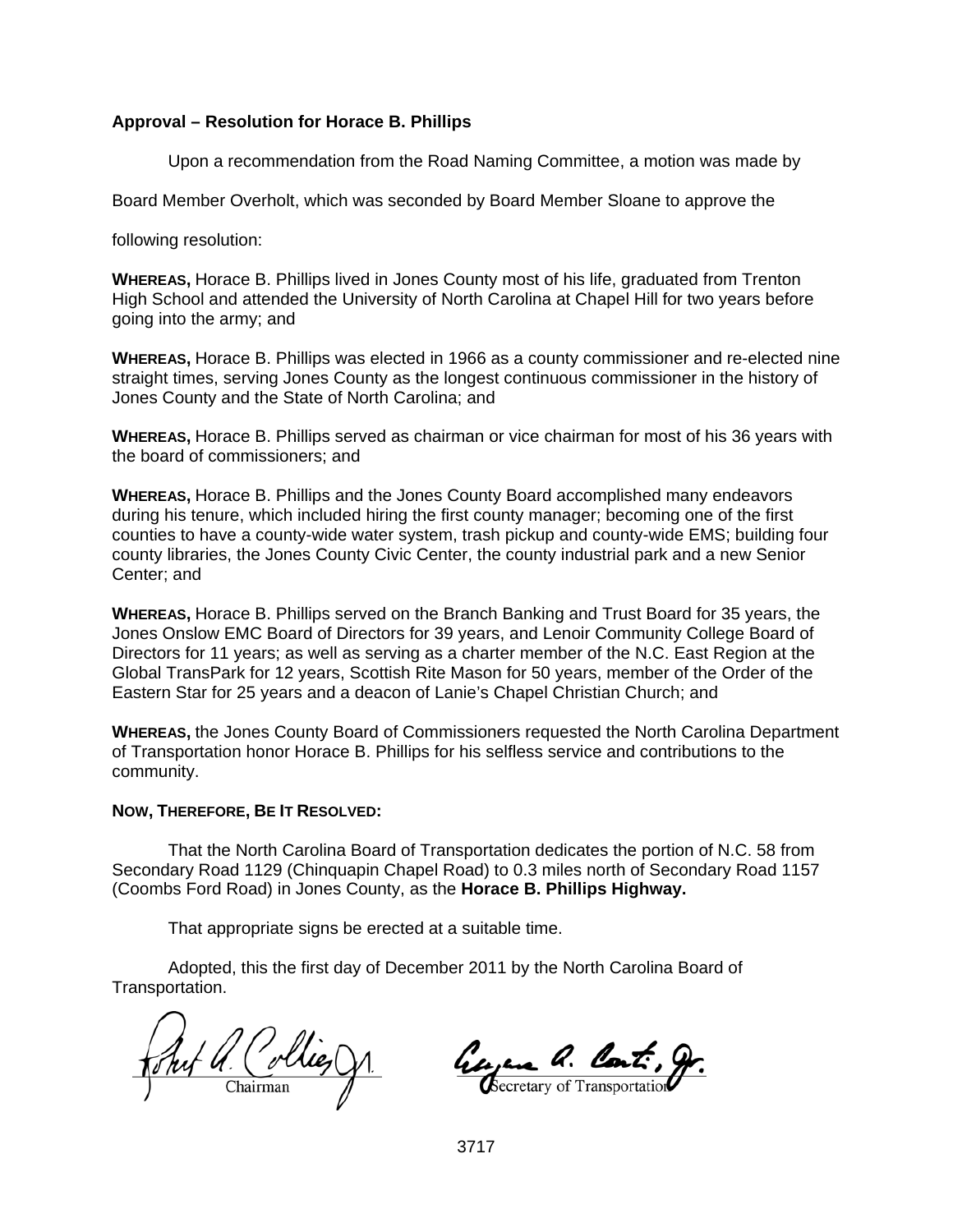## **Approval – Resolution for Patrolman W. H. Hogan and Police Chief C. B. Taylor**

Upon a recommendation from the Road Naming Committee, a motion was made by

Board Member Collier, which was seconded by Board Member Fox to approve the following

resolution:

**WHEREAS,** Patrolman W.H. Hogan and Police Chief C.B. Taylor were killed in 1948 from injuries received when their automobile was forced into a bridge abutment while pursuing a liquor-laden vehicle; and

**WHEREAS,** the North Carolina Board of Transportation has allowed bridges throughout North Carolina to be named after fallen troopers and law enforcement officers as a fitting and proper way to honor them; and

**WHEREAS,** the Allegany County Board of Commissioners and the Sparta Town Council requested the North Carolina Department of Transportation to signify and memorialize the contributions of Patrolman W.H. Hogan and Police Chief C.B. Taylor and for their ultimate sacrifice in giving their lives while in the line of duty.

#### **NOW, THEREFORE, BE IT RESOLVED:**

That the North Carolina Board of Transportation dedicates the bridge over the Little River on N.C. 21 South, in the Town of Sparta in Allegany County, as the **Patrolman W.H. Hogan and Police Chief C.B. Taylor Bridge**.

That appropriate signs be erected at a suitable time.

 $40$  Collieg V1.

Georgene a. Cont., gr.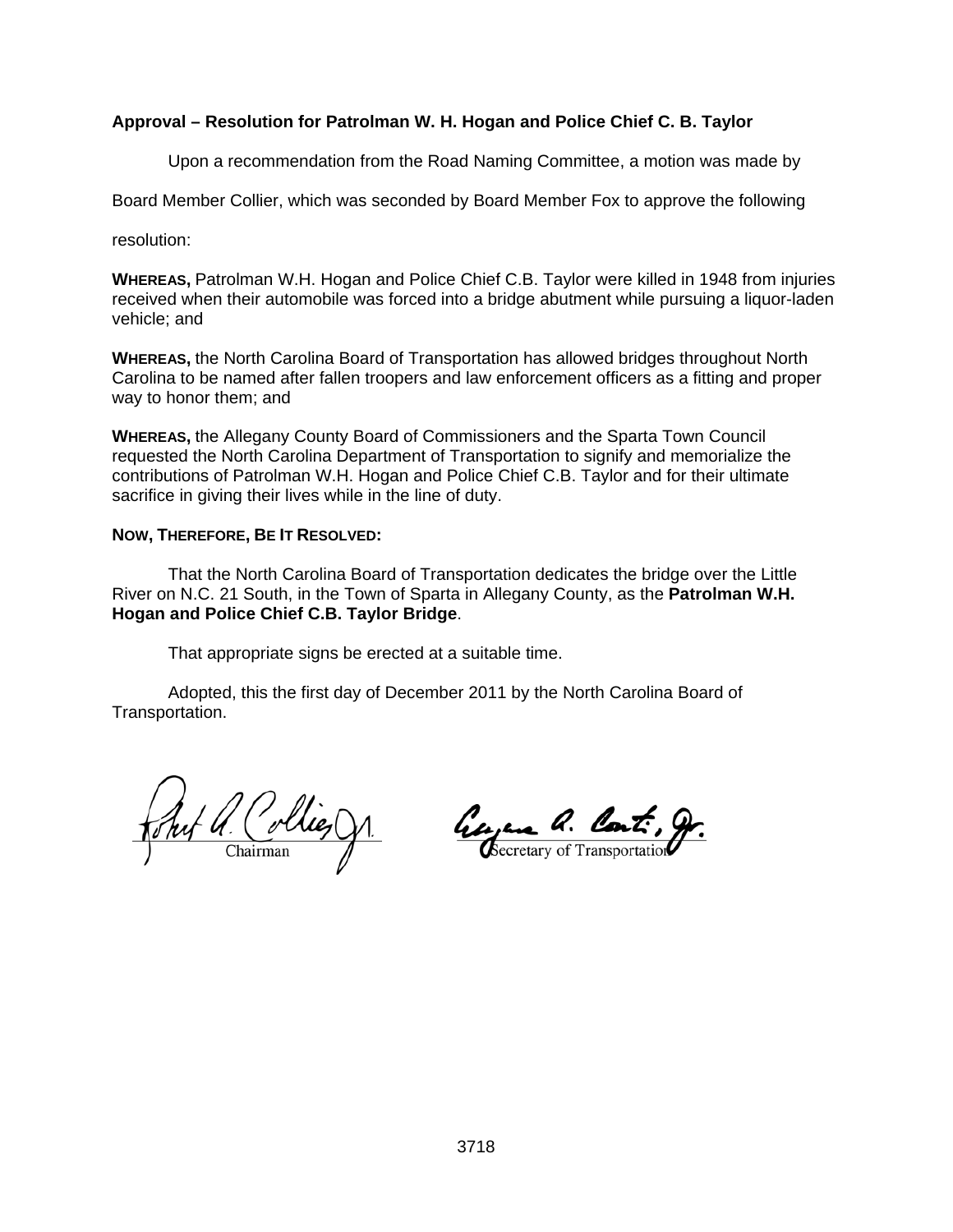## **Approval – Resolution for F. Donald Rohrbaugh**

Upon a recommendation from the Road Naming Committee, a motion was made by

Board Member Watts, which was seconded by Board Member Overholt to approve the following

resolution:

**WHEREAS,** F. Donald Rohrbaugh was born on September 9, 1929 and died on November 5, 2009; and

**WHEREAS,** F. Donald Rohrbaugh received a degree in civil engineering from the University of Tennessee and later retired from the North Carolina Department of Transportation after thirtyfour years of service; and

**WHEREAS,** F. Donald Rohrbaugh was a U.S. Army veteran of the Korean War; a thirty-five year member of the Garner Civitan Club and was an active member of Saint Mary Mother of the Church; and

**WHEREAS,** F. Donald Rohrbaugh was elected to the Garner Town Board of Aldermen in 1983 until 1989, serving as Mayor Pro Tem from 1987 to 1989, and was elected Mayor in 1991, serving five consecutive terms; and

**WHEREAS,** F. Donald Rohrbaugh was a dedicated public servant to Wake County and the Town of Garner where he served as a member of the Garner Planning Board, Garner Area School Advisory Council, former chairman of the Wake County Transportation Advisory Committee, member of the I-40 High Occupancy Vehicle Policy Committee, member of the Board of Directors for the League of Municipalities, member of the Wake County Board of Adjustment, co-chair of the Garner Centennial Committee preparing for the town's Centennial Anniversary Celebration; and

**WHEREAS,** F. Donald Rohrbaugh was presented the Order of the Long Leaf Pine in 2001 by the Governor of North Carolina, which exemplified his extraordinary service to the state; and

**WHEREAS,** the Garner Town Council requested the North Carolina Department of Transportation honor F. Donald Rohrbaugh for his selfless service and contributions to the community and state.

#### **NOW, THEREFORE, BE IT RESOLVED:**

That the North Carolina Board of Transportation dedicates the bridge over Mahlers Creek on the Timber Drive Extension in Wake County, as the **F. Donald Rohrbaugh Bridge.** 

That appropriate signs be erected at a suitable time.

Jul Q. Collies

Georgene Q. Cont.

3719